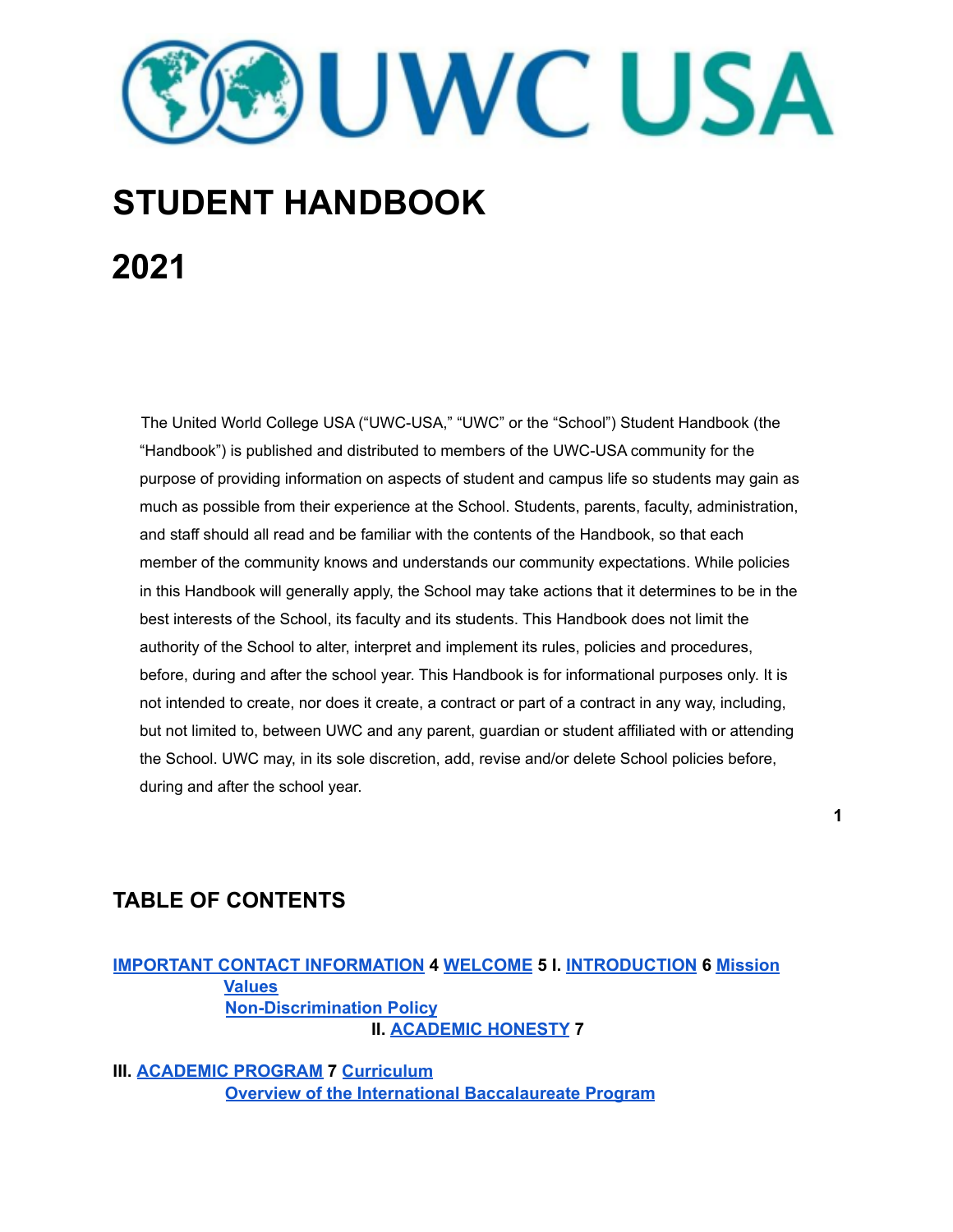**Minimum Requirements Registration and Class Changes Assessments/Test/Examinations Student Reports and Grades Academic Probation Experiential Education Program Standardized Testing College and University Advising College Counseling Agreement IV. SCHOOL RULES 15 Community Standards - Policy & Procedures Restorative Justice UWC - USA Safe Harbor Policy (Non-Disciplinary Response) Search and Seizure Attendance and Absences (page 32) Absence from School on a Weekday College Visits Leave of Absence Security and Emergencies Information Technology Resources Policy Cell Phones and Electronic Devices V. SEXUAL WELLNESS POLICY AND PROCEDURES 44 Child Abuse and Neglect**

**Reporting**

**VI. DAILY LIFE AT SCHOOL 62 Advisors**

**School Meetings and Assemblies Bulletin Boards and Web Announcements Food Services VII. RESIDENTIAL LIFE 64 Las Vegas and the Surrounding Area Dormitory Living Property/Rooms Infractions of the Code of Residential Conduct**

**Roles and Responsibilities of the Resident Advisors (RAs) What To Bring/What to leave home Room Assignments Safety Procedures Fire Safety Guests Parent's Visits Get-Away Families Private Study Residential Quiet Time and Curfew Finances Deposit/Breakage/Book Return/Post Office Box Fees Post Office Boxes and Keys Off-Campus Travel Travel Information VIII. GENERAL SCHOOL INFORMATION 74 Accreditation Governance**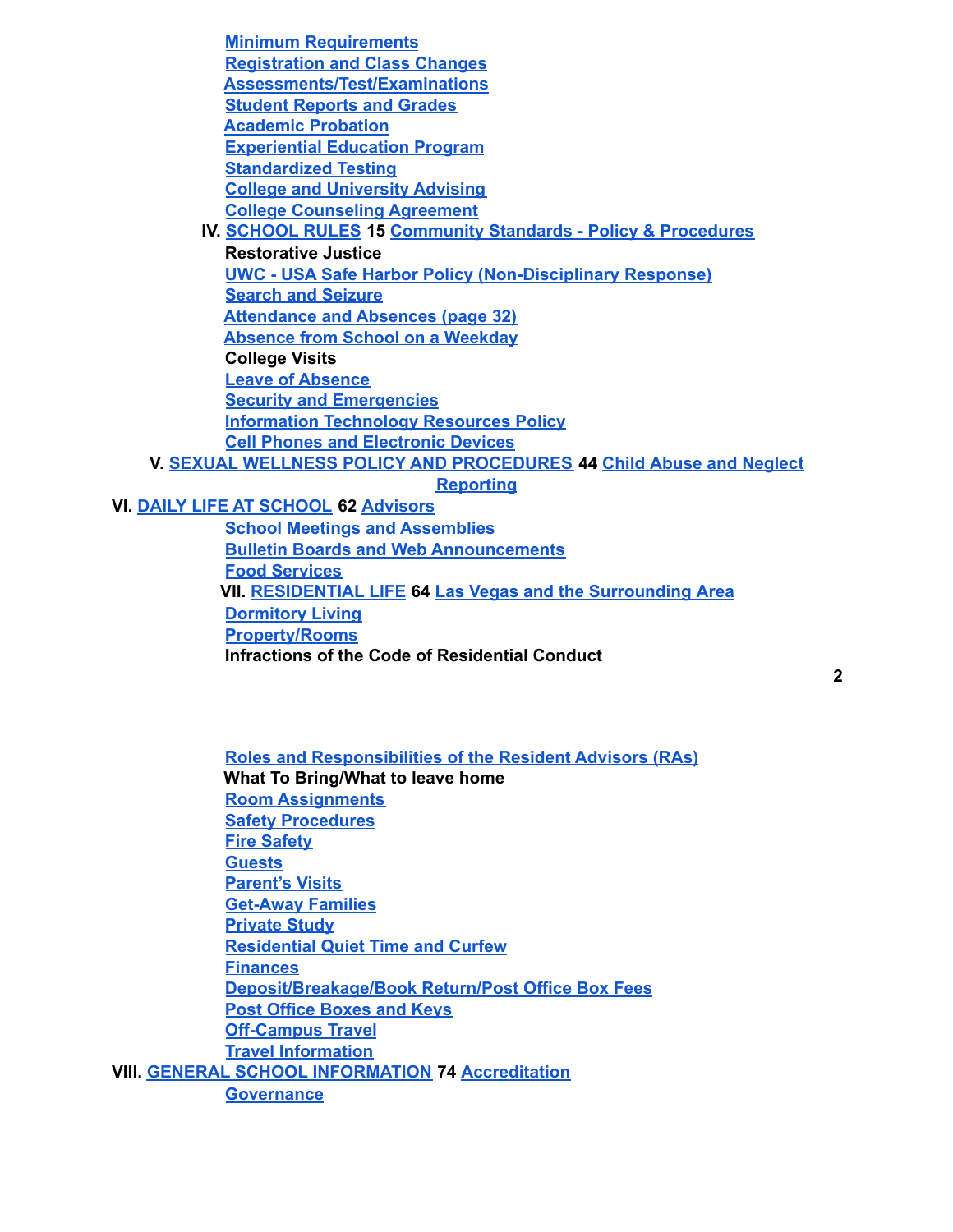| <b>Current Family Contact Information</b>                                 |  |  |  |  |
|---------------------------------------------------------------------------|--|--|--|--|
| <b>Multiple Households</b>                                                |  |  |  |  |
| <b>Religious Services</b>                                                 |  |  |  |  |
| <b>The Dwan Light Sanctuary</b>                                           |  |  |  |  |
| <b>Student Media Information</b>                                          |  |  |  |  |
| <b>Background Checks</b>                                                  |  |  |  |  |
| <b>Lesbian, Gay, Bisexual and Transgender Students</b>                    |  |  |  |  |
| <b>Students Age 18 and Older</b>                                          |  |  |  |  |
| <b>Immigration Information</b>                                            |  |  |  |  |
| <b>Visits During the Academic Day</b>                                     |  |  |  |  |
| <b>Pets on Campus</b>                                                     |  |  |  |  |
| <b>Student Records and Transcripts</b>                                    |  |  |  |  |
| <b>Lost and Found</b>                                                     |  |  |  |  |
| <b>Campus Store</b>                                                       |  |  |  |  |
| IX. EXPERIENTIAL EDUCATION 80 Student Council (STUCO)                     |  |  |  |  |
| <b>Social Activities</b>                                                  |  |  |  |  |
| <b>Care of Facilities and Property</b>                                    |  |  |  |  |
| <b>Music Library</b>                                                      |  |  |  |  |
| <b>Student Musical Instruments</b>                                        |  |  |  |  |
| X. INTERNATIONAL ACTIVITIES, PROGRAMS AND SPECIAL EVENTS 83 Coffee Tables |  |  |  |  |
| <b>Global Issues</b>                                                      |  |  |  |  |
| <b>Social Action</b>                                                      |  |  |  |  |
| <b>Southwest Studies/Second Year Survival Week</b>                        |  |  |  |  |
| <b>Annual Conference</b>                                                  |  |  |  |  |
| <b>Cultural Days</b>                                                      |  |  |  |  |
| <b>Project Week</b>                                                       |  |  |  |  |
| XI. LIBRARY 86 XII. PHYSICAL FITNESS 86                                   |  |  |  |  |

| <b>Physical Education</b>                                                      |
|--------------------------------------------------------------------------------|
| <b>Fitness</b>                                                                 |
| <b>Clothing and Equipment</b>                                                  |
| <b>Head Injury/Concussion Policy</b>                                           |
| XIII. STUDENT HEALTH SERVICES 89 Wellness Program                              |
| <b>School Nurse and Illness</b>                                                |
| <b>Wellness Day</b>                                                            |
| <b>Medications at School</b>                                                   |
| <b>Health Records, Regulations, and Access</b>                                 |
| <b>Immunization and Communicable Illness</b>                                   |
| <b>Medical Leave</b>                                                           |
| <b>Food Allergies</b>                                                          |
| <b>Asthma Management</b>                                                       |
| <b>Emergencies</b>                                                             |
| XIV. STUDENT SUPPORT SERVICES 96 Accommodations                                |
| <b>Mental Health and Other Counseling</b>                                      |
| <b>Confidentiality</b>                                                         |
| XV. PARENT INVOLVEMENT 97 Parental Comportment and Support for School Policies |
| <b>XVI. FINANCIAL INFORMATION 97 Enrollment Agreement</b>                      |
| <b>Student Health Insurance</b>                                                |
|                                                                                |

**3**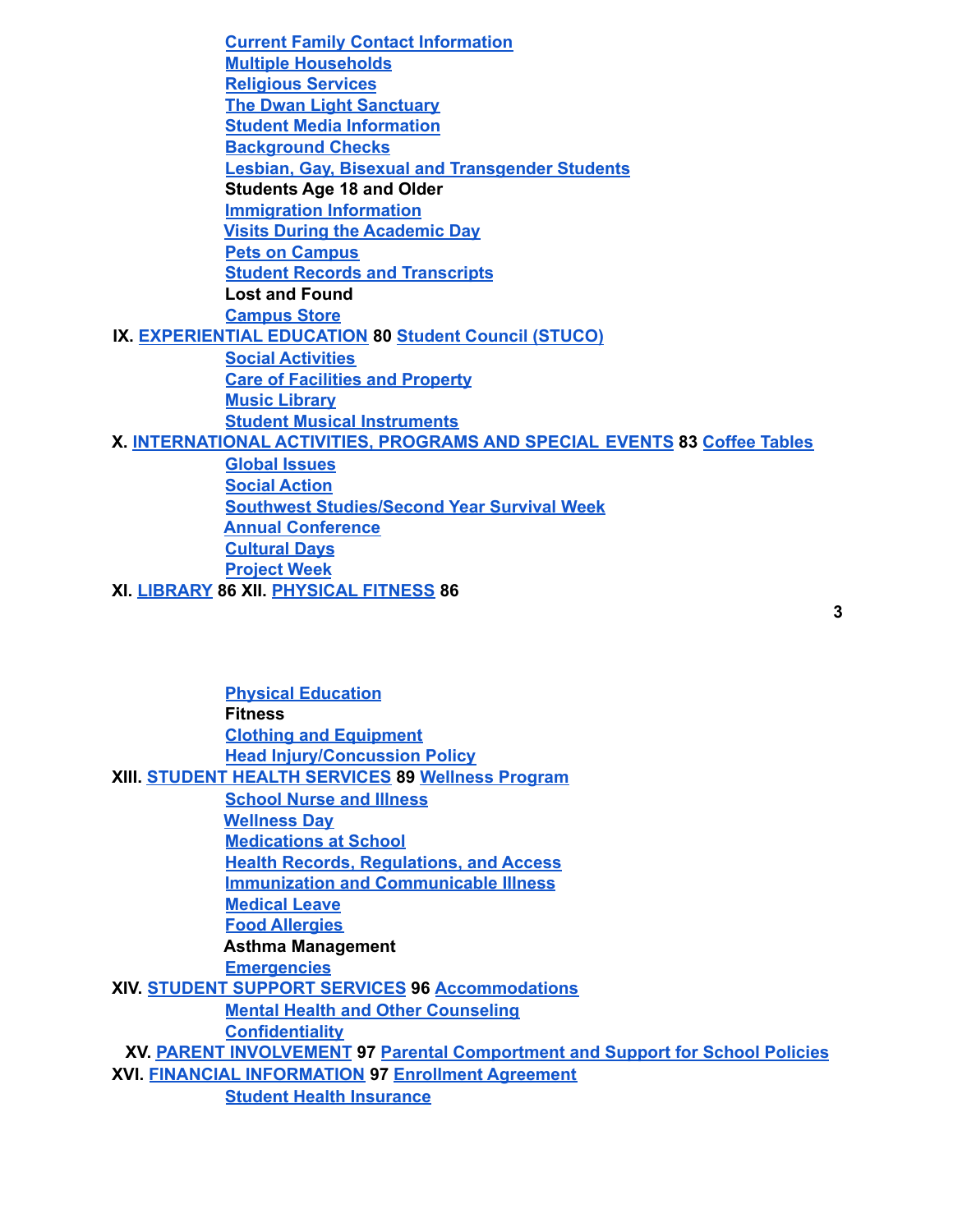#### **IMPORTANT CONTACT INFORMATION**

President Tel: 505 454 4217 Office Email: victoria.mora@uwc-usa.org Vice President Finances Tel: 505 454 4235 Office Fax: 505 454 4284 Email: jonathan.ehrlich@uwc-usa.org Dean of Students Tel: 505 454 4219 Office Email: deanofstudents@uwc-usa.org Director of Bartos Institute Tel: 910 264 4483 Email: naomi.swinton@uwc-usa.org Dean of Academics Tel: 505 454 4263 Office Email: alexis.mamaux@uwc-usa.org Nurse Tel: 505 454 4264 Office

> 505 454 4256 FAX Email: fenicia.ordonez@uwc-usa.org

Resident Tutors Aconcagua Tel: 505 454 4202 Chumolungma-2 Tel: 505 454 4228 Chumolungma-3 Tel: 505 454 4257 Denali-2 Tel: 505 454 4226 Denali-3 Tel: 505 454 4229 Kilimanjaro-2 Tel: 505 454 4224 Kilimanjaro-3 Tel: 505 426 4203 Kosciusko Tel: 505 454 4203 Mont Blanc-2 Tel: 505 426 3382 Mont Blanc-3 Tel: 505 454 4229

For questions about travel arrangements please email: travel@uwc-usa.org

In case of an emergency, if you cannot contact UWC-USA, please call the UWC International Office in London, United Kingdom.

> Tel: 44 20 7388 2066 Fax: 44 20 7388 3166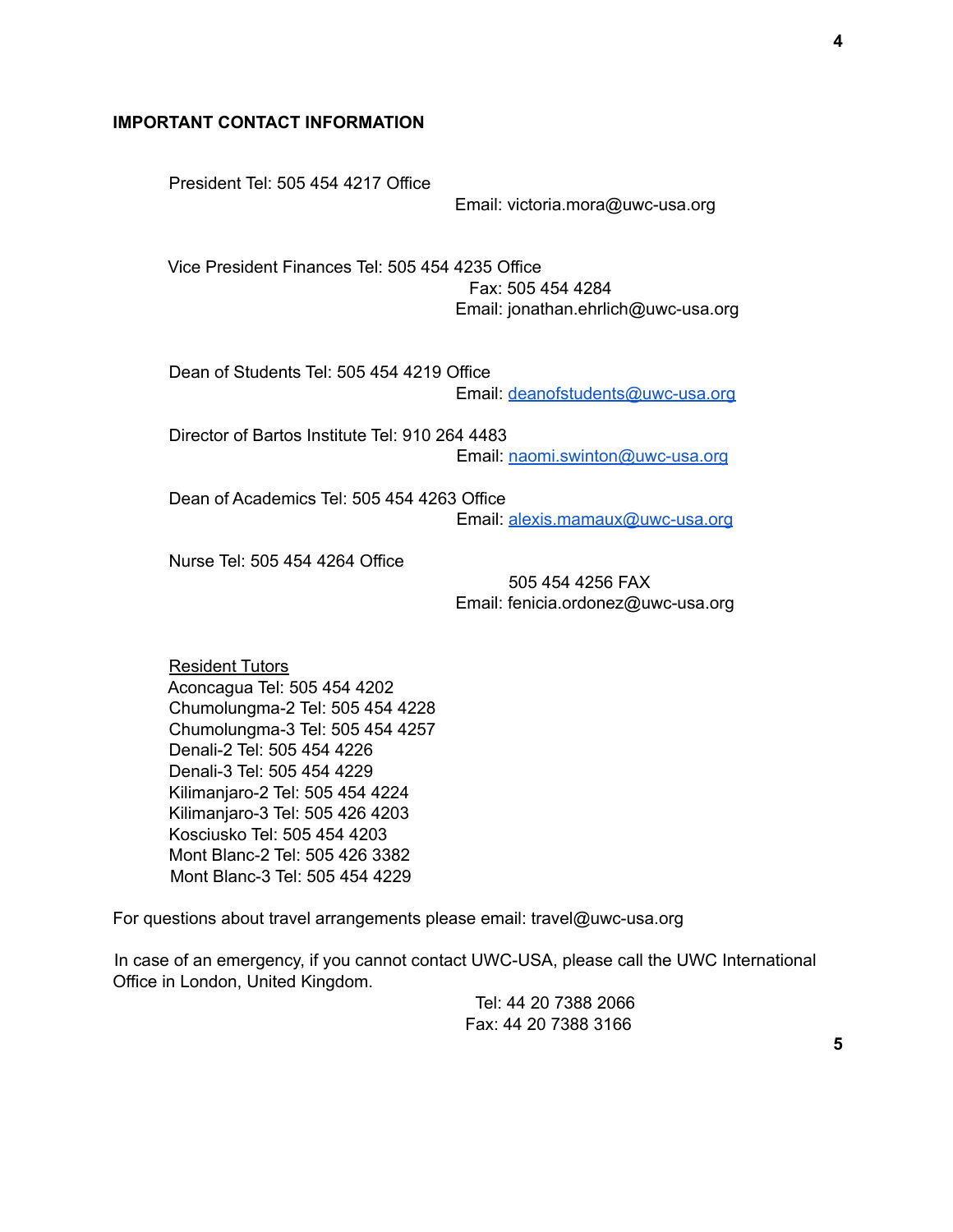#### **WELCOME**

#### TO THE STUDENTS OF UWC-USA

Welcome to UWC-USA and to the experience of a lifetime! When you were admitted to UWC, you joined a worldwide movement that recognizes education as a force for peace and sustainability. Our goal is to make your experience here positive, powerful and life-changing. We want this to be the first two years of your lifelong commitment to the UWC mission and values.

In order to make that possible, we have gathered information that will help you live the mission over the next two years. This information will also enable you to participate effectively and comfortably at our school. The Handbook combines the ideas and experience of many people, including UWC students who have come before you. It is designed to help you benefit as much as possible from your educational and personal growth opportunities here in Montezuma. We offer this Handbook in a spirit of optimism and care, trusting that you are ready to take your place here as a thoughtful leader and citizen.

In this Handbook, you will find basic information about life on campus—in the classroom, in the residence halls, and in the wider community. The principles for communal living and related information provide you with a framework for the ways in which we learn, live and adventure together.

Let this year's journey begin!

UWC-USA Employees

**6**

## **I. INTRODUCTION**

#### **Mission**

UWC makes education a force to unite people, nations, and cultures for peace and a sustainable future.

#### **Values**

- International and intercultural understanding
- Celebration of difference
- Personal responsibility and integrity
- Mutual responsibility and respect
- Compassion and service
- Respect for the environment
- A sense of idealism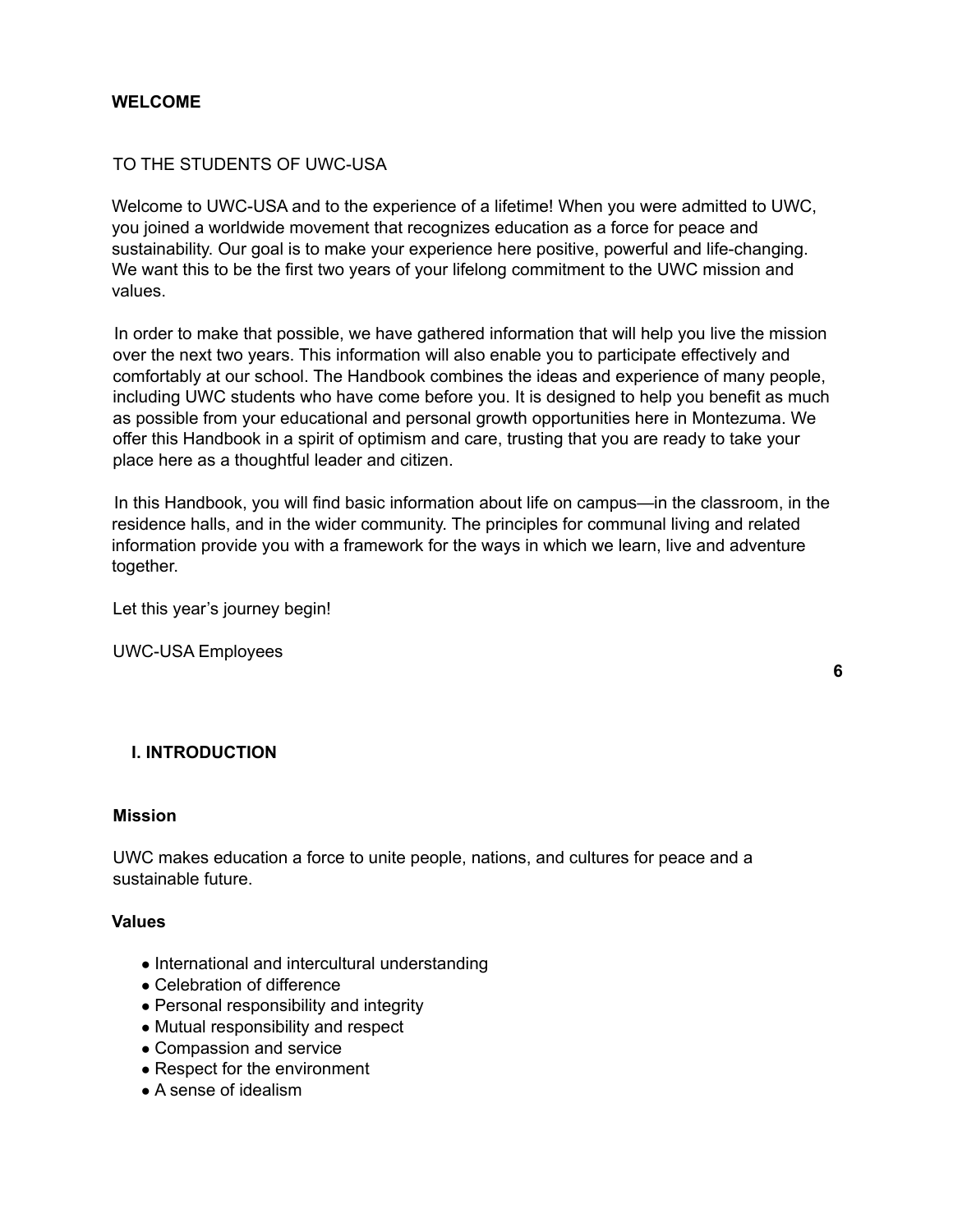- Personal challenge
- Action and personal example

#### **Non-Discrimination Policy**

The School admits qualified students of any race, color, national or ethnic origin, ancestry, sex, gender, religion, gender identity, gender expression, sexual orientation, or mental or physical disability, and extends to them all the rights, privileges, programs, and activities generally accorded or made available to students at the School. The School does not discriminate on the basis of race, color, national or ethnic origin, ancestry, sex, gender, religion, gender identity, gender expression, sexual orientation, or mental or physical disability, or any other status protected by applicable law in the administration of its admissions, scholarships, and loans, and its educational, athletic, and other programs.

**7**

## **II. ACADEMIC HONESTY**

Truthfulness and honesty in all personal and academic matters are fundamental expectations of the School. UWC-USA operates on the assumption that students and faculty accept and respect the principle of intellectual honesty. Any form of cheating, including an unsuccessful attempt, undermines the integrity of the School mission and values and may be considered a violation of a major School rule, and, as such, may be subject to disciplinary procedures.

All instances of academic dishonesty or cheating should be reported to the dean of academics. If it is a first case, the School's typical procedure is to resolve the issue at the level of the student and the teacher, with parents and National Committees being informed. Any subsequent violations may be subject to more severe disciplinary action, up to and including expulsion.

# *The IB regulations regarding academic honesty are very specific. Any deviation from the regulations may result in a student being ineligible to receive the IB Diploma.*

Malpractice most commonly involves collusion or plagiarism: Plagiarism, simply defined as "the representation, intentionally *or unwittingly,* of the ideas, words or work of another person without proper, clear and explicit acknowledgment." (Garza, 2014). It is a specialized form of cheating. Therefore, it is the responsibility of all students to familiarize themselves with rules regarding intellectual property. The fundamental rule is this: If material beyond a writer's first-hand knowledge is included in student work, and if such material is not common knowledge of the kind possessed by everyone working in the general area, the writer must credit that material in the appropriate manner. Specific rules for acknowledging sources should be obtained from the subject teachers.

Collusion is defined by the IB as allowing one's work to be copied or submitted for assessment by another.

If the IB determines that a student has engaged in malpractice, the grade N will be awarded in the IB subjects in question. No Diploma will be awarded. The candidate will not be permitted to register for IB examinations at future sessions. Certificates will be awarded for subjects where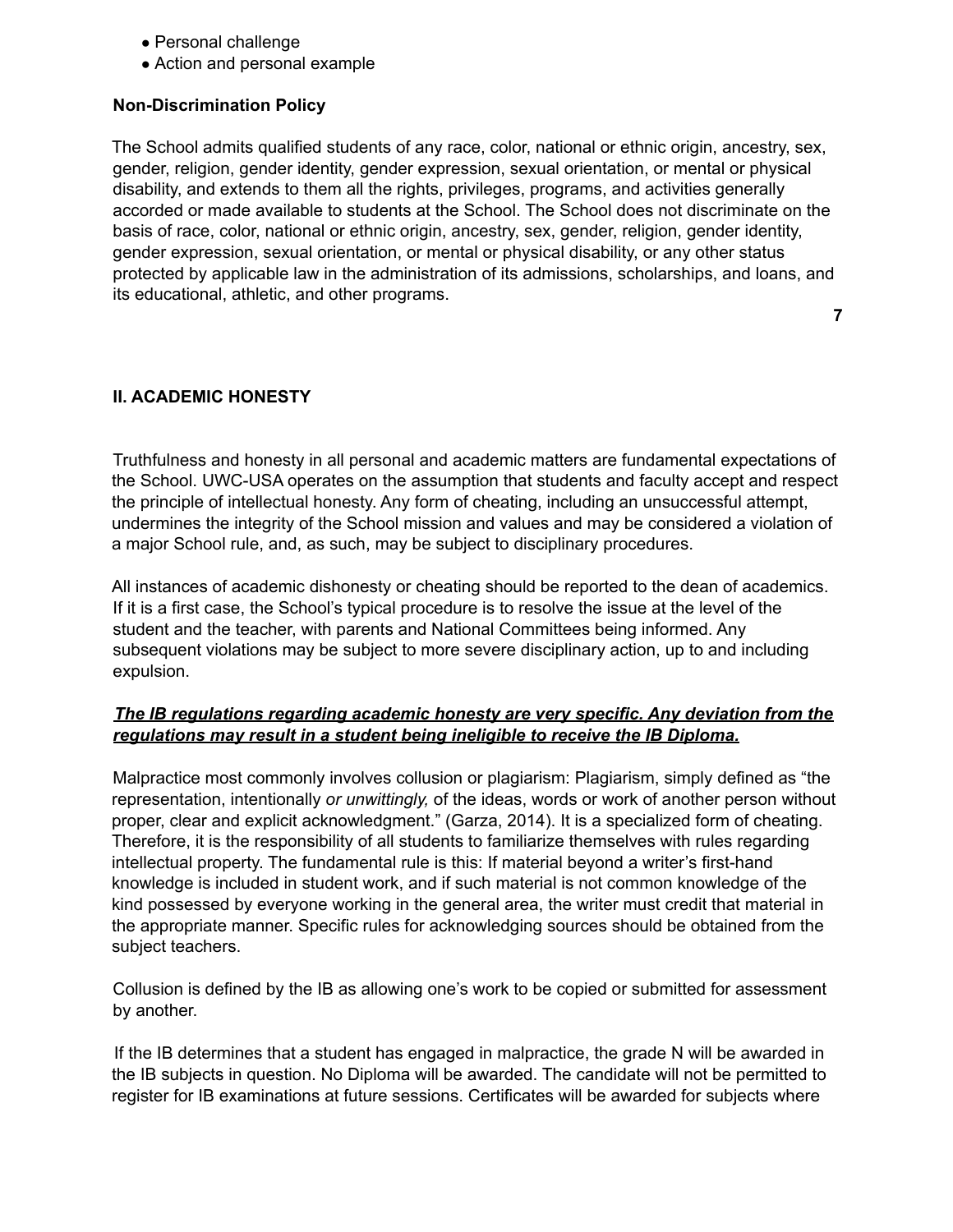no malpractice occurred. Regional Directors will be informed whenever malpractice is confirmed.

#### **III. ACADEMIC PROGRAM**

#### **Curriculum**

Our School offers the International Baccalaureate Diploma Curriculum. This curriculum meets the educational requirements of students from many different cultures while also providing a rigorous academic program appropriate as preparation for the world's best institutions of higher learning.

**8**

# **Overview of the International Baccalaureate Program**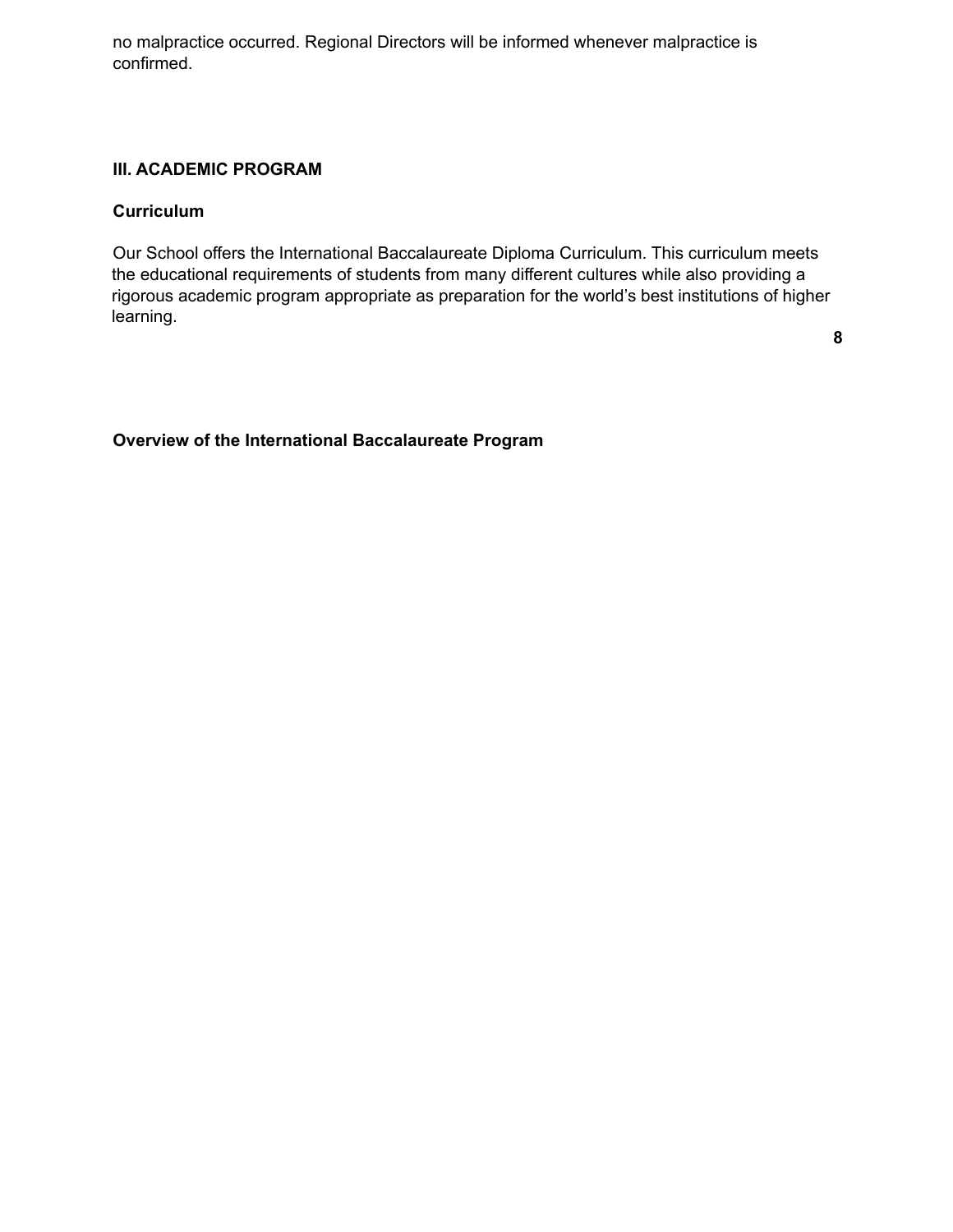

Students complete requirements in six subjects that are tied together by an extended essay, a course in the theory of knowledge, and projects in creativity/activity/service (CAS).

Courses offered and specific requirements can be found on the School's website. Examination regulations can be obtained from the diploma program coordinator.

## **Minimum Requirements**

All students at the School must enroll in the IB Diploma Program and are expected to complete its requirements successfully. Students who, in the School's sole discretion, are constructive members of the School community, meet all the scheduled requirements for the full IB Diploma

**9**

and abide by the School's attendance, service and activity requirements are privileged to remain in residence through graduation. Students who do not provide evidence of their determination to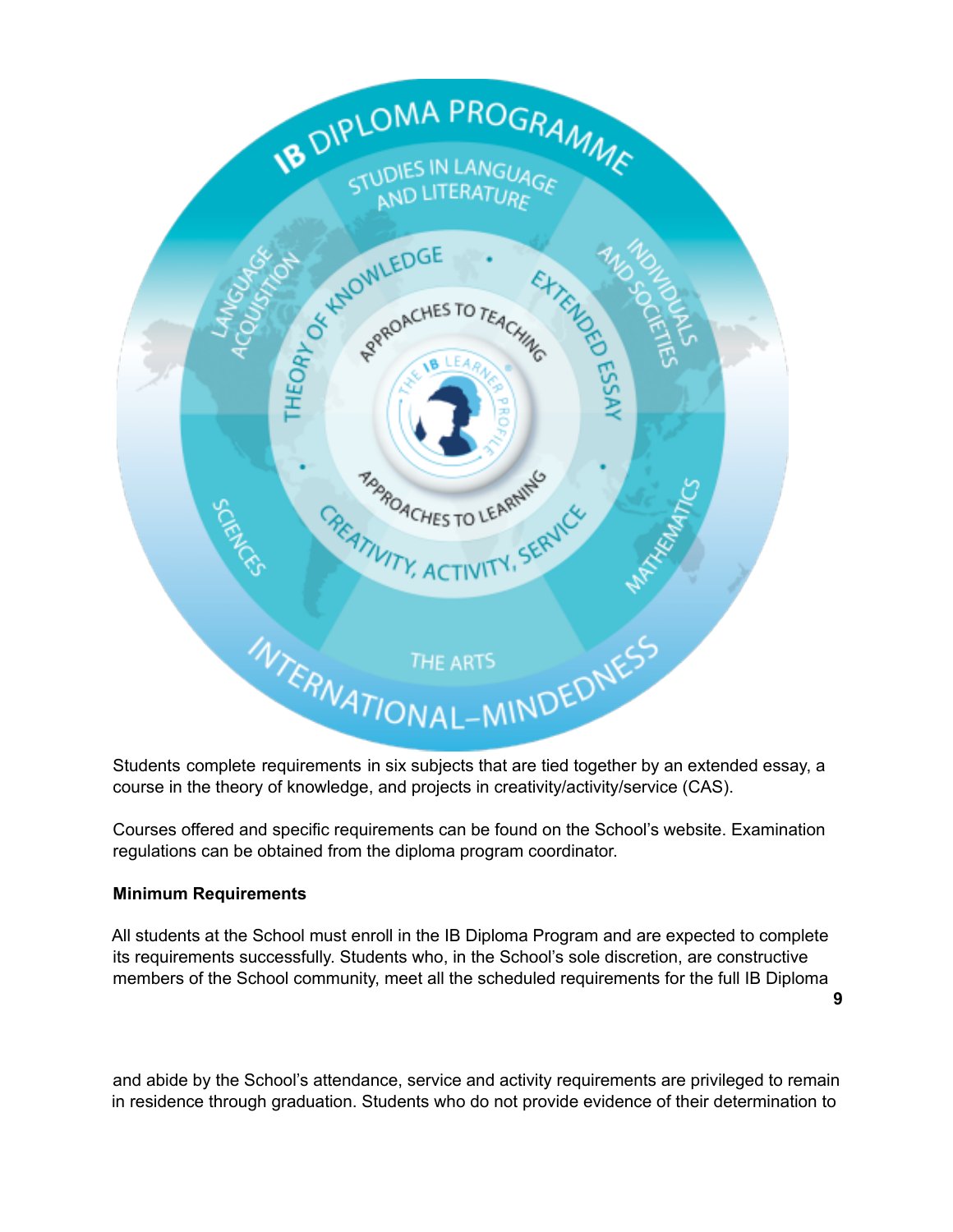meet the School's standards in all the above mentioned areas may be required to withdraw at the end of their first year.

Any second-year student who fails to meet a scheduled deadline for submitting an extended essay, to complete a required Theory of Knowledge assignment, an external assessment, a moderated requirement in any IB course, or who does not meet the School's attendance, service and activity expectations, will be considered for dismissal.

Normally, any student who remains a candidate for the IB Diploma and sits the scheduled examinations will be considered thereby to have met the UWC-USA graduation standard. Final official transcripts will not be issued until all IB results have been confirmed.

# **Registration and Class Changes**

Registration for classes takes place online in the summer before a student matriculates, however a mathematics exam is given during Orientation to assure accurate placement for all students, and so there may be minor modifications in the student schedule. Students register for **two year** courses which culminates in their final semester with IB examinations. Choices should therefore be thoughtfully made, taking into consideration any university and national requirements. If a student has sufficient pre-requisites and has the approval of the teacher, they may take a class in one year. If a student takes a School Supported Self-taught Language A1, they usually take that class in one year.

A student wishing to change a class should discuss the matter with their advisor and then see the Dean of Academics. Advisors will consider the request and, if appropriate, will explain the procedure to be followed. Any change of class will ultimately need to be approved by the involved teachers as well as the advisor and dean of academics.

#### **Assessments/Test/Examinations**

Teachers generally announce tests and other major assessments at least one week in advance. Students who find themselves in a situation where workload is abnormally high are encouraged to consult with their advisor.

## **Student Reports and Grades**

#### **Grades:**

For each semester, students will receive numerical grades using the IB scale:

1- Very Poor 2- Poor 3- Mediocre 4- Satisfactory 5- Good 6- Very Good 7- **Excellent** 

Each student will also receive an effort grade as follows:

E (excellent) The student goes above what is expected

G (good) The student does all that is expected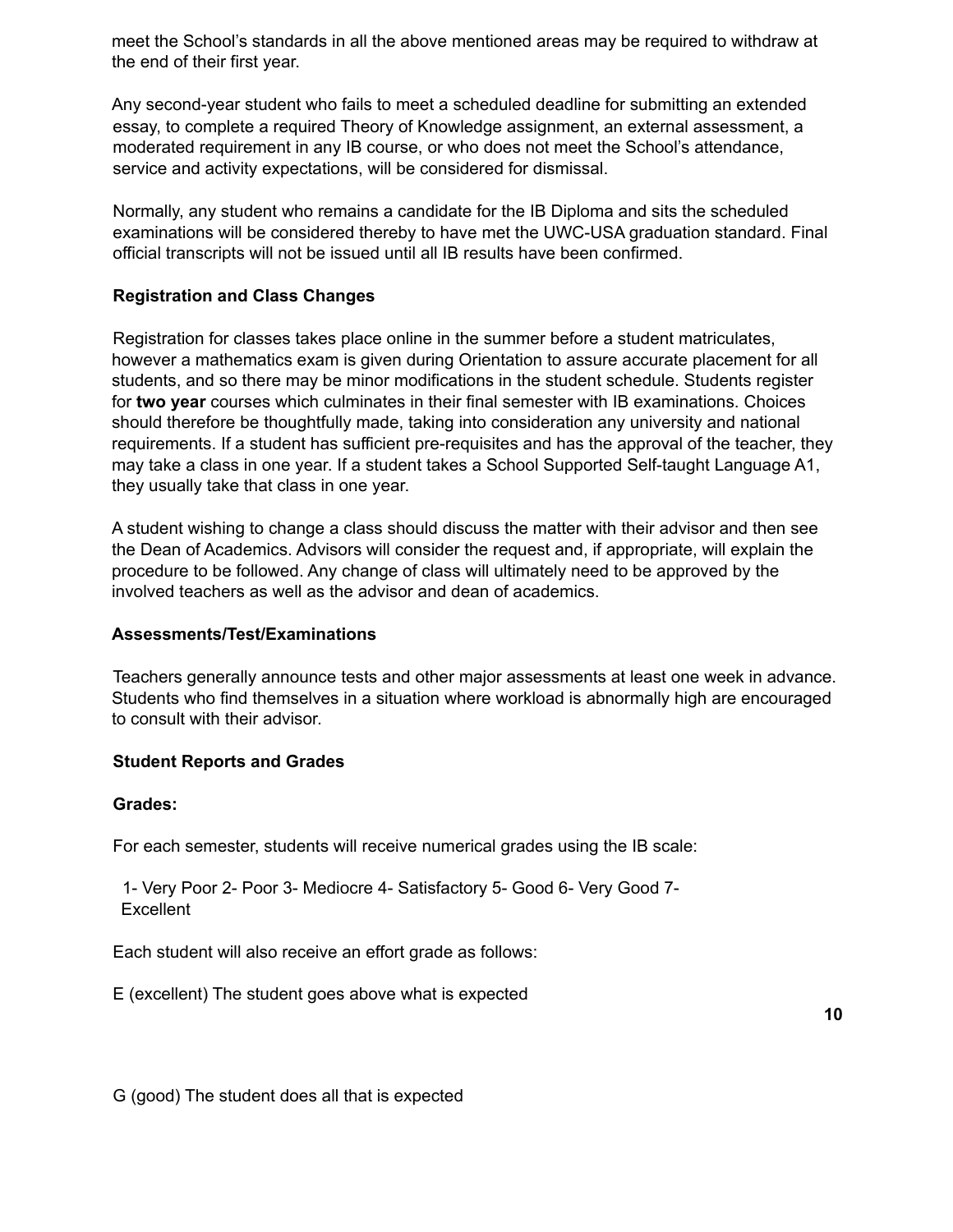S (satisfactory) The student does most of what is expected M (mediocre) The student does less than what is expected P (poor) The student is seriously deficient in one or more aspects I (incomplete) The student has not completed all of the requirements NG (no grade) No grade can be given at this time U (unsatisfactory) Only used for TOK

Students, parents, and National Committees will receive Academic Progress Reports as follows:

# **Academic Probation**

Students who have serious academic difficulties may be put on and **Academic Contract** or on **Academic Probation**. An **Academic Contract** outlining minimum requirements, expectations, and a plan of action for improvement will be set in an effort to assist and support the student. If there is an indication in the second year that the student may be disqualified from achieving the IB because of failure to produce an extended essay, guided course work, required reports, IA's, and other IB requirements, the student may be asked to withdraw.

In the event that a student has engaged in academic misconduct, they will be placed on **Academic Probation**. With the first instance of misconduct, the student's teachers will be informed. If subsequent acts occur, the parents and National Committees will be notified, and the Dean will consider further consequences. If the student is a second-year, universities will be notified.

Academic misconduct includes plagiarism and collusion.

## **UWC-USA Experiential Education Program**

The UWC-USA Experiential Education Program (ExEd) brings together a large collection of activities that facilitate enrichment, exploration, and student support, satisfy the requirements of the IB two-year diploma program and those of UWC-USA. Through the ExEd program, we hope students will develop their own expertise and skills while committing themselves to the values of the UWC mission and the needs of their school and larger community.

Students collaborate with ExEd activity sponsors, their advisor, and the ExEd Support Coordinator in order to satisfy the requirements of ExEd and learn and grow through mentoring, collaboration and logistical support. The advisor and ExEd Support Coordinator are there to support students in their planning and decision-making; students take the initiative to select from and contribute to their own ExEd experiences and complete the requirements over the two years at UWC-USA.

UWC-USA Experiential Education Program Requirements (Class of 2020)

1. With a UWC advisor, complete a self-review, an interim review, and final review in the context of CAS interviews and ExEd portfolios.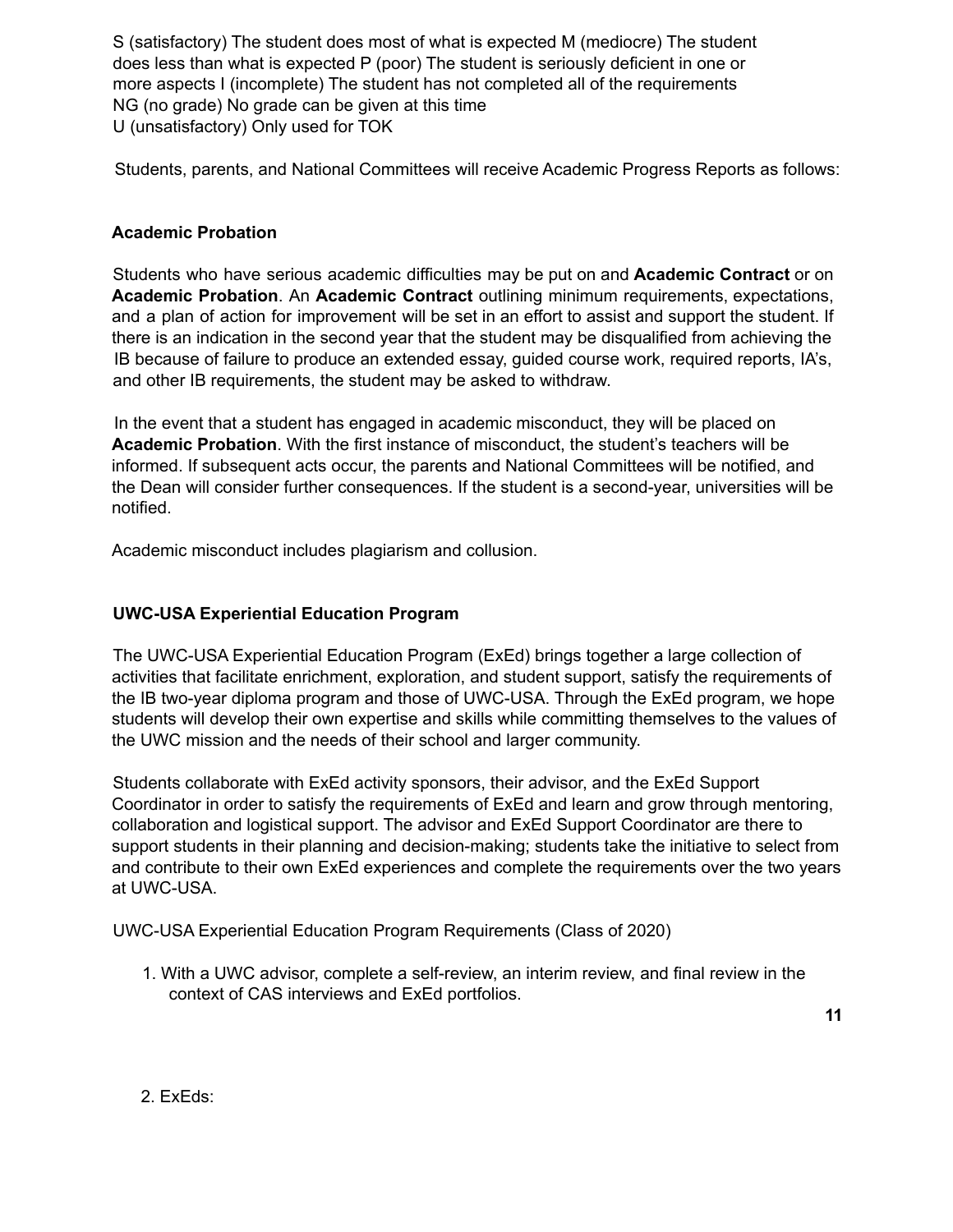# a. Arts & Culture

- i. 1 semester of a weekly ExEd
- ii. 1 Cultural day event or an arts-themed Project Week or SWS

# b. Constructive Engagement

- i. 3 semesters, including 2 semesters off-campus
- ii. 4 Constructive Engagement special events:
	- 1. First Year retreat
		- 2. Annual Conference (First Year and Second Year)
	- 3. Project:
		- a. a digital story or public presentation,
		- b. a SWS or PW trip focusing on Constructive Engagement,
		- c. a project of the student's own proposing
- c. Sustainability
	- i. Personal: 3 semesters of wellness/physical activity
	- ii. Campus: 2 semesters of campus service in the First Year
- d. Wilderness
	- i. 2 expeditions (this can include the wilderness orientation expedition)
- 3. Fill a designated leadership role during the two years
- 4. Submit an ExEd portfolio meeting specific criteria

## Registration for ExEd

Each semester, students will register for ExEd activities online. Students will then be notified of their ExEd activity placement. Students will apply in the Spring of their first year for ExEd Leadership; once their Leadership role is determined, they will serve in that capacity for their second year according to the requirements established within the ExEd Track and activity.

#### How to complete and receive credit for ExEd activities

- 1. Each ExEd activity is different in its goals and time commitments. In order to satisfactorily complete ExEd activities, a student must observe the specific requirements of each individual ExEd activity.
- 2. Students are required to create a portfolio reflecting on each of the Eight Learning Outcomes (defined below). These reflections may be communicated to the ExEd coordinator and ExEd sponsors that are involved in the activities mentioned in the reflection.
- 3. Students are counted as absent if they are not actively participating in a session for any reason, including illness, excused leaves, college visits, etc. A student may miss up to **three** sessions per semester and still receive credit for the ExEd activity. If a student has four absences, the student will generally not receive credit for the service or activity. The student may work with the ExEd sponsor to make up hours missed.

4. At the end of each semester, the ExEd coordinator will review each student's ExEd record to identify any missing requirements. Students are responsible for meeting the requirements over the two year. In January, the ExEd coordinator will inform students, their advisor and the Dean in writing of any delinquency in fulfilling ExEd requirements.

Students who are delinquent will present a written plan to the ExEd coordinator that outlines how they will fulfill their requirements. If deemed necessary, this may become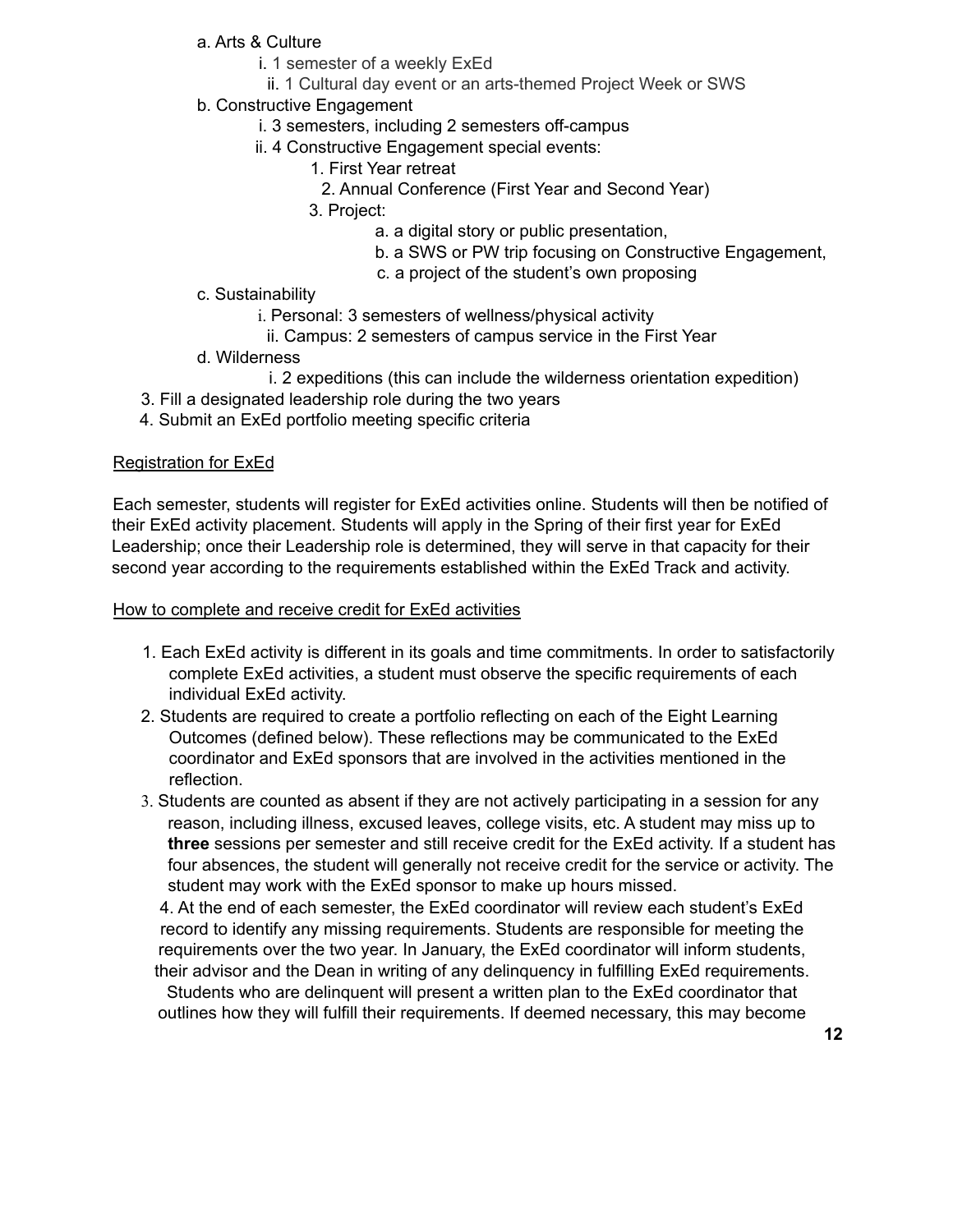part of a written contract with the School. If a student does not complete their ExEd requirements, they are no longer an IB candidate and may not be allowed to remain at UWC.

## **Definitions**

**ExEd Sponsor**: An ExEd sponsor is an employee or volunteer who leads a specific ExEd activity.

**Leadership Role**: Students must fill a designated ExEd leadership role in their second year. **Creativity**: Arts, and other experiences that involve creative thinking.

**Activity:** Physical exertion contributing to a healthy lifestyle

**Service**: An unpaid and voluntary exchange that has a learning benefit for the student. The rights, dignity, and autonomy of all those involved are respected.

**CE -** *Constructive Engagement*: Students will have the opportunity to address different kinds of conflicts and gain skills such as dialogue, team-building, facilitation, fundraising, event planning, etc.

**Personal Sustainability:** It is important to get enough sleep and stay fit throughout the UWC experience so that your mind can work effectively. Physical activities include activities like volleyball, soccer, basketball, dance, and yoga.

**Wilderness**: New Mexico is full of beautiful wilderness, from forested mountains and big rivers, to red-rock mesas and desert. The wilderness program helps students develop leadership and communication skills, teamwork, and self-reliance, at the same time as they learn first-aid and outdoor skills.

# **The Eight Learning Outcomes**

Students must complete the following learning outcomes and demonstrate them in the four end-of-semester reflections.

- **1. Identify own strengths and areas for personal growth:** They are able to see themselves as individuals with various skills and abilities, some more developed than others, and understand that they can make choices about how they wish to move forward.
- **2. Take on significant challenges and learn new skills:** A new challenge may be an unfamiliar activity, or an extension to an existing one.
- **3. Plan and implement initiative/project/campaign:** Planning and initiation will often be in collaboration with others. It can be shown in activities that are part of larger projects, for example, ongoing school activities in the local community, as well as in small student-led activities.
- **4. Show perseverance and commitment to activities in the face of challenges:** At a minimum, this implies attending regularly and accepting a share of the responsibility for dealing with problems that arise in the course of activities.
- **5. Demonstrate skills and recognizes the benefits of working collaboratively:** Collaboration can be shown in many different activities, such as team sports, playing music in a band, or helping in a kindergarten. At least one project involving collaboration and the integration of at least two of creativity, action, and service is required.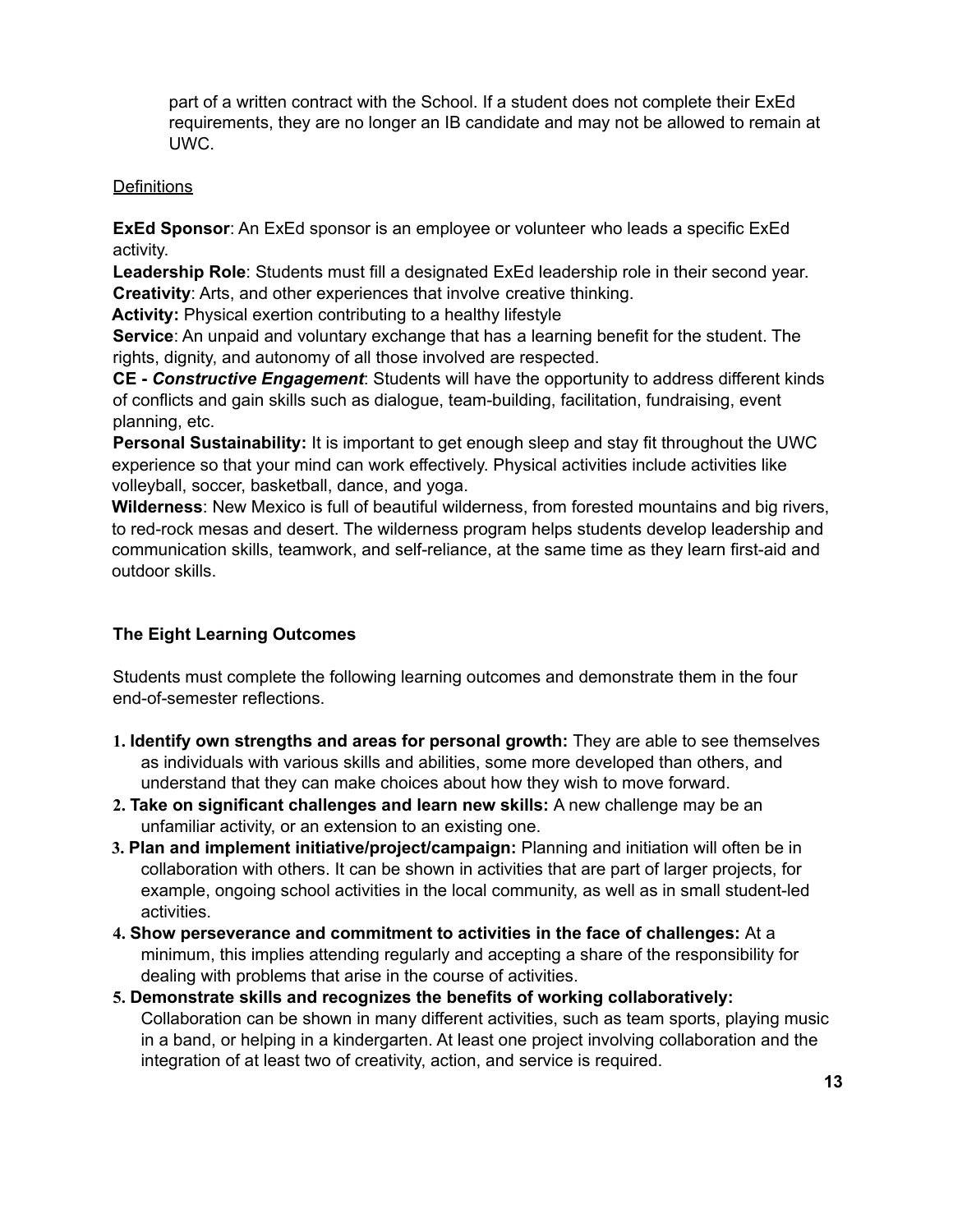- **6. Engage with issues of global significance:** Demonstrating awareness of and responsibility toward a shared humanity and recognizing the connection between local and global issues
- **7. Consider the ethics of choices and actions, and the roles that privilege and power play:** Ethical decisions arise in almost any ExEd activity (for example, on the sports field, in musical composition, in relationships with others involved in service activities). Evidence of thinking about ethical issues can be shown in various ways, including journal entries and conversations with sponsors.
- **8. Demonstrate meaningful engagement with and contribution to communities outside UWC-USA:** It is important to learn from and contribute to communities across difference and beyond our comfort zones.

# **Please see appendix for more detail (ExEd Handbook)**

# **GUIDANCE Standardized Testing**

The School recommends that first year students take the SAT in the spring/summer of their first year, and an additional one to two times in the fall of their second year. The SAT is administered on campus at all scheduled testing dates;

SAT Subject tests are offered on the same test dates. The ACT is administered in town at Highlands University. Students who choose to also take the ACT must make their own arrangements with the Dean of Academics for transportation.

For the ACT and SAT results, students must contact those testing companies directly for scores to be released officially to colleges and universities.

The paper-based TOEFL is also administered each fall on campus; students may register for that test with the college counseling department. More universities are accepting the duolingo exam which is less exam and internet based. Register at

## https://englishtest.duolingo.com/applicants

For students applying to the UK, some specifics tests are offered on campus each fall. IELTS exams should be taken in the summer after the first year (in the students home country). The college counselors will provide registration information in the early fall of students' second year on this process. Students should work closely with their college counselor to identify the appropriate college admission tests and schedule.

# **College and University Advising**

## Mission & Philosophy

The college counseling office at UWC-USA aims to guide students in finding the best intellectual, academic and social match for college while empowering students to be thoughtful and deliberate agents in their pursuit of higher education. The college counseling office is available to provide professional guidance before, during, and after the college search and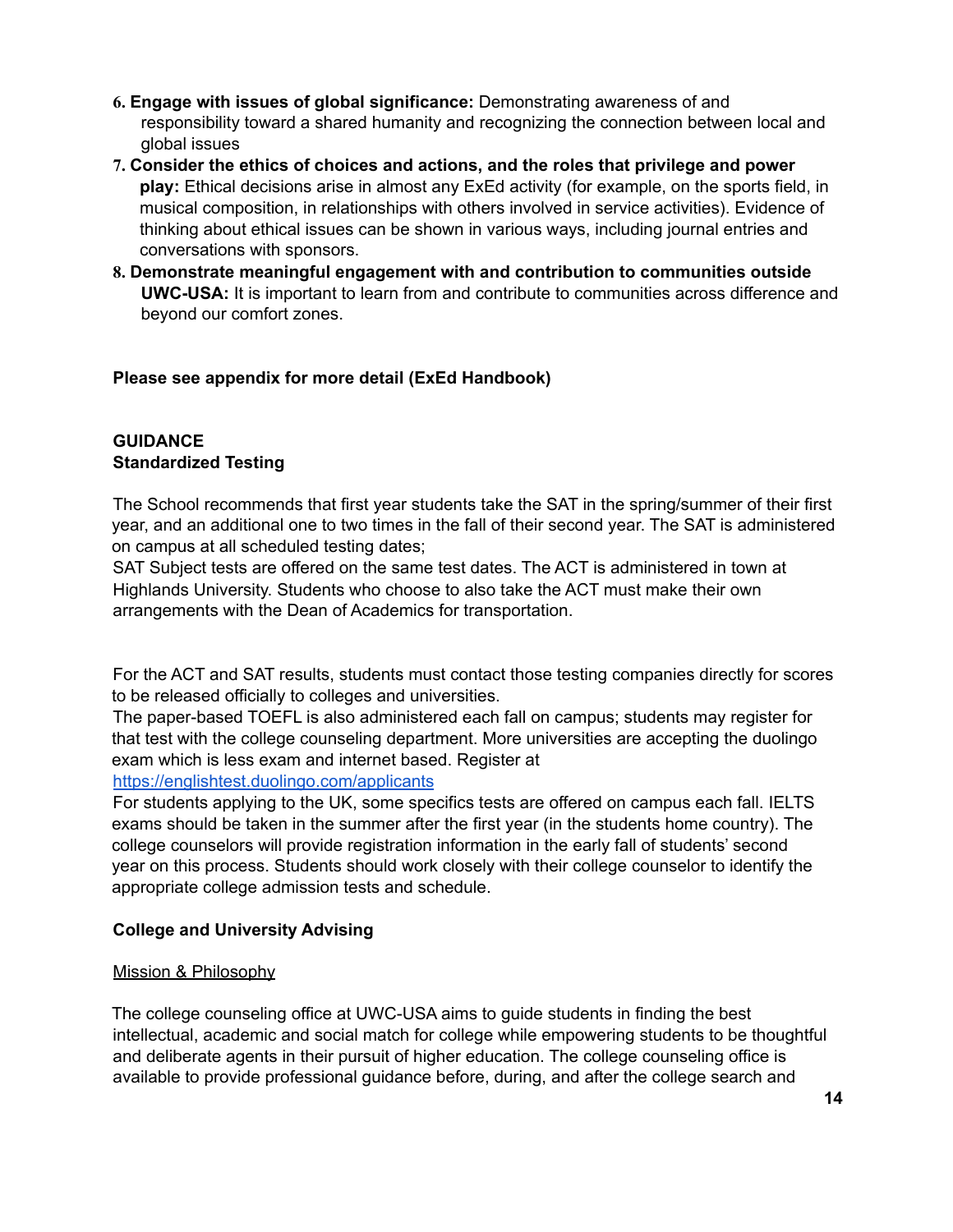application process by engaging in one-on-one meetings, hosting workshops and open forums, and hosting college visits and interviews in addition to providing electronic and print resources.

# **College Counseling Agreement**

Students who choose to use the services of the college counseling office understand that they also have a responsibility to be proactive throughout the application process. Among other responsibilities, they must meet regularly with their counselor, attend scheduled programs, provide all requested materials, abide by all policies, and meet all deadlines.

## College Visits & Interviews at UWC-USA

Each year, as many as 75 colleges and universities visit the UWC-USA campus to deliver presentations on their respective institutions and interview interested students. Attending presentations and interviews is a privilege, and it is expected that students recognize this and behave appropriately.

- a. Students must obtain permission from the appropriate faculty or staff member if they need to miss a class, ExEd, activity or Check.
- b. If a student is unable to attend their scheduled interview, they must notify their college counselor at least 24 hours in advance. Finding an eligible and interested replacement is strongly recommended.

The college counselors write recommendations, provide guidance and assist students in the college search and application process. However, ultimately it is the student's efforts and achievements that earn college/university admission and scholarships. Students are expected to be consistent in their academic and co-curricular endeavors even after they are accepted to colleges and universities. Many universities will rescind an offer of admission if a student's final semester grades and/or IB scores drop significantly.

# **Changes in Financial Circumstances/Financial Aid Appeals**

Students' scholarships and financial contributions are determined and negotiated with families and National Committees prior to arrival to UWC-USA. This is a two-year commitment. We recognize, however, that circumstances may change during those two years (loss of employment, significant medical costs, sustained economic and currency devaluations due to political instability, etc.). To discuss the process for the Committee to reconsider a student's financial aid package, please contact the Director of Admissions.

# **IV. SCHOOL RULES**

**COMMUNITY STANDARDS - Policy And Procedures**

**I. INTRODUCTION**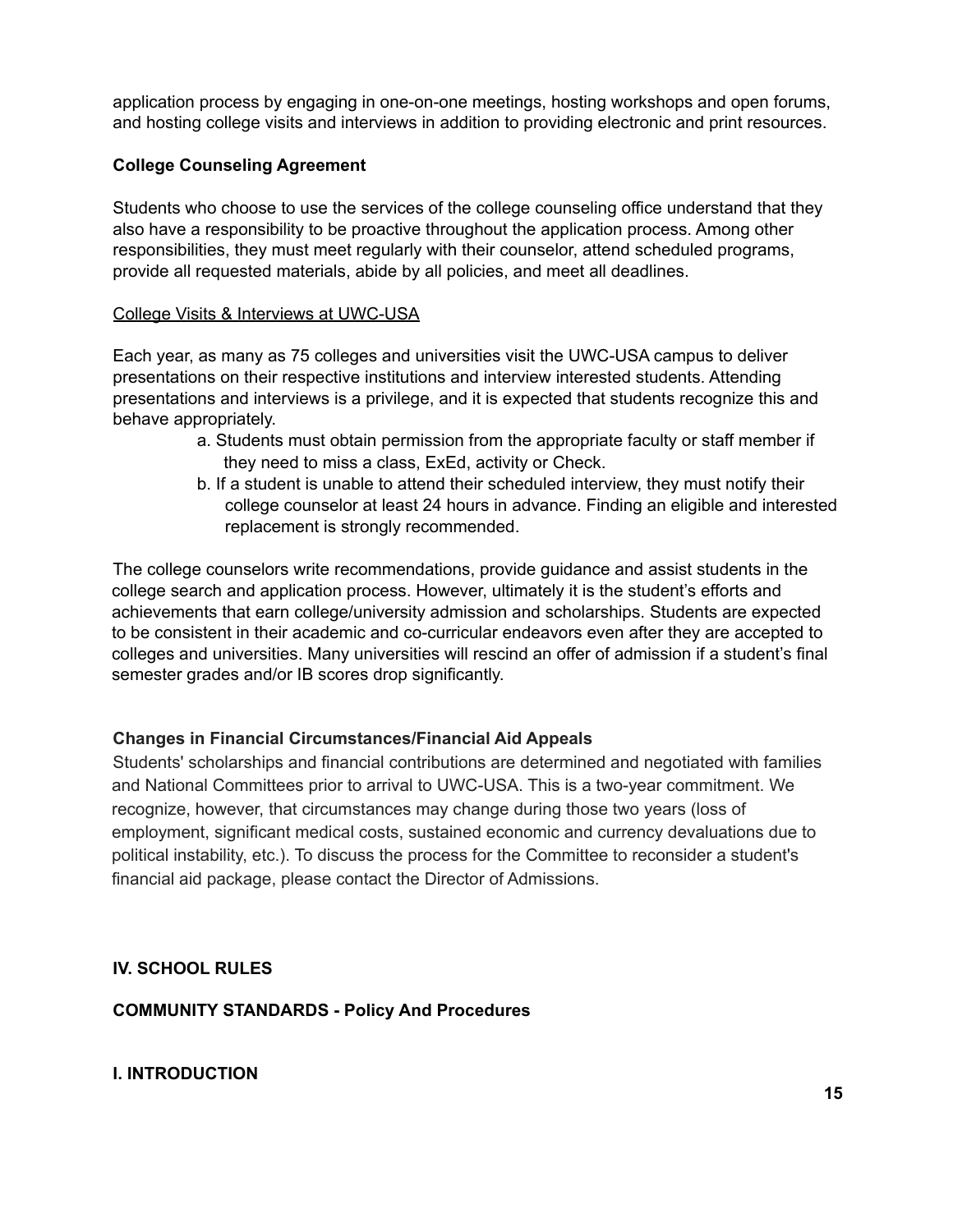At UWC-USA (hereinafter referred to as the school), we strive to provide a safe environment that is conducive to academic success for students, while fostering socially responsible and productive global citizens. We seek to impart knowledge and develop character, and we expect students to uphold our values that advance the common good and the UWC movement. To this end, the UWC-USA Community Standards are founded on our nine UWC values:

- International and intercultural understanding
- Celebration of difference
- Personal responsibility and integrity
- Mutual responsibility and respect
- Compassion and service
- Respect for the environment
- A sense of idealism
- Personal challenge
- Action and personal example

Our Community Standards encompass most aspects of campus life for students, with the expectation that students will engage with and exemplify these values at all times. The policies also included within the Community Standards include Residential Life, Sexual Wellness, and IT Resources. UWC-USA strives to cultivate an environment in which our students are making informed and good choices, are thriving, and are eager to serve as productive members of the community. While the policies described herein are intended to set guidelines and outline expectations, they are also intended as a positive affirmation of the community we all create.

UWC-USA is a special place and it is a privilege for our students to be a part of our community. It is expected that all students uphold the values and familiarize themselves with and abide by the Community Standards and all other policies that apply to them. Ignorance of the Community Standards is never an excuse for failing to comply, for these values and standards uphold this special place, and promote a safe environment where all members of our community are able to fully engage in the life of UWC-USA.

# **II. HOW STUDENTS LIVE OUR VALUES**

The Community Standards are not designed to just be a list of behaviors that are discouraged or prohibited, but they are also designed to provide affirmative guidelines for positive behavior and contribution to our community.

A UWC-USA student should:

- 1. Treat our campus, other students, all faculty, and all staff and community members in accordance to each of our nine values;
- 2. Take responsibility when exercising expression in a manner that also considers the standards of civility, consideration, and tolerance that should shape the actions of members of the community with one another;
- 3. Assist others by engaging in active bystander intervention, to include watching out for the safety and well-being of fellow community members;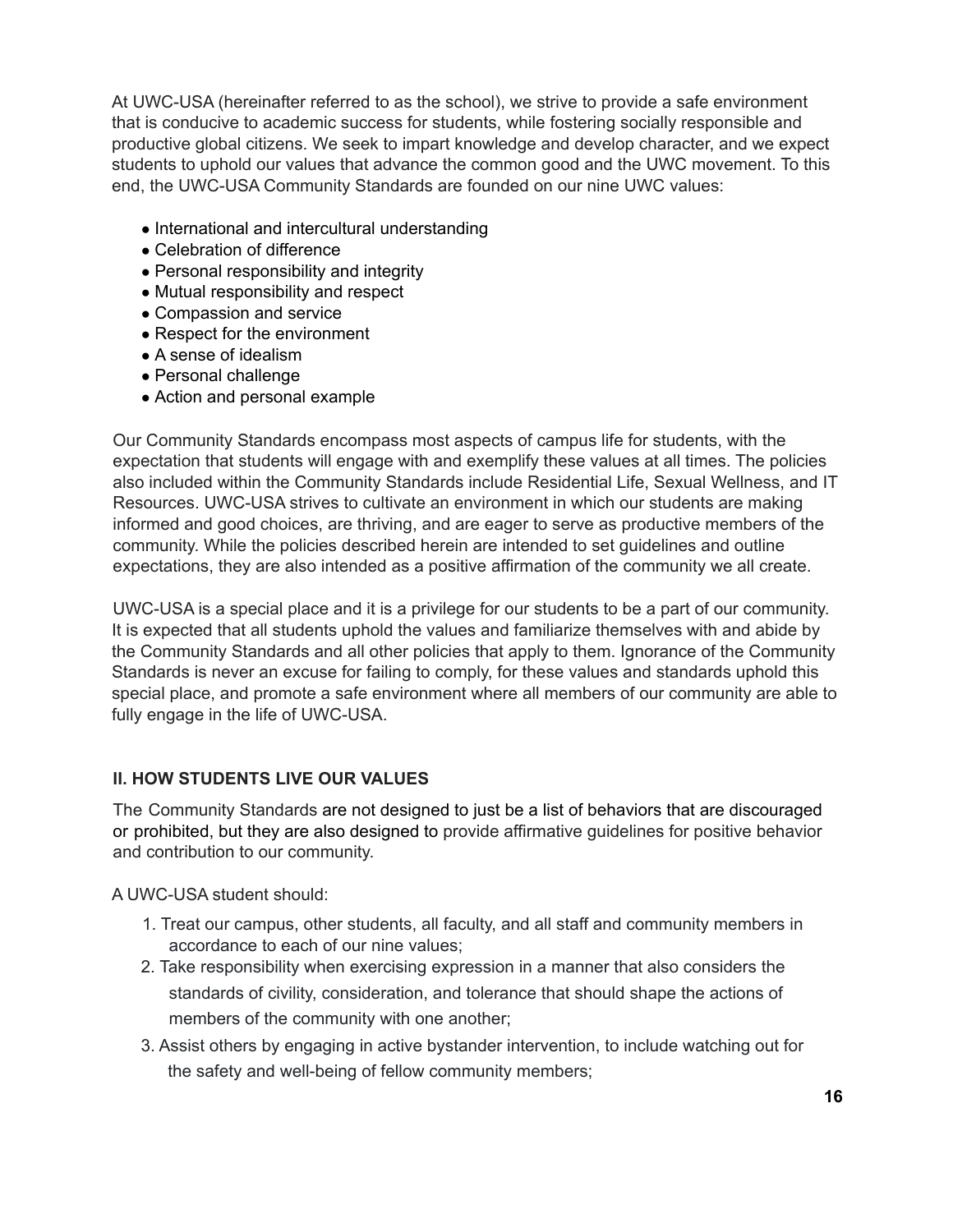- 4. Act in ways that minimize risk of harm to themselves and to others, including mental, physical, emotional, or psychological harm, and promote the safety of individuals and the overall community; and
- 5. Work to further their academic and social development and not interfere with others who are striving to achieve the same.

# **III. WHEN THESE VALUES AND STANDARDS APPLY**

By accepting admission to and enrolling at UWC-USA, students are obligated to conduct themselves consistently with the values of UWC, the Community Standards, other UWC-USA policies and procedures, and all applicable laws. Students may be expelled from UWC-USA if the student's conduct is deemed an egregious violation of these values and standards. The Community Standards and the outlined processes apply to the conduct of both individual students and student groups.

The Community Standards set a range of expectations for the UWC-USA student no matter where or when the conduct may take place, whether on UWC-USA property, at sponsored events or programs, or off-campus. The Community Standards also apply to conduct that takes place at any time from the date that a student is admitted to UWC-USA until the student has completed graduation, including during the summers and breaks.

## **IV. TIMELINE FOR REPORTING**

Staff and faculty who are aware of misconduct are encouraged to address it with the student(s) if possible and always submit an incident report available on Edsby. Students are encouraged to self-report misconduct; self-reporting will be considered a mitigating factor in determining whether and what sanctions may be imposed.

There is no time limit on reporting alleged violations of the Community Standards. However, the longer one waits to report an incident, the harder it becomes for the school to investigate and make a determination regarding alleged violations. Visitors to and guests of UWC-USA are also protected by and held to the Community Standards.

**NOTE:** All instances of academic dishonesty or cheating should be reported to the Dean of Academics. See academic honesty policy in Student Handbook Section II.

## **V. COMMUNITY STANDARDS POLICIES**

**\* Policies containing an asterisk are typically viewed as major violations and may be heard by the Disciplinary Council. Furthermore, they may be considered by all United World Colleges as "No Tolerance" related behavior. However, the Dean of Students or their designee retains discretion as to how these cases are heard on an individual basis. Some likely responses to violating these policies include, but are not limited to: disciplinary probation, suspension & dismissal.**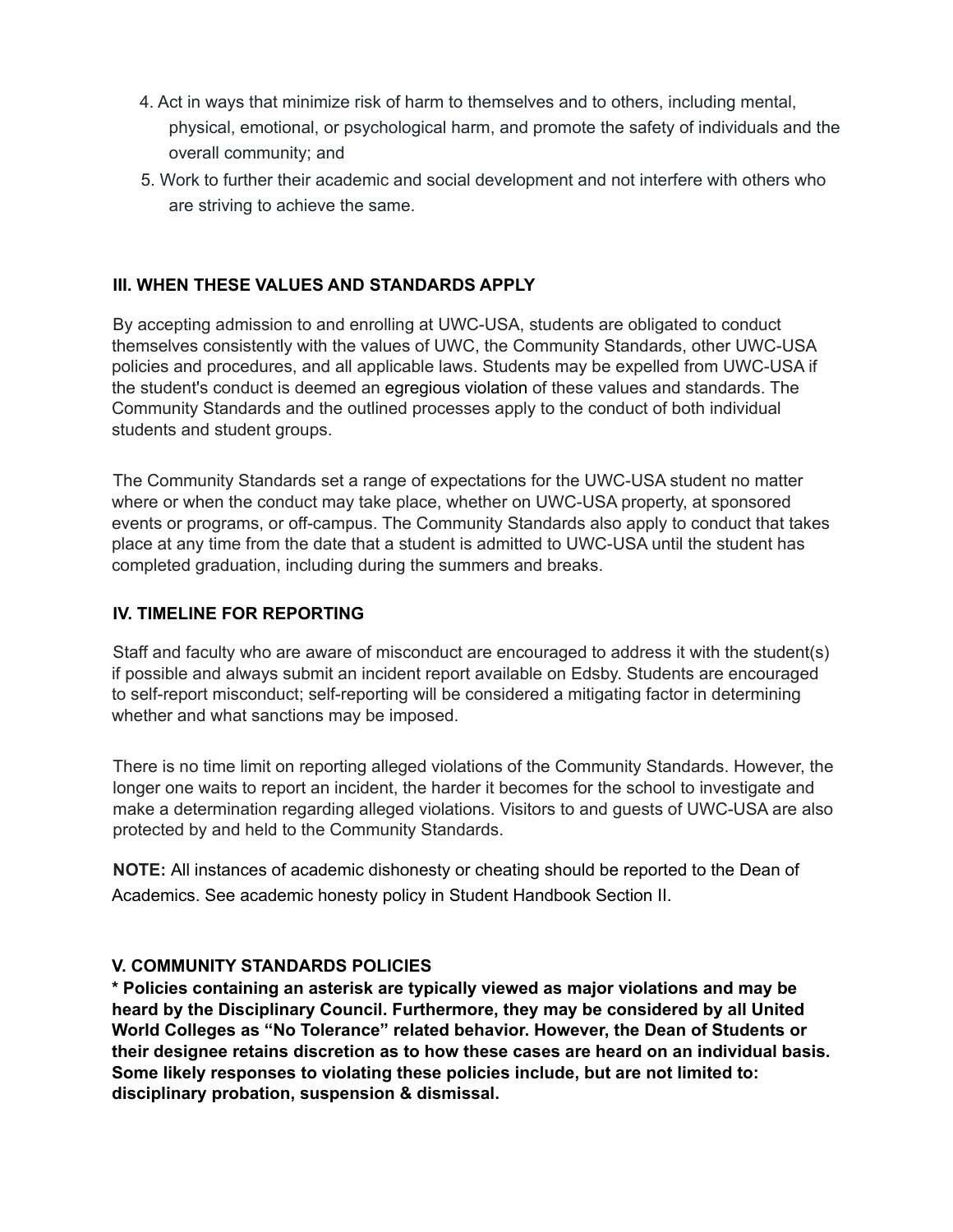1. Abuse of Any School Policy or Procedure

Students are expected to abide by all policies and procedures applicable to student conduct. Students may be subject to various sanctions, as described further below and in the respective policies, for violations of these policies and procedures. Examples of potential abuse of the UWC-USA's policies and procedures include, but are not limited to:

- Attempting to discourage an individual's proper use of, or participation in a policy or procedure;
- Retaliation (including coercive, threatening, intimidating, or interfering behavior) against anyone involved in a policy or procedure, including, but not limited to, complainants, witnesses, administrators, or decision-makers;
- Failure to comply with the sanction(s) imposed on a student.

## 2. Abusive Behavior\*

UWC-USA prohibits abusive behavior, which is any act that endangers the health or safety of a student or group of students (such as "bullying"), or which destroys or removes public or private property.

# 3. Alcohol\*

The use of alcohol is prohibited. Further, unlawful use, possession, distribution, or dispensing of alcohol either on or off-campus is prohibited.

## 4. Collusion

Collusion is action or inaction by a student who is aware that another student has violated or is violating a policy, and such student assists in the violation of the policy, does not report the violation, or, if appropriate, does not try to stop or otherwise address the behavior. Students are expected to confront their peers, if appropriate, or remove themselves from a situation and then report the information as soon as possible. A student is not required to confront or otherwise attempt to stop a student if such action would jeopardize the student's own safety.

## 5. Community Health Concerns

Conditions that may risk the health of another person are prohibited. Examples include, but are not limited to:

- use of noxious materials;
- use of pungent materials;
- abuse of toilet facilities such that vomit, excrement, or urine is left for others to clean;
- $\circ$  littering in public areas, allowing excessive trash to build up, or spilling garbage cans with the expectation someone else will clean them up.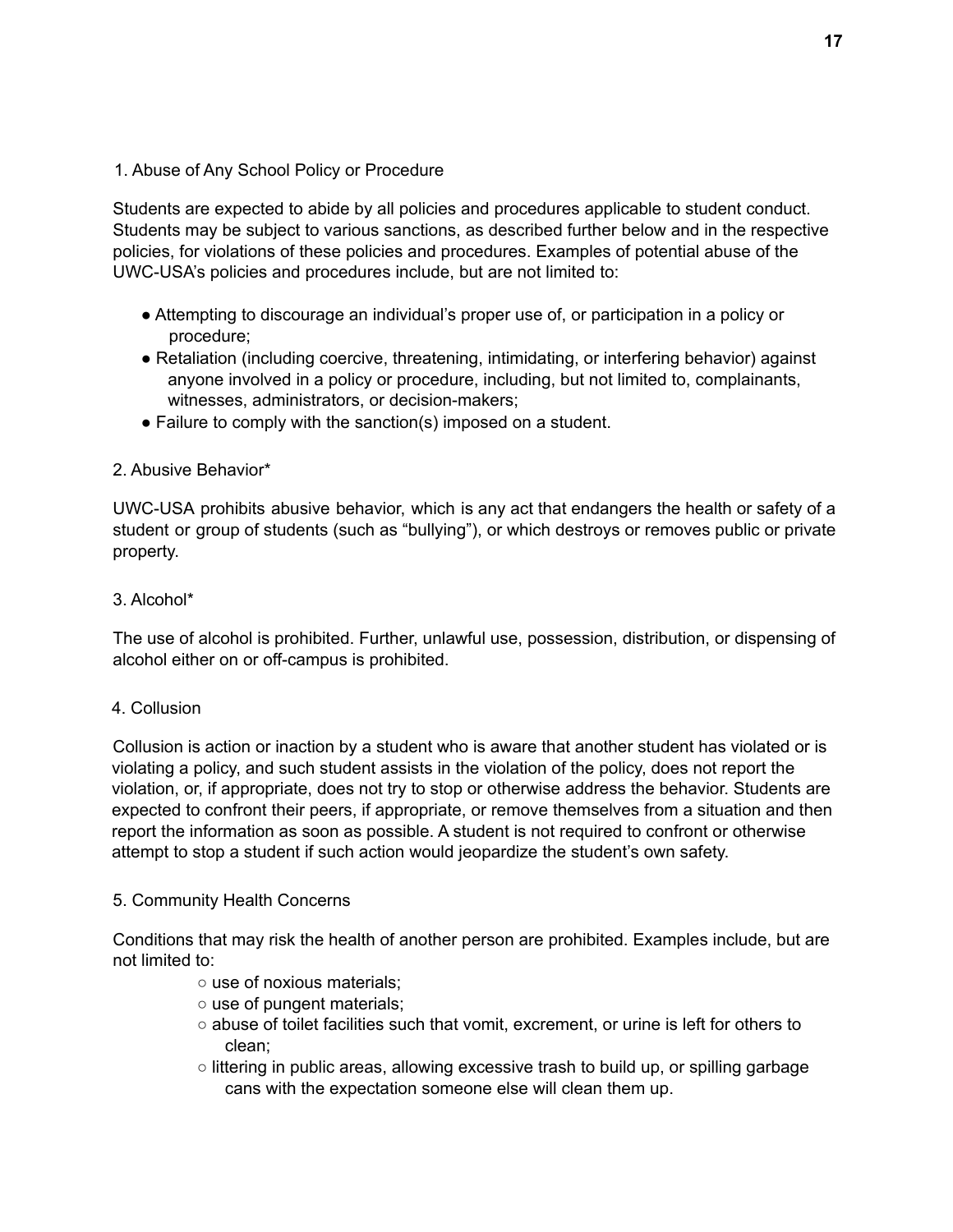# 6. Deception/Dishonesty\*

Students are expected to be honest and forthcoming, and not to act in ways that are deceptive or manipulative. This includes knowingly misrepresenting oneself, involving others in violations without their knowledge, or manipulating people or processes. Students are expected to be honest and demonstrate a respect for truth. It is prohibited to knowingly furnish false, falsified, or forged information or to withhold information from a UWC-USA representative, including information requested in connection with the enforcement of any policy or procedure. This includes making false statements as well as falsifying or misusing documents, accounts, records, identification, or financial instruments. Unauthorized use, possession, or duplication of means of access (such as keys or key cards) to facilities is also prohibited.

# 7. Disruption of UWC-USA Activities and Events

Disruption of UWC-USA business, activities, events, and academic courses is prohibited.

Examples include, but are not limited to:

- Obstructing freedom of movement of community members or campus visitors; Causing noise or participating in a demonstration that disrupts the normal school activities;
- Causing, leading, or inciting disruption of scheduled or normal activities of the school.

# 8. Drugs / Cannabis / Paraphernalia\*

The use, possession, distribution, manufacture, or dispensing of Illicit Drugs\* is prohibited. This policy also prohibits the use of cannabis, even if the intended use is for medicinal purposes. Synthetic drugs that contain ingredients or mimic the effects of illicit drugs are also prohibited. In addition, prescription medications and over-the-counter medications must be utilized according to prescribed instructions and the distribution of prescription drugs without a prescription is prohibited. Drug paraphernalia, including but not limited to, bongs and vaporizers, are not permitted on campus.

*\*"Illicit Drugs" refers to "controlled substances" as defined in Schedules I through V, Section 202 of the Controlled Substances Act (21 U.S.C. Section 812) and related regulations (21 C.F.R. 1308.11 through 1308.15) as amended.*

## 9. Fire Safety / Hazardous Materials

It is the responsibility of each student to review and follow fire evacuation procedures, participate in fire drill practices, and take proactive measures to minimize risk of fire. Any action or inaction by a student that contributes to increased risk of fire is a violation of fire safety and is prohibited. Examples of violations include:

- Failure to evacuate when a fire alarm is activated;
- Improper use of or tampering with safety equipment, including alarms, signs, and pull stations;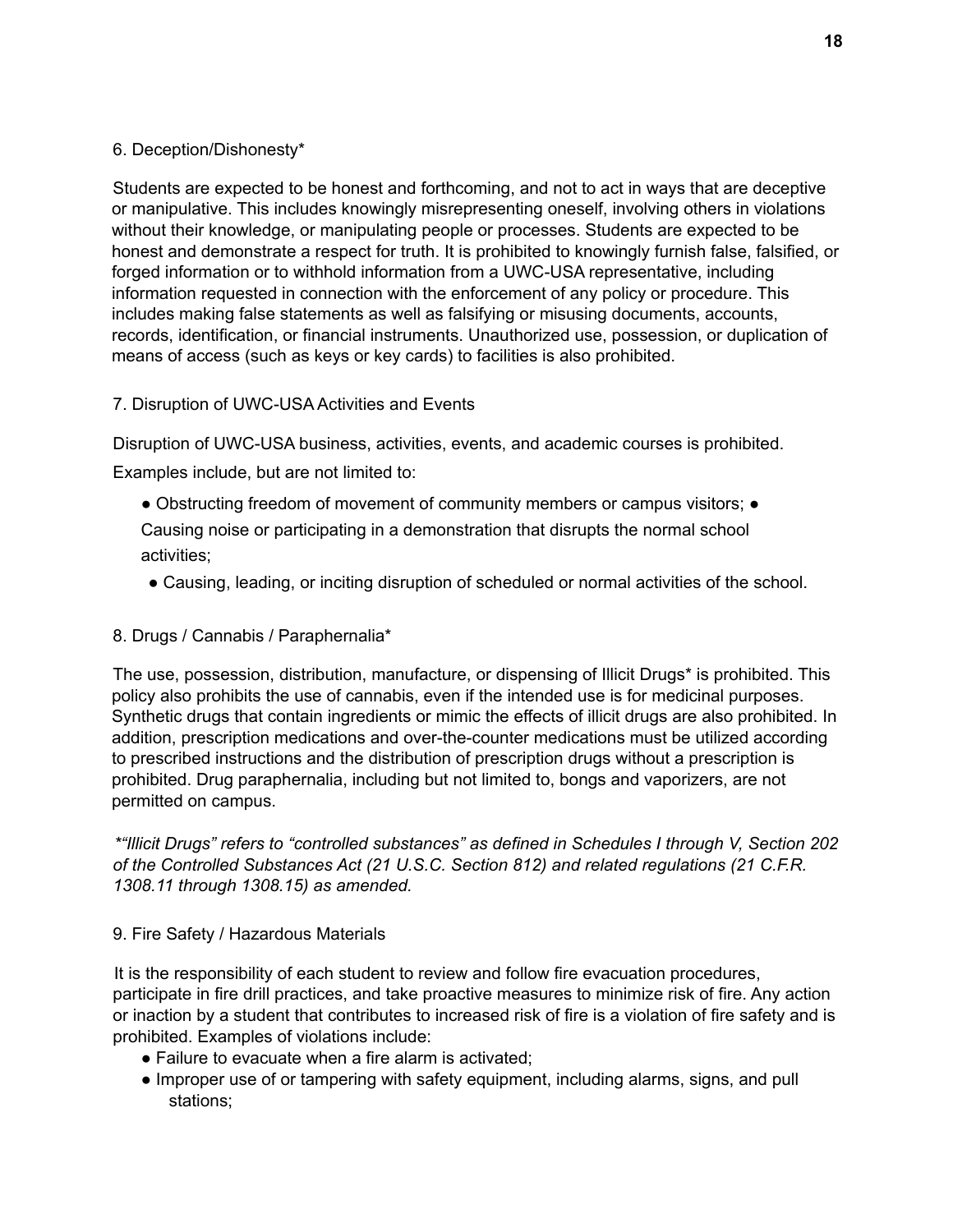- Discharging a fire extinguisher for any other reason than an attempt to extinguish a fire;
- Starting or causing a fire on campus.

Students may not possess or use materials or articles that can create hazardous conditions on campus. A "hazardous condition" poses a threat to building facilities and/or occupants thereof as determined by facilities services personnel and/or environmental health and safety staff. Legally permitted chemicals or substances that can threaten or cause harm, or cause fear in others are also not permitted.

# 10. Hazing\*

UWC-USA prohibits hazing, which is defined as any act which endangers the mental or physical health or safety of a student, or which destroys or removes public or private property, or which produces ridicule, embarrassment, harassment, intimidation or other similar result, for the purpose of initiation, admission into, affiliation with, or as a condition of continued membership in, a group or organization. Examples include paddling, creating excessive fatigue, physical and psychological shock, public stunts, and degrading or humiliating games and activities. The express or implied consent of the victim is not a defense, and apathy or acquiescence in the presence of hazing also violates these Standards.

# 11. Misuse of IT Network

Any misuse of UWC-USA's facilities, equipment, networks, websites, list serves, email, passwords, accounts, or information is prohibited. Misuse that results in network interruption or failure is also prohibited. For more information, see section IV of the Student Handbook.

# 12. Misuse of Services

Misuse of services is defined as using property, facilities, or personnel in ways that they are not designed or intended. Examples include, but are not limited to:

- Entry onto roofs or into maintenance, construction, or other restricted areas or buildings;
- Misuse of long-distance telephone codes or cable;
- Unauthorized use of equipment, facilities, vehicles, logos, or names;
- Use of resources or personnel for profit such as using a residence hall room or college email address to establish and/or operate a business without prior approval from the Dean of ExEd and Residential Life;
- Hitchhiking;
- Driving a vehicle (during school year) while enrolled at UWC-USA or riding in a car driven by a person under 25 years of age.

# 13. Non-Compliance

Failure to comply with the directions of a UWC-USA representative, staff/faculty member, or law enforcement officer during the performance of their duties is prohibited. Examples include: ● Failing to show an ID;

● Failing to schedule a meeting when requested or return a phone call from a staff/faculty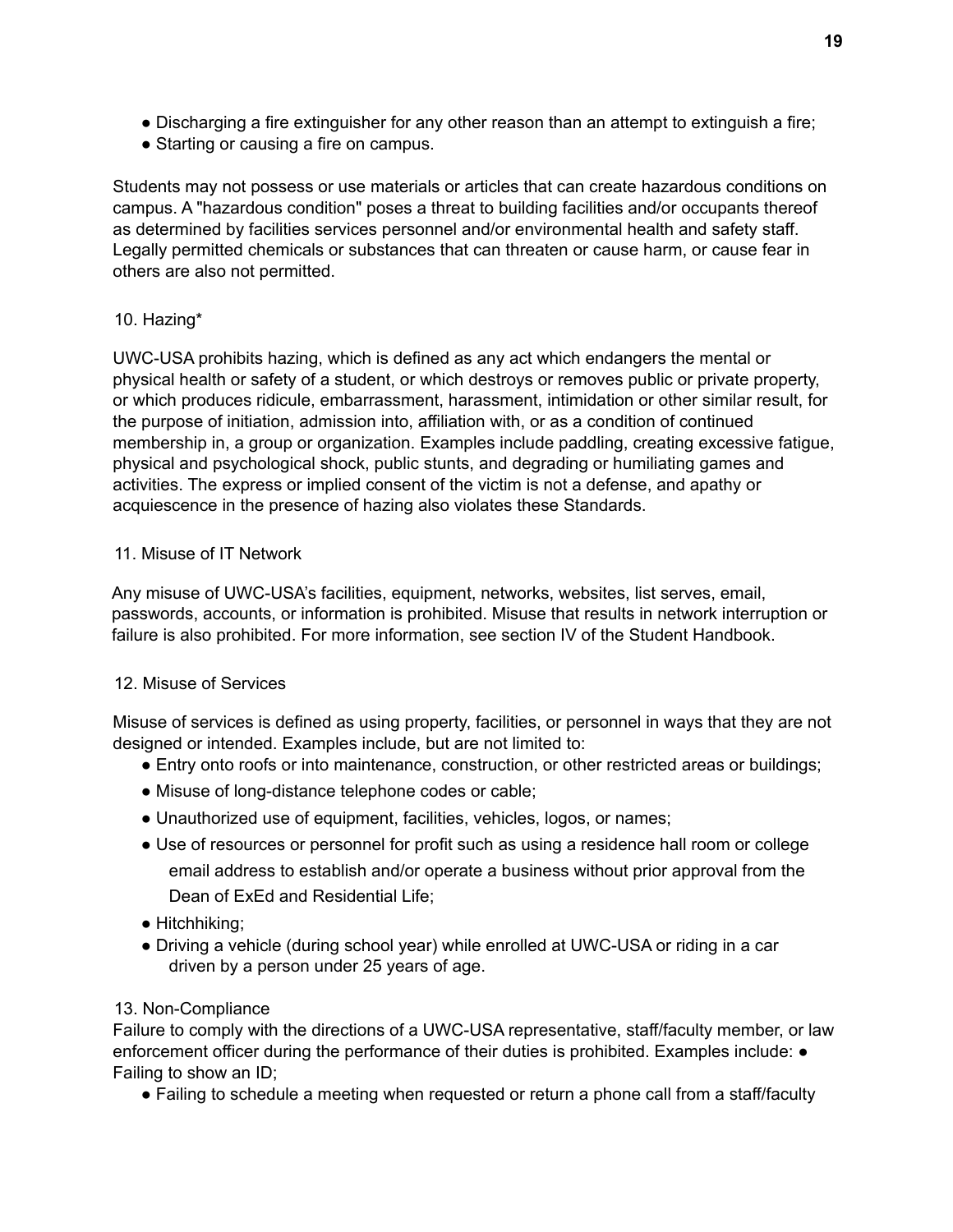- Failing to provide information in connection with the investigation or enforcement of any policy or procedure;
- Not cooperating with a UWC-USA official, even when you believe you may not be at fault for anything.

# 14. Residential Life Policy & Procedure

Residential Life policies such as Checks, Quiet Time, Curfew & Guests. See section VII of the Student Handbook.

# 15. Safety & Security

Students are expected to act in ways that minimize risk of harm and promote the safety of individuals and the community. Examples of violations of this policy include, but are not limited to:

- Tampering with or preventing the functionality of physical locking devices; Misuse of campus emergency phones;
- Failure to report lost/stolen key(s) or ID cards;
- Opening (or propping open) doors or allowing entry to anyone into residence areas if they are not a personal guest;
- Failure to report suspicious/unusual circumstances or behavior to campus security, staff, or law enforcement immediately.

# 16. Smoking\*

Smoking of tobacco or any other substance, which includes the use of electronic cigarettes, is prohibited.

# 17. Theft\*

Theft is defined as the unauthorized acquisition or possession of items/services that belong to another person or entity (including removal of furniture from campus common spaces). Unauthorized entry into or use of facilities or resources is also prohibited.

# 18. Vandalism / Damage\*

Damage is defined as the actual destruction of or harm caused to any property, regardless of intent. Vandalism is defined as the intentional and/or unintentional damage of or harm to the property of another person or the school, or misuse of property that leads to damage. In addition to being referred for potential discipline under these Standards — as damage to property has a financial impact — the repair charges and/or related fines will be assessed to the student(s) found responsible for the damage. A fine may be assessed for the damage and the actual cost of repair.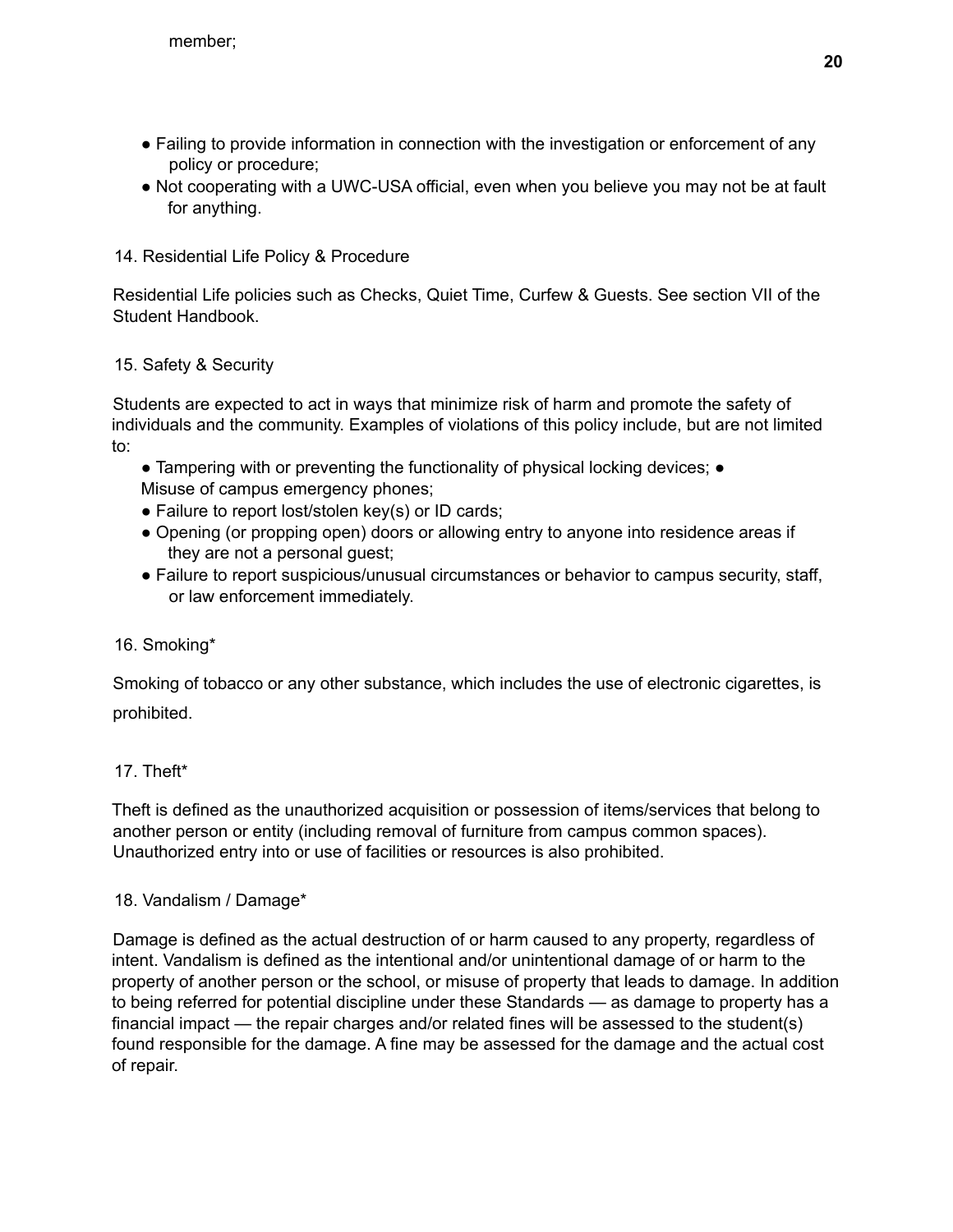Any violation of any UWC-USA policy, and any violation of any local, state, or federal law, is prohibited. UWC-USA may initiate disciplinary proceedings against a student who has violated federal, state, or local laws, without regard to the existence or possibility of civil or criminal proceedings. It is the practice of UWC-USA to pursue timely resolution through its conduct proceedings, rather than to delay campus proceedings until the outcome of criminal and/or civil proceedings.

# 20. Violence\*

Violence is strictly prohibited. Violence includes threatening or causing physical harm, such as fighting, or any other conduct which threatens or endangers the health or safety of any person and/or the community. Violence against animals is also prohibited. Respectful interactions are governed by mutual consent.

# 21. Weapons and Explosives\*

The possession or use of any weapon — including but not limited to firearms, ammunition, pellet guns, air guns, paintball guns, stun guns, tasers, smoke devices, bows/arrows, swords, large knives, explosives, and fireworks — is prohibited on campus because of the potential for personal injury, theft, unauthorized use of such items, and disruptive impact on the campus community. In addition, verbal or written threats by a student indicating they have a prohibited weapon or explosive will be taken and responded to as an actual threat, whether or not evidence of such weapon or explosive exists.

# **VI. COMMUNITY STANDARDS PROCEDURES**

The following procedures apply when a student is alleged to have violated the Community Standards or any other school policy which does not have its own separate procedures. A student also may be subject to discipline arising out of the same or related facts and circumstances under the Academic Honesty Policy or Sexual Wellness Policy. The school will decide how to address a situation which potentially involves violations of multiple policies. Please refer to the procedures for Academic Honesty and Sexual Wellness in the Student Handbook.

# **A. Incident Reporting**

Any person, including students, employees, or third parties (visitors etc.), may report an incident of alleged misconduct by a student or group of students. The person reporting the incident can be the alleged victim or a witness to an incident, or someone who otherwise has sufficient information to submit a report. An incident report generally leads to the initiation of this disciplinary process.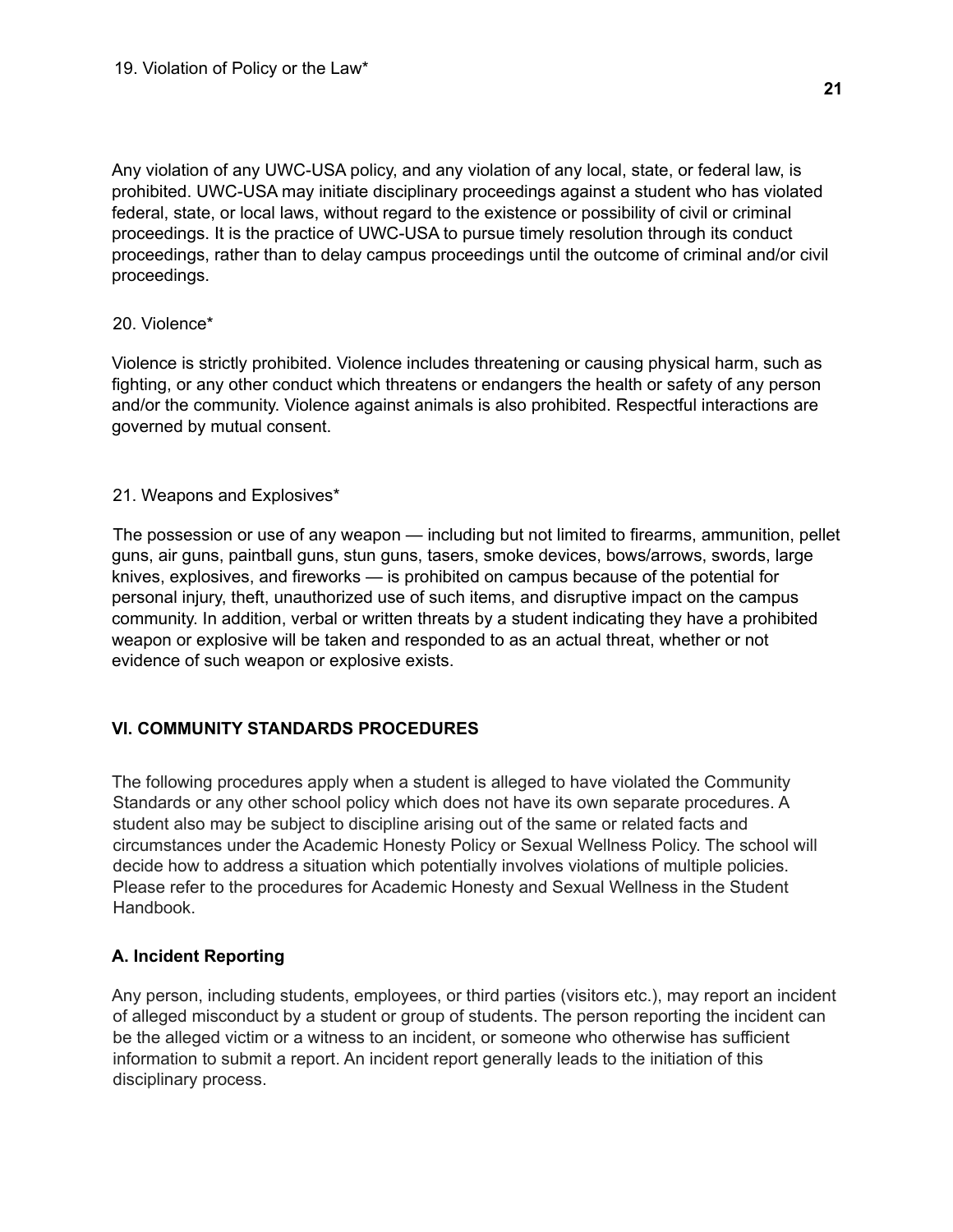A report may be made to the Dean of Students, Director of Residential Life, a faculty member, or any staff member designated by the Dean of Students, or the Director of Residential Life.

Complaints may also be initiated by UWC-USA upon receipt of information that a student or group of students has engaged in alleged misconduct. (For example, if Campus Security notifies the Dean of Students of alleged misconduct by a student or group of students, a complaint may be initiated by the school against such student or group of students.)

#### **B. Interim Suspension / Measures**

The Dean of Students or their designee has the authority to impose an Interim Suspension, which requires a student to leave UWC-USA property pending the outcome of the complaint process. During this time, the student is subject to all of the terms of Interim Suspension and any additional provisions outlined in writing to the student. During an Interim Suspension, the student generally cannot participate in any College activities such as academic coursework, student activities or events. The student cannot be on UWC-USA property for the duration of the Interim Suspension. An Interim Suspension may be imposed:

• To ensure the safety and well-being of the community or preservation of property; • To ensure the student's own physical or emotional safety and well-being; and/or ● If the student poses an ongoing threat of disruption of, or interference with, the operations of College.

The Dean of Students or their designee may impose additional or alternative interim measures pending the outcome of the complaint process, which may include no-contact orders, counseling, or other requirements determined necessary in light of the complaint.

#### **C. Processing Complaints**

The designee of the Dean of Students (currently the Director of Residential Life) will review each complaint and determine the appropriate procedure for addressing the complaint. In deciding the appropriate procedure for addressing a particular complaint, the Director of Residential Life may consider, among other factors, the nature and severity of the alleged misconduct, the prior conduct record of the accused student(s), and the impact on individuals or the community of the alleged violations.

As necessary, UWC-USA reserves the right to initiate a complaint, to serve as complainant, and to initiate or streamline conduct proceedings without receiving a formal complaint by a victim or community member.

Unless it is determined that no action is required on the complaint, the student will be notified of the complaint and, if appropriate, offered the opportunity to meet with a support person. If the student admits to the alleged misconduct and wishes to negotiate a resolution of the alleged misconduct, the appropriate school official (whether a Resident Tutor, Director of Residential Life, or Dean of Students), will determine if a negotiated resolution is appropriate, and then will work with the student to determine if an appropriate response or sanction can be agreed upon between the student and the school. This is referred to as an "admitted and negotiated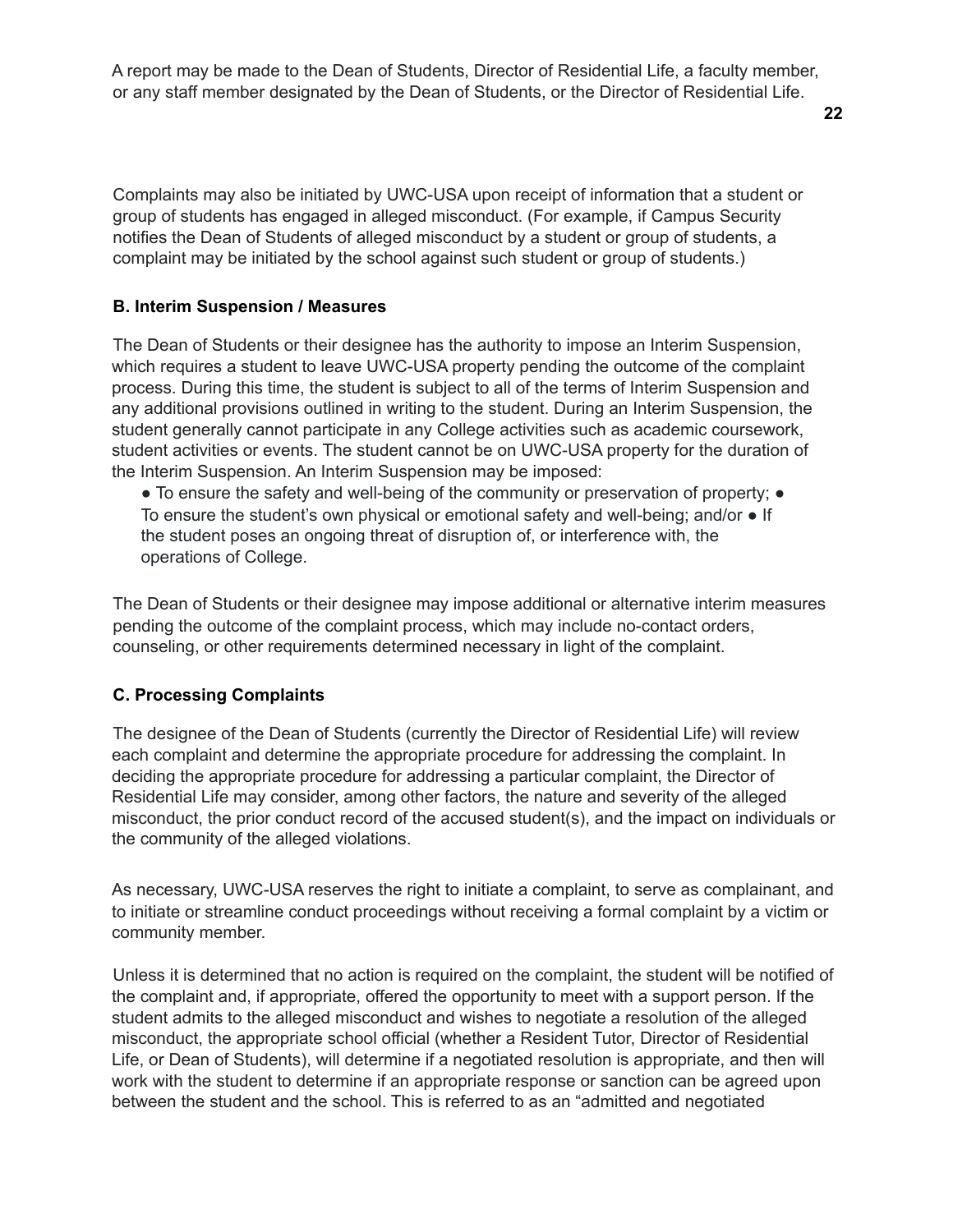resolution" and the student's participation must be voluntary, and a condition of such a resolution is that it cannot be appealed.

If a student admits to the alleged misconduct but does not want to negotiate a resolution, or the student does not admit to the alleged misconduct, the complaint may be assigned for further processing, which may include:

- 1. Notifying the Dean of Students—that the complaint falls under the Sexual Wellness Policy. The Dean will then ensure the procedures set forth in the applicable Policy are followed.
- 2. Referring a complaint to a Resident Coordinator for investigation and resolution. The Resident Coordinator will determine what, if any, investigation is necessary in order to resolve the complaint. For example, the Resident Coordinator may simply speak with the student about whom the complaint was made. A Resident Coordinator is authorized to impose any sanction set forth below, with the exception of Deferred Sanction, Expulsion, Suspension, or Voluntary Withdrawal/Leave.
- 3. Assigning a complaint to an investigator. Most complaints will not be assigned to an investigator as many complaints can be investigated by the Resident Coordinators or the panels described below, but if it is determined that further information is required, an investigator may be assigned. The investigator will report their findings to the Dean of Students or their designee, and then the next appropriate step in the processing of the complaint will be determined, which may include referral to Disciplinary Council or resolution by the Dean of Students or their designee.
- 4. Referring a complaint to be resolved through Restorative Justice. A key goal of restorative justice is to encourage accountability, communication, and responsibility through personal reflection and to focus on the relationships involved and rebuilding them. Consequences should be reasonable, related to the offense, restorative, and respectful but may also be very serious and could lead to probation, suspension, or expulsion. See more about restorative justice process in section VII of the Student Handbook.
- 5. Referring a complaint to the Disciplinary Advisory Council for investigation and recommendation of whether any violation has occurred to the Dean of Students or their designee who then may impose one or more sanctions. In appropriate cases the Disciplinary Council may also be asked to make a sanction recommendation.

*Disciplinary Council is a panel ideally comprised of the student's Advisor, Resident Coordinator, student(s), and/or any other faculty trained in the process, not to exceed five persons per case. Recommendations from this panel are made to the Dean of Students, and the Director of Residential Life will serve as a process advisor to the council. This type of panel may hear cases where any sanction is possible.*

Not all incidents of alleged violations or complaints will be heard in the above ways; the Dean of Students, or their designee, retains the discretion to investigate, determine whether a policy violation has occurred, impose sanctions, or otherwise resolve a complaint without referral to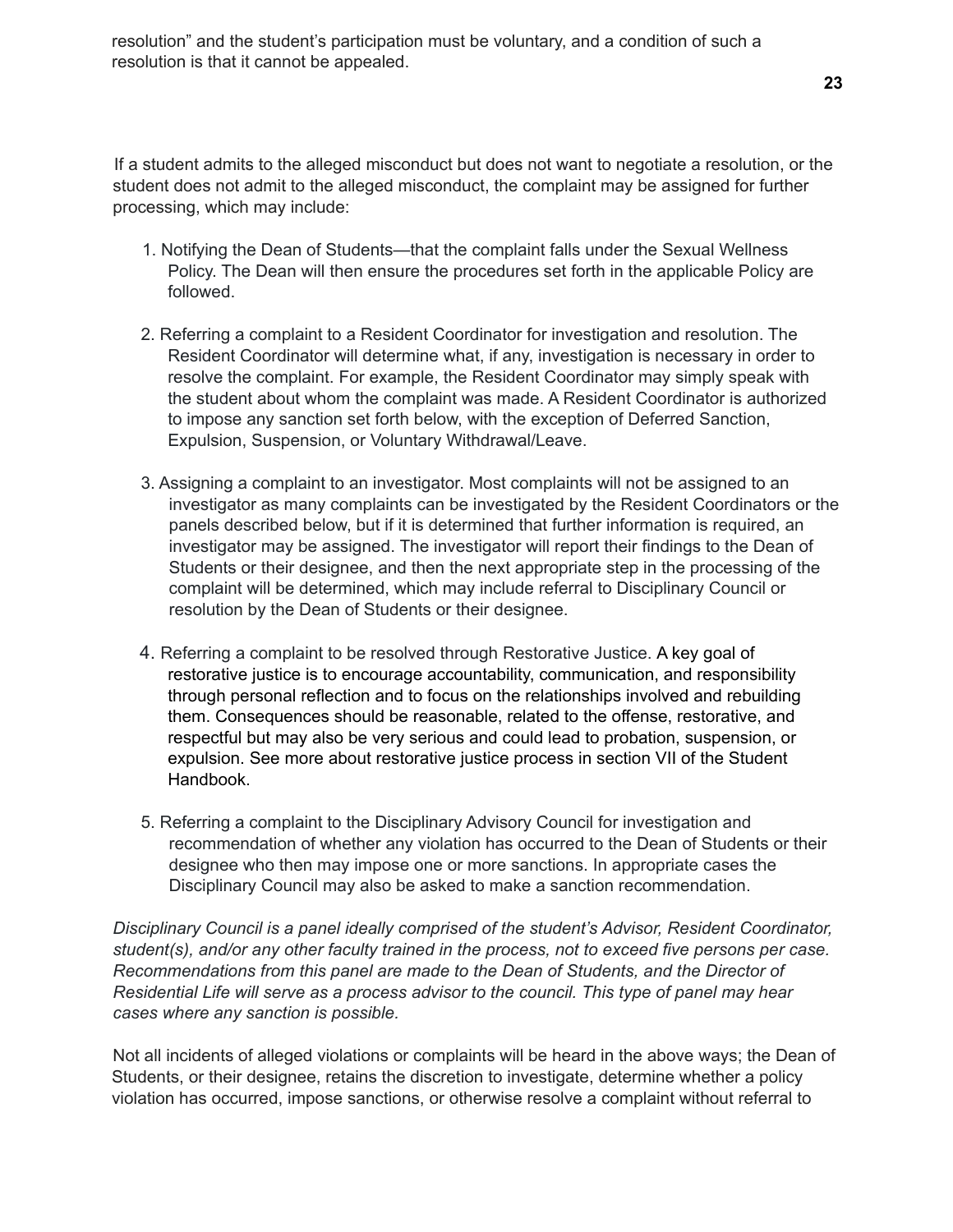If a complaint is assigned to Disciplinary Council, the Council may schedule a formal meeting with the student to ask the student questions about the complaint and provide the student with an opportunity to share information with the Council. The Council considers all relevant evidence, which may include information learned during the formal meeting with the student, and makes a recommendation regarding whether any violation has occurred and, if requested, a recommendation for sanction(s) to the Dean of Students or their designee.

In most cases, the Dean of Students makes a decision about the resolution of the complaint, including whether the student is found responsible for violating the Standards and the sanction(s) to be imposed, and the student is notified of the decision in writing. The standard of proof needed to determine whether a violation of the Standards has occurred is a "preponderance of the evidence" meaning that the evidence shows that it is "more likely than not," or more than a 50% likelihood that the student is responsible for the violation.

*Note: Just as students with disabilities may be eligible for accommodations in their classes and living environments and other aspects of their educational experience, accommodations may be available for Community Standards procedures as well.*

# **D. Community Standards Sanctions**

The following sanctions apply when a student is alleged to have violated the Standards, unless another applicable policy has its own sanctions for addressing the alleged misconduct. Please refer to the procedures for Academic Honesty and Sexual Wellness.

If a student violates multiple policies arising out of the same or related facts and circumstances, the school will decide how to impose the appropriate sanction(s). Although student conduct is usually addressed through the processes outlined in the Community Standards Procedures and/or other UWC-USA policies, the school reserves its discretion to address student conduct concerns in any manner in which it deems appropriate, including assigning sanctions up to and including suspension or expulsion when the conduct is regarded as being in severe conflict with the best interests of UWC-USA or in severe violation of the Community Standards. Such sanctions may be initiated according to the discretion of the Dean of Students or their designee.

Among other factors, the need for confidentiality, for immediate action, or for protection of others may prompt such action. The school also reserves the right to grant a reprieve from, or reduce sanctions when circumstances warrant such a response. Students may be Expelled from UWC-USA by the President, the Dean of Students and/or their designee, if the student's conduct is deemed an egregious violation of these values and standards. The Community Standards and the outlined processes apply to the conduct of both individual students and groups of students.

The sanction(s) that may be imposed when a student is found to have violated the Standards will vary. Multiple sanctions may be assigned for one violation. Sanctions may not always be incremental; a student or group may receive the most severe response, even for a first offense. The school may consider various factors when determining appropriate sanctions, including but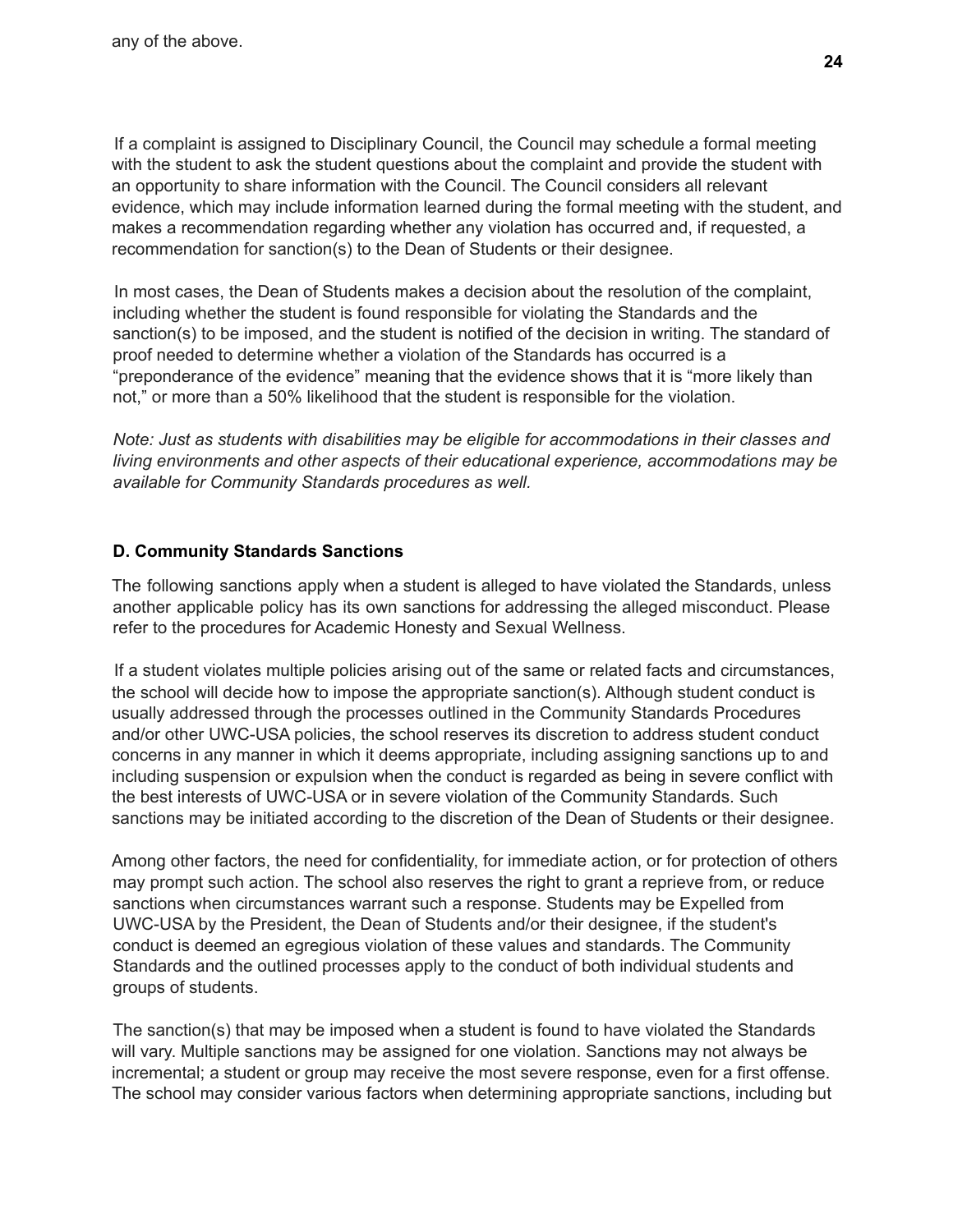- 1. The nature and severity of the conduct, including whether the conduct involved a single incident or repeated acts;
- 2. The impact of the conduct on the student, other individuals, and/or the community;
- 3. The student's conduct history;
- 4. How the school has sanctioned similar incidents in the past;
- 5. Whether the student has accepted responsibility;
- 6. Any mitigating or aggravating circumstances with respect to any parties involved in the case.

The sanctions (in alphabetical order) that may be imposed on individual students or on a group of students include, but are not limited to, the following:

- **Behavioral Contract:** The student and their Resident Coordinator will meet with the Director of Residential Life. The student's Advisor and parent/guardian will be informed. The duration of the contract will be determined and, at the end of the contract, the student's behavior will be reviewed.
- **Disciplinary Probation**: A formal notice that any additional findings of responsibility will likely result in suspension or dismissal from UWC-USA. Students placed on probation may have to meet specific requirements in order to be removed from this status. Parents and National Committees of the students involved may be informed of a probationary status, procedures for review, and consequences related to subsequent violations. If a student is placed on probation this information is communicated to colleges and universities.
- **Dismissal**: Exclusion from UWC-USA, its premises, and all of its activities. In cases of dismissal, the parents/guardians and National Committees or sponsors will be told at the earliest opportunity. A student who has been dismissed from UWC-USA cannot return to campus for at least two years. A student who wishes to return to campus for any reason after the two years must be approved by the President or their designee
- **Educational Sanctions**: Required attendance at an event or interview that is relevant to a specific topic. This is often accompanied by a reflection/research paper. Participating and completing relevant educational programs or trainings.
- **Official Conversation**: A documented conversation with a school staff or faculty member.

● **Official Warning**: A notice from the school that the behavior is unacceptable. ● **Persona Non Grata/Loss of Privileges**: Prohibiting entry to specific places on campus and/or at school-related events, or loss of computer privileges, etc., for a specific amount of time.

- **Reflection/Research Papers**: A document requiring critical analysis and articulation of a specified topic.
- **Restitution**: A monetary or service sanction required to pay for the cost of repairing or replacing physical damage or any other cost incurred as a result of the student's behavior.
- **Roommate Agreement**: A mutually agreed upon written contract that students sharing a living space create and agree to uphold.

● **Room Change**: Relocation to a different residential community or room. ● **Suspension**: Exclusion from UWC-USA with the opportunity to rejoin after a designated time period. Violation of academic honesty, community standards, residential code of conduct, or inability to make appropriate adjustments to the minimum expectations of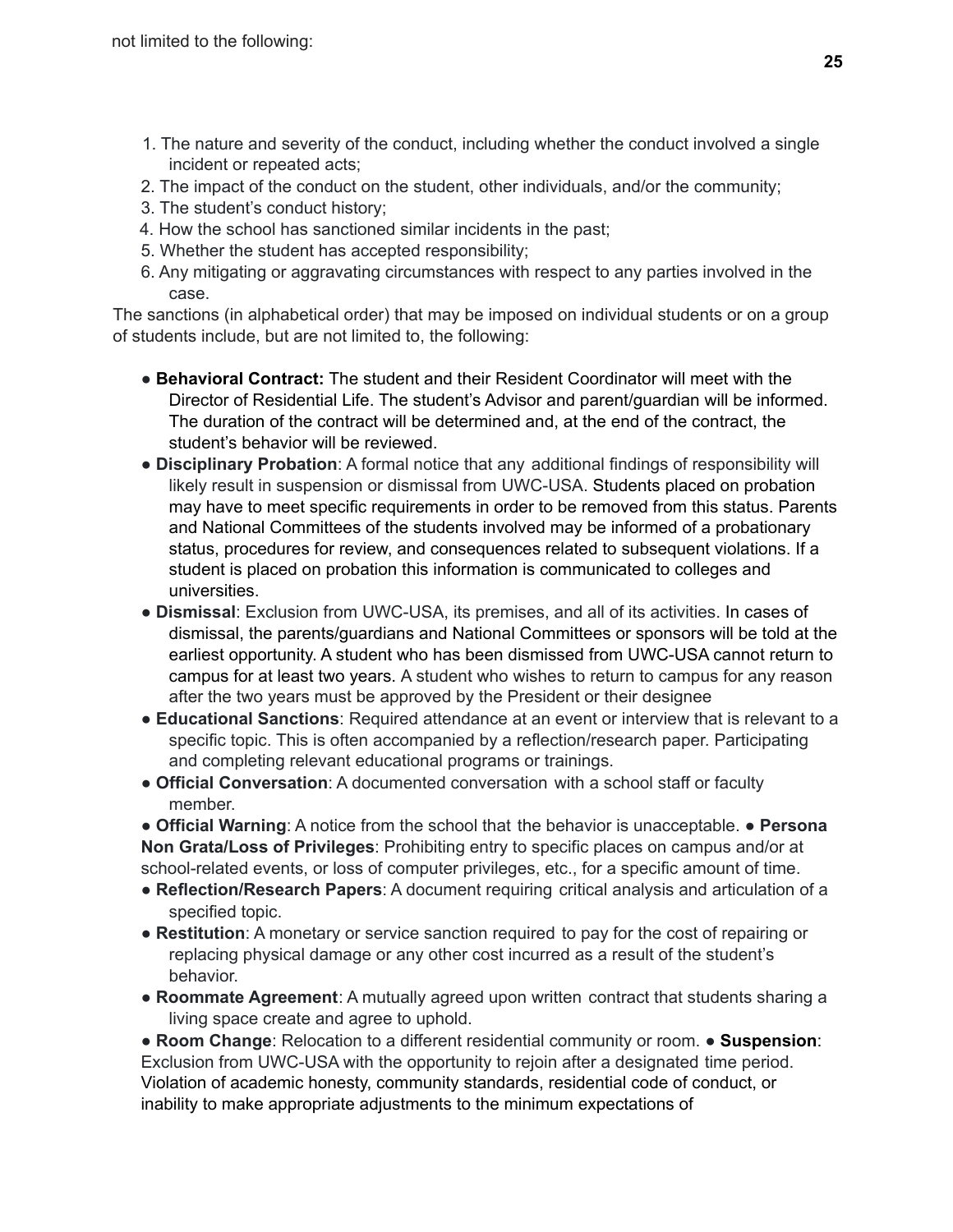UWC-USA could result in suspension. The length of suspension and conditions for returning to the school community will be set by the Dean.

● **Voluntary Withdrawal**: UWC-USA reserves the right to grant a Voluntary Withdrawal for a student in lieu of a formal disciplinary process and potential sanctions.

The following additional sanctions (in alphabetical order) may be imposed on a group of students:

- **Disciplinary Probation**: A formal written notice that any additional violations could result in suspension of the student group's status.
- **Social Probation**: Limiting the student group's social activities for a specific period of time.
- **Suspension of Status**: Suspending recognition of a student group.

*Note:* A student may be required to attend an assessment with a counselor or other appropriate professional to assess if further action by the school is warranted due to conduct impacting the sanctioned student or the surrounding community. If assessment results indicate a need for further action or follow-up, that will be required. Students not facing conduct sanctions may still be required to participate in an assessment if there are concerns for student well-being.

# **E. Reprieve from or Reduction of Sanctions**

UWC-USA encourages bystander intervention and proactive action such as seeking medical assistance when a student's health and safety may be in jeopardy, including when the danger arises due to the abuse of alcohol or drugs (see Safe Harbor Policy). The school acknowledges behaviors that demonstrate care and concern for the members of our community.Accordingly, the school reserves the right to provide a reprieve from, or reduction of, discipline to a student or group of students who exhibit responsible, proactive behavior in an effort to ensure their own or another student's health and safety during an incident or situation that involves a violation of the school's policies. A reprieve from, or reduction of, sanctions will only be granted by the school when the circumstances so warrant. Generally, UWC-USA will not grant a reprieve or reduction if the conduct and behavior in question include acts of violence, vandalism, or result in harm to others.

# **F. Appeals**

Any student who is disciplined may appeal such discipline, unless the student has agreed to waive their right to appeal as part of a negotiated resolution. A student is limited to submitting one appeal per case.

An appeal may be based on one or more of the following:

- New Evidence or Information: New evidence or information sufficient to alter a decision, or other relevant facts not known at the time of the original disciplinary process. ● Failure of Process: Allegations that the those involved in the process, deviated from the Community Standards procedures in a way that unfairly affected the outcome of the complaint.
- Bias in the Decision-Making Process: Evidence that a person involved in the decision-making had a bias or conflict of interest which affected the outcome of the complaint.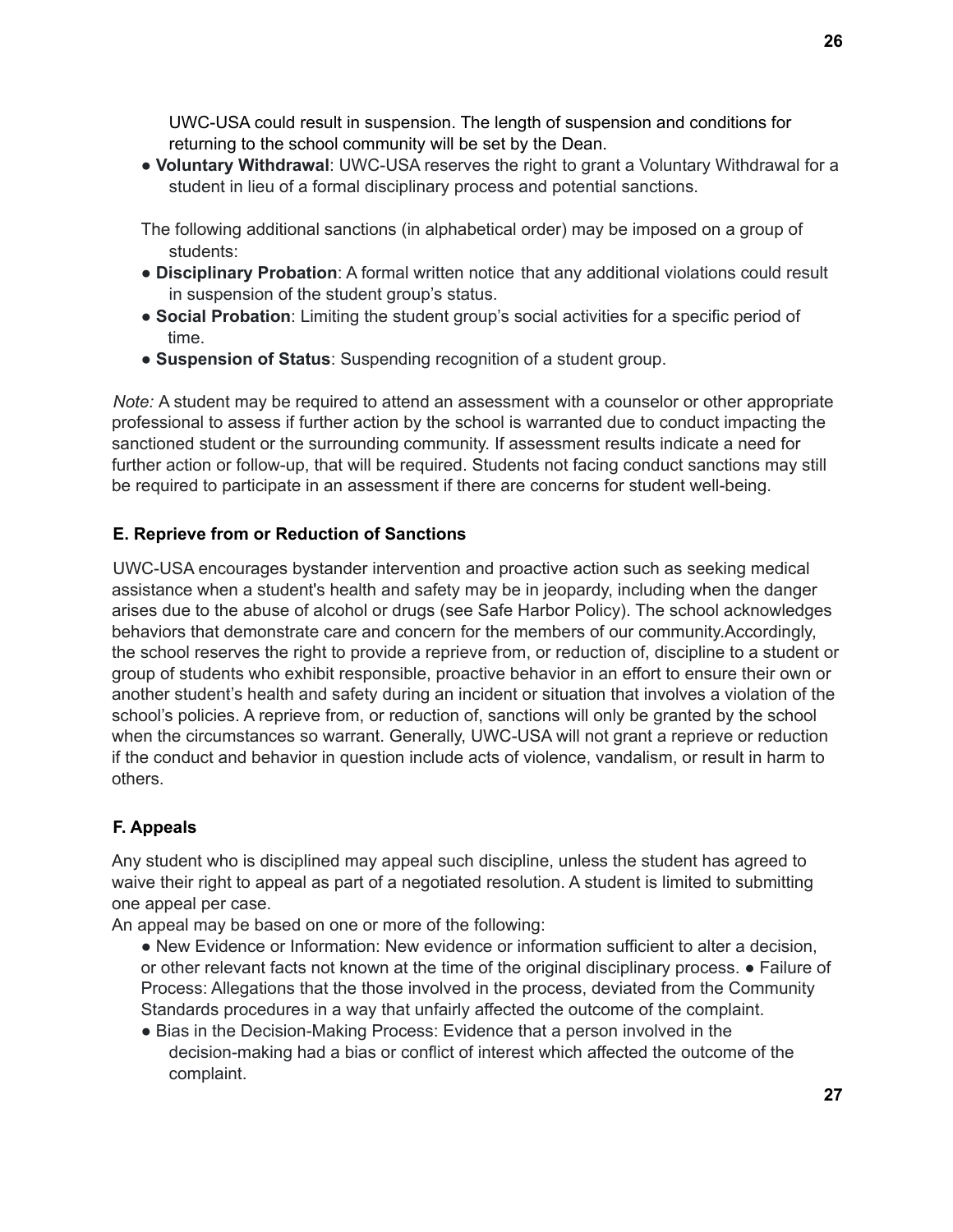An appeal may not be submitted because a student disagrees with the assigned sanction. Appeals must be requested in writing by the student to the attention of the President or their designee, within seven calendar days from the date of receipt of the letter (not including the date of receipt) advising the student of the finding of responsibility and sanction.

Appeal letters should include: the stated grounds for the appeal (new evidence or information, failure of process, and/or bias in the decision-making process), any supporting documentation, and information and arguments relevant to support the appeal. The decision on an appeal will be made by the President or their designee, based on the criteria listed above. The decision may include affirming the sanction(s), referring the complaint to an alternate hearing body, or modifying or reversing the sanction(s) imposed. Students should be aware that one potential outcome of an appeal could be additional findings of responsibility and/or increased sanction(s).

*Note:* Sanctions are effective as of the date of the letter advising the student of the finding of responsibility and sanction(s). Even when an appeal is requested, the sanction(s) will be imposed. If a student wishes to have a sanction suspended pending the outcome of an appeal, the student must request this in their request for an appeal. It is at the discretion of the President or their designee to grant a suspension of a sanction.

# **G. Parental Notification**

At the discretion of the Dean of Students, or their designee, and in accordance with applicable law, the school may contact a student's parent/legal guardian to inform them of the finding of responsibility and any sanctions in cases that so warrant, including but not limited to cases involving alcohol or drugs or where the student's well-being was significantly endangered. Disciplinary matters are handled directly by faculty, administrators, and appropriate staff. If a student is having an issue with another student, parents should not attempt to deal with the other student directly about that matter, but should contact the Dean of Students.

## **H. Policy on Disciplinary Records**

It is the school's policy to support students in reporting serious disciplinary consequences to colleges and any other schools to which students may apply. The college counselors will generally, honestly and fully, disclose if a student has been subject to a disciplinary action including, but not limited to, probation, suspension, dismissal, or withdrawal from the school. For students who have applied to colleges via the Common Application, they are expected to immediately notify the institutions to which they are applying (or have already applied) should there be any changes to the information requested in this application, including disciplinary history.

The student should work closely with the college counselors to ensure that both are disclosing and responding in a consistent and thoughtful manner. If a student's disciplinary status changes after the filing of college applications, the student and counselor are obligated to inform all colleges to which an application has previously been submitted or the college at which the student has submitted an enrollment deposit.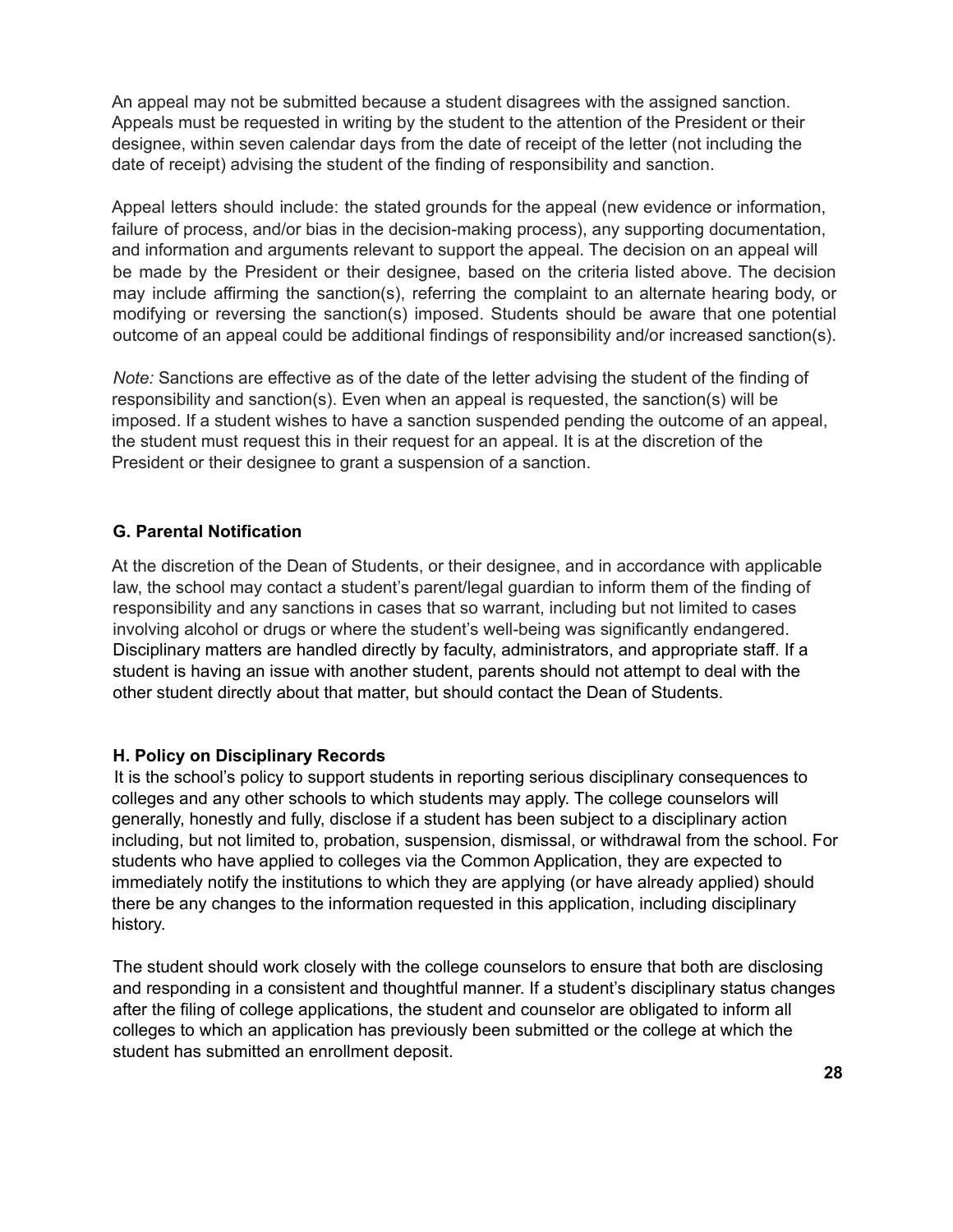The student and the college counselor are expected to notify colleges within two weeks from the date of the change in status. This policy is in compliance with the National Association for College Admission Counseling's Statement of Principles of Good Practice.

# **UWC-USA Safe Harbor Policy**

\_\_\_\_\_\_\_\_\_\_\_\_\_\_\_\_\_

UWC-USA strives to provide a safe and healthy environment for all students. UWC-USA's Safe Harbor Policy encourages students to seek help when a student's health and/or safety is at risk because of:

- An involvement with drugs and alcohol
- An attempt to harm him/herself or another member of the community Any abusive situation and/or any situation that may be harmful to a member of the community

Students are encouraged to seek help from the School's faculty and administration, counselors, resident tutors, health care providers, security or any other adults when any situation arises that may require immediate medical attention or involves the previously described situations.

The purpose of this policy is to ensure the safety of all students. In general terms, Safe Harbor entails the following:

- Students in need of help may come forward without the risk of being placed on a formal disciplinary status. (Exceptional aggravating circumstances may result in a disciplinary response. Exceptional aggravating circumstances cannot be exhaustively defined but one example would be acts of violence.)
- A student requesting Safe Harbor for another student will not be subject to a disciplinary response.
- School faculty and administration will not, to the extent possible, disclose the names of students who assist others in seeking Safe Harbor.
- In the rare case that there are exceptional aggravating circumstances in a situation, it is possible that the School would revisit the decision. An example of an "exceptional aggravating circumstance" would be if serious bodily harm was done to another student.

Safe Harbor is not intended as a means of avoidance or a shield for a student who seeks sanctuary after they know or suspect that an adult is aware of unacceptable behavior. Safe Harbor does not apply to a student who distributes illegal substances or aids others in obtaining them. The School's treatment of a student who is distributing or aiding others in the acquisition of drugs/alcohol is outlined in the Student Handbook. It is expected that during any Safe Harbor request a student will demonstrate honesty and fully disclose the extent of their involvement. The absence of full disclosure may result in a disciplinary response.

The following outlines, in general terms, actions the School may take when a student seeks assistance under the Safe Harbor Policy:

- Seek an assessment by a trained counselor/therapist
- Notify the student's resident tutor in an informational, not a disciplinary context
- May need to notify parents in an informational, not a disciplinary context Seek an evaluation by a physician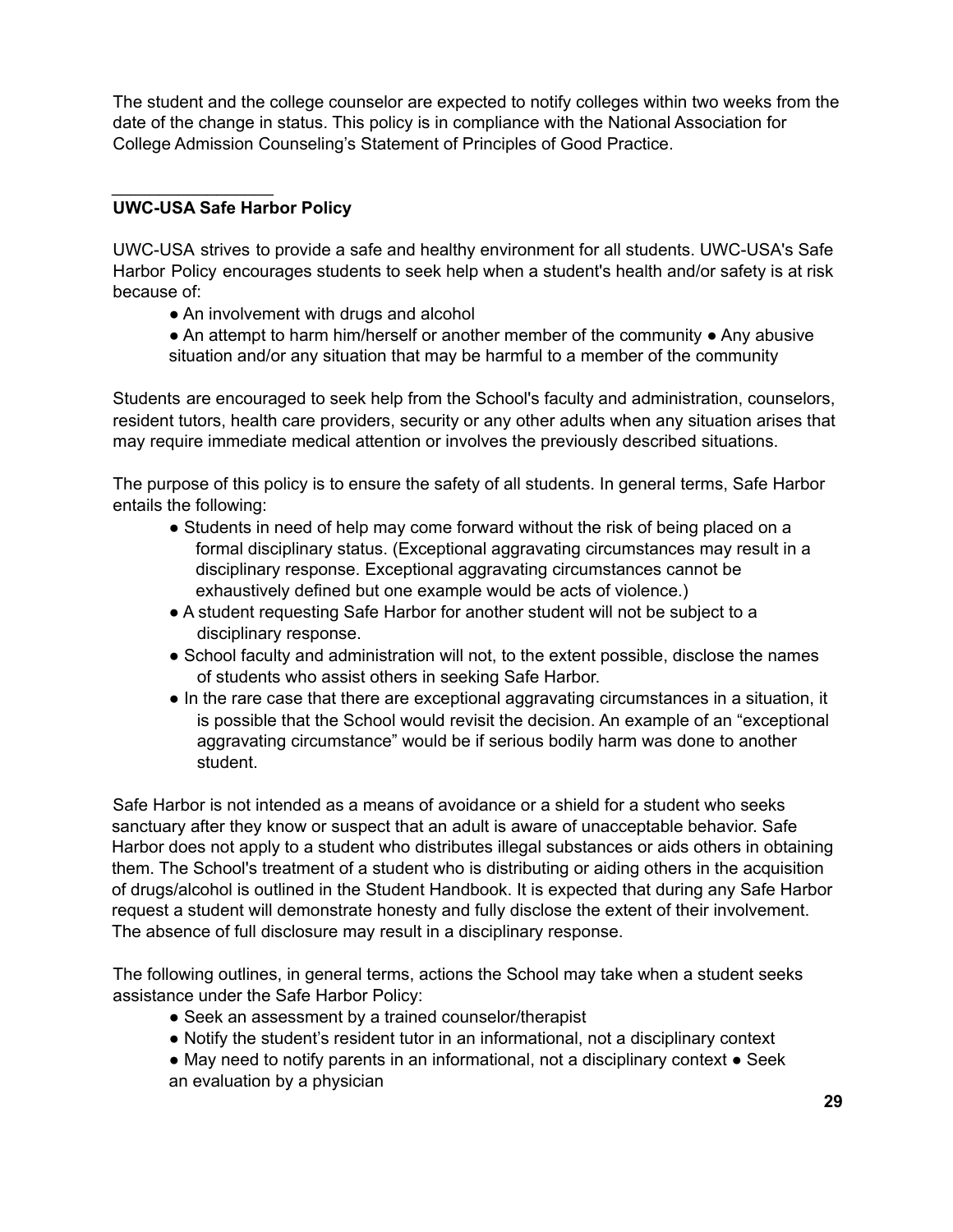• Create a plan, with the assistance of the above-mentioned people, to help the student address their situation. Part of this plan may require drug testing and/or separation from School for a period of time to seek professional help, *i.e.*, medical leave.

When the student returns to School, a variety of options will be considered. These considerations are not intended as punishment, but are designed to support the student as they reintegrate into the UWC-USA community. Possible areas of review may include student leadership positions. Each circumstance will require an individual plan, and other actions may be considered.

After a student has utilized the Safe Harbor policy, they will most likely be required to participate in periodic drug and alcohol testing when appropriate and/or cooperate in the counseling process. If the student is unable to participate in these measures, then the benefits of Safe Harbor may be terminated and their standing with respect to formal discipline may change.

Safe Harbor is designed to help students seek and receive assistance for themselves or other students in time of crisis or potential crisis. The goal is to encourage students to help themselves and to help others when health and safety may be in jeopardy.

#### \_\_\_\_\_\_\_\_\_\_\_\_\_\_\_\_\_ **Search and Seizure**

#### Search Policy

UWC-USA, in recognition of the occasional necessity of conducting searches and seizures in order to maintain a healthy and safe environment for all members of our community, adopts the following policy regarding searches and seizures.

UWC-USA reserves the right to search persons, personal effects and rooms as follows:

I. General Searches:

These are searches where a large or small group of persons, personal effects and/or rooms are searched not because of individual suspicion, but because of circumstances, including but not limited to, there is a reasonable suspicion that illegal substances are being brought into the School, suspicion of stolen items, or checking compliances with fire and security codes. In such cases, random groups of individuals or rooms may be searched.

II. Individual Searches:

Individual persons, their personal effects and their rooms may be searched on the basis of reasonable, individual suspicion.

#### General Procedures for Searches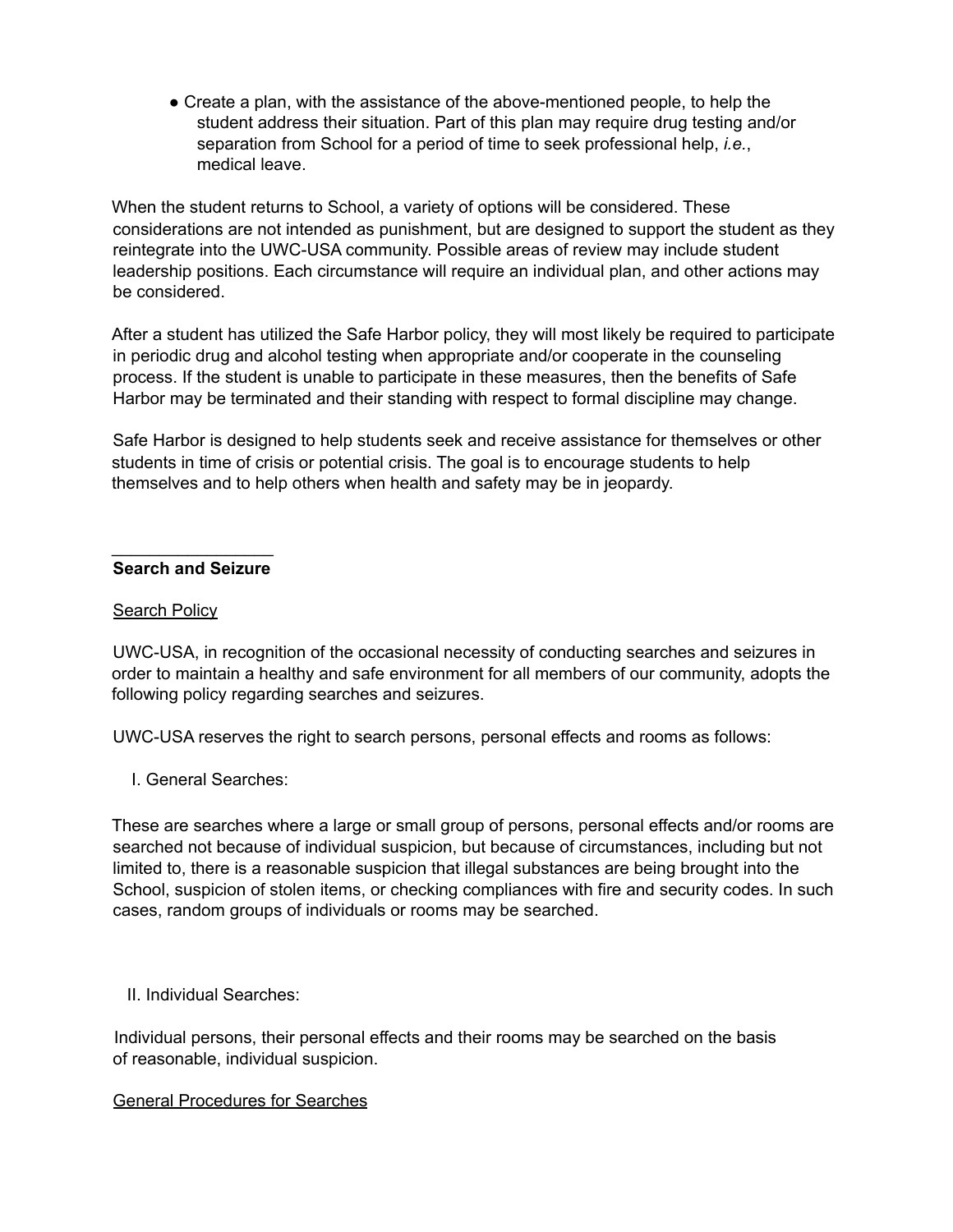The School strives to follow the general guidelines below related to searches and seizures:

- A. A search shall be conducted by an authorized School official of the same sex of the person to be searched and in the presence of a witness of the same sex. The student's privacy will be considered to the extent practicable. A person may be required to empty the contents of all pockets and may be asked to remove outerwear and shoes.
- B. Lockers, desks, storage facilities and bedrooms are School property and remain at all times under the control of the School and subject to inspection. Periodic general inspections of the above mentioned may be conducted by authorized School officials without notice. However, to the extent practicable, when a locker, desk, storage facility and/or bedroom is going to be searched, this will be done in the presence of the person using those facilities and, if possible, of a witness.

# **ATTENDANCE AND ABSENCES**

\_\_\_\_\_\_\_\_\_\_\_\_\_\_\_\_\_\_\_\_\_\_\_\_\_\_\_\_\_\_\_\_\_\_

**Attendance at classes, services and activities for which students are registered is mandatory.**

**Absences due to a prolonged illness, physical injury, or extenuating family circumstances will be considered excused at the discretion of the Dean of ExEd & Res Life.**

## **Overview**

- Class attendance is a key component of being a citizen and leader in the UWC-USA community and of a student's academic development. Our attendance policy is meant to create a culture in which students are not just responsible to themselves but to the larger community. A critical component is consistent participation in all aspects of community life: academics, ExEd, and residential life.
- Signal to students that their presence in class augments not just their own experience but also the experience of the rest of the students in their class.
- Help the students assume personal responsibility by "showing up." The beginning of change agency is being present to make a difference.
- Fulfill the school's responsibility for upholding standards expected by colleges and universities.

Attendance procedures:

- Teachers take attendance and enter it on Edsby by the end of each day. Only the Deans and the nurse may excuse students.
- If a student is excused by the nurse, they are placed on the sick list for the entire day. If
- a teacher feels that a student needs to be excused and the nurse is unavailable, they must write to the Academic Dean and Registrar to request an excused absence for a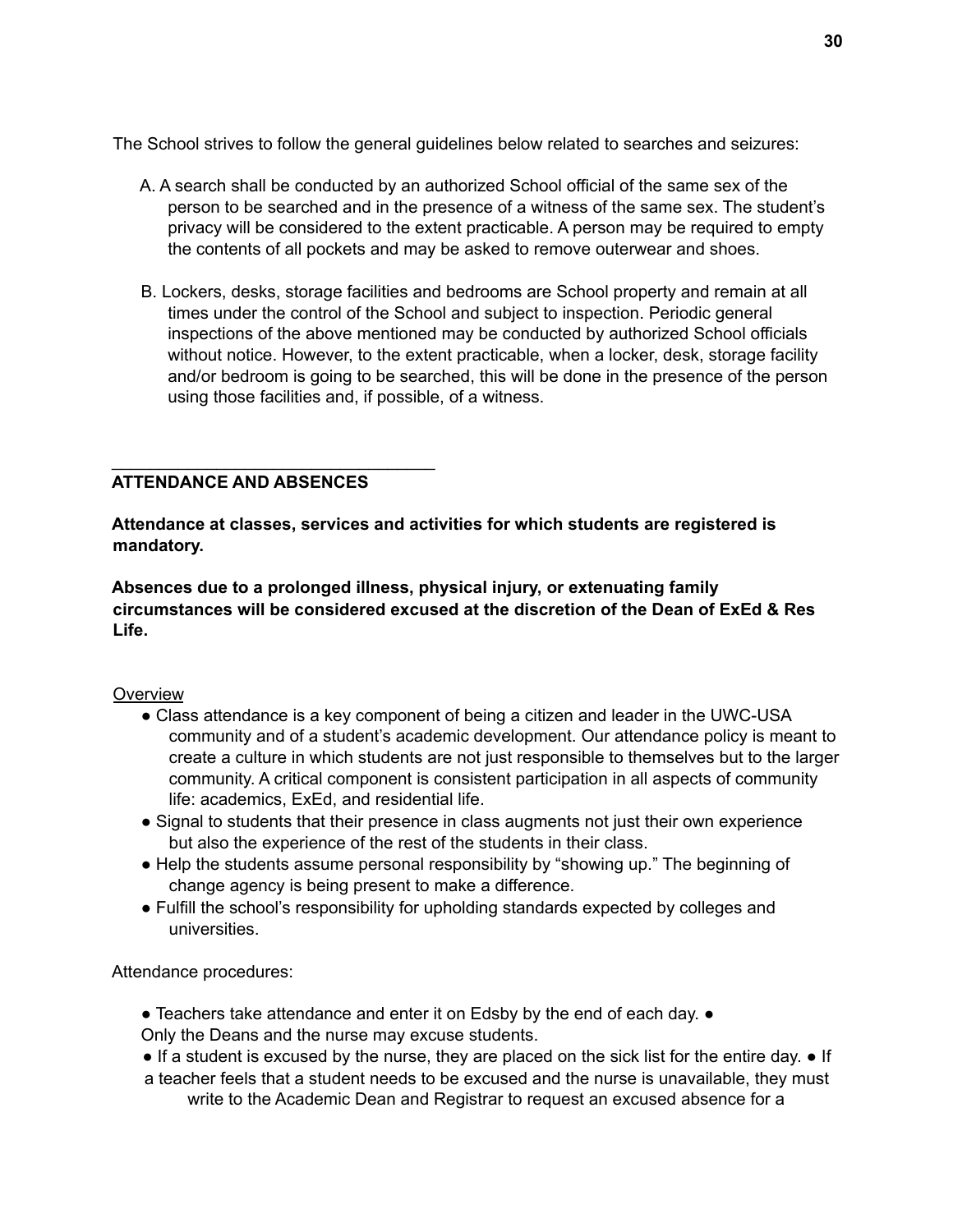student immediately -- that request must be received by the end of the day, or the student will be considered unexcused.

- Advisors must review advisee attendance weekly and discuss any absences with the advisee. If an advisee accumulates three (3) unexcused absences in one class in a trimester, the advisor must notify the Deans. At three unexcused absences, parents and National Committee will be notified. One more unexcused absence (total: 4) will result in a lowered performance grade.
- Students must review attendance daily. If they see an error, they must report it to the Registrar's Office (via email: matt.moreno@uwc-usa.org and copy the teacher who you think made an error) within 72 hours (3 days) of the reported attendance error.

## Consequences:

If a student has four (4) or more unexcused absences in a particular class in a semester, the grade in that class is lowered by the Registrar in the following manner:

|                        | $n$ and $n$ and $n$ and $n$ and $n$<br>Grade<br>with 0-3<br>unexcus<br>ed<br>absence<br>S | Grade with<br>$4 - 7$<br>unexcused<br>absences | Grade with<br>$8 - 11$<br>unexcused<br>absences | Grade with<br>$12 - 14$<br>unexcused<br>absences | Grade with<br>$15 - 18$<br>unexcused<br>absences |
|------------------------|-------------------------------------------------------------------------------------------|------------------------------------------------|-------------------------------------------------|--------------------------------------------------|--------------------------------------------------|
| Teach<br>er's<br>grade |                                                                                           |                                                |                                                 |                                                  |                                                  |
| $\overline{7}$         | $\overline{7}$                                                                            | 6                                              | 5                                               | 4                                                | 3                                                |
| 6                      | 6                                                                                         | 5                                              | $\overline{4}$                                  | 3                                                | $\overline{2}$                                   |
| 5                      | 5                                                                                         | 4                                              | 3                                               | $\overline{2}$                                   | 1                                                |
| 4                      | $\overline{4}$                                                                            | 3                                              | $\overline{2}$                                  | 1                                                | 1                                                |
| 3                      | 3                                                                                         | $\overline{2}$                                 | 1                                               | 1                                                | 1                                                |
| 2                      | $\overline{2}$                                                                            | 1                                              | 1                                               | 1                                                | 1                                                |
| 1                      | 1                                                                                         | 1                                              | 1                                               | 1                                                | 1                                                |

Attendance grading table

If a student has more than 18 unexcused absences in one class, that student will face disciplinary consequences as determined by the Deans, which may include academic probation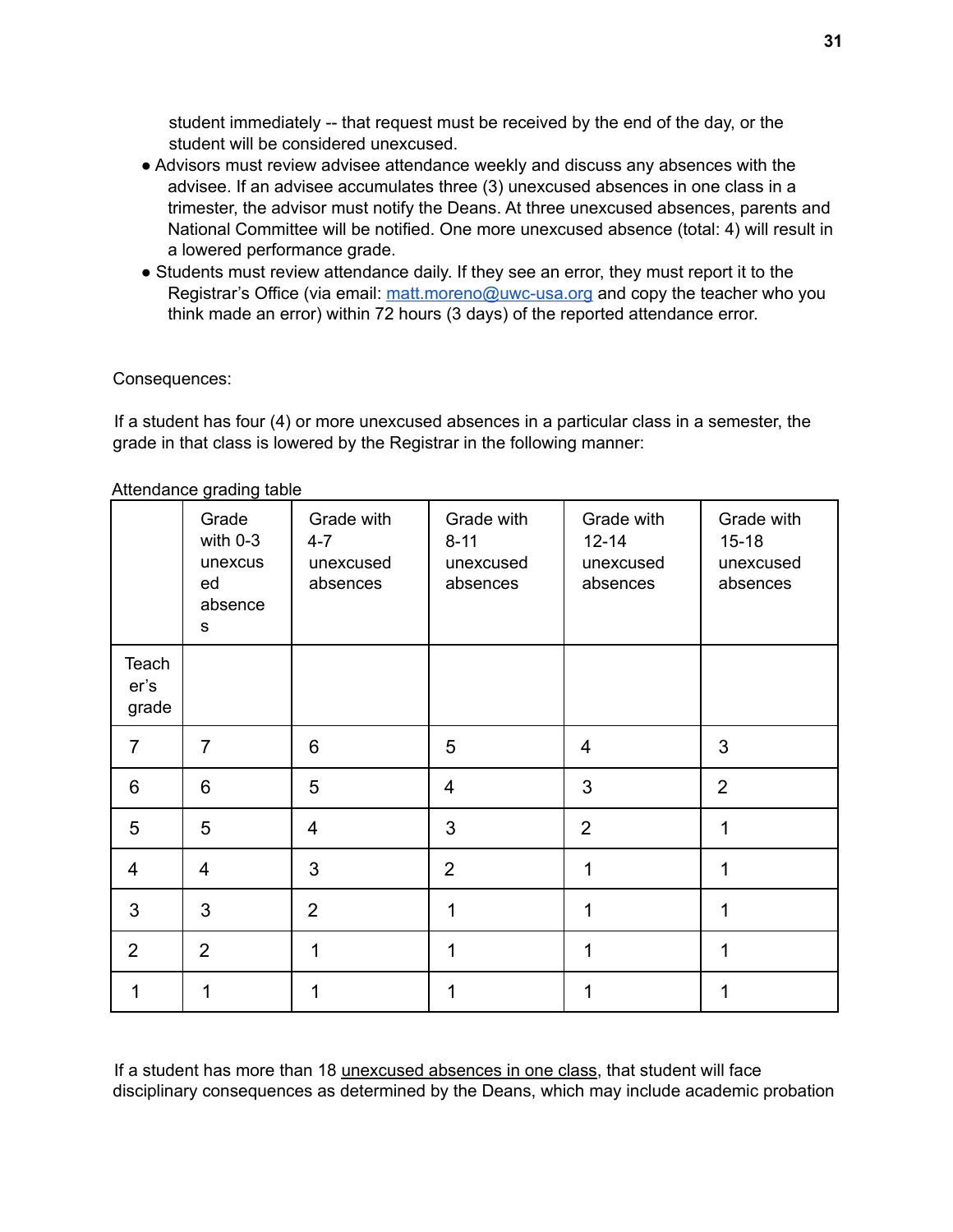or dismissal. Additionally, the advisor, teachers, parents, and National Committee will be notified. If the student is a second-year student, universities will be notified.

If a student has more than 18 unexcused absences total, that student will face consequences as determined by the Deans including potential academic probation or dismissal. Additionally, the advisor, teachers, parents, and National Committee will be notified. If the student is a second-year student, universities will be notified.

If a student has excessive sick and/or wellness days and/or a combination of sick days, wellness days and/or unexcused absences, the Deans will meet to determine what is in the best interest of the student. Additionally, the advisor and teachers will be notified, and parents, and National Committee may be notified. If the student is a second-year student, universities may be notified.

Absences in a previous trimester do not count toward these totals once a new trimester begins.

## Forum (previously assembly) attendance:

Attendance will be done advisory group and it is expected that advisory groups sit together. It is the responsibility of the student to find the teacher, not the reverse. All absences will towards the total number of absences.

## **Tardy Policy**

Students are expected to arrive to class on time. For every four tardies that a student accumulates in a trimester in one class, that student will receive an unexcused absence. Tardy (late) policy:

- Four tardies equals one unexcused absence;
- What constitutes a tardy (late) is laid out in the course overview by individual teachers;
- After 30 minutes, a student is no longer tardy, they absent.

#### \_\_\_\_\_\_\_\_\_\_\_\_\_\_\_\_\_ **Faculty Expectations**

- Teachers are expected to follow the attendance policy.
- Faculty are expected to enter accurate attendance by 5 p.m. at the end of the school day
- Advisors are expected to monitor the attendance of their advisees and meet with them if they accrue absences - either excused or unexcused.
- Advisors are expected to inform the Deans if a student reaches 3 unexcused absences in one class.

Students are required to attend all their classes, services and activities. If a student feels too sick to go to classes, the student **must** check in with the school nurse. If a student misses a test or an assignment due date and is not on the sick list for that day, it is possible that the student may not be allowed to take the test at another time or turn in the assignment late. Such consequences may negatively affect the student's grades.

#### \_\_\_\_\_\_\_\_\_\_\_\_\_\_\_\_\_ **Student Expectations**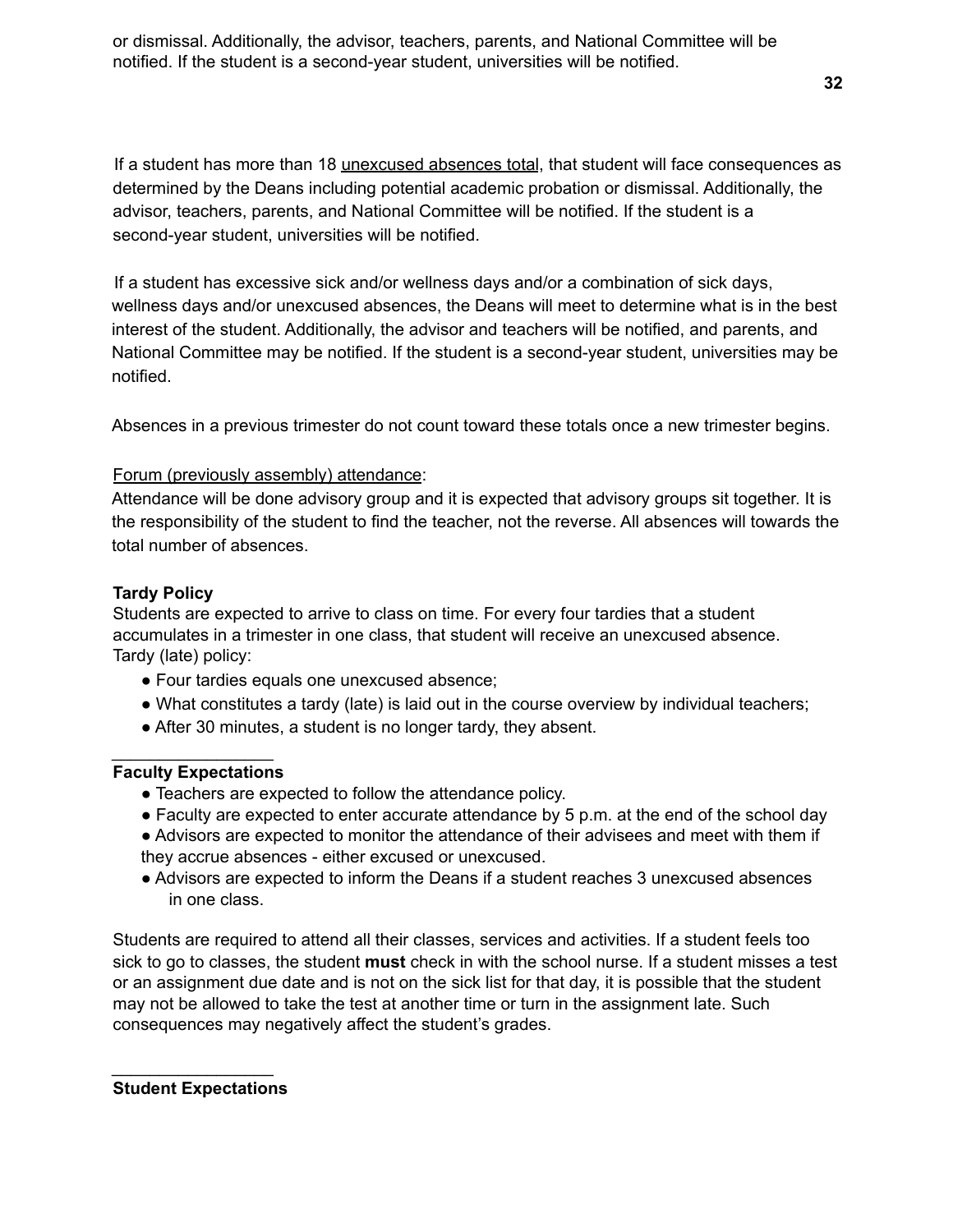Academics: At UWC-USA there are times when students and/or their parents may request that they leave campus during the school year. When this happens, students are wholly responsible for making all arrangements on campus. It is expected that students notify their teachers using

the missing class form (turned in 5 days in advance), find out what material or assignments they are going to miss, and make arrangements with their classmates to assist them in remaining caught up. If the student will miss an assessment (either in-class or out-of-class), it is up to the student to make arrangements before departing campus. While teachers always do their best to accommodate, students should not expect individual tutoring or assistance upon return. Each teacher will decide an appropriate timeline for when missed assignments are due, which could be upon return or soon after.

Residential: Students are responsible for informing their RC anytime they will be off campus, whether missing check or not, and RCs will ensure they have the appropriate permission. For longer absences that include classes, the Missing Class form (signed by all classroom teachers, the RC, college counselor or the Deans) serves this purpose. School events such as field trips or weekend recreation are covered by the responsible faculty member. Getaway visits, college interviews, or any other trip the student should communicate with the RC. The goal is to ensure we know not only for check, but in the event of an emergency on campus to ensure all our students are safe and accounted for.

## **Absence from School on a Weekday**

\_\_\_\_\_\_\_\_\_\_\_\_\_\_\_\_\_

Except for medical reasons, students are not permitted to leave the campus during lesson times (*i.e.,* between 8:00 a.m. and the end of class codes on weekdays) unless permission has been obtained **48 hours in advance** from the Deans.

If a student or group of students wish to be away from campus to attend a meeting or activity, a two-week notice should be given before the proposed absence so that the appropriate people may be advised. The Sponsor of the group must confirm the trip and present a list of names *48-***hours** *in advance* to the Faculty and Administration. The student/students' Advisors and teachers will be consulted and an individual student may be denied permission because of academic, disciplinary, or other problems.

## **College Visits**

\_\_\_\_\_\_\_\_\_\_\_\_\_\_\_\_\_

Students seeking permission to visit colleges must be in good academic and attendance standing at UWC-USA. Any college visits must be approved in advance by the Dean of Students and the college counselor. As part of the permission process, parents will typically be asked to confirm that the trip is a legitimate part of the college decision-making process. The School will usually approve a maximum of one visit trip (three days in duration). Parents are encouraged to schedule college visit trips, when possible, into vacation times or Project Week in a student's second year.

The student must ask permission to travel from the Dean of Students and college counselor *in writing* at least ten days prior to departure. UWC-USA must receive an official notification from the college before permission is granted. Students will be expected to pay for all transportation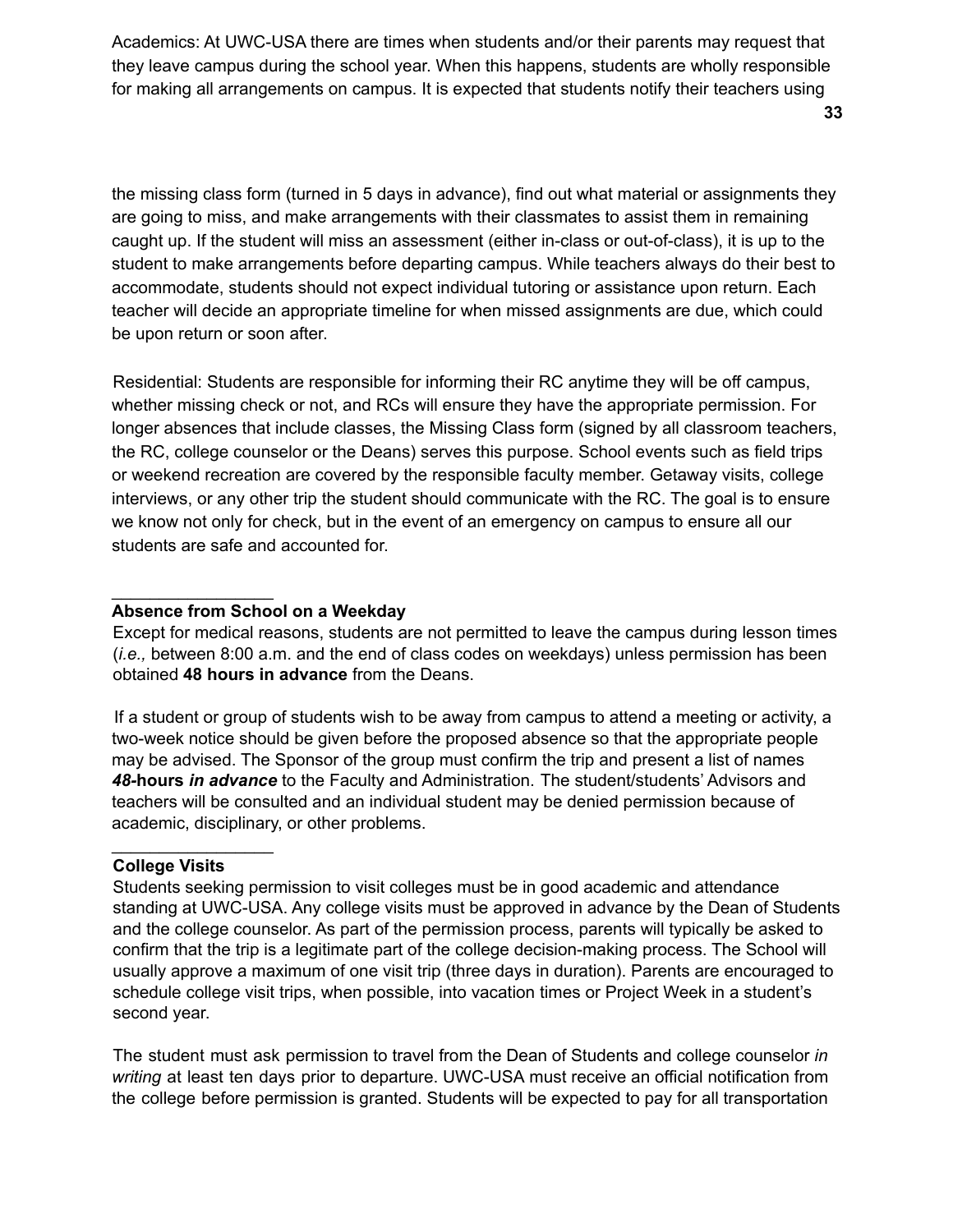to and from the airport.

If approved, the student must supply the following information *in writing* to the Dean of Students *and* their resident tutor at least one week prior to departure:

**34**

- 1. Reason for travel
- 2. Dates of departure and return
- 3. Destination
- 4. Type of transportation organized
- 5. Written parental permission provided to the Dean of Students and including:
	- a. Permission for their student to visit a specific college
	- b. The dates and times of departure and return to campus
	- c. Permission to travel without a UWC chaperone
		- d. Parental understanding is that the School is not responsible for, but will try to provide, transportation to and from the airport at the student's expense. Cost of transportation should be paid to the business office at least one week in advance.

Students who will be missing classes must also have each teacher, RT, advisor and Ex Ed leader sign a "Permission to miss class form" so that each teacher and leader is aware of the travel.

## \_\_\_\_\_\_\_\_\_\_\_\_\_\_\_\_\_ **Leave of Absence**

Should a student's extended absence from school be necessary or desired, a leave of absence may be appropriate. A leave for medical reasons will be handled in accordance with the School's Medical Leave policy, which can be found in the wellness center section of this Handbook. The School may recommend or grant a request for a voluntary leave of absence for other compelling reasons. The initial request for a voluntary leave of absence should be made to the Dean of Students. The School requires sufficient supporting documentation prior to the approval of any leave. The sufficiency of any supporting documentation will be determined by the School in its sole discretion.

The School makes the final determination as to whether to grant a leave of absence, as well as the duration of the leave and the conditions necessary for a student's return (including, but not limited to, whether the student must reapply for admission). Whether the period of leave is counted towards academic requirements for promotion and graduation will be determined by the School in its sole discretion.

Leaves of absence may be noted in the student's educational record, including on the student's transcript. A leave of absence will not be used in lieu of disciplinary action to address violations of the School's code of conduct, rules, or policies.

Families remain financially responsible for tuition and other fees while the student is on a leave of absence. Students are advised to consult with the director of admissions to address any affect the leave of absence may have on student visa status.

# **Security and Emergencies**

\_\_\_\_\_\_\_\_\_\_\_\_\_\_\_\_\_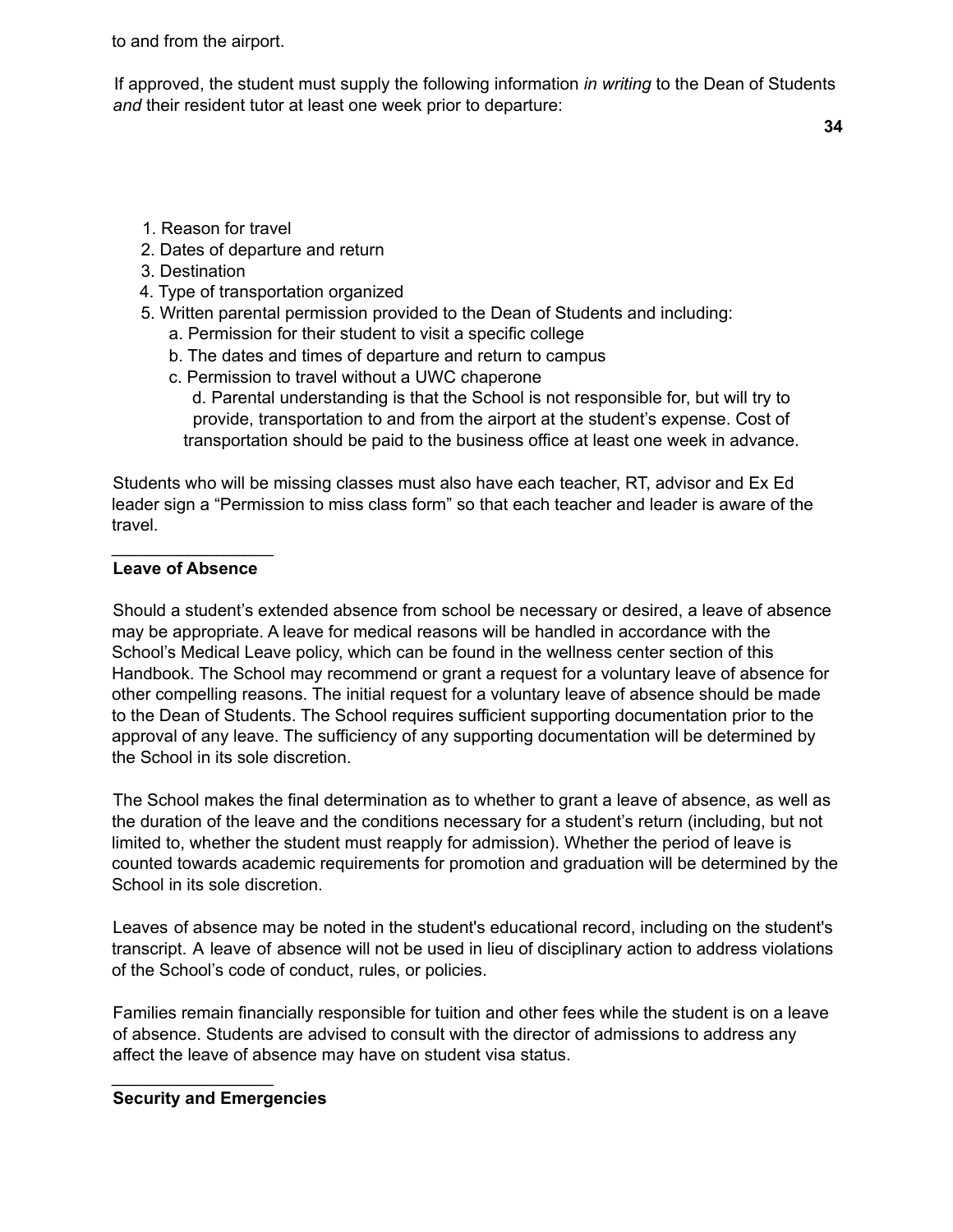UWC-USA takes the safety of its students and the community very seriously. There are systems in place in the event of an emergency on campus and regular drills are conducted to make all on campus aware of the procedures. While the School is in session, there is 24-hour security coverage.

**35**

## **Information Technology Center**

\_\_\_\_\_\_\_\_\_\_\_\_\_\_\_\_\_

The Geier Center for Technology offers students access to computers, each with all appropriate hardware and software needed. All systems have access to the Microsoft Office Suite as well as a high-speed connection to the Internet. The School provides storage space for each student to save their schoolwork. Color and black and white printers are available in the IT Center for student use. Each dorm has a computer room allowing access to the Microsoft Office Suite and a connection to the Internet plus one LaserJet printer. While it is useful for students to have their own computers, **it is not necessary or required for students to have their own computers.**

#### **Information Technology Resources Policy**

This policy is to provide UWC-USA's community of students with guidance on the proper use of the School's information technology resources, including, but not limited to, the Internet, the intranet, email, computer, network technologies and supporting systems.

IT resources are important assets that UWC-USA uses to improve external and internal communications and increase efficiency in business and strategic relationships. To encourage the effective and appropriate use of all IT resources, the following policies govern the use such resources:

**UWC-USA** campus community, by willfully using its technology, acknowledge they have read and agree to comply with these policies and all other computer related policies including the agreement outlined in the appendix of this section.

For the purposes of this policy, IT resources usage includes, but is not limited to, all current and future internet/intranet communications services, the World Wide Web, voice over IP, file transfer protocol (FTP), TELNET, email, peer-to-peer exchanges, and various proprietary data transfer protocols and other systems and or services.

Campus community and all users shall respect the privacy of others users. Users must be aware, however, that IT resources can never be totally secure and UWC-USA cannot guarantee privacy.

While the School does not routinely monitor individual usage of IT resources, the normal operation and maintenance of the School's computing resources requires backup and storage of data and communications, logging of activity, monitoring of general usage patterns, and other such activities that are necessary for the rendering of IT resources.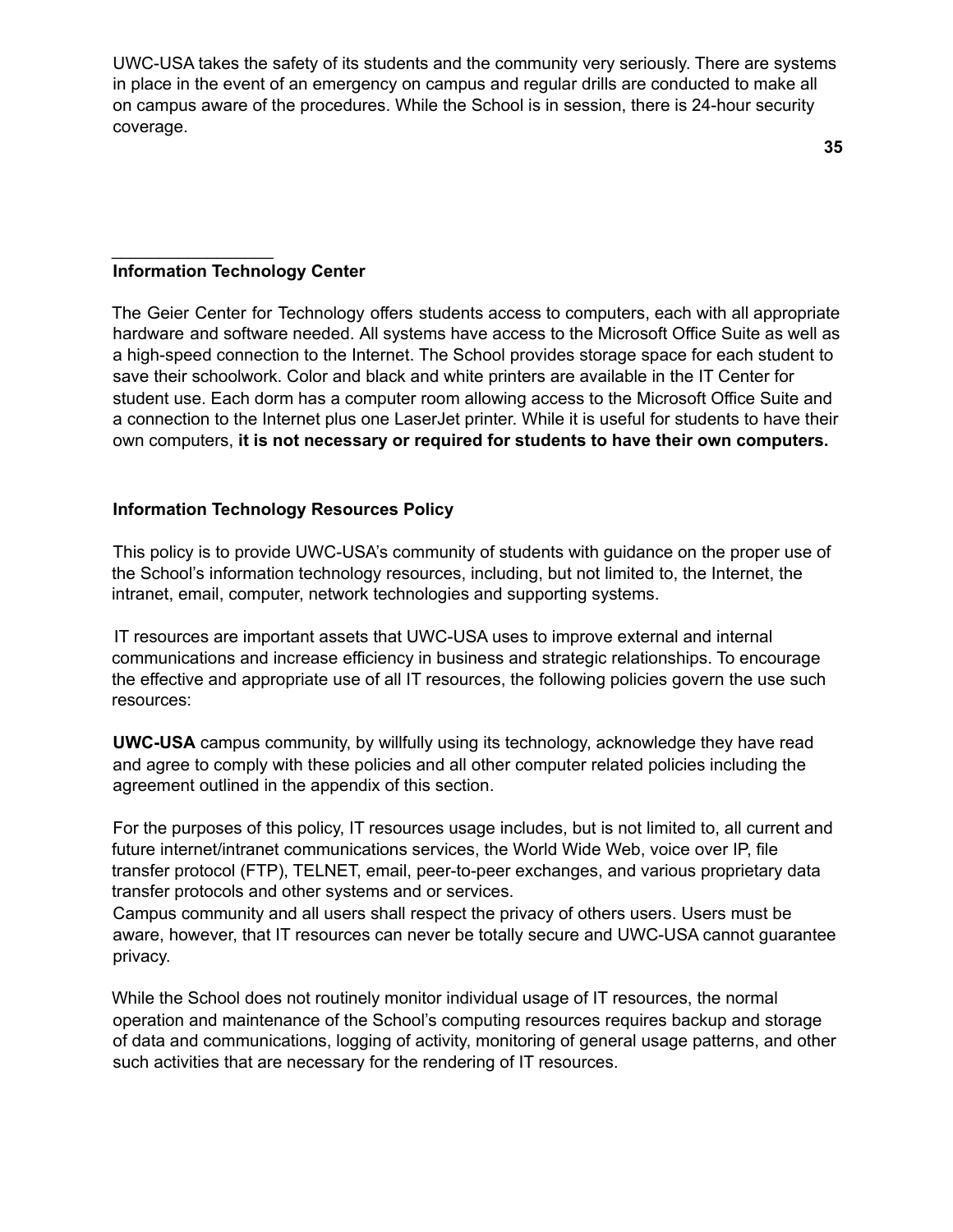The School may also specifically access and examine the account of any users, if necessary, to comply with federal or state law or if there is reasonable suspicion that a law or School policy has been violated and examination of the account is needed to investigate the possible violation. The School's internal auditor is granted access to School records.

**36**

Communications and other documents made by means of the School's computing resources might be subject to NM Inspection of Public Records Act. Information stored electronically may also be made available in administrative or judicial proceedings.

Students are urged to use the same discretion and good judgment in creating electronic documents as they would use in creating written paper documents. The School will disclose illegal or unauthorized activities to appropriate School personnel and/or law enforcement agencies.

The use of all IT resources is a privilege. Users shall conduct themselves in a manner consistent with appropriate, ethical, and lawful behavior. All of UWC-USA's policies relating to intellectual property protection, privacy, misuse of equipment, bullying, sexual harassment, sexually hostile work environment, data security, and confidentiality shall apply to the use of IT resources.

## **Prohibited Use**

**UWC-USA IT** resources shall not be used for anything other than furthering the education, research, and public service mission of the School and may not be used for commercial purposes or profit making.

No software licensed to the School nor data owned or licensed by the School shall be uploaded or otherwise transferred out of the School's control without explicit authorization from the president or their designee.

IT resources shall not be used to reveal confidential or sensitive information, client data, or any other information covered by existing School, state or federal privacy or confidentiality laws, regulations, rules, policies, procedures, or contract terms. Users who engage in the unauthorized release of confidential information via the School's IT resources, including but not limited to newsgroups or chat rooms, will be subject to sanctions in existing procedures associated with unauthorized release of such information.

Users shall respect the copyrights, software, licensing rules, property rights, privacy, and prerogatives of others.

Users shall not download executable software, including freeware and shareware, unless it is required to complete their educational responsibilities. All software must be approved by ITS prior to installation.

Users shall not use IT resources to download or distribute copyrighted material, pirated software or data, including music or video files.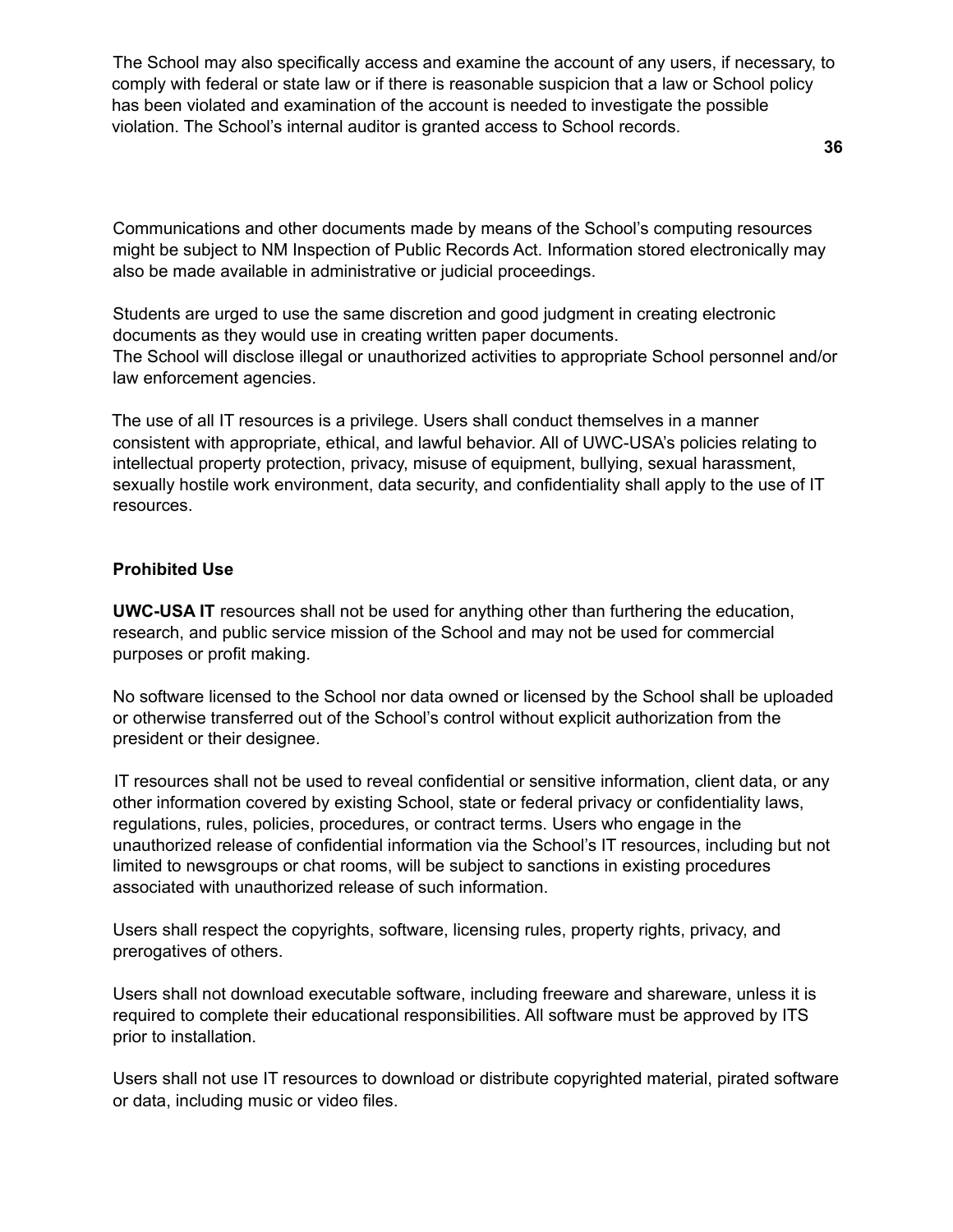Users shall not use IT resources to deliberately propagate any malicious code.

Users shall not use IT resources to intentionally disable or overload any computer system or network, or to circumvent any system intended to protect the privacy or security of the IT resources.

Unauthorized dial-up, wireless or any other technology to access the Internet is prohibited from any device that is attached to any part of the UWC-USA network. The School's IT resources shall not be used to establish connections to non-UWC-USA Internet service providers without prior authorization in writing by information technology services director.

Users shall not access, store, display, distribute, edit, or record sexually explicit or extremist material using UWC-USA IT resources.

Users are prohibited from accessing or attempting to access IT resources for which they do not have explicit authorization by means of user accounts, valid passwords, file permissions or other legitimate access and authentication methods.

Users shall not use UWC-USA IT resources to override or circumvent any security mechanism belonging to UWC-USA, or any other government agency, organization or company.

Users shall not use UWC-USA IT resources for illegal activity, gambling, or to intentionally violate the laws or regulations of the United States, any state or local jurisdiction, or any other nation.

Users shall not remove any School-owned computer equipment from the School. Users shall not store personal files on the network except in their own network user account; any information that a student leaves on a School-owned device may be deleted at any time, with or without notice.

Users may not disclose confidential or proprietary information related to the School, make public remarks that defame or disparage the School, its employees, its students or its interests, or that recklessly disregard or distort the truth of the matters commented on.

Users may not be "friends" with, or otherwise directly connected to any School employee on any social networking site that is not used primarily for educational purposes (*e.g.,* Twitter is often used by both faculty and the Administration for educational and informational purposes). If a student is contacted by a School employee via non-School channels for non-educational purposes, the student should immediately notify the student's advisor.

Students are expected to remember that the principal purpose of any exchange of information within this community is for educational purposes and that any communication made to or from the School, with or without School-controlled equipment, must be made in line with the School's general standards of conduct. Whether physically on campus or off campus, whether during the School day or at night, on vacation or at any other time while enrolled at the School, whether linked to the School's network from in school or from a remote location or not at all, or using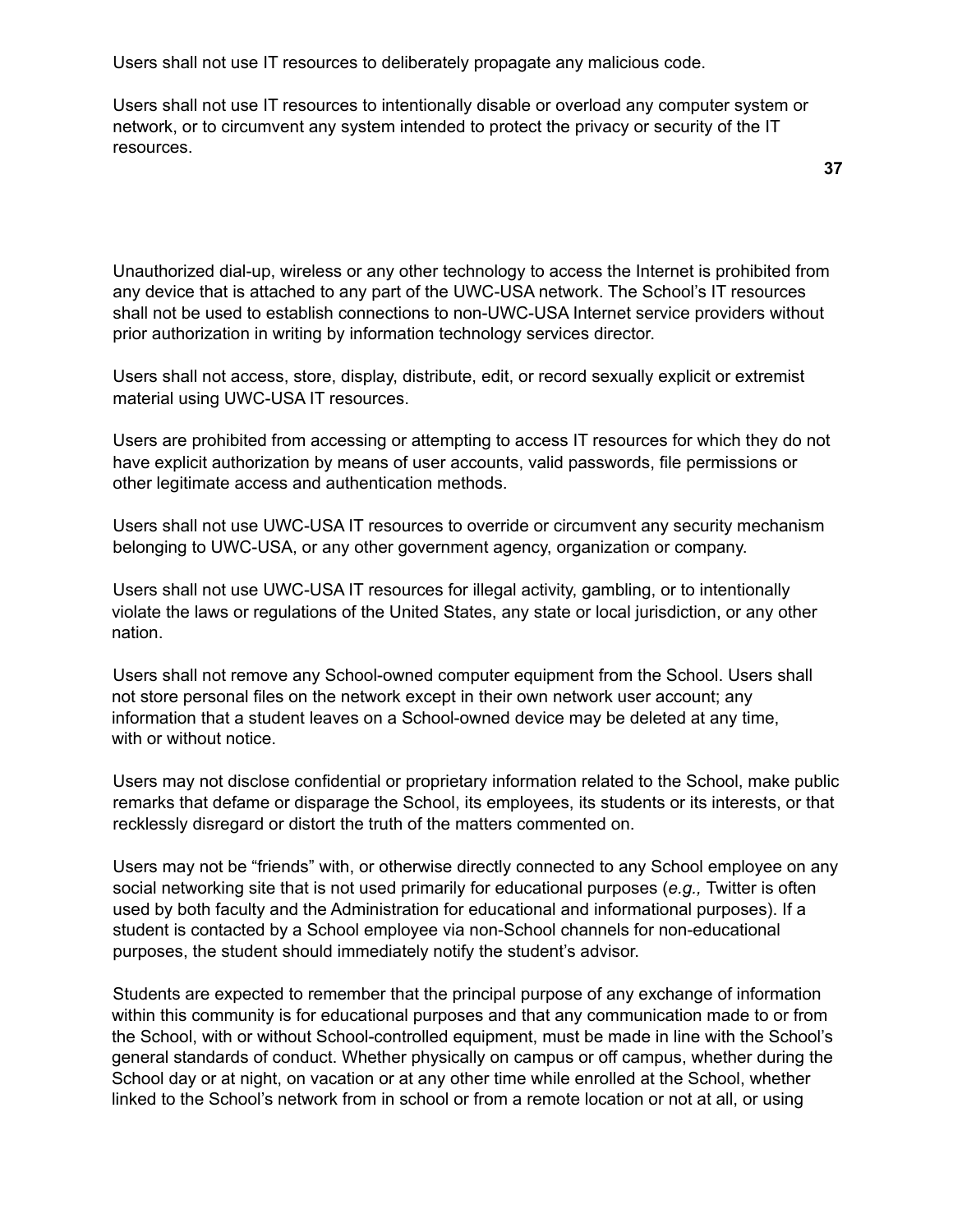their own personal computer or communication device on or off campus, students are expected to comply with this Information Technology Resources Policy and any applicable policies and procedures as long as they are enrolled at the School, as set forth in this Handbook and as further described below.

The School has explicit guidelines for using computers and other electronic devices, both on and off campus, using the School's network, and accessing the Internet. The School may

monitor the activity and contents (including email) of computers on campus and/or connected to the School's network, to ensure student safety and that the guidelines are being followed. The School expects students and parents to adhere to the following guidelines. The examples below are not an all-inclusive list of requirements and possibilities.

### *Students may:*

- Use technology for school work or class projects and assignments, at the teacher's discretion
- Access the Internet with teacher permission to enrich learning related to school work Use technology in ways directed by the teacher

Definitions: As used in this policy:

**"Access"** means the ability to read, change, or enter data using a computer or an information system or device;

**"Equipment"** means computers, monitors, keyboards, mice, printers, and peripherals, routers, switches, hubs, networks, or any other information technology assets;

**"Freeware or shareware"** means software that is available free of charge and available for downloading from the Internet or any other supporting system. Freeware is protected by a copyright and is subject to applicable copyright laws;

**"Information technology (IT) resources"** means computer hardware, software, databases, electronic message systems, communication equipment, computer networks, telecommunications circuits, and any information, device, or equipment that is used by UWC-USA to support education, programs, research, or operations that is generated by, transmitted within, or stored on any electronic media;

**"Malicious code**" means any type of code, or program, that is intended to damage, destroy, take all resources or delete a computer system, network, file, data or IT resources;

**"Pirated software"** means licensable software installed on a computer system for which a license has NOT been purchased or legally obtained;

**"Security mechanism"** means a firewall, proxy, internet address-screening or filtering program, or other system installed to prevent the disruption or denial of services or the unauthorized use,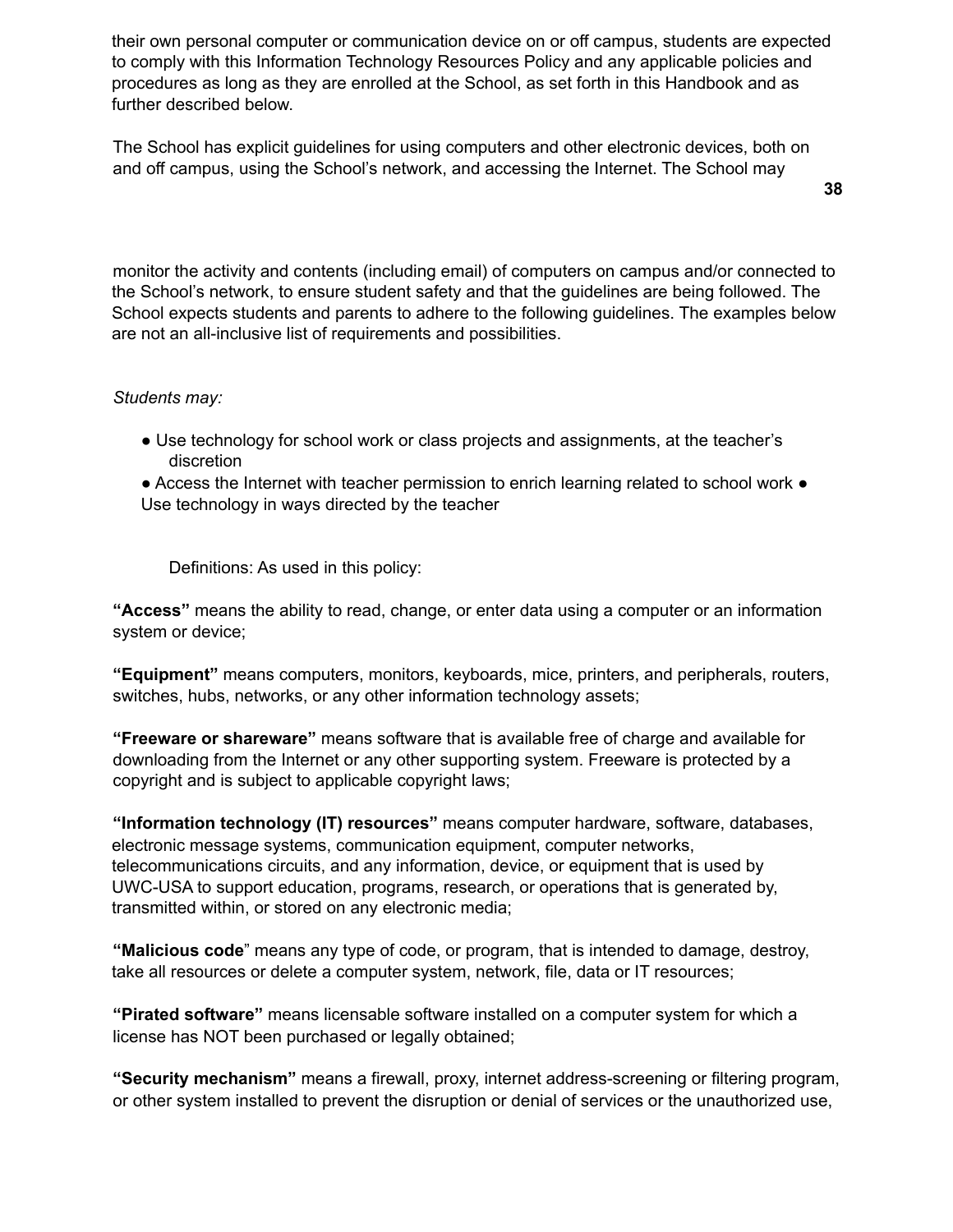damage, destruction, or modification of data and software;

**"Sexually explicit or extremist materials"** means images, documents, or sounds that can reasonably be construed as:

- Discriminatory or harassing; or
- Defamatory or libelous; or
- Obscene or pornographic; or
	- Threatening to an individual's physical or mental well-being; or

**39**

• Read or heard for any purpose that is illegal

**"User"** means any person authorized by UWC-USA to access IT resources, including students, faculty, staff or guests. A user for purposes of these policies does not include a person who accesses UWC-USA telecommunication resources offered by UWC-USA for use by the general public.

**"Campus community"** means all students, faculty, staff and guest accounts;

### **Security**

Security on any computer network is a high priority, especially when the system involves many users. If a student feels that the student can identify a security problem on the Internet, the student must notify a system administrator. Students should not demonstrate the problem to other users. Attempts to log on to the Internet as someone other than oneself may result in cancellation of user privileges. Any user identified as a security risk or having a history of problems with other computer systems may be denied access to the School's network.

### **Vandalism**

Vandalism may result in cancellation of privileges and may result in disciplinary action. Vandalism is defined as any malicious attempt to harm or destroy data of another user, Internet, or other devices or networks. This includes, but is not limited to, the uploading or creation of computer viruses, attempts at gaining unauthorized access, changing hardware or software settings, or changing online materials without permission.

### Reporting Violations

Students are expected to assist in the enforcement of this policy. If a student suspects a violation of this policy, or if a student feels nervous or uncomfortable about another School community member's use of technology, the student should immediately report the student's suspicions, feelings and observations to the Dean of Students or their designee.

All students and their parents must co-sign an Acceptable Use Agreement ("AUA") at the beginning of each school year and submit the completed form to the Dean of Students. The AUA includes detailed behavioral expectations for email and social networking and is included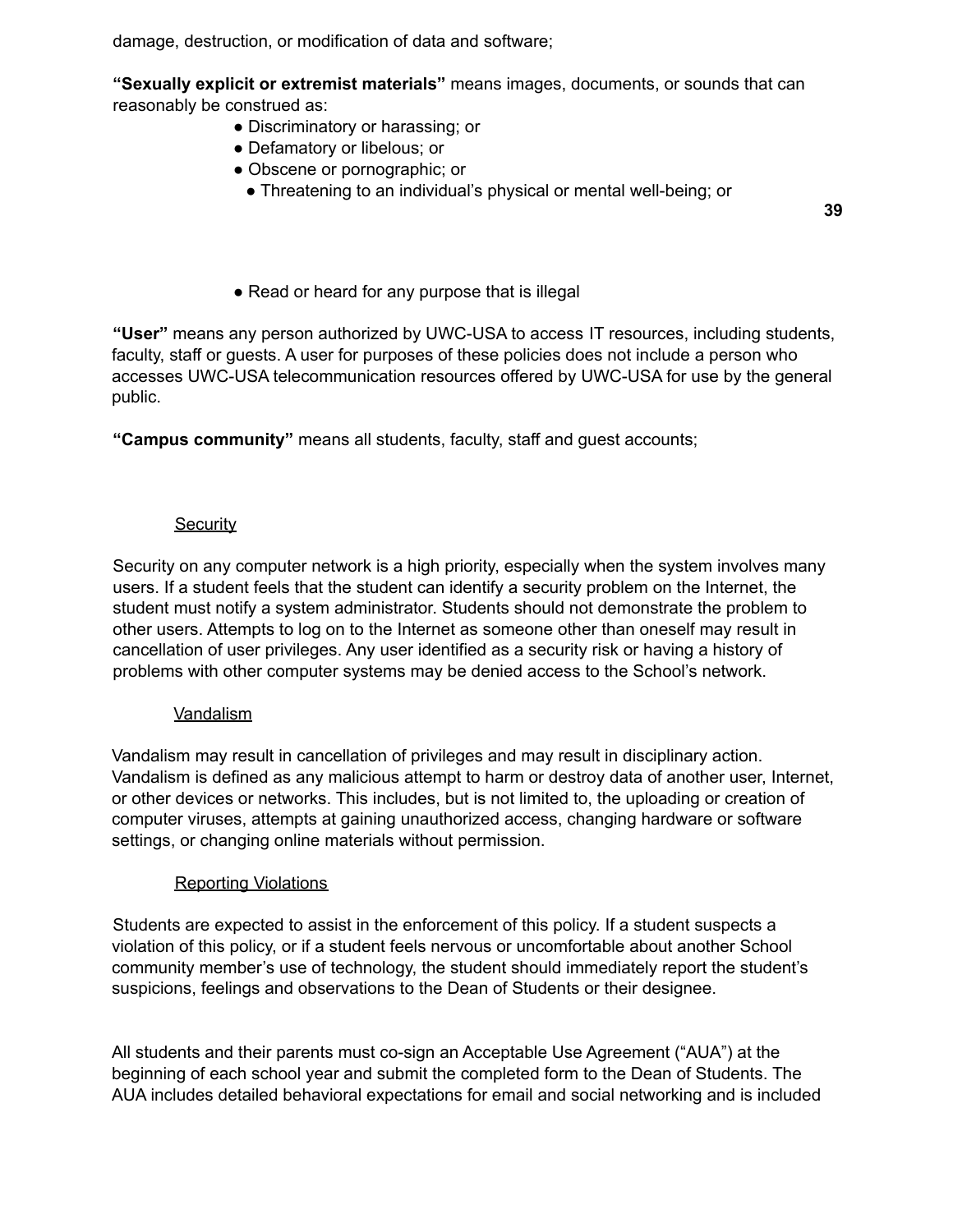as the Appendix to this Handbook and on the Parent Portal on the School's website. Please note that this policy and the AUA do not intend to create, nor do they create, a contract or part of a contract in any way, including, but not limited to, between the School and any parent, guardian or student affiliated with or attending the School. The School may, in its sole discretion and without notice, interpret, add, revise and/or delete School policies and procedures at any time, before, during and after the school year.

## **Sexting**

The School prohibits students from using technology devices (whether owned by the student or the School, and whether through use of the School's network or outside of the School's network, and whether used on or off campus) to send any written message or image that contains explicit representations or references to sexual conduct, sexual excitement, or nudity (commonly known as "sexting").

## **Email**

The School provides students with an email account which should be used only for school-related communication, *e.g.*, contacting and receiving information from teachers, submitting homework and assignments, transferring files to and from school, etc.

### **Social Media**

The School understands the desire of students to use social networking websites, internet bulletin boards, blogs, chat rooms, and other online resources or websites (*e.g.,* Facebook, Twitter, Instagram, Pinterest, Shutterfly, Wikipedia; collectively referred to as social media). Whether or not a student chooses to use social media is a decision the student should make in consultation with the student's parents. However, to the extent that students, parents or members of the School community represent the School to each other and to the wider community, participation in Social Media should be done responsibly with a view toward how both the forum where one chooses to participate and the content posted reflect on the person individually and on the School. Moreover, issues concerning respect for the privacy of students, copyrights, trademarks, and confidentiality of sensitive information are all important to understand *before* participating in social media. With the foregoing in mind, the School encourages students and parents to create an atmosphere of trust and individual accountability when accessing social media. Students are expected to comply with the policies outlined in the School's Acceptable Use Policy regardless of whether they are using School-provided equipment or their own personal devices.

### **Cell Phones and Electronic Devices**

Use of such mobile devices to retrieve or send information is allowed, with faculty permission, in classrooms. These items may be used in dormitories (except when specifically prohibited) at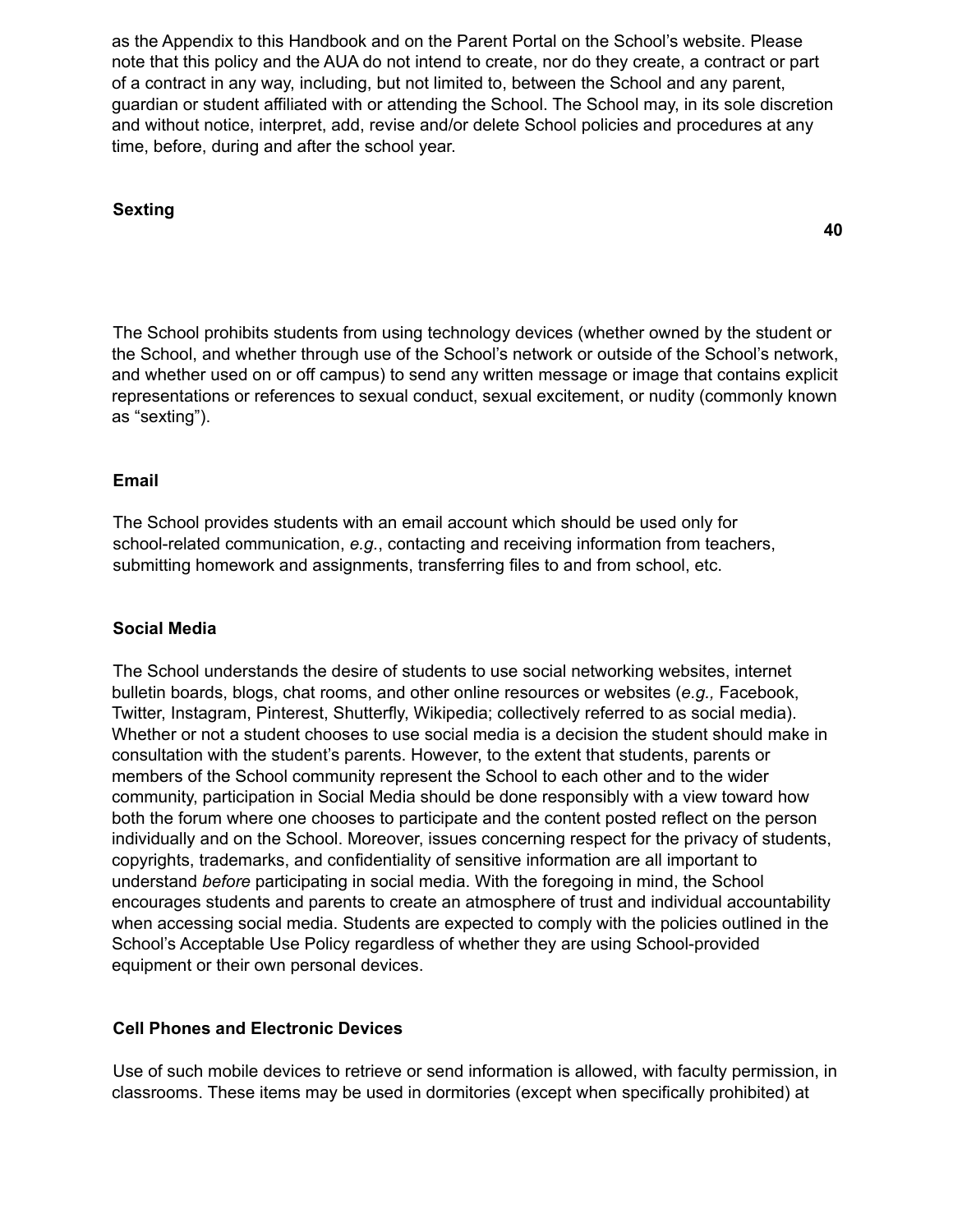any time. In addition, students are prohibited from using cell phones for video or voice recording without the express permission of the faculty member supervising the class, activity or other School-sponsored event.

### **APPENDIX**

**41**

### **TECHNOLOGY ACCEPTABLE USE AGREEMENT**

I understand that, as a member of the UWC-USA (the "School") community, I must ensure that my conduct conforms to the ideals of honesty, respect, and a sense of responsibility. I will do no harm to others and will act knowing that my actions are held to the highest standards of thought, word, and deed. In particular, regarding the acceptable use of technology, while I am at school and when I am not at school, whether using the School's equipment or network (the "School Network") or my own equipment or any other computer or electronic equipment or network, whether during the school day or at night, on vacation or at any other time while I am enrolled as a student at the School, I will adhere to this Acceptable Use Agreement (the "Agreement").

The School Network is a valuable resource with many functions. As a student of the School, I have the privilege to access and use many of these resources. At times, I may be the only person supervising my School Network activities. Thus, this privilege comes with a serious responsibility to protect the network's integrity and to safeguard the wellbeing of other users. In all use, my words and actions are governed by the School's UWC-USA Student Handbook (the "Handbook") and by the best interests of the School.

This Agreement outlines the privileges and responsibilities of a School Network user. My signature indicates my understanding and agreement to abide by the policy in the Handbook and this Agreement. If at any point my words or actions are in conflict with any part of this Agreement, I understand that the School may restrict or revoke my technology privileges, along with possibly imposing disciplinary consequences, up to and including expulsion.

### **Privileges and Responsibilities**

- 1. I understand that I may not portray myself, the School, or anyone associated with the School in a manner that is in conflict with the School's policies and practices with respect to honesty, integrity, and general standards for community behavior.
- 2. For security reasons, I understand that I should exercise care in portraying the School in any manner in any public forum.
- 3. I will adhere to the School's policies and expectations for interpersonal relationships as referenced in the Handbook. I understand that bullying, harassment, hazing and discrimination of any kind are in conflict with the School's principles.
- 4. I will adhere to the School's policy prohibiting sexting as stated in the Handbook, and will not engage in sexting or initiate or exchange any lewd or offensive materials with any other person through the use of any technology resources.
- 5. I will not give out or put online personal information that compromises my own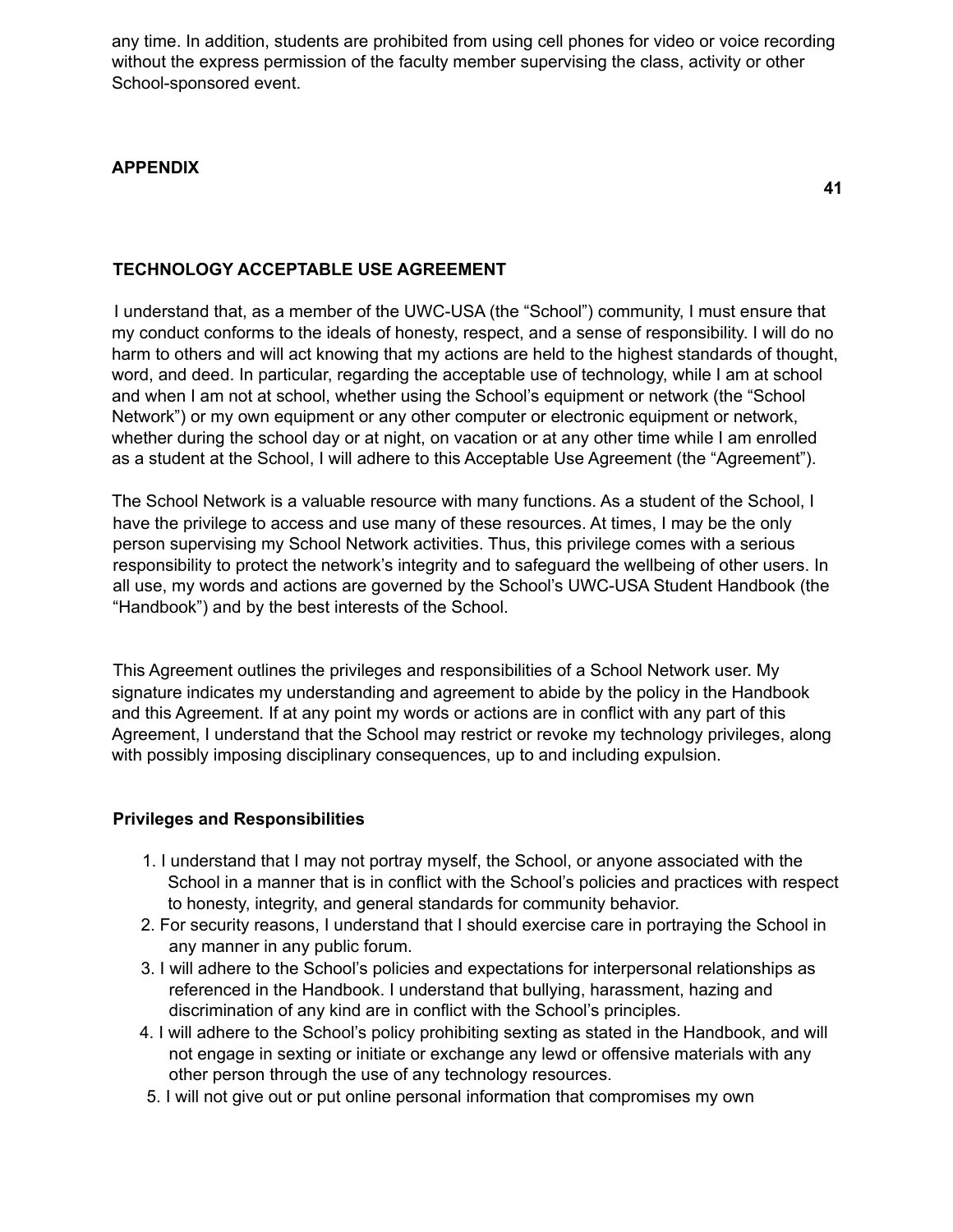The School Network allows me to use internet resources. The Internet is an information repository, allows for communication, and serves as a place for learning. Among other functions, I can conduct research for academic projects. While the School works to ensure that Internet resources are developmentally appropriate for its students, as a School Network user, I share in this responsibility:

366435016. I understand that I may not access inappropriate websites, content, or materials using the School Network. I will notify my teacher of any information found online that is inappropriate or makes me, or another person, feel nervous or uncomfortable (*e.g.*, inappropriate or embarrassing photos, slander, or abusive comments).

366435968. I will not download or copy commercial software in violation of copyright laws. 366436304. I will not send or receive copyrighted material without the permission of the copyright holder. I will check with a technology department staff member if I am uncertain about the copyright status of online material.

366436528. I will not attempt to gain unauthorized access to network resources or disrupt the network, including by unplugging or tampering with computers, printers, or other hardware resources.

The School allows me to have a user account. My user account allows me to share files and have access to many functions of the School Network. I understand that I am solely responsible for my account and that I must abide by the following rules:

366436192. I will not reveal my password to others, with the exception of my parents/guardians and teachers.

366435128. I will check my email account regularly and respond promptly. 366436416. I understand that I may not send spam, chain mail, or bulk mail from my email account or seek to sell or solicit.

366436472. I will log off when I complete my work or when I leave a computer.

366435296. I will not access or use the accounts or files of others.

366434792. I will not participate in illegal file-sharing programs.

366435352. I understand that no software (even public domain and shareware) may be installed or used on a school computer without the permission of a technology department staff member.

366435912. I may not use the School Network for financial gain or any commercial activity. 366436080. I understand that the School may review my account, including any emails or other files I send or receive, at any time.

366435520. I understand that all files stored on the computers in the computer lab may be erased at the end of each term.

I understand that as a student at the School, I am allowed through the School Network to use email at home and elsewhere. Email communication is a form of social interaction. As such, I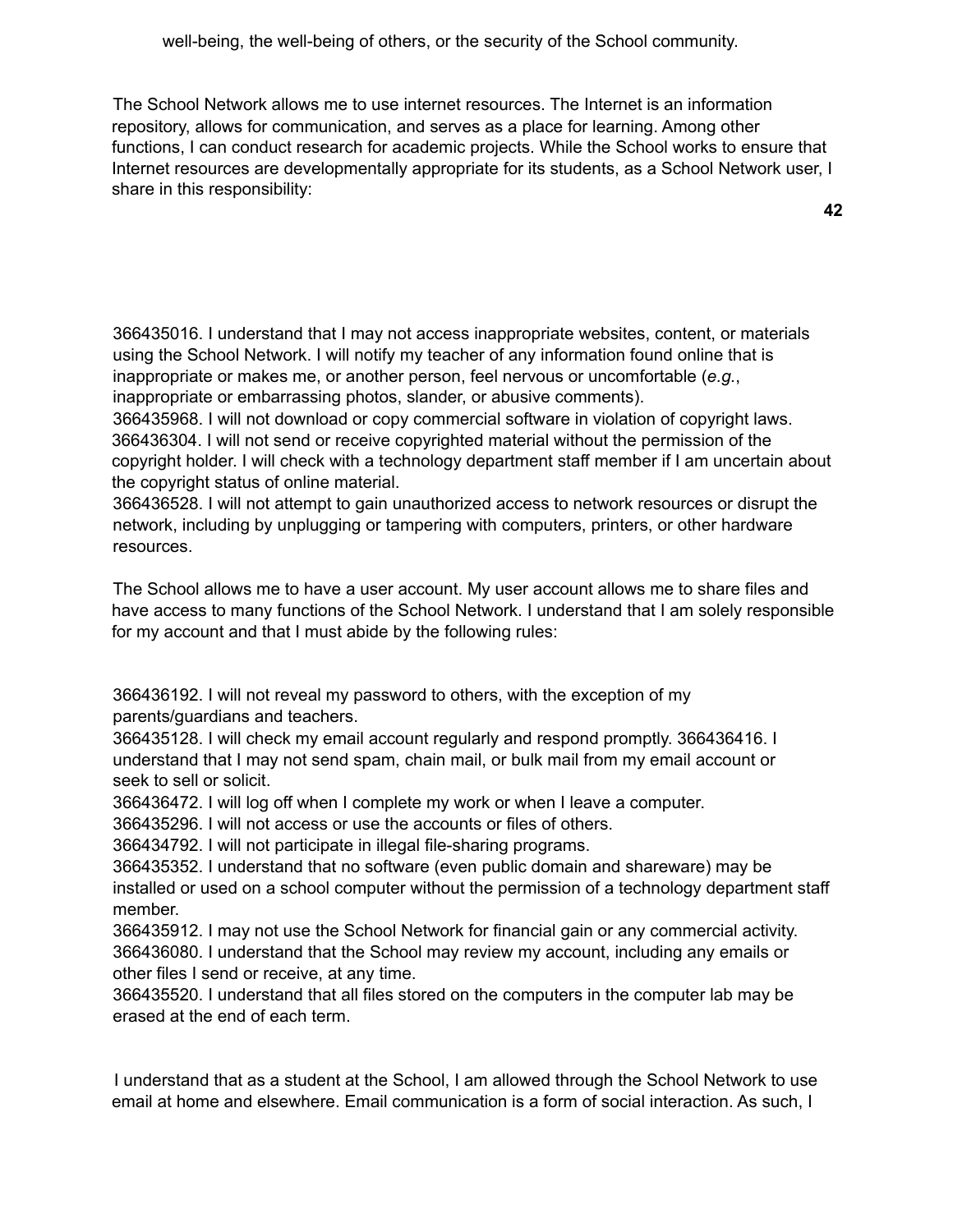am responsible for what I have written, and I must abide by the Handbook, including, but not limited to, this Agreement. My responsibility extends beyond communications on the School Network and during school hours, especially when my words and actions impact my learning or the learning of others.

## **Personal Laptops and Other Technology Devices**

**43**

If I bring a personal laptop or other network-accessing device (*e.g.,* iPad, iPod, iPhone, Blackberry, Droid, PDA) to school, I understand that the Handbook and this Agreement also govern my use of such personal device.

I respectfully pledge that I will follow these rules for acceptable use of technological resources, at school and outside of school. I understand that breaking these rules may be disruptive to the educational process and may be considered a major disciplinary offense. Violations of this policy may invoke consequences commensurate to the offense, up to and including suspension and expulsion. This Agreement does not intend to create, nor does it create, a contract or part of a contract in any way, including, but not limited to, between the School and any parent, guardian or student affiliated with or attending the School. The School may, in its sole discretion and without notice, interpret, add, revise and/or delete School policies and procedures at any time, before, during and after the School year.

## **Information Technology Center**

The Geier Center for Technology offers students access to computers, each with all appropriate hardware and software needed. All systems have access to the Microsoft Office Suite as well as a high-speed connection to the Internet. The School provides storage space for each student to save their schoolwork. Color and black and white printers are available in the IT Center for student use. Each dorm has a computer room allowing access to the Microsoft Office Suite and a connection to the Internet plus one LaserJet printer. While it is useful for students to have their own computers, **it is not necessary or required for students to have their own computers.**

**44**

# **V. SEXUAL WELLNESS POLICY AND PROCEDURES**

### **Policy**

The United World College - USA (the "school") believes that students, faculty, staff, applicants for admission and employment, and visitors, regardless of gender, perceived gender, gender identification, gender expression, sexual orientation, sexual preference, or sexual behavior in the past or present, have the right to be free from **gender-based discrimination**, **sexual harassment, and sexual violence** (which may include **intimate partner, dating and domestic violence; sexual assault; sexual exploitation; and stalking).** All sexual activities or contact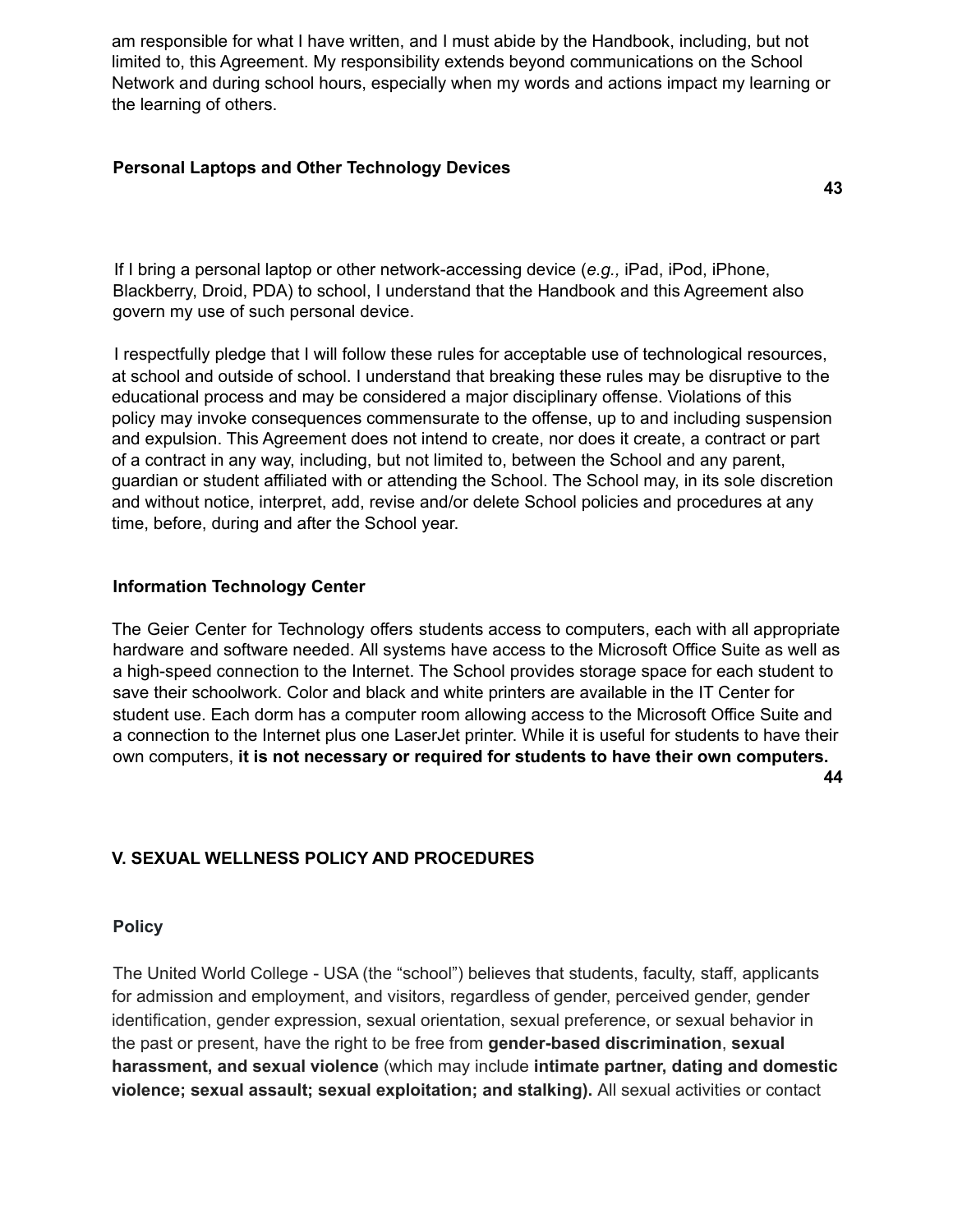between individuals must be with each person's **active consent**. The school further believes that students, faculty, staff, applicants for admission and employment, and visitors have the right to be free from **retaliation** for reporting or participating in the investigation of alleged violations of this Policy or in any related proceeding, including a criminal proceeding or a proceeding with a government agency. (All of the highlighted terms in this Policy are defined below.)

The school prohibits, and does not tolerate, gender-based discrimination, sexual harassment, sexual violence, or retaliation. Individuals who engage in such conduct will be subject to disciplinary and other remedial action under this Policy. In addition to violating this Policy, such conduct also may violate certain civil and criminal local, state, and/or federal laws. Any disciplinary or remedial action under this Policy does not supercede any actions, requirements, or consequences of local, state, and federal law enforcement if they become involved. The school does not discriminate on the basis of gender or sexual orientation so as to ensure the equal enjoyment of benefits, programs, and aids provided by the school. While not an official Title IX policy, guidelines for this policy are modeled after best practices for USA colleges and universities in accordance with Title IX of the Education Amendments of 1972.

The purpose of this Policy is to strive to prevent gender-based discrimination, sexual harassment, sexual violence, and retaliation by educating students, faculty, staff, and community members about behaviors that may constitute prohibited conduct, as well as about the meaning of active consent. When prohibited conduct does occur, this Policy guides affected students, faculty, and staff to support services, interim measures, other resources, and explains the procedures for how conduct may be reported, investigated, and addressed. The school is committed to procedures that are equitable for everyone involved, including the **reporting party** (and the **subject of an alleged violation** if not the reporting party) and the **responding party**. The school strives to impartially and reliably investigate alleged violations of this Policy, and take prompt and appropriate action when violations are found to have occurred so as to prevent their recurrence and remedy their effects.

The school requires faculty and staff (except those designated as confidential resources, identified below) to promptly report conduct that may violate this Policy to the **Dean of Students (the "Dean")** or specific designees of the Dean or the President.

The school encourages students, applicants for admission and employment, and visitors to promptly report conduct that may violate this Policy. Even when a report is not made, the school may choose to address conduct of which it becomes aware that may violate this Policy.

This is the controlling Policy at UWC-USA addressing gender-based discrimination, sexual harassment, and sexual violence, as well as retaliation associated with any such prohibited conduct. This Policy may be interpreted, applied or changed by the school at any time, as determined solely by the school. This Policy does not create any contractual rights with any third party, including with students, faculty or staff, community members, applicants or visitors.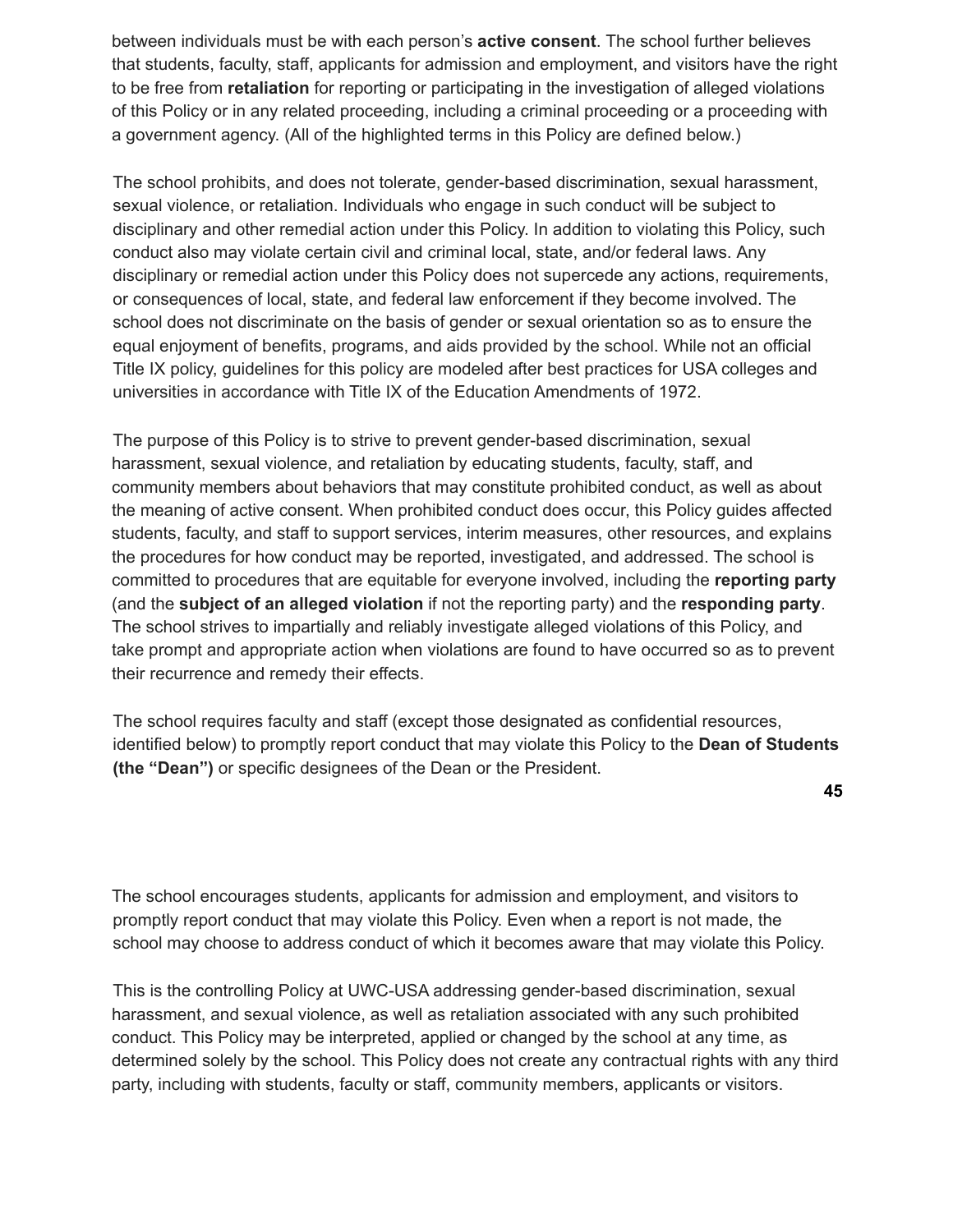Persons who are not an employee of the college, but live on campus or have any campus privileges are subject to the same expectations of our policy, but not necessarily the same procedures. The school, at its discretion, will determine the individual's involvement in the procedures upon receipt of the complaint. In all instances, the school retains sole discretion to take appropriate action depending on the facts and circumstances of any particular situation and consistent with applicable law.

# **I. SCOPE**

This Policy applies to students, faculty, staff, applicants for admission to or employment with the school, visitors or any third party who otherwise has some relationship with the school. The conduct prohibited by this Policy may be committed by any individual (or group) against any other individual (or group), regardless of such individual's (or group's) gender, perceived gender, gender identification, gender expression, sexual orientation, sexual preference, or sexual behavior in the past or present.

This Policy protects individuals in connection with all the academic, educational, employment, extracurricular, residential, and other programs of the school, whether those programs take place in a school facility or on campus, at an off-campus program or activity sponsored by the school, or on school-provided transportation. Additionally, the Policy protects individuals who experience prohibited conduct off-campus when the conduct has continuing effects on the individual in the school setting. Incidents should be reported to the school as soon as possible after an incident occurs, but there is no statute of limitations for reporting an incident to the school. However, the greater the length of time between the date of incident(s) and the time of the report may affect the school's ability to respond to the incident.

# **Procedures**

# **II. PROCEDURES AND RESOURCES FOR ADDRESSING AND REPORTING SEXUAL HARASSMENT, SEXUAL MISCONDUCT, SEXUAL VIOLENCE, RETALIATION, AND OTHER PROHIBITED CONDUCT**

If a student, staff, faculty, visitor, or applicant for admission to or employment with UWC-USA has been subjected to, or who has knowledge of, alleged gender-based discrimination, sexual harassment, sexual violence, or retaliation, there are a number of options available to pursue including: reporting to the local police; consultation with a member of the school community; informal resolution processes; and formal complaint procedures. None of these options is mutually exclusive. Please note that UWC-USA employees are considered mandatory reporters, and are required to report concerns related to sexual misconduct to the Dean.

**A. Immediate Response:** In the event of sexual assault, sexual violence, or any other type of sexual misconduct that may be criminal in nature or otherwise requires an immediate response, campus and external resources for immediate assistance are available and encouraged.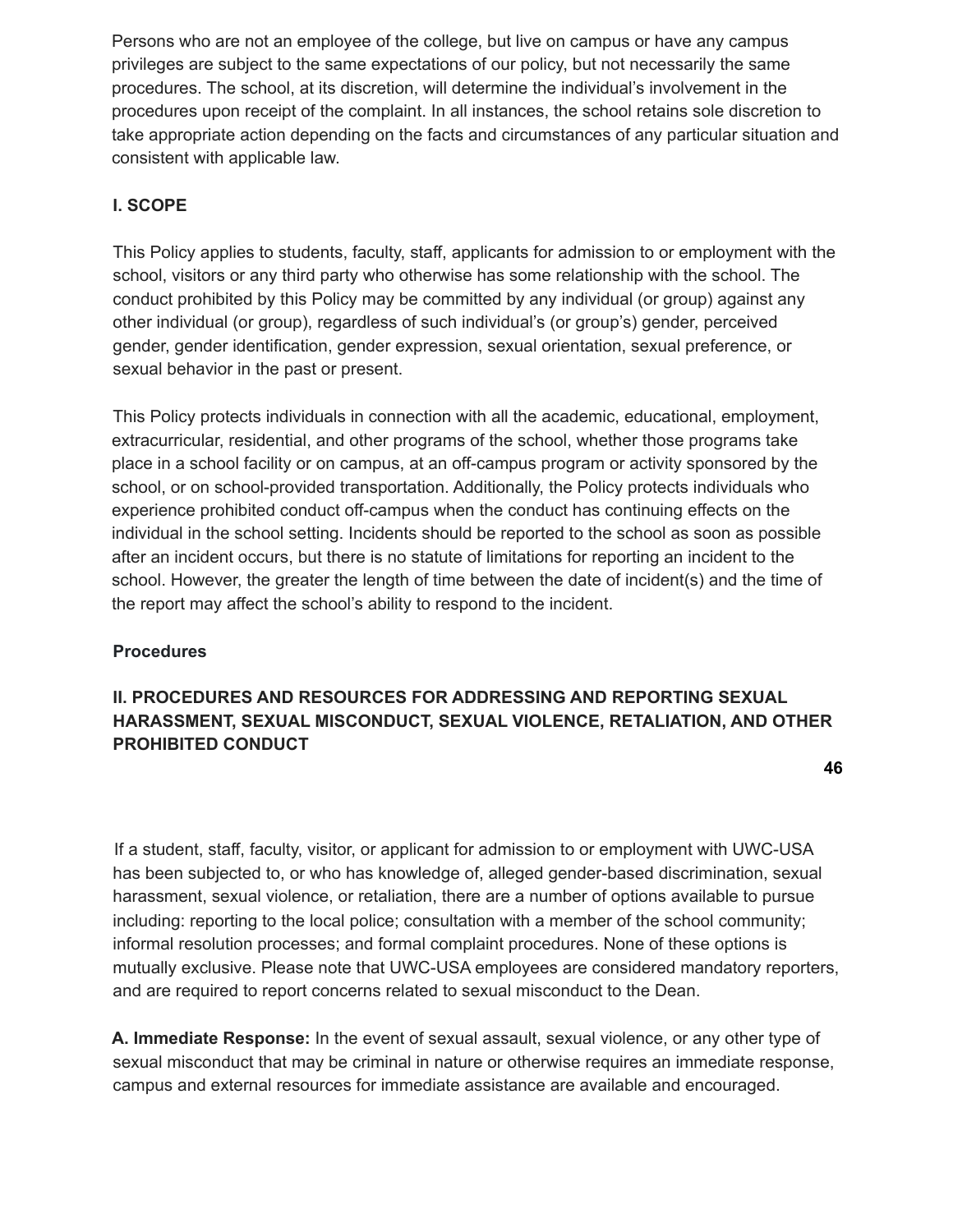School based resources available for support include:

## **School Counselors**

• School Counselors offer support, and counseling in all areas of student wellness, and are able to discuss concerns without obligation to report to school officials. *School Counselors are considered Privileged Confidential Resources. They, however, are permitted to break confidentiality in order to get additional help if the student is in immediate danger to the self (the student) or the community.*

# **Student Health Center**

• The Student Health Center provides confidential information and referrals for issues related to sexual health, contraception, and STI prevention, and any other medical concerns. The Health Center can arrange to support a student and arrange transportation for any medical needs.

## **UWC-USA Office of Security**

• The Office of Security facilitates emergency management and will be involved if local law enforcement or other emergency services are required.

## **SWEET Sponsor**

• The SWEET Sponsor is trained to facilitate conversations and the reporting process in situations related to sexual wellness policy, and is able to offer general information and support to all students. If a student is age 18 or older, the SWEET Sponsor is permitted to offer confidential support and guidance unless concerns indicate immediate danger to the student or the community. *The SWEET Sponsor is considered a Limited Confidential Resource.*

# **SWEET (Sexual Wellness Education and Empowerment Team) Peer Advocates** ● SWEET

Peer Advocates work to maintain a culture of healthy relationships and active consent on campus. They offer trainings for the student body on issues related to healthy sexuality, and are trained to offer support at various stages of the sexual misconduct reporting process. Students may bring initial concerns to SWEET Peer Advocates to better understand the scope of resources and options available to them. Peer Advocates are trained to provide information and support, but are not authorized to provide counseling, mediation, advice, or determinations about any content that is

**47**

shared. Peer Advocates are further encouraged to consult with the SWEET Sponsor about concerns that may require school involvement or at any point that a student's safety may be at risk. SWEET Peer Advocates are considered *Limited Confidential Resources*.

# **Director of Residential Life**

● The Director of Residential Life is available to facilitate the reporting process, and to consult with students and employees regarding any aspects of this Policy. The Director of Residential Life may be called upon to serve as the Dean's Designee during the investigation process, and may be involved in disciplinary decisions.

### **Dean of Students**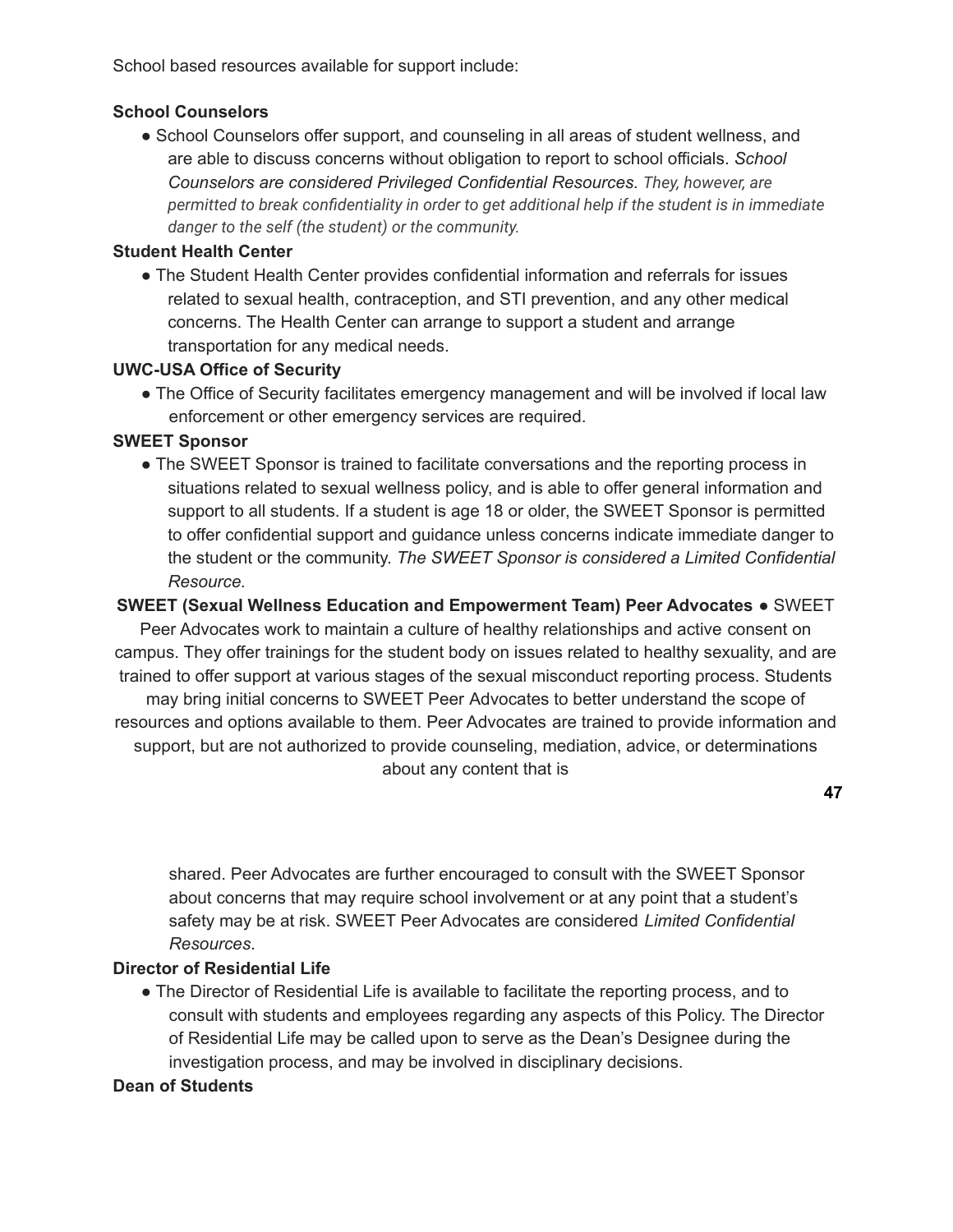● The Dean of Students serves as the Investigation Coordinator for resolution of all sexual misconduct complaints. The Dean is available to facilitate the reporting process, and to consult with students and employees regarding any aspects of this Policy. **Residential Coordinators**

• The Residential Coordinators are available as live-in members of the dorms for general student support.

# **Administrator On Duty:**

• The Administrator On Duty can be contacted 24-7 by any adult on campus in the event of an emergency during which other listed resources are unavailable.

The following external resources are also available to you:

# **Las Vegas Police Department**

Phone: 505-425-7504 (non-emergency)

● For emergencies, call 911

## **New Mexico Children Youth and Families Department (CYFD):**

Website: http://cyfd.org/

# **Rape, Abuse and Incest National Network (RAINN):**

24-Hour Hotline: 800-656-4673 Website: www.rainn.org

Should an incident be reported to the police and simultaneously be reported to the school, the school will still investigate and resolve any reports made to the school under this Policy, and take whatever steps are needed to protect the reporting party in the school setting.

The school may also arrange for appointments with external counselors if deemed appropriate.

**B. Limited Confidential Resources (for students age 18+):** These resources are referred to as confidential as they are not required by the school to disclose what you tell them or report prohibited conduct under this Policy unless: you authorize or request that they do so; there is an imminent risk of serious harm; or they are otherwise required by law to disclose or report what

you tell them. Required disclosure includes mandatory reporting expectations for employees in the State of New Mexico for students under the age of 18. It is possible that a Limited Confidential Resource could be required by a court or by law to disclose information in a criminal or a civil proceeding.

**Limited Confidential Resources Include:** SWEET Sponsor SWEET Peer Advocates

**C: Privileged Confidential Resources:** Privileged Confidential Resources include those who,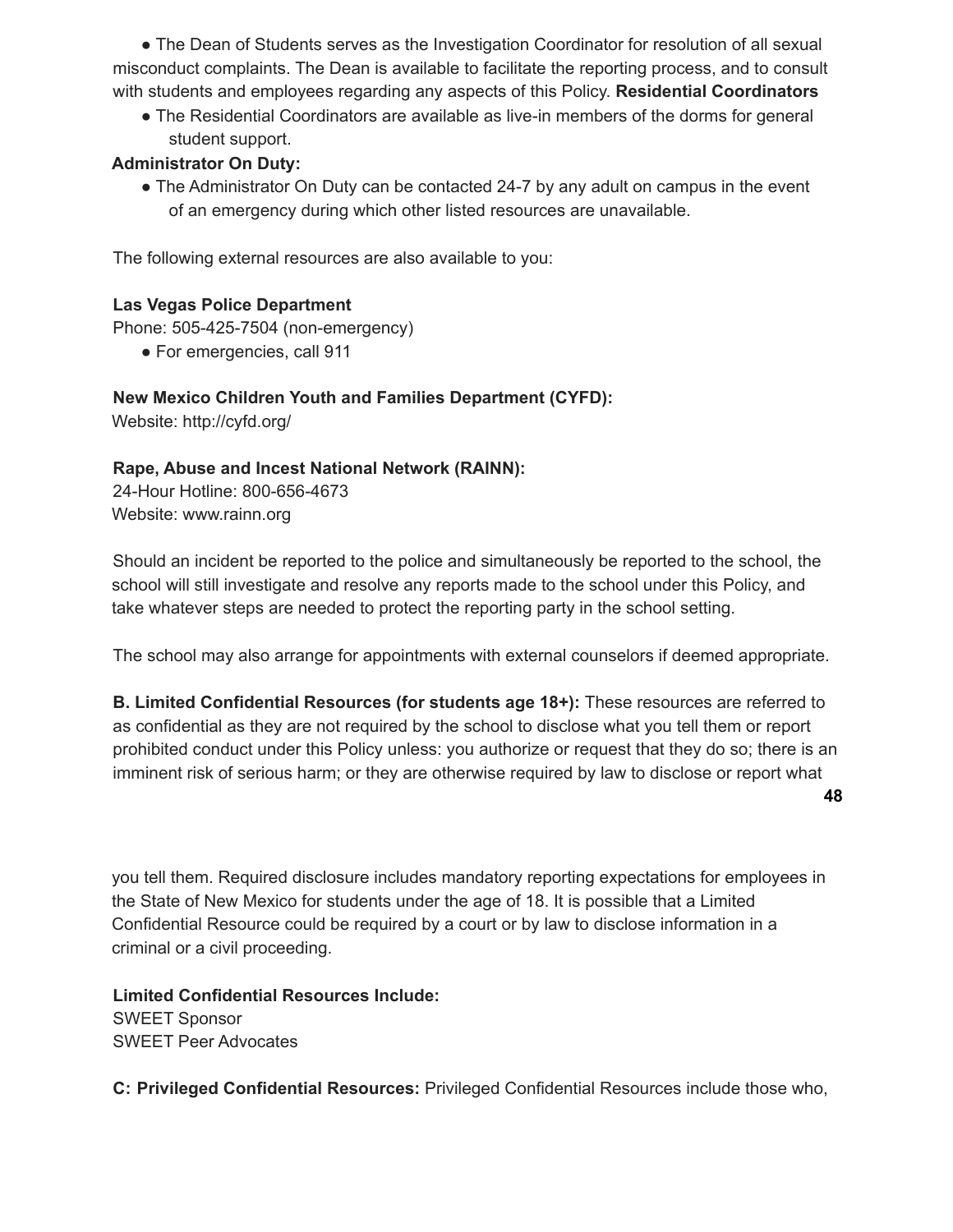by law, are authorized to maintain confidentiality at all levels of the process, including any legal proceedings. *At UWC-USA, Counselors serve as Privileged Confidential Resources*.

There is further information about confidentiality below, including what happens if you report an incident to someone other than a confidential resource, or you request that your name not be disclosed to the responding party.

**D. Informal Resolution Procedures:** Students, faculty or staff may pursue a voluntary informal resolution procedure (which may include mediation or restorative justice practices if both parties request restorative justice) for resolving some types of prohibited conduct under this Policy. However, informal resolution procedures will not be used to resolve incidents involving certain types of sexual violence, including rape, or a student complaint of gender-based discrimination, sexual harassment, sexual violence, or retaliation against a school employee. You may contact the SWEET Sponsor, Director of Residence Life, or the Dean to discuss an informal resolution.

**i.** The reporting party may communicate directly, orally, or in writing with the person who has engaged in the allegedly prohibited conduct, and ask that person to cease the behavior. This informal procedure can be done without the involvement of any third party. **ii.** The above confidential resources could help in facilitating communication with the responding party where the reporting party should not communicate directly with the accused individual. **iii.** The reporting party, along with a confidential resource if desired, may discuss and attempt to resolve the matter informally with the Dean or Dean's designee and the person who has engaged in the allegedly prohibited conduct.

**iv.** All aspects of the informal resolution procedures will remain confidential to the extent possible; however, the school cannot guarantee confidentiality in cases where such protection allows the behavior to continue, such that future harm is possible, or the school otherwise has an obligation to address the behavior or disclose it on a need-to-know basis. **v.** The reporting party may at any time end the informal resolution process and begin the formal complaint procedures. Further, the Dean or Dean's designee may determine that a particular incident is not appropriate for the informal resolution process, but instead is sufficiently serious to require immediate interim measures, resolution through the formal complaint procedures, and/or reporting to the local police.

# **E. Formal Complaint Procedures:**

### **i. Filing a Complaint**

**1.** If you wish to formally report an incident involving alleged gender-based discrimination, sexual harassment, sexual violence, or retaliation, to begin the formal complaint procedures, you must report the incident to one of the following school officials: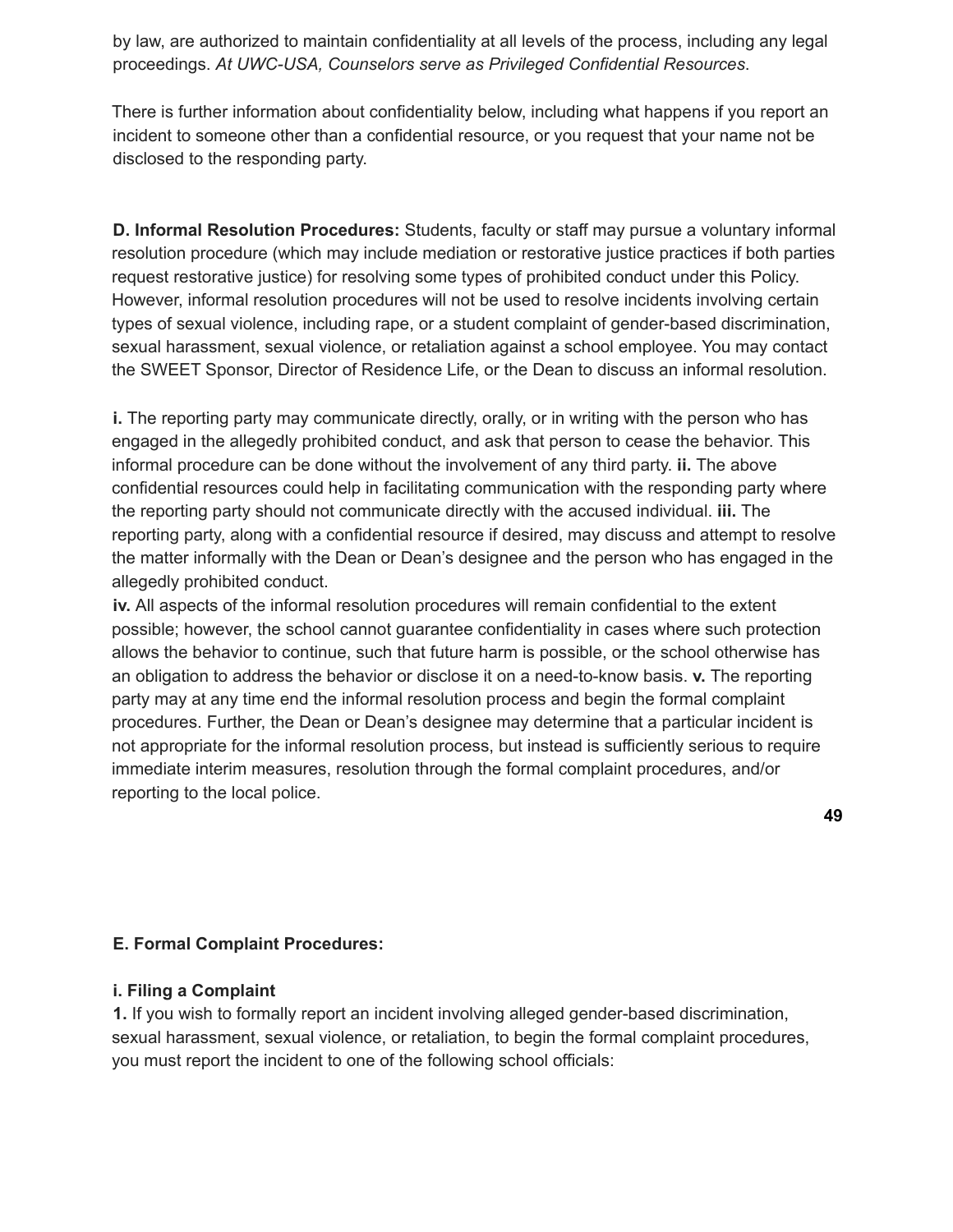If a student is involved: SWEET Sponsor Director of Residential Life Dean of Students

If only staff/faculty are involved: Director of Human Resources Vice President for Finance and Operations

After you contact one of these individuals they will assist you in filing a written complaint. The school encourages complaints at any time in our attempt to maintain a safe and productive educational community.

In making a decision whether to file a complaint, the reporting party may want to confer with one of the confidential resources listed above. Once the formal complaint procedures have been initiated, the complaint will be investigated and resolved in a manner deemed appropriate by the school regardless of whether the reporting party, the subject of the alleged violation (if not the reporting party), or the responding party leaves the school.

**2.** If you report an incident to someone other than the above-listed individuals (for example, to a teacher, residence coordinator, or supervisor), they must refer the incident to the Dean who will then determine the appropriate action to take. You may be contacted to determine if you would like to file a complaint or otherwise participate in an investigation.

**3.** The Dean may decide to initiate a complaint with the school acting as the reporting party.

**4.** If a complaint regarding a student also alleges violations of the Student Handbook or UWC Code of Conduct, those allegations will be investigated pursuant to the same process that alleged violations of this Policy are investigated.

# **ii. Complaint Procedures**

**1.** Once a written complaint is submitted, the responding party will be notified in writing (and in person whenever possible) within 24 hours, if possible, of the factual allegations in the

**50**

complaint and the provisions of this Policy and any other applicable Policy alleged to have been violated, and the school's prohibition against retaliation.

The responding party will then have three (3) days to respond in writing to the complaint and/or file a cross-complaint, all of which will be decided in the same investigation and adjudication process. If a cross-complaint is filed by a reporting party (also referred to as the cross-reporting party), the original reporting party (also referred to as the cross-responding party) will be notified in writing of the cross-complaint and will have three (3) days to respond in writing to the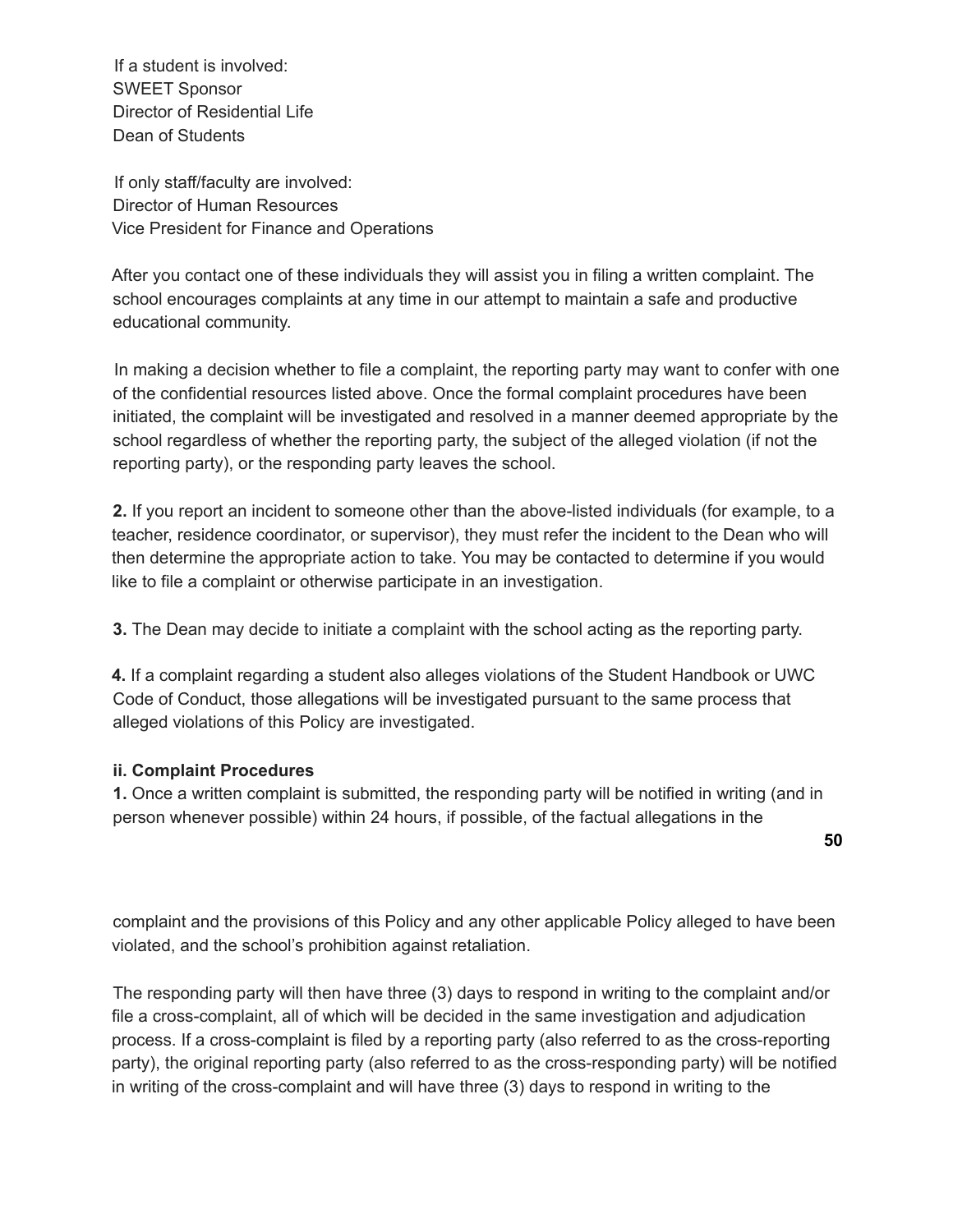cross-complaint.

Any complaint or cross-complaint that is filed in bad faith may be found to be retaliation against the reporting party who filed the original complaint or against the responding party, and may be a separate violation of this Policy.

If no response is received from the responding party (or from a cross-responding party, in response to a cross-complaint), the formal complaint procedures will still move forward. The Dean will select two staff/faculty members trained in the investigation process and/or a trained outside investigator to investigate the complaint.

**2.** If at any time during the subsequent investigation, the reporting party or responding party has concerns about the formal complaint procedures/investigation process, they should contact the Dean to discuss their concern. If the reporting party or responding party has concerns related to the Dean, they should contact the President.

**3.** Once chosen, the investigator(s) will review the complaint and response, and conduct an adequate, reliable, and impartial investigation into the allegations which will include obtaining and evaluating available evidence. The investigator(s) will communicate individually with both the reporting party and the responding party and may contact other witnesses. The reporting party and responding party may provide information to the investigator(s), including documents and the names of potential witnesses. The investigator(s) will not interview, and the school will not consider, witnesses who are presented solely for purposes of supporting or criticizing a person's character or reputation. Interviews will only be conducted of witnesses with knowledge of the facts surrounding the alleged incident(s). The reporting party and responding party will be kept apprised of the status and anticipated timeframes of the investigation.

**4.** The reporting party or responding party may have a support person of their choice present throughout the formal complaint process. This support person may be a student peer advocate or a trusted employee. This person provides support only and cannot actively participate in the investigation and adjudication process. They may attend interviews or proceedings, but they cannot actively participate in the interview or proceeding. Further, support persons cannot communicate orally or in writing with the investigators or any other school official involved in the investigation and adjudication process.

**5.** Once the investigator(s) have completed the investigation, including all interviews, the investigator(s) will prepare a document summarizing the pertinent facts. The investigator(s) will then prepare their final written report.

**6.** The standard of proof used to determine whether a violation of the Policy has occurred is a "preponderance of the evidence," meaning that the evidence shows that it is more likely than not, or more than a 50% likelihood, that the individual is responsible for the violation.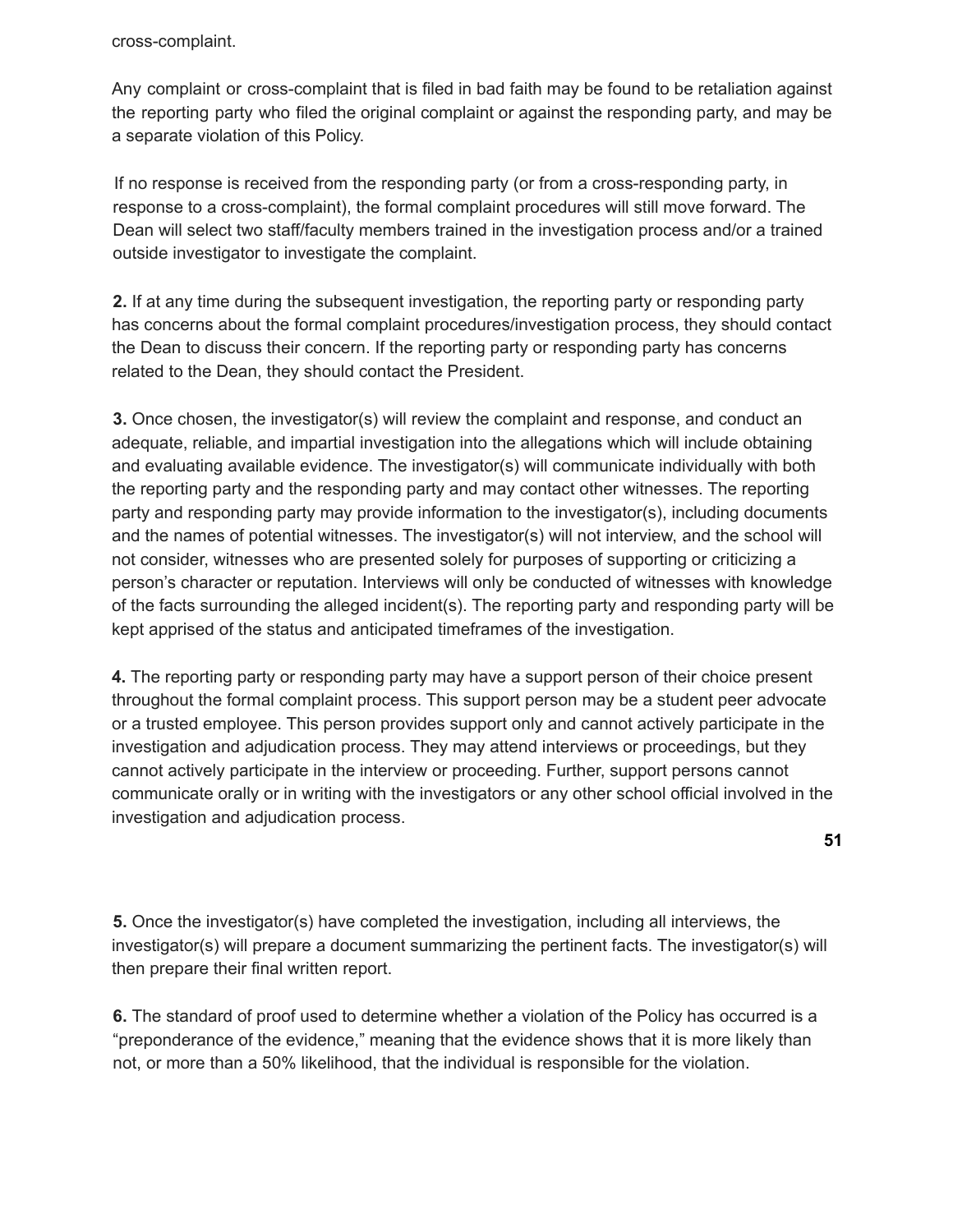**7.** When the investigator(s) complete the investigation, the investigator(s) will prepare a final written report, which will include factual findings and recommended findings as to whether the responding party/cross-responding party is responsible for violating this Policy or any other related Policy. The report will address the credibility of the witnesses, and will address how any credibility issues were resolved, if necessary. The written report will be submitted to the Dean of Students and the President, and employee supervisors (Dean or Vice President) if the complaint involves an employee.

**8.** The final decision-maker (Dean, Vice President, and/or their designee) will review the report and decide whether to impose one or more sanctions if one or more violations of the Policy have been found. In deciding appropriate sanctions, the decision-maker may consider various factors, including but not limited to the following:

**a.** The nature and severity of the conduct, including whether the conduct involved a single incident or repeated acts;

**b.** The impact of the conduct on the reporting party (or cross-reporting party), other individuals, and/or the community;

**c.** The individual's conduct history;

**d.** How the school has sanctioned similar incidents in the past;

**e.** Whether the responding party (or cross-responding party) has accepted responsibility; **f.** Whether the responding party (or cross-responding party) is reasonably likely to engage in the conduct in the future; and

**g.** Any mitigating or aggravating circumstances with respect to either party.

**9.** The final decision-maker may impose any sanction on a student or group of students, which may include one or more of the following sanctions (in alphabetical order): ● **Behavioral Contract:** The student and their Resident Tutor will meet with the Director of Residential Life. The student's Advisor and parent/guardian will be informed. The duration of the contract will be determined, and, at the end of the contract, the student's behavior will be reviewed.

● **Disciplinary Probation**: A formal notice that any additional findings of responsibility will likely result in suspension from UWC-USA. Students placed on probation will have to meet specific requirements in order to be removed from this status. These requirements will be specified and will vary depending upon the nature of the violation. Parents and National Committees of the students involved may be informed of a probationary status, procedures for review and consequences related to subsequent violations. If a student is placed on probation this information is communicated to colleges and universities.

**52**

- **Dismissal/Expulsion**: Exclusion from UWC-USA, its premises, and all of its activities. In the event of a violation involving severe disciplinary action, the President may involve relevant faculty in a meeting. "Severe disciplinary action" is defined as expulsion. The President will make the final decision on matters related to expulsion. In cases of expulsion, the parents and National Committees or sponsors will be told at the earliest opportunity. A student who has been expelled from UWC-USA cannot return to campus for two years.
- **Educational Sanctions**: Required attendance at an event or interview that is relevant to a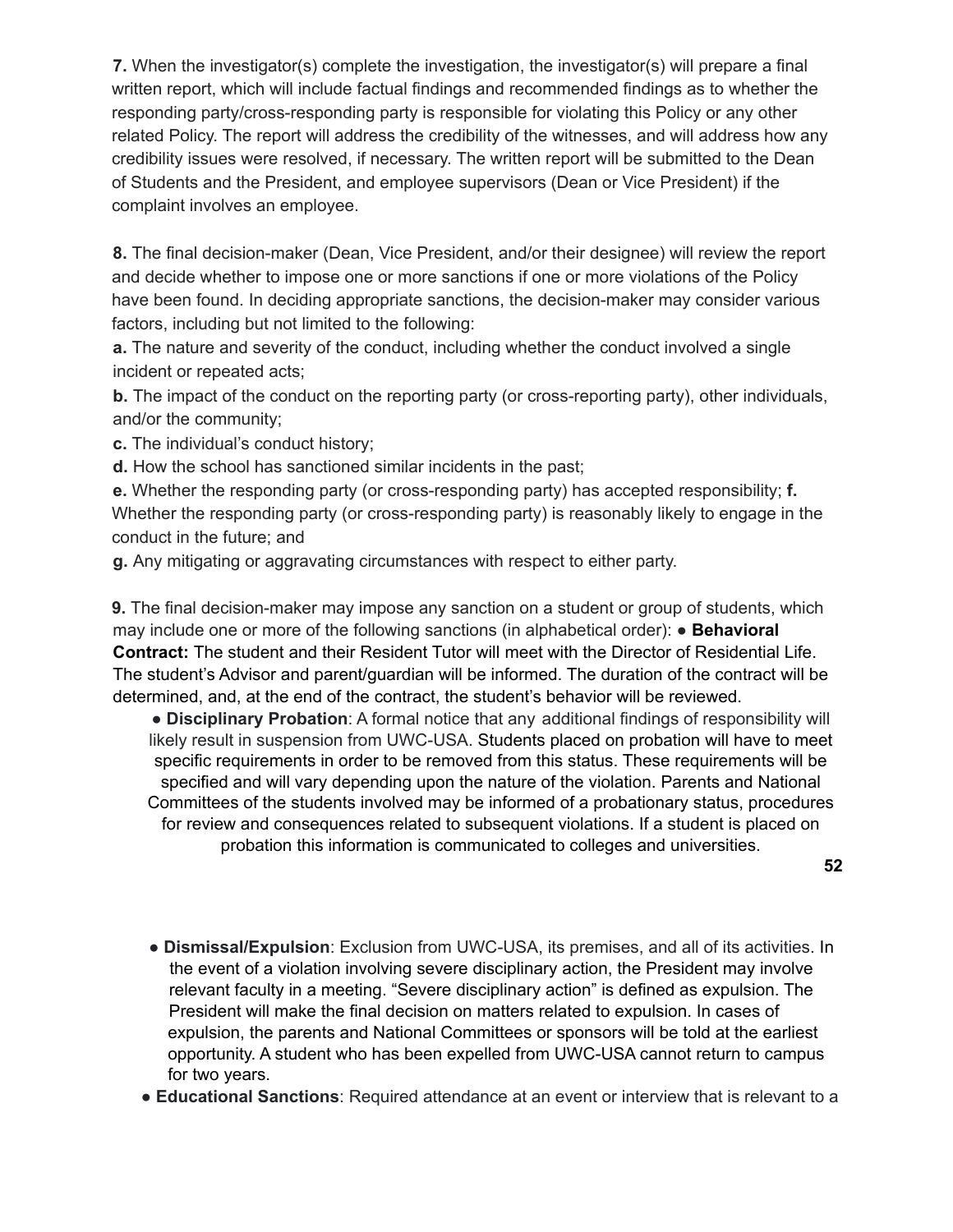specific topic. This is often accompanied by a reflection/research paper. Participating and completing relevant educational programs or trainings.

● **Official Conversation**: A documented conversation with a UWC-USA staff or faculty member.

● **Official Warning**: A notice from the school that the behavior is unacceptable. ● **Persona Non Grata/Loss of Privileges**: Prohibiting entry to specific places on campus and/or at school-related events, or loss of computer privileges etc. for a specific amount of time.

- **Reflection/Research Papers**: A document requiring critical analysis and articulation of a specified topic.
- **Roommate Agreement**: A mutually agreed upon written contract that students sharing a living space create and agree to uphold.

● **Room Change**: Relocation to a different residential community or room. ● **Suspension**: Exclusion from UWC-USA with the opportunity to rejoin after a designated time period. Violation of academic honesty, community standards, residential code of conduct, or inability to make appropriate adjustments to the minimum expectations of UWC-USA could result in suspension. The length of suspension and conditions for returning to the school community will be set by the Dean.

● **Voluntary Withdrawal**: UWC-USA reserves the right to grant a Voluntary Withdrawal for a student, but the disciplinary record may reflect "withdrawal in lieu of a formal sexual wellness investigation process" or "in lieu of a formal disciplinary process and potential sanctions".

*Note:* A student may be required to attend an assessment with a counselor or other appropriate professional to assess if further action by the school is warranted due to conduct impacting the sanctioned student or the surrounding community. If assessment results indicate a need for further action or follow-up, that will be required. Students not facing conduct sanctions may still be required to participate in an assessment if there are concerns for student well-being.

**10.** Student Withdrawal**:** If a student who is a responding party (or a cross-responding party) decides to voluntarily withdraw from the school during a pending investigation or adjudication process, the student's record will reflect that the student withdrew during a pending investigation process. Whether the student is eligible for re-admission or is allowed on campus thereafter depends on how the complaint is processed after the student's withdrawal, including whether the student participates in the investigation and is found responsible for one or more Policy violations. If a student withdraws, the school will continue the investigation, although the school may elect to conclude the investigation if the reporting party and the responding party do not

**53**

participate in the continued investigation. Even if an investigation is concluded due to the lack of participation by the reporting and responding parties, the school will take any remedial measures that are necessary in light of the circumstances and to comply with applicable law.

**11.** One or more appropriate sanctions may be imposed at the school's sole discretion on employees including, but are not limited to, the following:

**· Verbal Warning**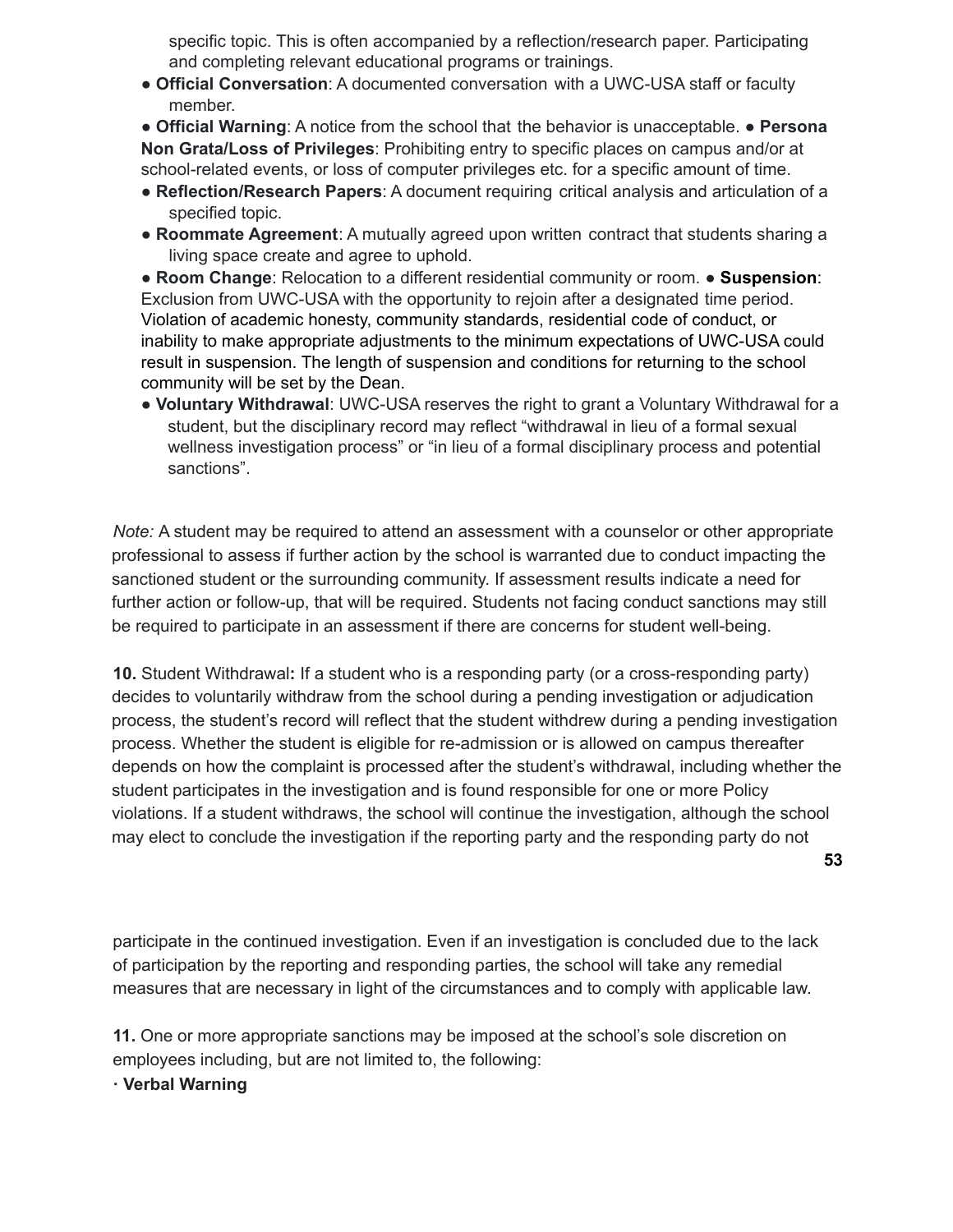- **· Written Warning**
- **· Performance Improvement Plan**
- **· Suspension**
- **· Termination**

**12.** In addition to discipline, the school will take any remedial measures that are necessary to remedy the effects of any discrimination, harassment, and/or retaliation found to have occurred, including if a responding party found responsible is a visitor or other third party over whom the school has limited, if any, authority. For example, the school may bar the person from the campus and all school activities.

**13.** The responding party and reporting party will be notified of the final decision in writing as to whether a violation is found to have occurred and, if so, the sanction imposed, in the form of a letter issued by the Dean of ExEd/RL (for complaints regarding students), or a Dean, Vice President, or President (for complaints regarding employees). The notice shall be in sufficient detail to enable the parties to understand the outcome, and to decide whether to appeal.

**14.** Confidentiality of the formal complaint procedures will be strictly observed, insofar as it does not interfere with the school's obligation to investigate complaints appropriately and to take necessary remedial action, or the school's ability to advise or report on a need-to-know basis. Dissemination of information or materials to persons not involved in the formal complaint procedures is not permitted. When a complaint is made by or regarding an employee, if deemed appropriate by the Investigation Coordinator, the supervisor of the faculty or staff member will be informed.

**15.** If the investigator(s) finds that a complaint or cross-complaint was not brought in good faith, and that the allegations of misconduct were fabricated or malicious, it may recommend that sanctions be imposed on the reporting party or cross-reporting party. However, allegations of violations of the Policy cannot always be substantiated, lack of corroborative evidence does not equate to lack of good faith on the part of the reporting party or the cross-reporting party.

# **iii. Appeals**

**1.** Either the reporting party or the responding party may appeal in writing the final finding of responsibility or non-responsibility based only on one or more of the following reasons: **a.** New Evidence or Information: New evidence or information sufficient to alter a decision, or other relevant facts not known at the time of the original investigation.

**b.** Failure of Investigative or Decision-making Process: Allegations that the investigators or decision-makers deviated from the Policy in a way that substantially altered the outcome of the case.

**c.** Bias in Investigative or Decision-making Process: Evidence that an investigator or decision-maker had bias or a conflict of interest, and such bias or conflict of interest affected the outcome of the case.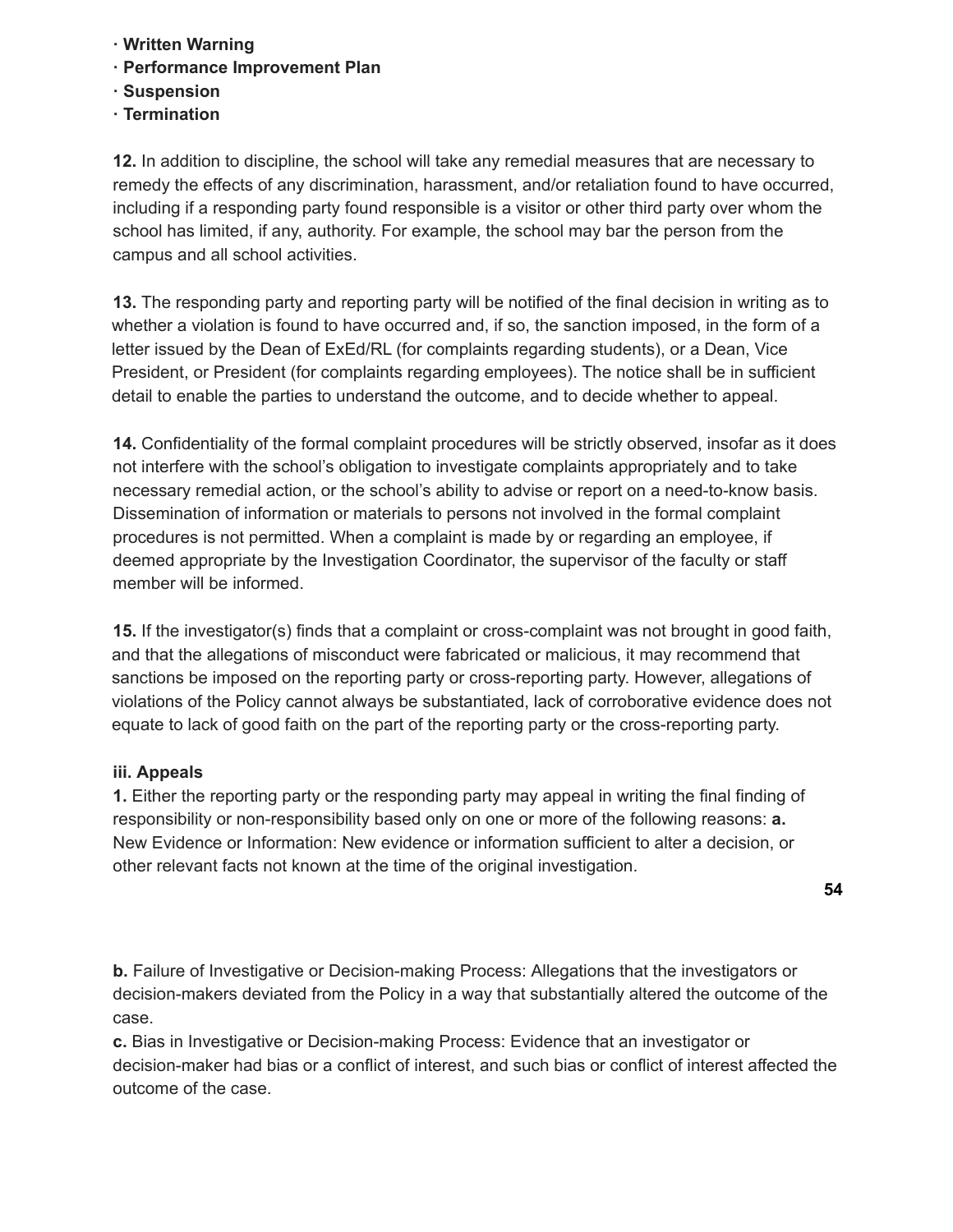Disagreeing with an imposed sanction is not grounds for an appeal.

**2.** Appeal Procedures:

**a.** The reporting party and the responding party each may appeal the decision, but each is limited to submitting one appeal per case. Written appeal requests should include: The grounds for the appeal; supporting documentation; and information and arguments relevant to support the appeal.

**b.** Appeals will be decided by the President or their designee.

**c.** Anyone who wishes to appeal must submit the appeal in writing to the President within seven (7) calendar days of receiving the letter (not including the date of receipt) outlining the finding of responsibility or non-responsibility.

**d.** If the responding party wishes to have a sanction suspended pending the outcome of the appeal, the responding party must request this when they request an appeal. It is within the sole discretion of the school to grant a suspension of the sanction pending an appeal determination. **e.** Upon receipt of an appeal, the other party and the decision-maker will be provided a copy of the appeal, and will be provided a designated time period to respond to the appeal. The other party and the decision-maker shall keep the content and fact of the appeal confidential to protect the integrity of the appeal process. The school may redact information from the appeal that is confidential or otherwise not appropriate to share with the other party. **f.** The President will review the appeal materials and make a determination. The President will not substitute judgment for that of the Investigators or the Decision-maker and will limit review to the three grounds for appeal stated above: (1) new evidence or information; (2) failure in investigative or decision-making process; and (3) bias in decision-making process.

**g.** The final appeal decision will be sent to the complainant and respondent in a letter. This final decision cannot be appealed.

**iv. Timeline for Complaint Procedures:** The application of the formal complaint procedures to any case must be promptly completed, with the reporting party and responding party being informed of the outcome, excluding any outcome of an appeal, no more than 60 days from the date of submission of the complaint. On rare occasions, stated timelines under the formal complaint procedures may be extended for good cause. The timeframe for the appeal process is outside of the 60-day time period, but any appeal will be conducted in a timely manner.

**v. Post-Decision Follow-up:** Should the respondent be found to have committed a violation of the Policy, the Dean or the SWEET Sponsor will follow-up with the reporting party periodically to ensure that the prohibited conduct has ceased and that no acts of retaliation have occurred.

**vi. Continuing Effects:** The school acknowledges that even after a sanction is served, a reporting party may feel continuing effects of the incident. The school retains discretion to address continuing effects by instituting reasonable measures.

# **IV. INTERIM MEASURES, ACCOMMODATIONS, AND REMEDIES**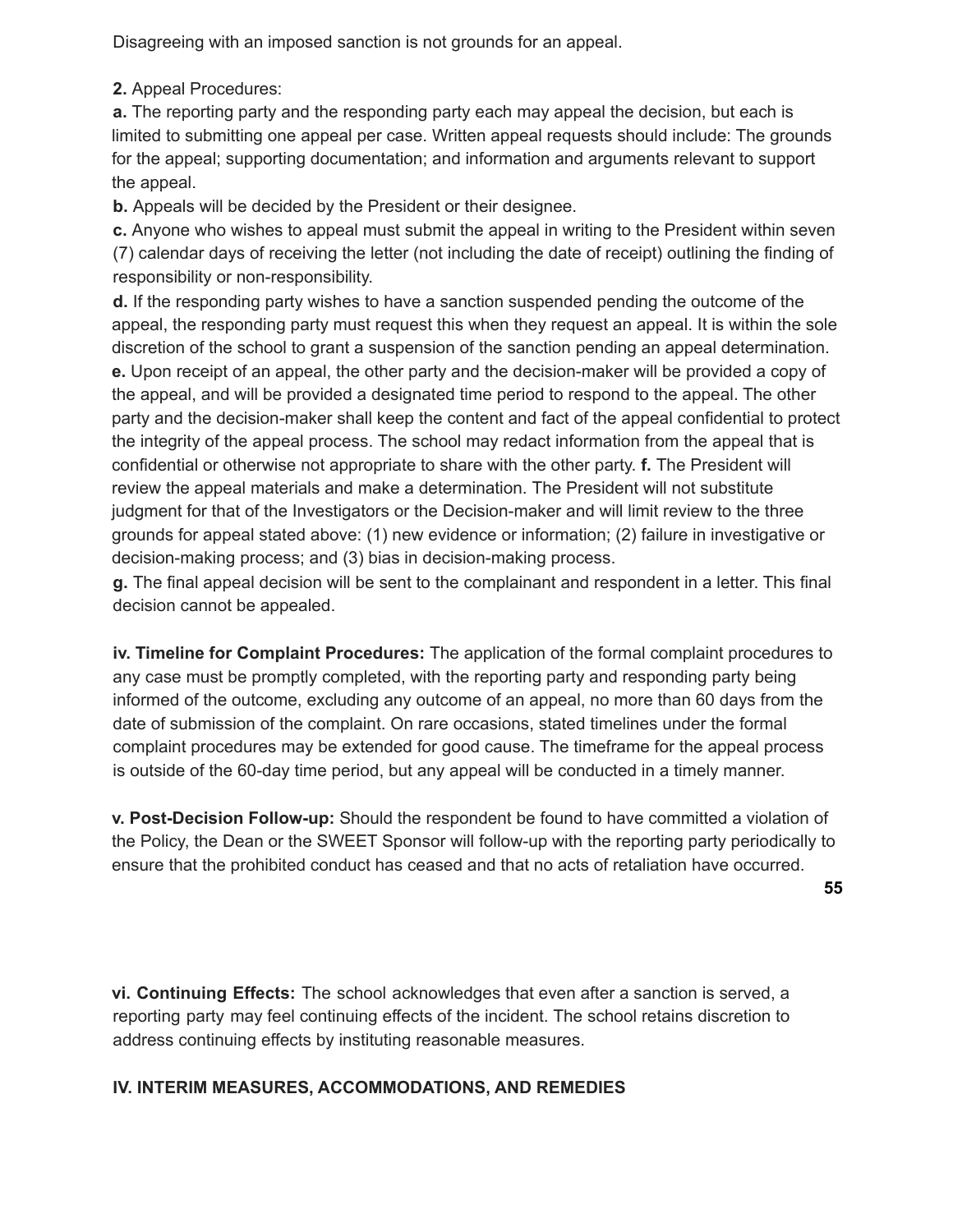**A.** At any time, the school may take, or a reporting party, responding party, witness or other individual involved in the enforcement of this Policy, may request, whatever interim measures, accommodation or remedies necessary and appropriate to eliminate alleged gender-based discrimination, sexual harassment, sexual violence, or retaliation, prevent its recurrence and address its effects, and/or protect an individual's safety, physical and mental well-being, and rights.

Such interim measures, accommodations and remedies include but are not limited to: **i**. Safety accommodations, which may include reporting to local police, or obtaining protection orders from a Court. **If safety is an immediate concern, you are encouraged to contact Campus Security or the Las Vegas Police Department.**

**ii**. Modifying a reporting party, responding party, or witness's living arrangements, class schedule, or extracurricular activities;

**iii**. Ordering the reporting and responding parties to have no contact with each other and/or other third parties;

**iv**. Removing a responding party (or cross-responding party) from campus and/or temporarily suspending them;

**v**. Providing support resources, including academic support, counseling, disability services, and health and mental health services; and

**vi**. Targeted training.

**B**. Any interim measure, accommodation, or remedy may be imposed at any time after prohibited conduct has become known to the school; *provided*, however, that a reporting party or a responding party will have an opportunity to respond to a proposed interim measure, accommodation, or remedy that affects them, unless the school is unable to do so in order to ensure the safety of the school community or the school otherwise has sufficient information to warrant the immediate implementation of the interim measure or accommodation remedy. For example, before a responding party is temporarily suspended pending an investigation and adjudication of a formal complaint, the responding party will be advised of the allegations and provided with an opportunity to respond to the allegations. The school has sole discretion on what type of interim measures, accommodations, or remedies to implement.

# **V. CONFIDENTIALITY**

**A**. Because employees (except those designated as limited or privileged confidential resources) have an obligation to report alleged violations of this Policy to the Dean of Students, before a student, faculty, or staff member reveals information that he or she may wish to keep confidential, a "responsible employee" should make every effort to ensure that the student, faculty, or staff member understands:

**56**

**i.** the responsible employee's obligation to report the names of the alleged subject of the prohibited conduct and the person who allegedly committed the prohibited conduct, as well as the relevant facts related to the incident; and

**ii**. Any possible confidential resources available to the student, faculty, or staff.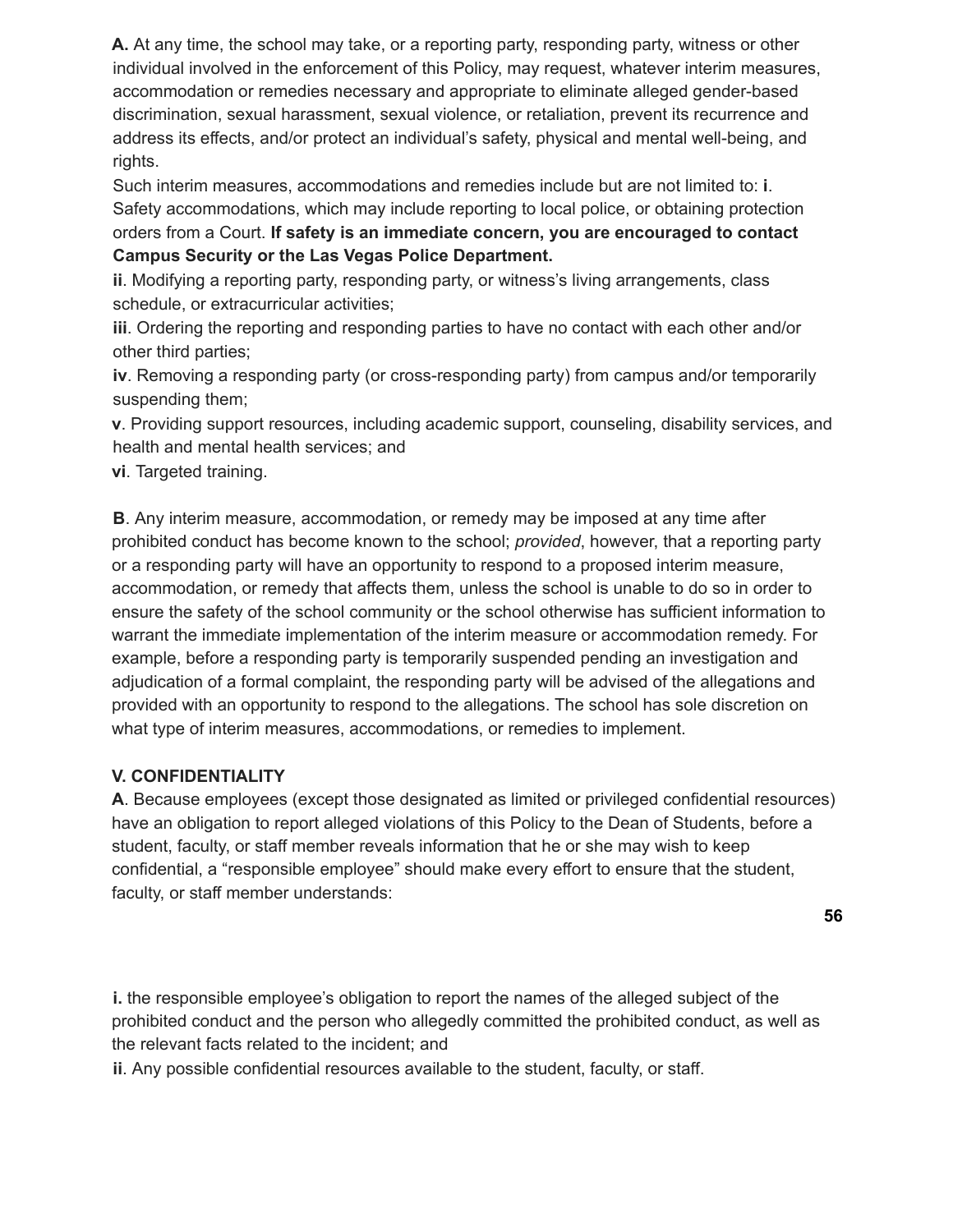**B**. If a reporting party insists that their name or other identifiable information not be disclosed to the responding party and the school agrees to such request, the school's ability to respond to the incident may be limited, and those limitations will be communicated clearly with the reporting party.

**C**. The school cannot ensure complete confidentiality should a reporting party desire to pursue informal resolution procedures or formal complaint procedures. However, the school will preserve the confidentiality of all parties to the maximum extent possible. When a Complaint is made by or regarding an employee, if deemed appropriate by the Dean, the supervisor of the employee will be informed.

### **VI. MISCELLANEOUS**

**A. Education and Training of the UWC-USA Community:** In addition to their other duties and responsibilities under this Policy, the Dean of ExEd and Residential Life, SWEET Sponsor, and Director of Residential Life have the responsibility of educating students, faculty, and staff regarding this Policy, and the nature and negative consequences of gender-based discrimination, sexual harassment, sexual violence, and retaliation. Their responsibilities also include: conducting workshops for students, faculty, and staff; training members of the school community involved in the enforcement of this Policy, including confidential resources, responsible employees, investigators, and others to ensure that they understand the Policy, applicable law, and their obligations in enforcing this Policy; and training students, faculty, and staff about how to identify and report alleged gender-based discrimination, sexual harassment, sexual violence, and retaliation, and active bystander intervention techniques, to include watching out for the safety and well-being of school community members.

**B. Immunity for Students - Reporting Violations that involve Drugs and Alcohol and/or Sexual Activity in Public Places:**The school encourages students, including witnesses, to report incidents of alleged gender-based discrimination, sexual harassment, sexual violence, or retaliation, including when drugs and alcohol are involved or when the sexual activity occurs in a public place (as sex in public places is normally a violation of the UWC standards). The school's primary concern is the safety of the members of the school community and encourages behavior that demonstrates care and concern for members of the school community. Accordingly, the school may provide a reprieve from disciplinary actions for students who exhibit responsible and proactive behavior in reporting alleged gender-based discrimination, sexual harassment, sexual violence, or retaliation, or acting as a witness during the formal complaint procedures (please refer to the Safe Harbor Policy for details).

**57**

**C. Recordkeeping and Reporting:** The School will comply with all recordkeeping obligations required by applicable law. The school may report violations of this Policy to other employers, educational institutions, and other third parties such as National Committees as required or allowed by law, as authorized by a current or former student or current or former employee, or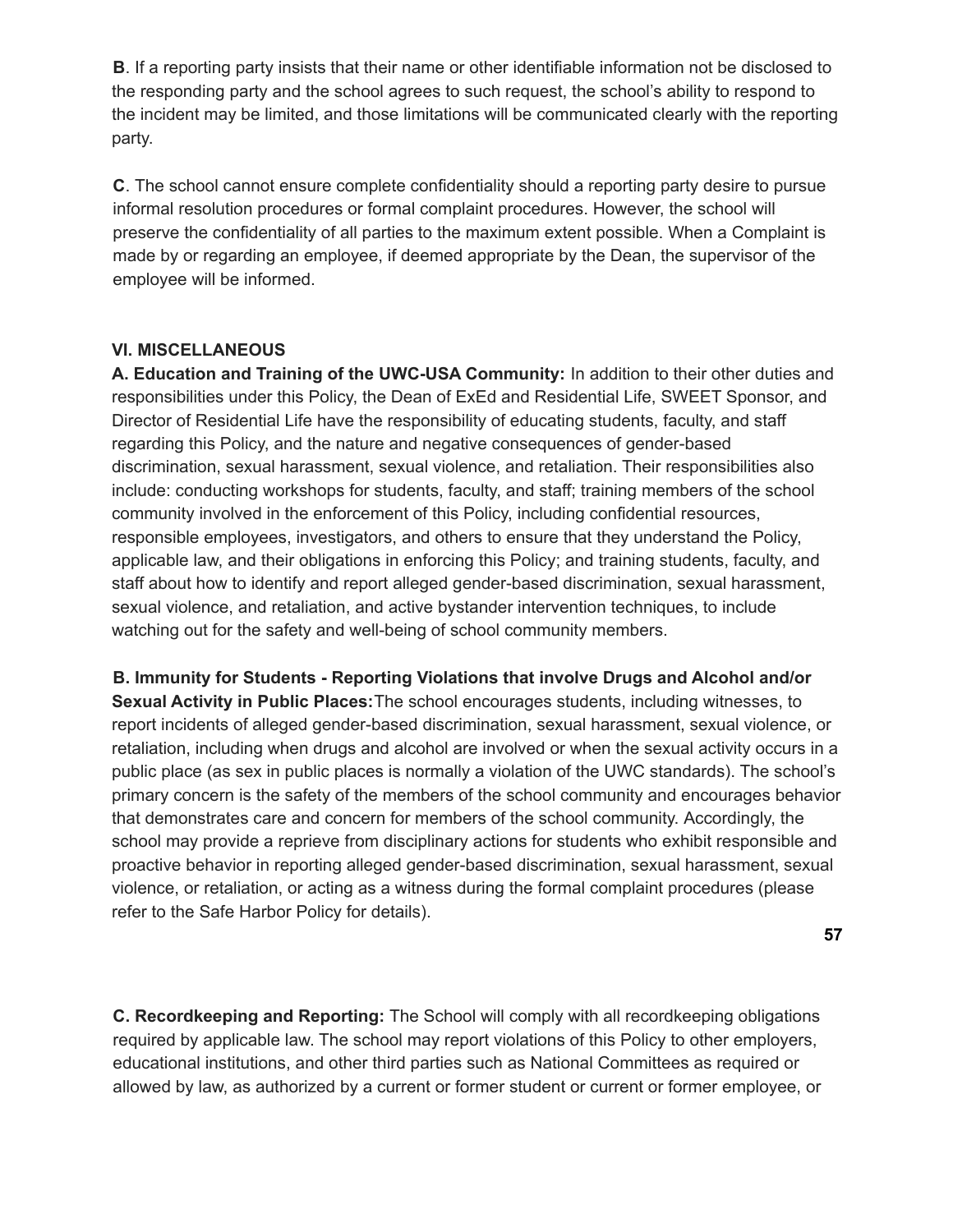as otherwise determined in the best interests of the school.

If you have any questions about recordkeeping and reporting, including when and how information is reported to third parties, contact the Dean if you are or were a student, and contact the Director of Human Resources if you are or were an employee.

# **Definitions**

**A. Active consent:** When each person involved in sexual activity or contact expressly agrees to the sexual activity or contact freely, willingly, and knowingly. Active consent is an affirmative process.

# *i. All sexual activity or contact between individuals must be with each person's active consent*.

- ii. A person cannot give active consent if, for example, they are:
- 1. Physically pressured or forced;
- 2. Psychologically pressured or forced;
- 3. Threatened;
- 4. Intimidated;
- 5. Coerced;
- 6. Frightened;
- 7. Unconscious or asleep;
- 8. Impaired by drugs (including prescription, over-the-counter or illegal drugs) or alcohol; or
- 9. Their judgment is otherwise substantially impaired, including due to a physical or psychological condition or impairment.

iii. It is the responsibility of the initiator of sexual activity or contact to obtain consent from the other person and to determine whether such consent is freely, willingly, and knowingly given. Engaging in sexual activity or contact with a person who did not give active consent or who withdrew active consent is a violation of this Policy.

iv. It is also a violation of this Policy to engage in sexual activity or contact with another person if it is determined that the person knew or should reasonably have known that the other person was not able to give active consent due to substantial impairment based on drugs, alcohol, or any other physical or mental condition or impairment.

v. Active consent to one form of sexual activity or contact does not provide active consent to other forms of sexual activity or contact. Similarly, neither previous relationships nor prior consensual activities provide active consent to future sexual activity or contact. Active consent must be present throughout the sexual activity or contact and can be revoked at any time. It is important not to make assumptions.

vi. The best practice is to obtain or give active consent verbally in order to avoid misunderstandings inherent in non-verbal communication. Silence or non-communication should never be interpreted as active consent. A lack of communication is a signal to stop and ask a partner verbally what they would like to do. No sexual activity or contact should be initiated, and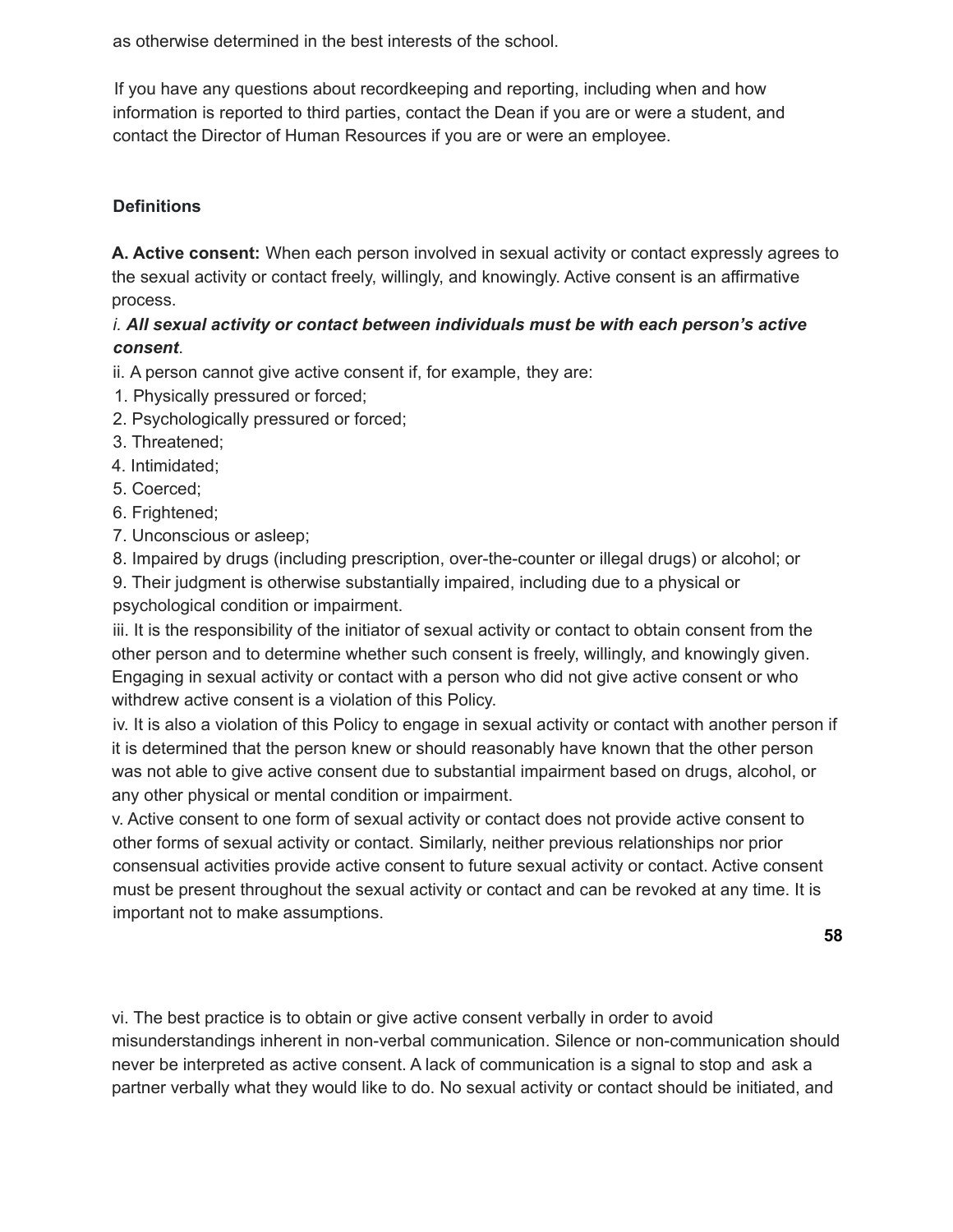sexual contact or activity should be stopped, until communications are received. A verbal "NO" or physical resistance, no matter how indecisive or weak or passive, always means NO. If there is any doubt about whether a person's judgment is substantially impaired or whether a person who initially agreed to sexual contact has changed their mind, sexual contact should not be initiated or should be stopped immediately.

vii. Use of alcohol or drugs never makes a subject of an alleged violation at fault for gender-based discrimination, sexual harassment, or sexual violence.

viii. The school prohibits all sexual relationships between employees and students, regardless of student age.

ix. The State of New Mexico defines the age of consent as 17, with a four-year "close in age exemption". Sexual activity within four years of age, when one student is 18 or over, is not considered statutory rape. However, sexual activity between students aged 15 and 19, 15 and 20, or 16 and 20, is not considered consensual.

x. New Mexico State Laws with respect to mandatory reporting requirements, age of consent, rape and sexual assault crime definitions, and criminal statutes of limitations can be found here: https://www.rainn.org/laws-your-state-new-mexico

**B. Gender-based discrimination:** Treating a person (or group) unfavorably or differently because of that person's gender, perceived gender, gender identification, gender expression, sexual orientation, sexual preference, or sexual behavior in the past or present. Gender-based discrimination may or may not be conduct that is sexual in nature. Gender-based discrimination may include gender-based harassment that is not sexual in nature.

**C. Reporting party**: A person reporting an alleged violation(s) of the Policy. The reporting party may or may not be the subject of an alleged violation.

**D. Responding party**: A person who is accused of violating the Policy who must respond to the allegation(s).

**E. Retaliation:** Any adverse or negative action or behavior against an individual as a consequence of such individual: raising good faith concerns about conduct prohibited by this Policy; opposing gender-based discrimination, sexual harassment, or sexual violence; reporting, making a complaint, cooperating, and/or participating in any way in the school's procedures under this Policy (including as a witness); or otherwise participating in a process administered by any other third party (including, for example, a criminal process or a complaint with a government agency). Retaliation may result in immediate disciplinary action. Examples of retaliation include but are not limited to:

i. Attempting to discourage an individual's use of or participation in the informal or formal procedures addressed in this Policy.

ii. Harassment (verbal or physical), coercion, intimidation, or threatening of any member of the school community, including a reporting party or responding party, subject of an alleged violation (if not the reporting party), witnesses, investigators or others involved in the process.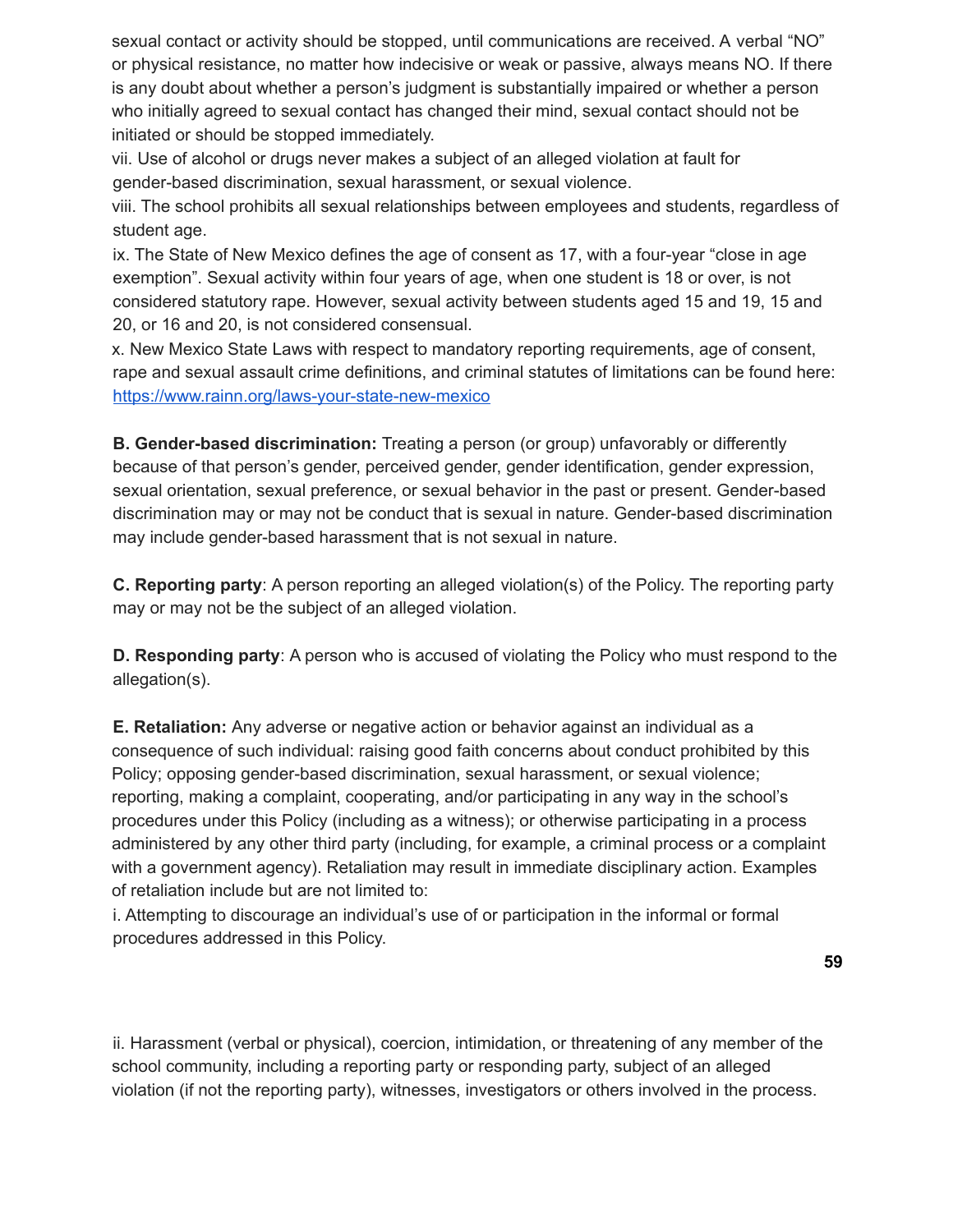**F. Sexual harassment**: Sexual harassment is a form of gender-based discrimination. Sexual harassment is any unwelcome conduct of a sexual nature, such as unwelcome sexual advances, requests for sexual favors, and other verbal or physical conduct of a sexual nature when:

i. Either explicitly or implicitly, submission to such conduct is made a term or condition of a person's educational or employment endeavors (otherwise known as *quid pro quo* harassment); ii. submission to or rejection of such conduct is used as a basis for education or employment decisions (otherwise known as *quid pro quo* harassment); or

iii. such conduct has the purpose or effect of unreasonably interfering with a person's academic or work performance, or creating an intimidating, hostile, or offensive educational or working environment (otherwise known as hostile environment harassment). Sexual harassment has the purpose or effect of unreasonably interfering with a person's academic or work performance if, for example, it is sufficiently serious, pervasive or persistent as to create a hostile environment under both an objective (*i.e.,* a reasonable person's view) and subjective (*i.e.*, the subject of an alleged violation's view) standard. The school will consider the effects of off-campus conduct when evaluating whether there is a hostile environment on campus. To be the subject of an alleged violation, one need not be the direct recipient of the conduct; anyone affected or offended by the conduct may be a subject.

Sexual harassment may include but not be limited to: unwelcome texts, phone calls, internet-based communications, or other electronic communications of a sexual nature; crude, obscene, or sexually offensive gestures or unwelcome sexual comments;

**G. Sexual violence:** The act of committing any unwelcome or unwanted physical activity or contact of a sexual nature toward another person without their active consent or when a person is incapable of giving active consent. Sexual violence may be committed by force, intimidation or coercion, or when a person is otherwise incapable of giving active consent (*e.g.*, due to the person's substantial impairment by drugs or alcohol, or because a physical or psychological condition or impairment otherwise impairs a person's judgment). There are many types of sexual violence, including but not limited to the following:

**i. Intimate partner, dating, and domestic violence:** Violence committed by a person who is or has been in a relationship of an intimate, dating, or domestic nature with the other person. The current or former existence of such a relationship will be determined based on a person's statement and with consideration of the lengthy of the relationship, the type of relationship, and the frequency of the interaction between the persons involved in the relationship. Intimate partner, dating, and domestic violence includes, but is not limited to, sexual or physical abuse or the threat of such abuse; intentionally violent and/or controlling behavior by a person against the other person; psychological abuse; and may include other types of conduct prohibited under this Policy.

**60**

**ii. Sexual assault:** This includes any unwanted sexual contact or penetration (anal, oral, or vaginal) with any body part or object. One type of sexual assault is **rape**, which is the penetration, no matter how slight, of the vagina or anus, with any body part or object, or oral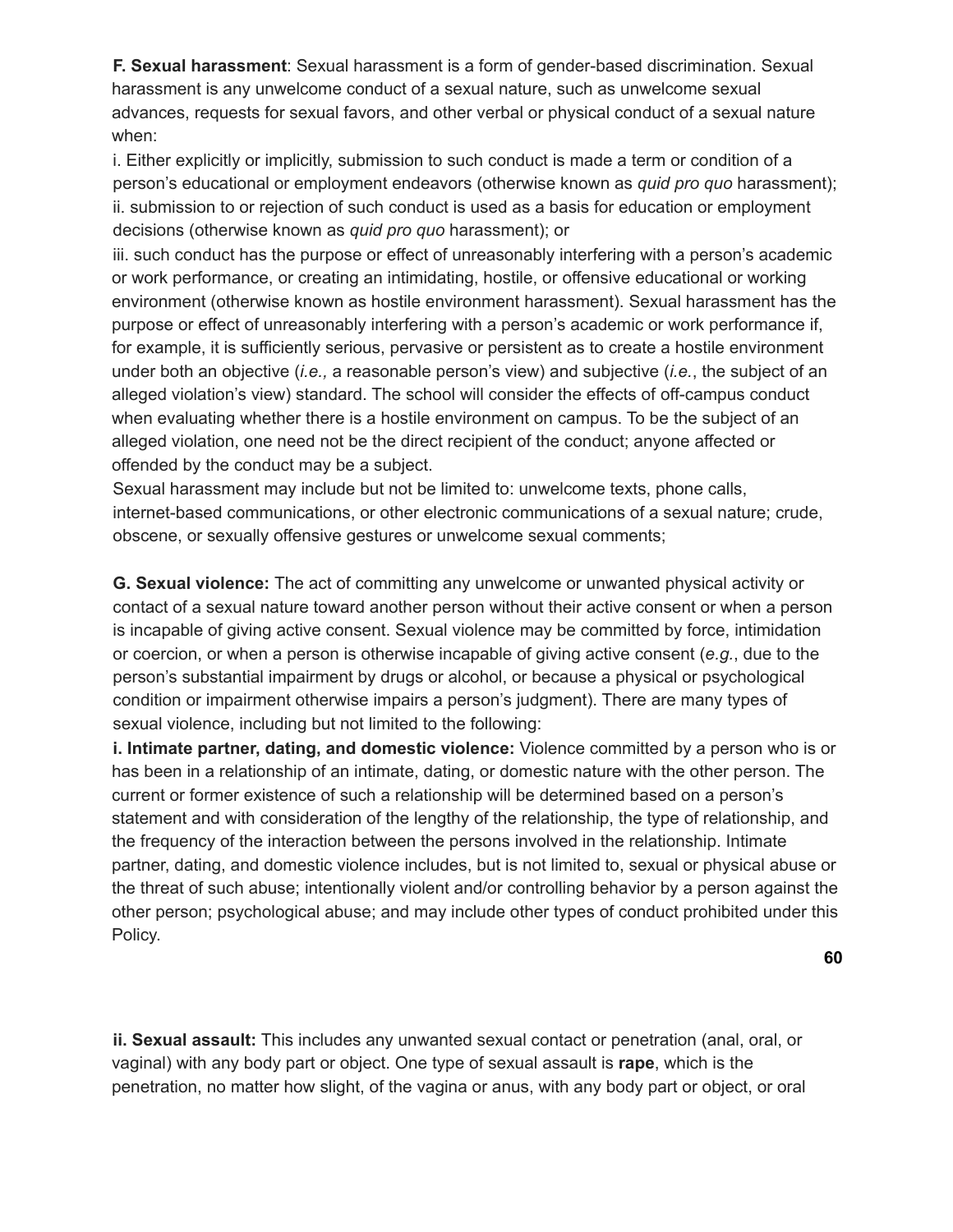penetration by a sex organ of a person, without the active consent of the other person. Another type of sexual assault is **fondling**, which is the touching of the private body parts of another person for the purpose of sexual gratification, without the active consent of the other person. There are other types of sexual assault, including those defined by applicable law. **iii. Sexual exploitation:** When a person takes sexual advantage of another person without active consent for any purpose. Sexual exploitation can take many forms including, for example: photographing, videotaping, or audiotaping sexual activity or contact without active consent; invasion of sexual privacy; sexually-based bullying; sexually-based defamation and slander; or engaging in behavior that is beyond the boundaries of the other person's active consent (such as having a friend hide in the closet to watch you have sexual activity or contact with another person who is unaware that the friend is in the closet; live-streaming sexual activity or conduct); exposing one's intimate parts, such as genitalia, groin, breast and/or buttocks to someone without their active consent, including by electronic means (also referred to as indecent exposure).

**iv. Stalking:** A course of conduct directed at a specific person that would cause a reasonable person to fear for their own safety or the safety of another, or to suffer substantial emotional distress. Course of conduct means two or more acts, including acts in which the stalker directly, indirectly, or through third parties, by any action, method, device, or means, follows, monitors, observes, surveils, threatens, or communicates to or about a person, or interferes with a person's property. Stalking includes "cyber stalking," a form of stalking that may be over an electronic medium such as the internet, social network, blogs, cell phones, texts, or other similar devices. Examples of stalking are set forth in the frequently asked questions below.

**H. Subject of an alleged violation:** The person to or against whom conduct prohibited by this Policy is directed. The subject of an alleged violation may or may not be the reporting party. The subject of an alleged violation may choose not to report the alleged violation or may otherwise not be the one who reports the alleged violation, but who nevertheless is covered by this Policy and is able to participate in the procedures and pursue the resources set forth in this Policy.

To the extent any of the above definitions may overlap, the intent is that they are to be construed broadly and to be illustrative in nature of the conduct prohibited by this Policy.

# **Child Abuse and Neglect Reporting**

The School is committed to the highest standards of care for its students, which includes protecting students from inappropriate or hurtful actions by adults responsible for their care. In accordance with New Mexico law, all School employees are required to report suspected abuse or neglect of any student under the age of 18.

**61**

New Mexico law requires that a School employee who "knows or has a reasonable suspicion" that a child has been abused or neglected immediately report such knowledge or suspicion to the CYFD or local law enforcement. Suspicion or belief may be based on factors including, but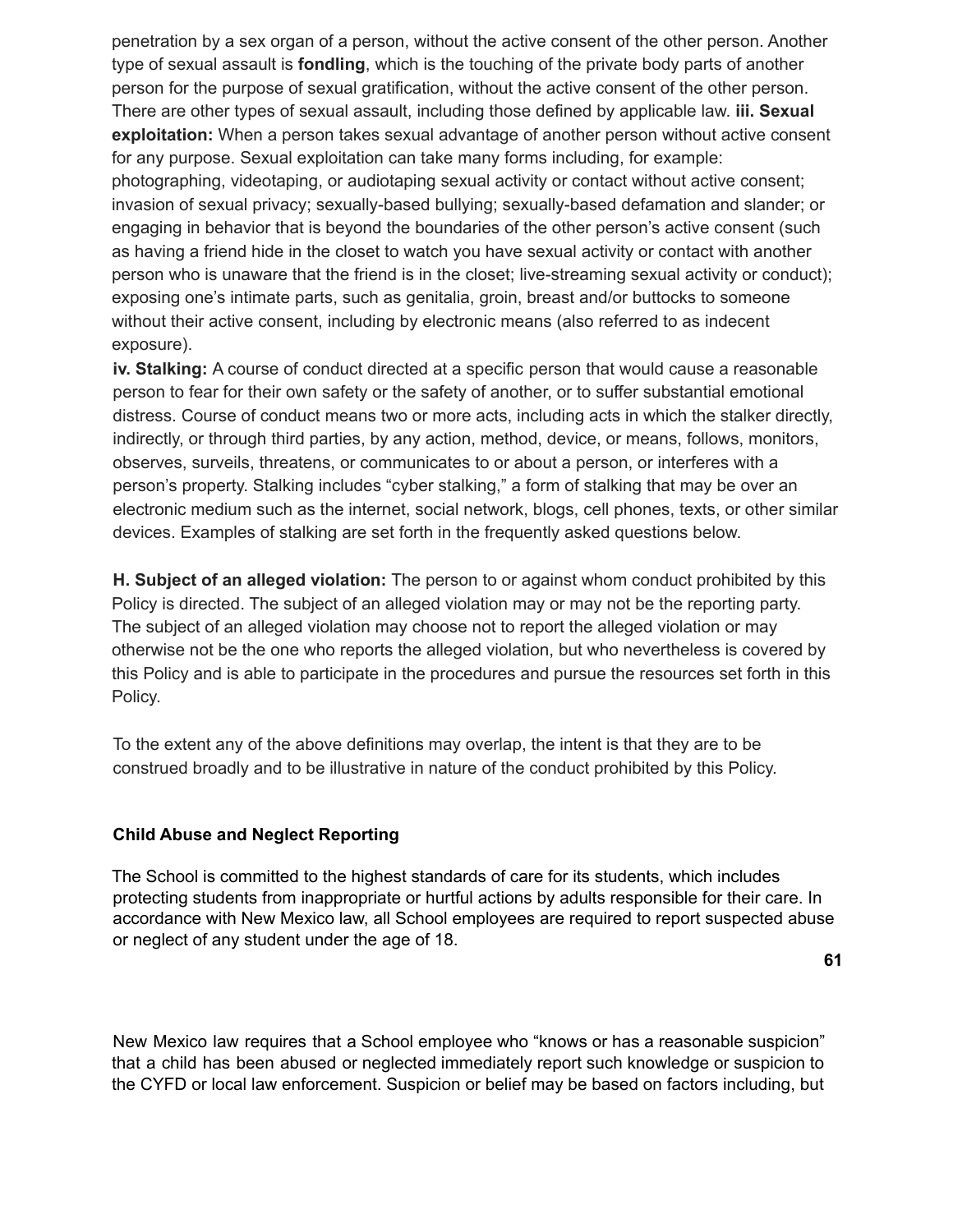not limited to, observations, allegations, facts or statements by a child, a victim, or a third party. Such suspicion does not require certainty or probable cause.

The following procedure is established to ensure that reports are made in a timely and effective manner, and that information about students and their families is treated respectfully. We ask that families understand that the School and its employees are sometimes required to make a report to the CYFD, and we ask that families support our decisions to do so.

If a School employee learns of a situation of possible abuse or neglect, the employee is expected to consult with the dean of students about the situation, so that appropriate actions can be taken to protect the student and timely reports can be made to the CYFD. The Dean of Students will review the situation and, in consultation with the president, may work with the School's health care providers, the student's family, legal counsel and/or a consultant specializing in the care and protection of children, as may be appropriate. If the abuse or neglect is suspected to come from the student's family, the school will strive to identify an approach to help protect the students. In all instances, the school will protect the confidentiality of the student and the student's family to the extent appropriate.

Anyone who has a reasonable belief that a student is being abused or neglected may (and should) make a report to the CYFD at any time. In addition, in the event that it is not clear whether conduct reaches a level of reportable abuse or neglect or there is a disagreement about the decision to report, any school employee who believes that the incident rises to the threshold for making a report is expected to make a report to the CYFD. Once again, the responsibility to report suspicions of abuse or neglect rests both on school employees and the school.

# **VI. DAILY LIFE AT SCHOOL**

### **Advisors**

Each student is assigned an advisor early on in the first semester. Advisors serve in a number of capacities. The academic aspects of the advisor's responsibilities are typically: to help with study methods; to advise on course changes; to act as a liaison between student and subject teacher if this should be necessary; to ensure that the student is undertaking necessary steps toward university applications and generally to advise regarding academic work. Advisors also typically counsel students on matters related to co-curricular activities and help students plan a sensible co-curricular program that meets the School requirements. Advisors address issues of balance and wellness. Students are expected to meet with their advisor twice a month in a designated time period.

#### **School Meetings and Assemblies**

All School Forums are held weekly. On occasion, we are fortunate to be able to welcome visiting speakers and performers. Every student is expected to arrive at Forum promptly and to exemplify mature, supportive and appropriate audience behavior throughout the lecture or performance. All students and faculty are expected to arrive in time to attend Forum.

#### **Bulletin Boards and Web Announcements**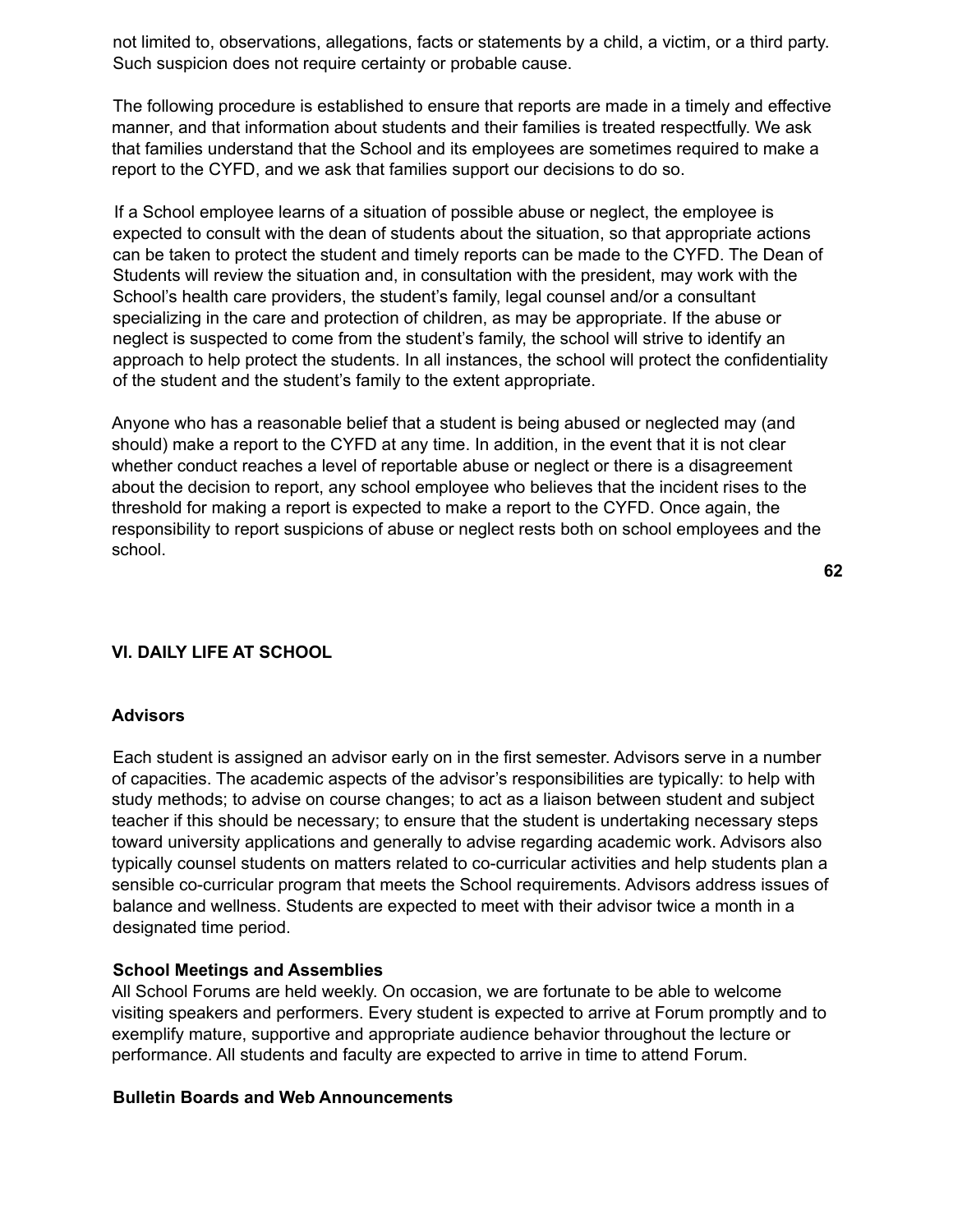The numerous bulletin boards and whiteboards around the School are a major source of communication/information in the School. Some, such as those in classrooms and academic departments, are for specific subjects. Others, including one in the dining hall, are for general use. Announcements may also be posted in the School's intranet by submitting them to the webmaster who must approve them before posting.

Students may not post messages, either with tape, pins, or any other manner, on a wall or door in any School building. Instead, they should use the bulletin boards provided.

Every notice posted in public places on the intranet or distributed broadly on campus must bear the name of the person responsible for the notice and must not be offensive to any individual or group. The name must be clearly written and understandable. In the case where a group is responsible for the notice, this must be indicated, and the name of at least one member of the group must appear. This shall apply to all members of the School community. No unsigned additions or changes should be made to any notice. Any notice that does not bear at least one, clearly written, recognizable name will be removed.

**63**

### **Food Services**

To keep our dining area pleasant and as stress free as possible, we ask you to please adhere to the following rules:

- 1. Note mealtimes and come before closing time.
- 2. Students are asked to take or ask for only what they can eat. Throwing food away increases our food provision costs and uses money that is needed for other areas of UWC-USA.

3. The dining hall is open for meals and for study time outside of mealtime. 4. For health and safety reasons, shirts and shoes must be worn in the dining hall and serving area at all times.

- 5. Please do not sit on the dining hall tables.
- 6. Throwing food, running, or shouting in the dining hall is an affront to those who are trying to enjoy a meal in peace.
- 7. Any time that the dining hall is used for a meeting or social event, students are responsible for re-arranging the tables before and after the meeting.
- 8. If students desire food for a special event, they must see the food service director. A request form needs to be filled out and signed by a faculty sponsor. Normally, food and beverages should not be removed from the dining hall.
- 9. Common courtesy practiced in the dining room will help to make mealtime/break a pleasant experience. Cleaning up spills and paying attention to keeping the dining room neat contribute to that experience. On finishing the meal, please take dishes back to the dish room. Remove all paper and dispose of it in the trash can next to the dish room window. Please also be mindful of the noise in the dining room. Your table conversation might disturb others, so please keep noise to a respectful level.

10. Dinnerware and silverware should not be removed from the dining hall. 11. Announcements during mealtimes, if necessary, should be kept to a minimum.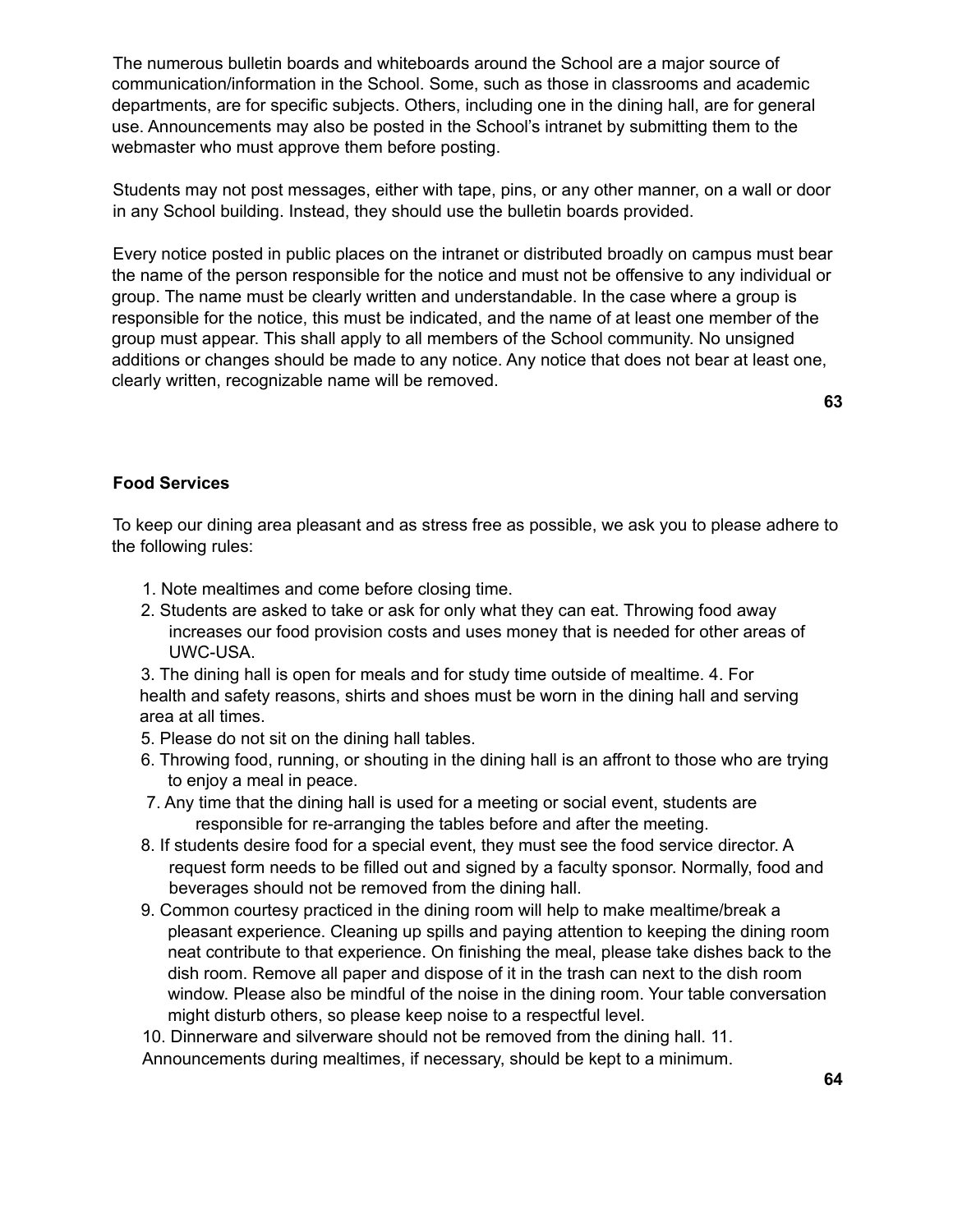### **VII. RESIDENTIAL LIFE**

### **Las Vegas and the Surrounding Area**

A large percentage of the inhabitants of Las Vegas are Hispanics who trace their ancestry to the Spaniards who originally settled New Mexico in the century following 1598. Although the local people became U.S. citizens when the U.S. took New Mexico from Mexico in 1846 in the Mexican War, many local Hispanic-Americans remain proud of their Spanish heritage and distinctive way of life. Today, many people in Las Vegas still speak Spanish as well as English.

The additional history of Las Vegas can be traced to its role, in the early 19th century, as the last important stop on the Santa Fe Trail before the Trail's end in Santa Fe itself. When the railroad reached Las Vegas in 1879, the town began a period of great importance as a trading center and was for many years the largest town in New Mexico.

Many homes and public buildings of architectural interest date from Las Vegas' late 19th century "golden age." Historical preservation has become a widespread concern, and many old buildings are being preserved or restored, often finding new uses in the modern Las Vegas economy.

But Las Vegas is not just a "relic" of bygone times. It is a vibrant community with a University (New Mexico Highlands University) that offers undergraduate and graduate programs in many fields. UWC students are welcomed to make arrangements to borrow books from the Highlands library.

Important natural resources abound in the surrounding area. Besides hiking in the mountain environment, there are other outdoor opportunities: Storrie Lake State Park, just north of Las Vegas, and the State Wildlife Refuge at McAllister Lake, south of town, where wildlife abounds. Hawks, eagles, herons, and many migratory birds stop here on their seasonal route.

Students will soon become aware, perhaps through their Get-Away Families, that many individuals and groups in the Las Vegas/Montezuma community are interested in getting to know representatives of UWC as members of many of the world's societies and cultures. School groups (including the town's two high schools) and various professional and community service organizations have invited UWC students to speak about the School and about their lives in their home countries. Such experiences offer an excellent opportunity for students to get to know their Get-Away community as well as to acquaint more people with the reasons why UWC's exist.

### **Dormitory Living**

Students learn to live with others and appreciate their needs and differences in the residences. The resident coordinator and assistant resident coordinator work closely with the students to ensure that the quality of residential life reflects and promotes the values of the School. They strive to provide advice, direction, and support for the students in their residence; they also uphold and enforce the expectations and rules of the School. Student Residential Advisors (RAs) are elected by dormitories to represent and assist members of the residence.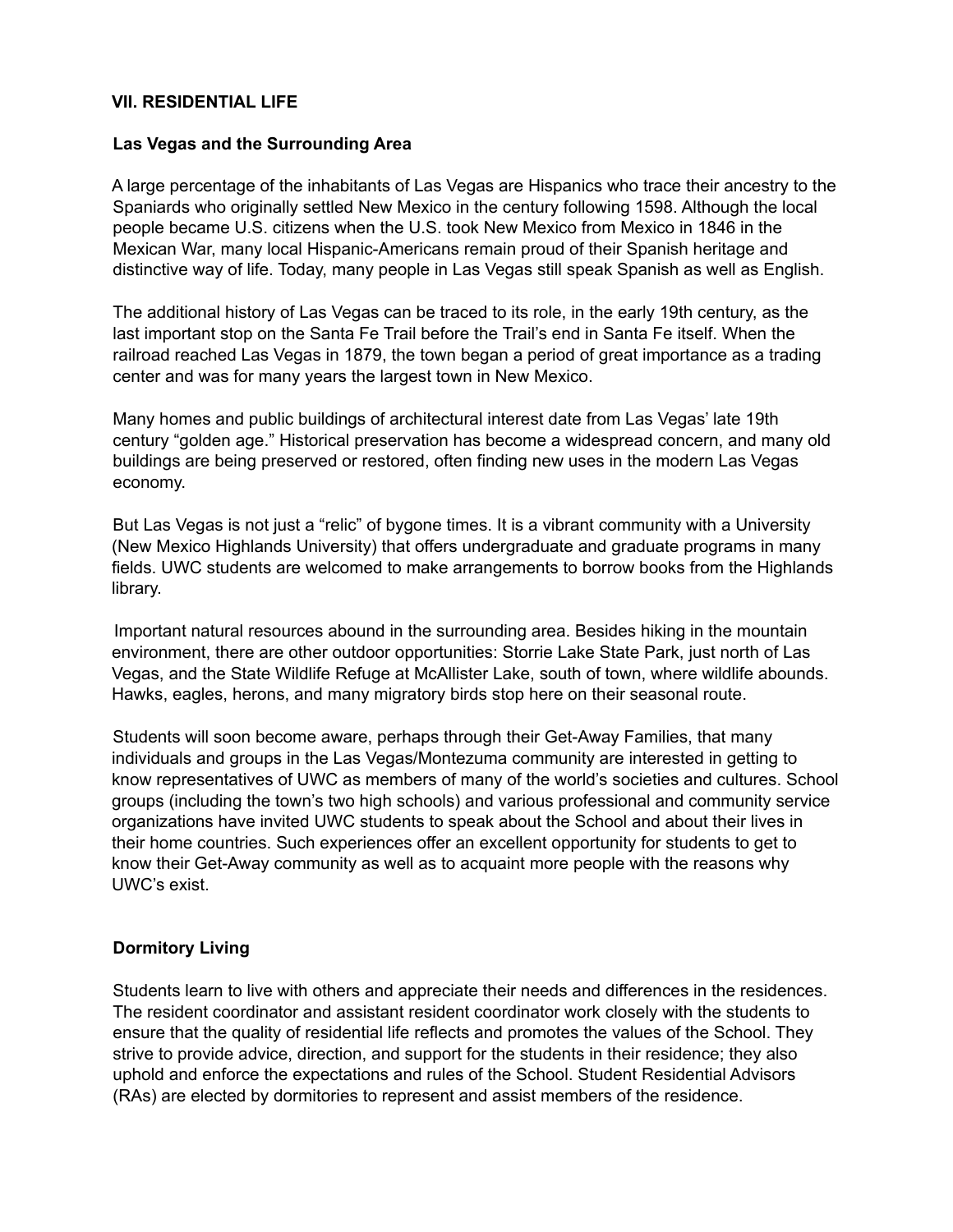## Objectives for Dormitory Life

- 1. To create a healthy living environment, which encourages adequate time for sleep and study.
- 2. To foster an environment that supports and respects cultural differences and the individual's need for privacy.
- 3. To assure to the best of our ability, the safety and well-being of all students, while complying with the legal expectations for an institution such as ours.

# **Residential Policies**

# 1. **Check**

All students must be in their own rooms for Check, which occurs at 9:30 p.m. every night of the week. The residential staff must see each student personally during this time. The dorm areas need to remain quiet after Check to allow students to study and/or sleep.

# 2. **Respect for Privacy, Safety and Well-being of all Students**

Since students share bedrooms, the need to respect privacy is especially important. Students must consider the needs and sensitivities of others above their own personal wishes.

- a. All students must be in their own dorm no later than 12:00 midnight (curfew) on Sunday through Thursday, with the intent that they obtain at least seven hours of sleep.
- b. Students may leave their dorm after Check until 12:00 midnight on weeknights, but must remain within the central campus area. The hot springs and reservoir are not allowed. On weekdays, students are not allowed in other's dorm rooms after curfew. Between check and curfew, students should respect quiet time, and utilize public spaces such as day rooms, the Library, IT Center, a classroom, and/or the Student Center in allow roommates who wish to sleep or have quiet study time in their rooms the privacy they need.
- c. On weeknights, curfew ends at 6:00 a.m., but students are not allowed to visit other dorms until visiting hours begin at 8:00 a.m.
- d. "Weekend Curfew" At midnight on Friday and Saturday nights, students may only enter the first floor day rooms. All other residential areas of the dorm are off limits to nonresidential students. Students are not required to be back in their dorm at a specific time, but must stay within the central campus area.
- e. No student should go into the room of another student, at any time, without that student's permission.
- f. Sexual relationships are by their nature exclusive, and encroach on the rights of others in the residences. Sexual intimacy, including sleeping together is not permitted in the residences. Violations will be handled through our Sexual Wellness Policy and Procedures.
- g. Due to privacy and sensitivity for others, students are only allowed in same-gender or individual/unisex bathrooms.
- h. The hot springs are open for student use from 8:00 a.m. to Check each night. Before Check a student may visit the hot springs any time they do not have another commitment. Due to safety reasons, students should never go to the hot springs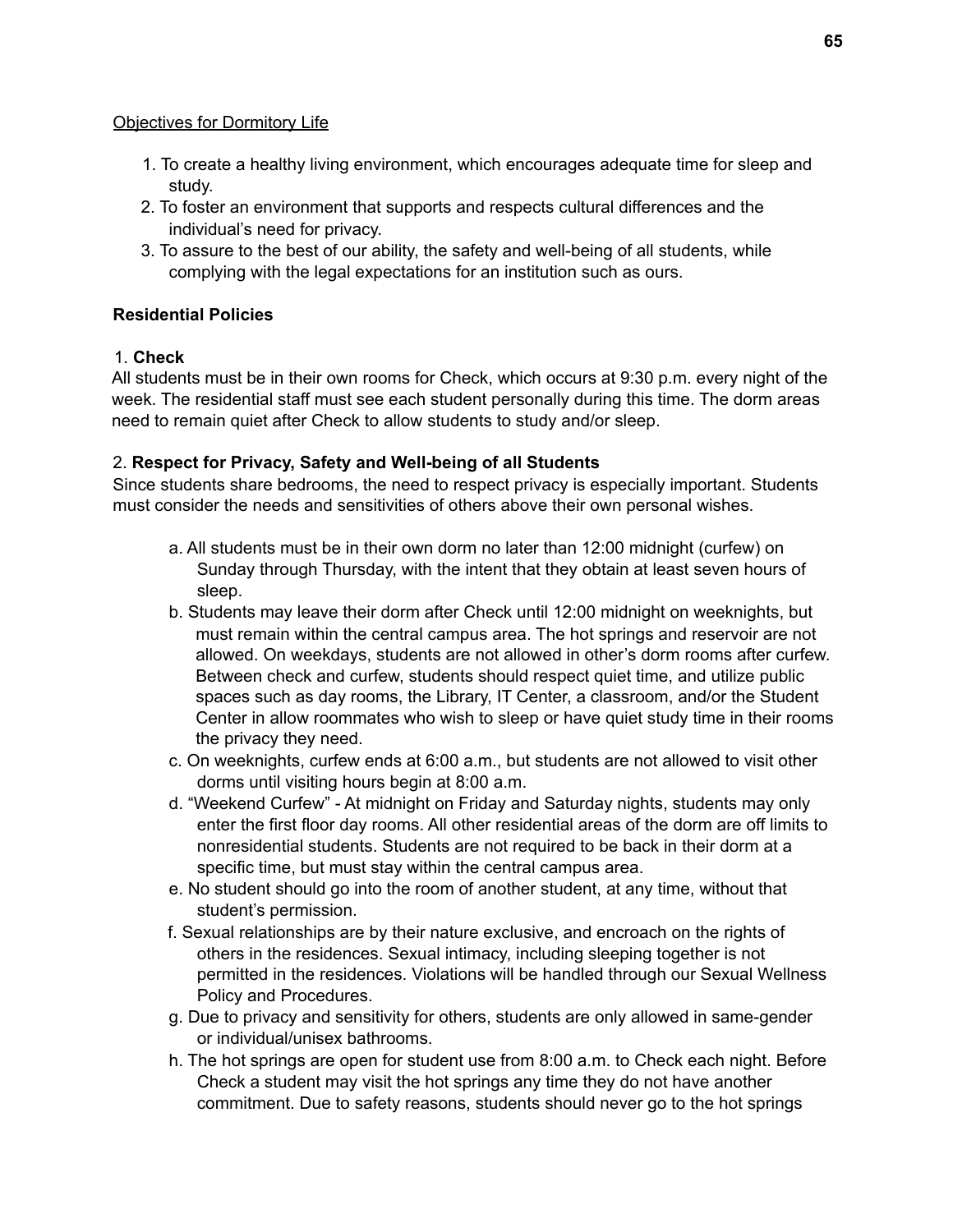### 3. **Consideration for Others**

a. The residential areas must be quiet from Check until the first scheduled meal of the following day, so that those students wishing to sleep or to study may do so. b. Students should be especially considerate of their roommates' needs for quiet and privacy.

- c. Students should not borrow another's belongings without first having asked permission.
- d. In a close community such as this, respect for other people's property is very important. Stealing or the use or possession of stolen property will not be tolerated. If a student is caught stealing, they will be expected to replace or refund the item, apologize, and work with a counselor to address the underlying issues related to community trust.
- e. Students may own cell phones, but are expected to use them respectfully in public spaces and common areas. Phones may only be used in classrooms with the permission of the teacher. It is expected that a student's use of cell phones will not prevent them from being an active and engaged member of the larger community.
- f. Students should use headphones when listening to loud music or watching movies in their rooms out of consideration for their roommates.
- g. The public areas in and around the residences should be kept neat and clean. All students are expected to participate in day room cleaning and dorm cleaning.

### 4. **Leaving Campus**

a. On weekdays, students may leave campus only after their last class has ended but must be back on campus by 7:00 p.m unless they have specific permission to depart earlier/return later. There is UWC school bus service from and to campus on certain days to help students get to town.

b. On weekdays, students are not allowed to be off campus after 7:00 p.m. **unless permission is given by the Resident Coordinator.** This includes visits to Get-Away families, relatives or friends. Permission must be requested in advance and **in person** from the Resident Coordinator.

d. Finding a ride off campus by hitchhiking is not only dangerous, but also illegal, and is therefore not permitted.

E. Permission for weekend off-campus visits typically must be requested from the Resident Coordinator by Thursday morning prior to the weekend, with approvals granted by Thursday afternoon.

e. Students that have to be away from campus during class time for any reason must obtain permission from the Dean of Students in advance. Consent from parents and teachers may be required. In order for a student to travel without a faculty chaperone, parents must have signed the Travel Permission Form.

### **Property/Rooms**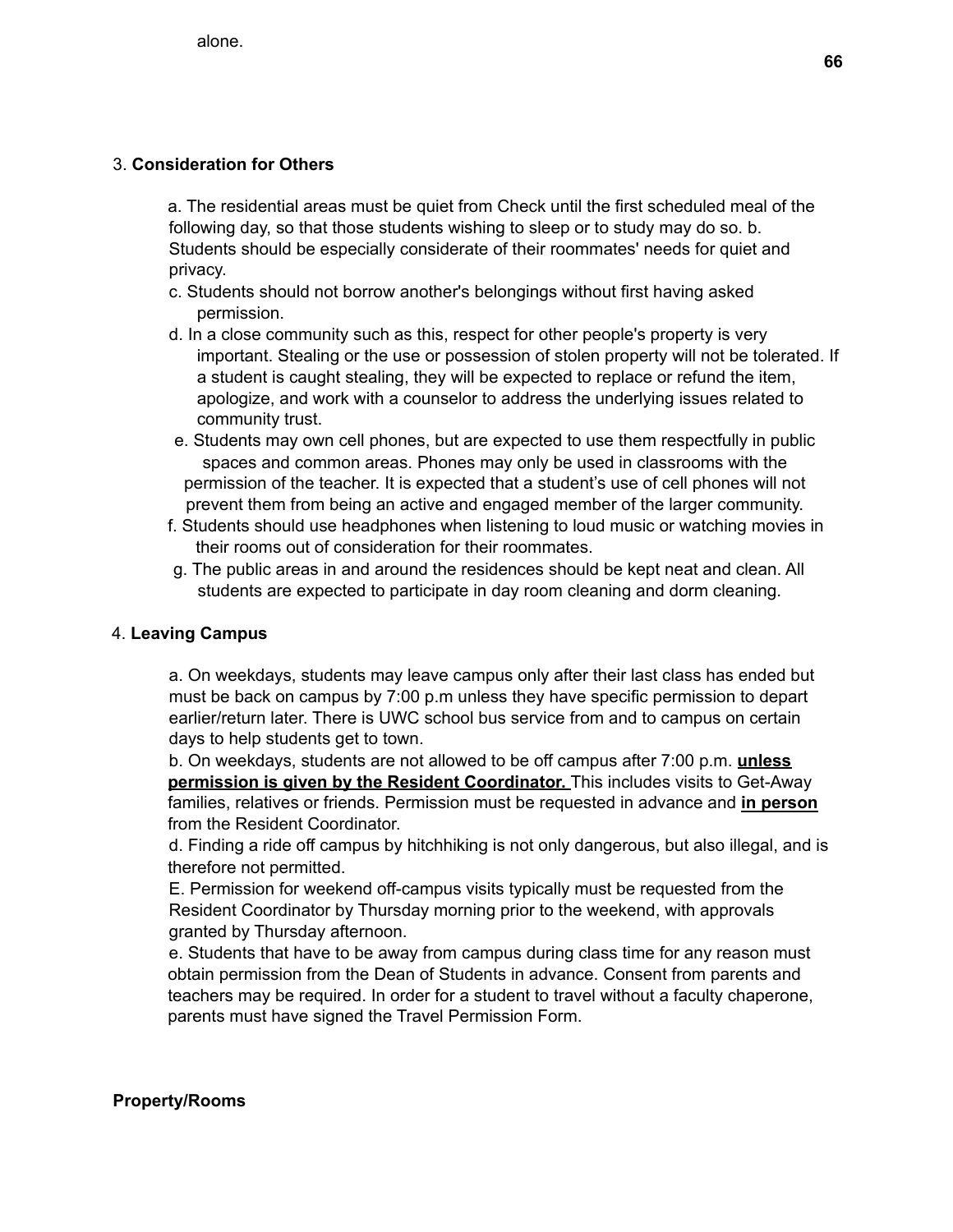- a. Because the School cannot be responsible for things that are stolen, students are encouraged not to bring valuables to school. Students should not keep large sums of money in their rooms. Voluntary banking arrangements are available in Las Vegas. It is wise to keep closets and rooms locked when not present. Students are encouraged to give passports, valuable documents and large amounts of money to their Resident Tutor for safe keeping.
- b. Student rooms are small and essential furniture is provided (bed, desk with light, chair, a closet with drawers and lock, bookcase, and a bed lamp). It has been found that structural changes and removal of furniture frequently result in damage. For this reason, beds and furniture must not be removed from the rooms without permission from the Resident Coordinator. Addition of furniture to rooms should not be made without prior approval. Basic furniture arrangements will be shared by the Resident Coordinator and furniture may not be rearranged outside of these guidelines.
- c. Window screens are to stay on the windows. This helps to prevent animals from coming into a building.
- d. Students are not allowed on roofs.

e. Television sets and refrigerators are not allowed in student rooms. Electrical cooking equipment may be stored in student rooms, but only used in the dayroom. f. Cafeteria items or excessive food must not be removed from the cafeteria. g. Students need to learn the correct use of the laundry facilities.

- h. Students are responsible for the contents and the condition of their rooms, which should be kept clean and free from fire hazards.
- i. At the end of each school year, the Resident Tutor and/or the Maintenance Department will inspect student rooms for cleanliness and damage. Students will be charged from their room deposit for any damage or if their rooms are not left in a satisfactory state. There is a \$25.00 charge submitted if a student does not clean their room prior to departing for the summer

### **Roles and Responsibilities of the Resident Advisors (RAs)**

The resident advisors will work with the Resident Coordinator, the assistant Resident Coordinator and the rest of the dorm residents, to build and sustain a healthy and respectful community in the dormitories.

The following are some of their specific roles:

- Uphold and respect the residential code of conduct and the community rules, and set an example through personal behavior for others to follow
- Be available to support peers in personal, social and educational issues ●
- Be caring, sensitive, observant, approachable, and available

● Mediate tensions and conflicts that may arise within the dorm without being judgmental ● Undertake initiatives to inform peers about issues regarding residential life *i.e.,* fire drills and fire safety

- Call and facilitate meetings within the dorm
- In cooperation with the dorm, organize celebrations and other community building events
- Coordinate initiatives aimed at maintaining a clean, safe, and pleasant environment in the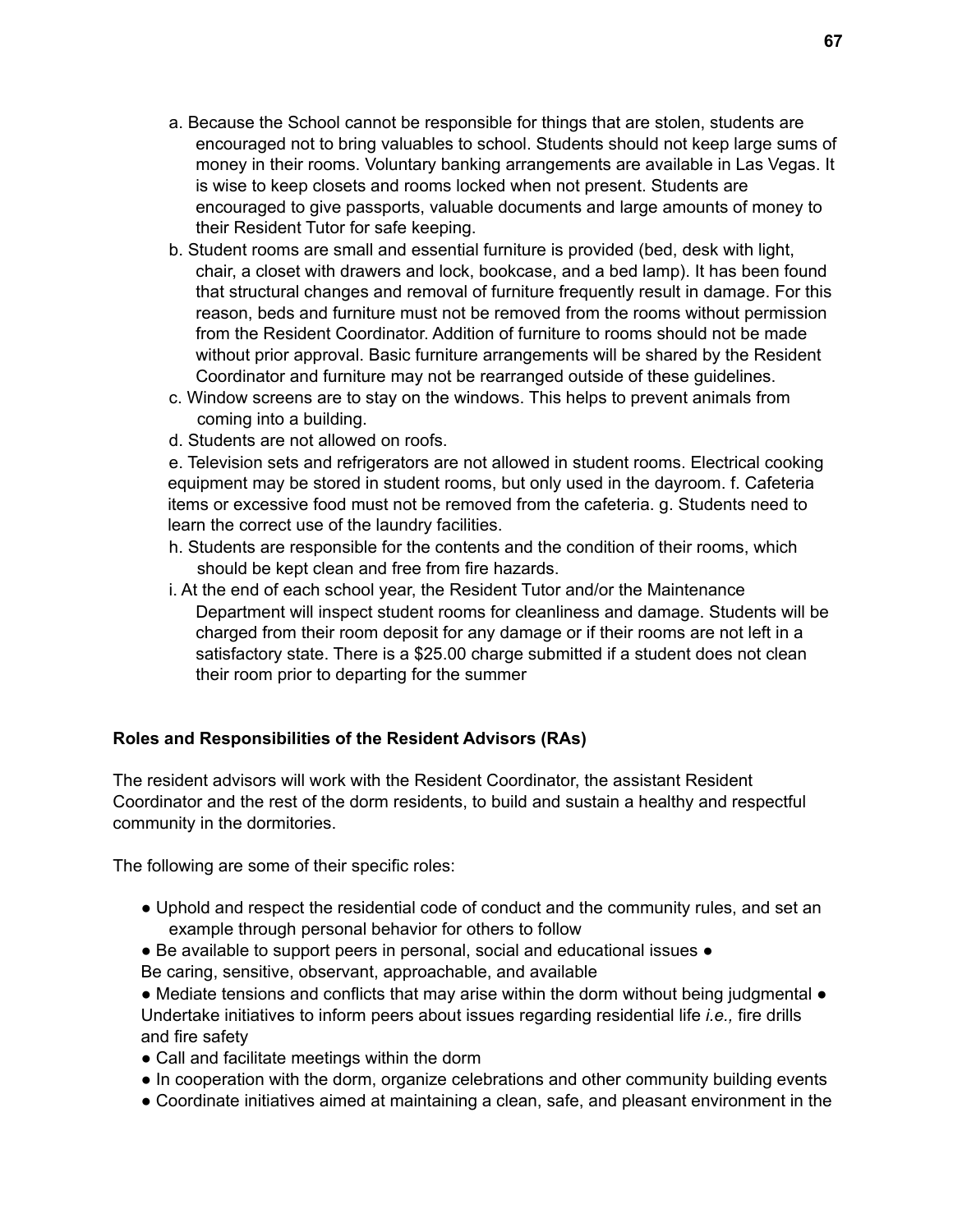• Be an active participant in the orientation of the first year class within the dorm and the wider community; facilitate the integration of the first and second year classes  $\bullet$  Have meetings with the residential staff and/or the Dean of Students as needed ● Teach others about the dorm community including keeping the dorm clean and being sustainable

- Maintain confidentiality, as appropriate, while striving to ensure the safety of everyone involved
- Incorporate the strengths and contributions of other dorm members
- Work in close collaboration with the Resident Tutors and assistant Resident Tutors Work with and support all other RAs
- As an RA, be able to handle the position of leadership among friends and peers with sensitivity

The position of resident advisor will ideally be occupied by trustworthy students, aware and supportive of cultural differences, with the ability to communicate well with peers and adults, committed to the ideals of UWC and willing to lead by example.

Note: A student who has probationary status is ineligible to apply for this position. In the event that a resident advisor fails to fill the roles expected of a resident advisor, their status as an RA will be reviewed.

## **Room Assignments**

Living with others is an important life lesson that involves learning to compromise, to appreciate others' perspectives, and to share conversation with others. The Resident Tutor assigns both second (with student requests) and first years to rooms. Every effort is made to keep rooming assignments for the year and students should seek the counsel of RTs, and the Dean when there is disagreement or discontent.

### **Safety Procedures**

When many people live together in a small area, safety is always a concern. The carelessness of one person can be the cause of pain and suffering for many others. The following are safety practices (as recommended by the security staff) that are important for the whole community to follow:

• Fire Safety Regulations, which are posted in all dormitory rooms, must be observed. • The orange sprinkler system pipes in the lower four dorms may not be tampered with at any time. Hanging on the pipes, or using the pipes in any way is prohibited. "Respect the Pipes" is the understanding in these dorms.

- Ceiling smoke detectors are never to be covered, taped, disconnected, or tampered with in any way. Fire extinguishers should not be handled except for a fire emergency. Misuse of smoke detectors and fire extinguishers is illegal.
- Modifying electrical outlets or wiring is a fire hazard and is not allowed. If there is a need for more electrical outlets than are available in the room, a surge protector [that meets local safety requirements] must be used. Items with open flames, such as candles and incense, are not allowed.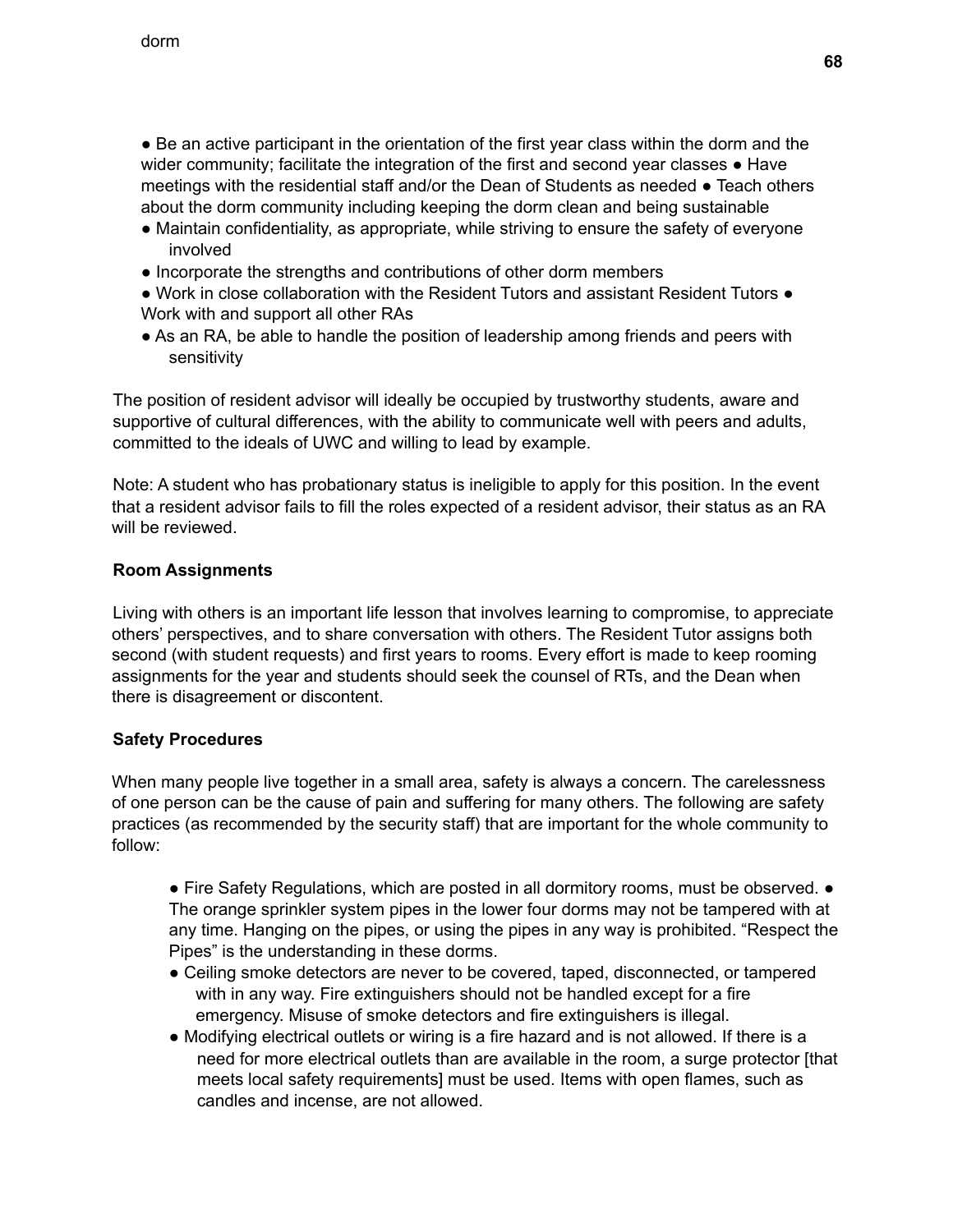• Hanging room dividers are a fire hazard, as are arrangements of furniture that prevent the door from opening completely. These are not allowed. Our security officers may advise students about what is acceptable.

● Flags and other wall hangings must hang 18 inches or more below the ceiling. Security will generally check the wall hangings during the Fall Safety Check. ● Room wall heaters must be clear of obstruction to work properly. Each bed must be at least 6 inches (15 centimeters) from the wall heater. The RT will generally check all room arrangements to make sure the room can be heated properly.

- Outside doors of the residences should be kept locked at all times. Propping doors open may lead to the intrusion of strangers, as well as animals.
- Notify Security or a Resident Tutor of any strangers on campus, especially in the dorm areas.
- Do not sit in the windows of your dorm room or go onto the roofs.
- If you have a computer in your dorm room, use a single surge protector.
- Hot plates are not allowed in the residences.

## **Fire Safety**

1. Do not use the fire alarm system unless you know or suspect that there is a real fire. 2. Once the fire alarm system has been activated, immediately evacuate the building and proceed to your designated area. Do not remain on the patio or enter another dormitory. You must NEVER ignore a fire alarm.

- 3. Walk quickly and quietly to the designated place where your dormitory always assembles. When the alarm has been activated in the dorm area, assemble next to your roommate(s) in order of floors until roll call is conducted. Stay in the designated area until you are dismissed by a RT, or a security officer.
- 4. If you set off a fire alarm either by cooking, accidentally or otherwise, please inform security so they can more easily identify the cause of the fire.
- 5. Close all windows and doors behind you when the fire alarm system has been activated.
- 6. Never "test" smoke detectors or fire alarm system.
- 7. Never remove smoke detectors or cover them.
- 8. No smoking, candles, or incense in dorm rooms, bathrooms or day rooms.
- 9. Never place any materials on the bed lamps.
- 10. No cloth hangings of any size may be placed between the individual sections of the rooms and nothing should block your path to the door.
- 11. Never use metal plates, trays, or cups in the microwave ovens.
- 12. Never leave iron unattended.
- 13. All hair dryers, curling irons, and electric shavers should be disconnected after use.

14. Please be careful never to leave personal items in stairwells or hallways where they could cause someone to fall while they are evacuating for a fire.

15. The RAs and RT's help to ensure that the above practices are followed.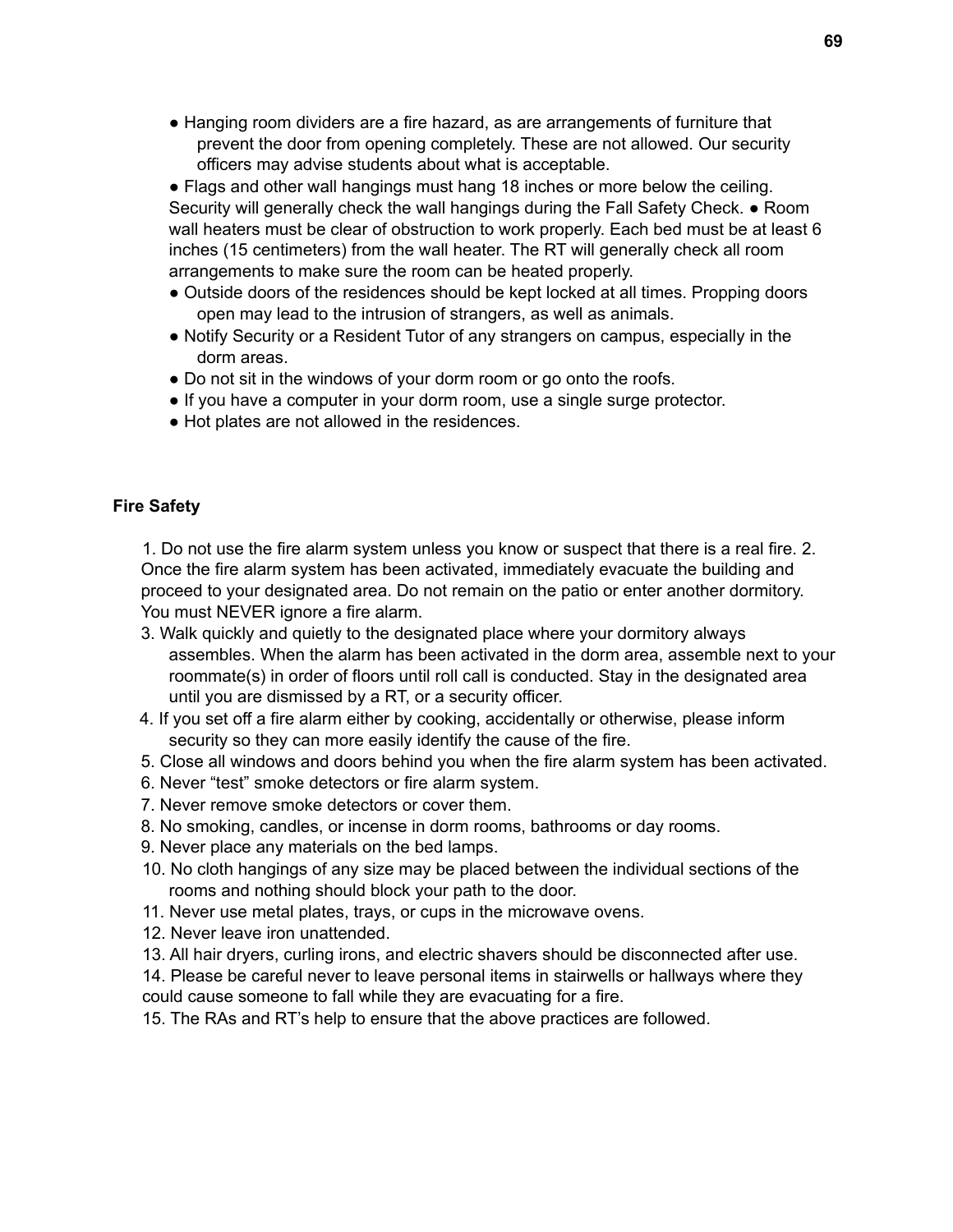• Guests of students should enter the residence only in the company of their hosts and after they have been introduced to the Resident Tutor or a weekend team member ● All visitors, including siblings, family members, and friends must arrange their own accommodations off campus. The Resident Tutor and Security must be informed of visitors. Friends and siblings can only be on campus from the end of class time to 9:00 p.m. On weekends, visitors must be off campus by Check.

● No visitors are allowed to visit campus during either exam periods or the August or May orientation period.

# **Family Visits**

Although we have no accommodations for parents to stay on campus, we welcome parental visits to the School. Please inform the Resident Tutor and Dean of Students if parents or other close family members will be visiting, and introduce them to the advisor, teachers, resident tutor, and administrators if time permits. We are appreciative of the opportunity to know students' families and will be glad to discuss any issue regarding student progress or UWC-USA in general.

For information regarding personal responsibility when guests are on campus, please consult the *residential life* section, printed in this Handbook. If at all possible, due to the rigor and intensity of the School's academic and co-curricular program, parents should not plan extended visits which conflict with the regularly scheduled school days. More information is posted on the UWC-USA website under the parent portal.

# **Get-Away Families**

Many families in the local area have established a relationship with one or two students, giving the student an opportunity to get away from the campus occasionally and the family a chance to enjoy a friendship with a student. Students and their Get-Away family are encouraged to build the relationship in a natural way with no preconceived expectations. If, as occasionally happens, the relationship is not working out, feel free to talk with the Dean of Students and they will discreetly and diplomatically make new arrangements.

We ask that, as a courtesy, students return all phone calls from Get-Away families within a reasonable timeframe.

### **Student Get-Away Family Guidelines**

- 1. Any activities with a Get-Away family must be consistent with the guidelines of the School.
- 2. When visiting your Get-Away family, you should return to campus by 7:00 p.m. All students are expected to be on campus for evening study and activity hours between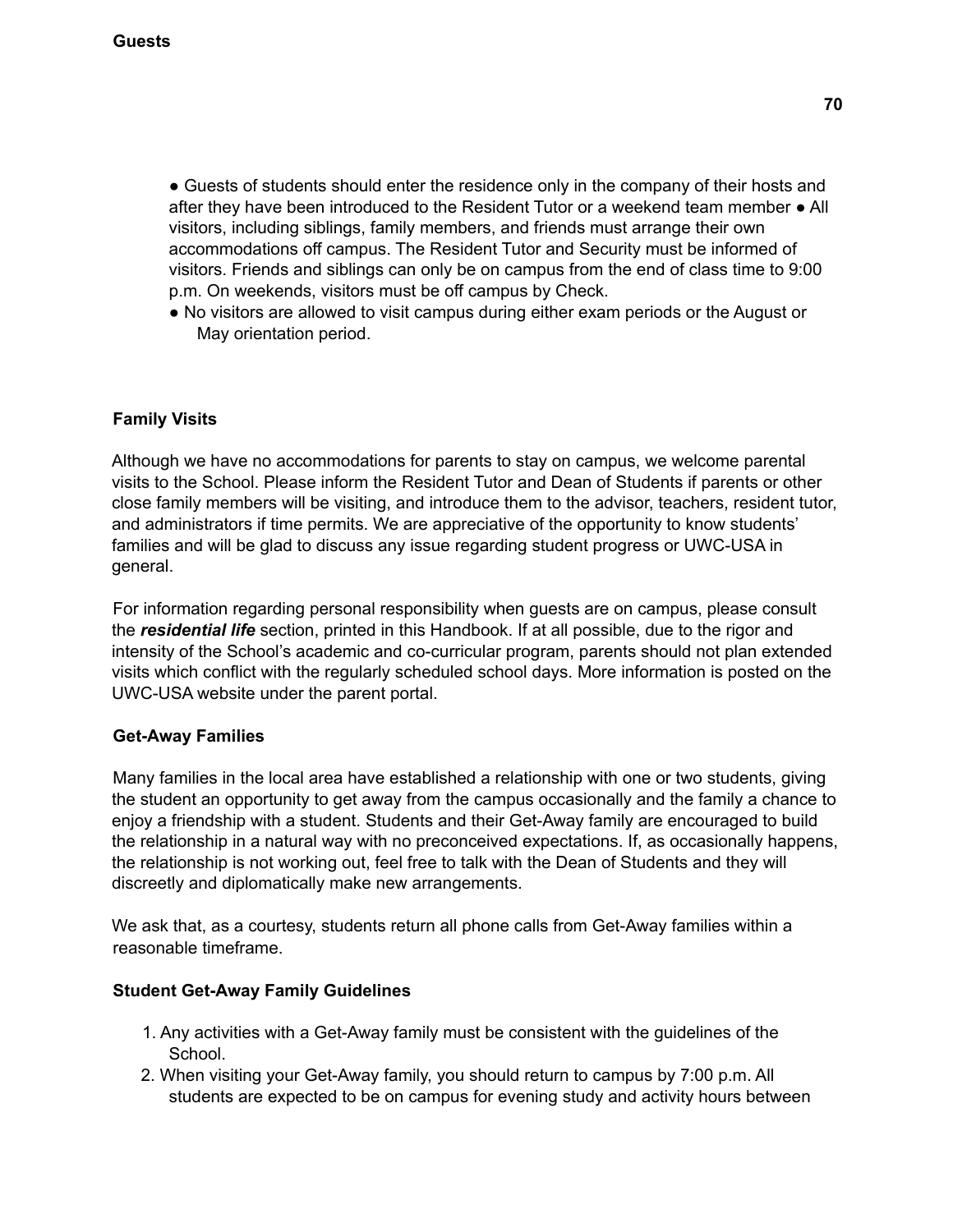7:00 and 9:00 p.m. Sunday through Thursday. For special permissions, please see your resident tutor.

3. Any time you go to your Get-Away families home or leave campus with them, your Get-Away parent must invite you by contacting your RT. Your Get-Away needs to give

**71**

their home number (if available), their cell number, and the time they will pick you up and bring you back to campus. Students should check out and in with Security from the Welcome Center.

- 4. Do not miss any classes, services or activities because of Get-Away family invitations. You can explain to your family about the expectations at UWC-USA.
- 5. If your Get-Away family is on campus, you should remain with them at all times. No unaccompanied guests are allowed in the residences as dormitories are not open to the public. Therefore, arrangements for meeting your Get-Away family should be some place other than the dormitory.
- 6. Families are not to provide driving instruction or allow students to drive any vehicle.
- 7. No cash gifts or loans may be accepted from Get-Away families.
- 8. There are no specific expectations of the Get-Away families by the School, so please recognize that students will not all receive exactly the same amount of attention. Each student is unique and so are the families. Each relationship should develop in a natural and individual way. Please make an effort to see your family a minimum of four times during the year. It is hard for Get-Away families to get through to students on dorm phones so please make the effort to phone or email them.
- 9. Please respect your Get-Away family and maintain a good relationship by returning all phone calls and answering all messages within 48 hours or less.
- 10. Courtesy: A much-appreciated tradition of our school is that all authorized visitors are greeted courteously and warmly. Consistent with your good judgment, if someone needs help, advice, or direction do not wait for someone else to step in. Likewise, courtesy and high standards of behavior are always expected towards fellow students and all members of the UWC-USA staff.

A great many people have graciously been Get-Aways for UWC students over the years. They are very important people because often we need someone to provide accommodations for students, and often with very little advance notice. *A thank-you letter written immediately following a visit with any Get-Away family (including families of fellow students) is a simple courtesy in this country and shouldn't be ignored***.**

### **Private Study**

Classrooms are generally locked after school hours. Students wishing access to classrooms for private study must have permission from individual classroom teachers.

### **Residential Quiet time and Curfew**

Quiet Hours begin at 9:30 p.m. every night (including weekends) with the expectation that the residences will remain quiet until the following morning. Students making excessive noise and disturbing others during this time will be given a noise violation. In order to create a sleep sanctuary and a quiet place for students to study Sunday through Thursday night, there is no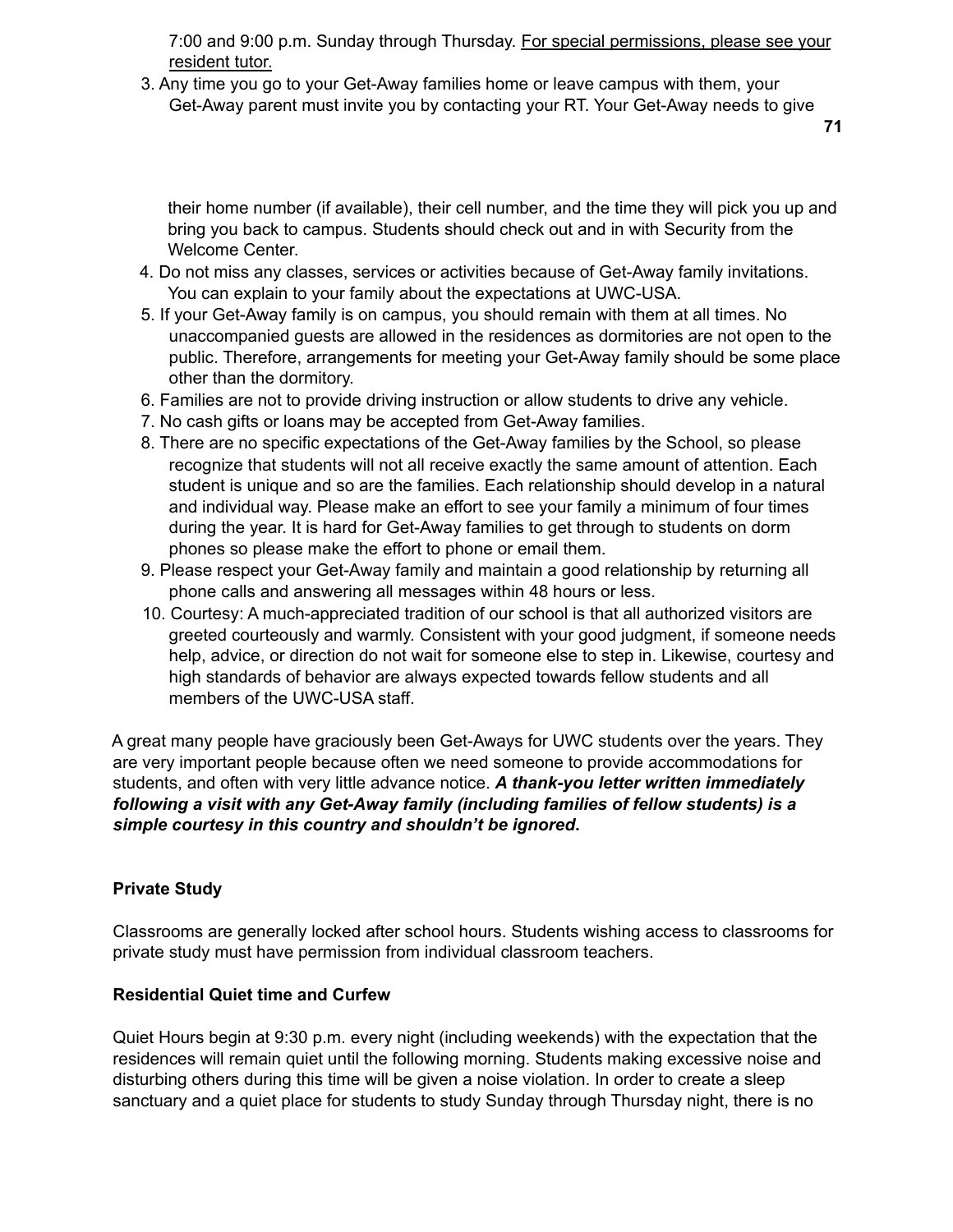inter-dorm visitation after 9:30 p.m. Students wishing to study together should use the Library, IT Center, a classroom, and/or the Student Center.

Students are expected to respect each other's right to have quiet in the dorm at all times.

**72**

Curfew begins at midnight, Sunday through Thursday, and at 1 am Friday and Saturday. Breaking curfew means being outside of your dorm building (in the lower 4 dorms) or outside of your dorm hallway (in the castle dorms.)

On Friday and Saturday there is a modified curfew ("Weekend Curfew"). Students may visit other dorms after Check is concluded as long as it remains quiet; however, beginning at midnight, students may enter only the dayrooms of other dorms. If a student is found in any other part of a dorm that is not their own, they have violated the curfew rule.

### **Consequences for noise violation, breaking check or curfew policy:**

First offense: Dialogue and warning with RC.

Second Offense: Response to be determined by the RC. Dialogue with student, RA and RC; restorative measures, loss of privilege for one week to leave dorm after check. Third Offense: Meeting with Dean of Students to determine appropriate response. Parents and national committee are informed.

Fourth Offense: A restorative justice circle will be held.

NOTE: Egregious violations of check/curfew policy, such as completely missing check or spending the night elsewhere may result in case moving directly to restorative justice circle.

### **Finances**

Monies may be deposited into a bank account handled by Southwest Capital Bank and Wells Fargo Bank, both located in Las Vegas. Accounts can be opened during orientation when bank representatives come to the School. Southwest Capital Bank operates an ATM machine which is located in the lobby of the Castle. **It is strongly suggested that students not keep large sums of money in the dorm room.** Resident Tutors may also keep money for students until they have time to go to the bank.

### **Deposit/Breakage/Book Return/Post Office Box Fees**

It is UWC policy to require a damage deposit that will be held against damage to School property, damage to the property of other individuals, loss of textbooks, loss of library books, and to cover P.O. Box fees. Every room should be clean and in good order when students arrive. If there are exceptions to this standard, please tell the Resident Tutor before the second week in September, so that repairs can be made. At the end of each school year, each room will be inspected. Resident Tutors have an information sheet noting cost of damage to walls, lamps etc. Books not returned when requested will be charged to the student. There also will be a charge for replacement of lost keys or a lost lock. If the deposit is used during the year, even in a small amount, it must be replenished, keeping the deposit at the stated level. The money less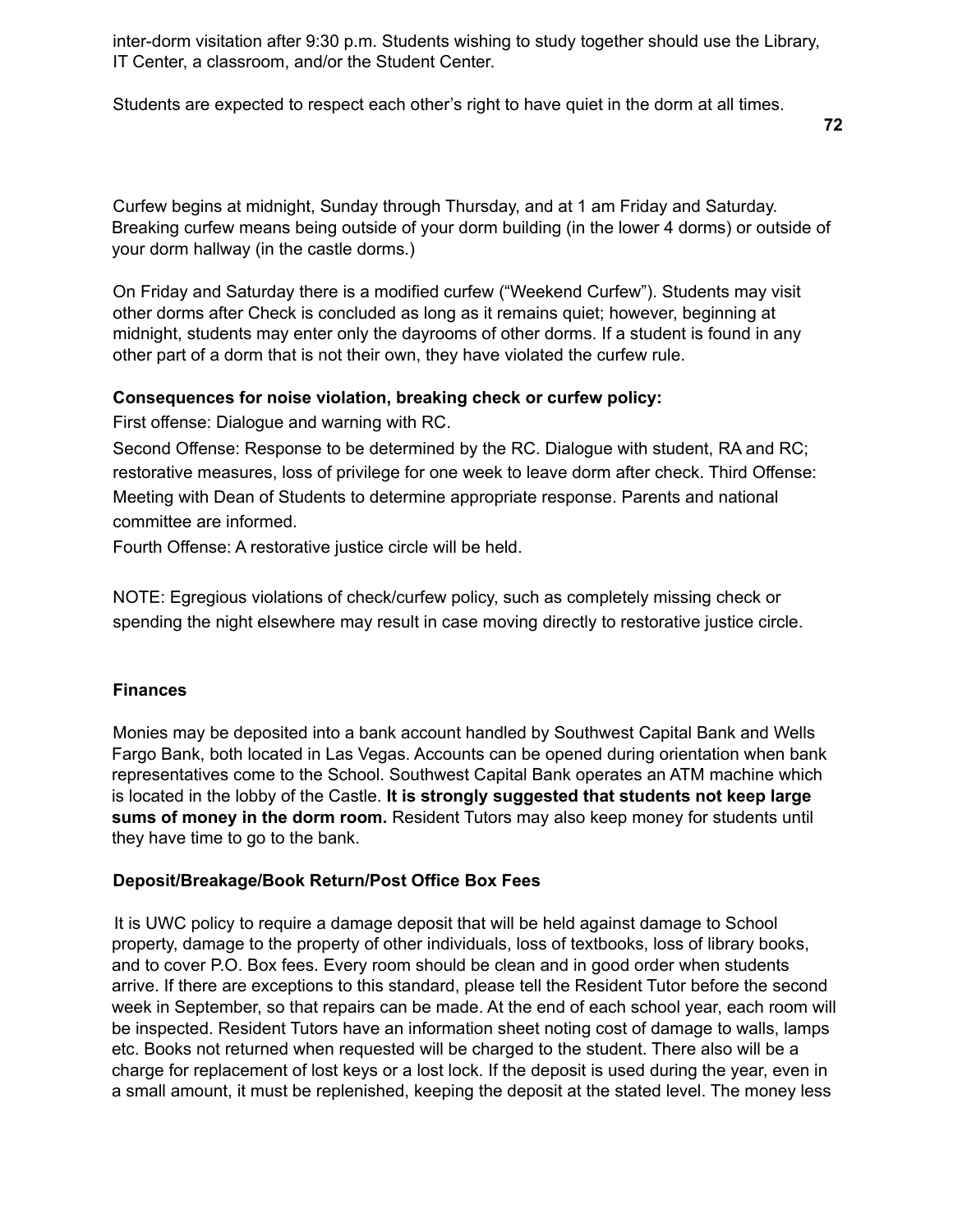the P.O. Box fees will be refunded in its entirety if the room is not damaged, all books, etc., are returned and no other similar debits have been made against the deposit amount. *First-year deposits will be held over for the second year.*

**73**

The School may make a blanket deduction from all room deposits in order to cover the replacement cost of stolen items. This measure will only be taken if other investigative methods have not led to the return of the stolen items.

### **Post Office Boxes and Keys**

Student mail and packages are delivered to the local post office or mail room on campus. Packages should be sent to the addresses below. On arrival, students go to the post office to receive a key to their box. Each student shares the box with their roommate. A charge of \$10 will be made for lost keys. Keys are to be returned to the RT at the end of each year.

### UPS, FedEx, and other non-USPS carriers:

All packages need to be addressed to come directly to the Welcome Center on campus. The correct address should be as follows:

Name of Student

UWC USA [note: no hyphen separating UWC and USA]

400 Highway 65

Montezuma, NM 87731

Mail and packages to the USPS Post Office in Montezuma:

Name of Student UWC 400 Hwy 65 [note: please simply write UWC; do not write UWC-USA] [Your Student's Box Number]B\* Montezuma, NM 87731 \*Please use your box number and remember to include the letter B after it. So, for example, if your box number is 42 then the address should read

Name of Student UWC 400 Hwy 65 42B Montezuma, NM 87731

## **Off-Campus Travel**

Procedure for traveling away from campus**:** The student must request permission in writing from the Director of Residential Life at least ten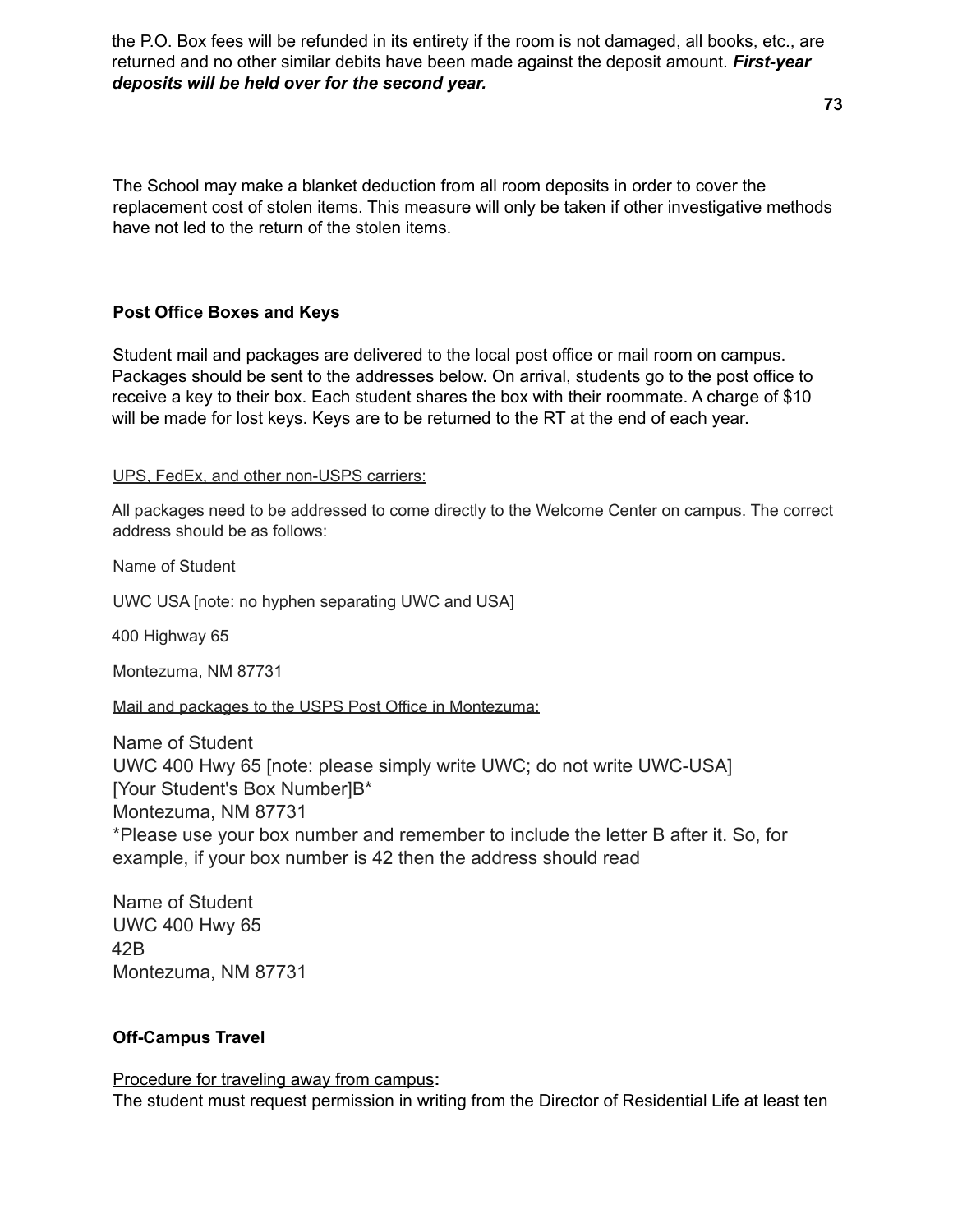days prior to departure. If approved, the student must supply the following information *in writing* to the Director of Residential Life and their Resident Tutor at least one week prior to departure:

1. Reason for travel

**74**

- 2. Dates of departure and return
- 3. Destination
- 4. Type of transportation organized
- 5. Written parental permission which will include:
	- a. Permission to travel
	- b. Parental understanding that the student may miss classes and is responsible for making up missed class work and assignments

c. Parental understanding that the student will be traveling without a UWC chaperone d. Parental understanding that UWC-USA is not responsible for providing transportation or costs incurred while traveling unless the student has arranged with the Dean of Students a hired UWC driver. The student will be billed for the cost of the drive and it is the responsibility of the student or the student's family to pay this within one week of the drive.

Students who will be missing classes must also have each teacher and leader of their activities sign a "permission to miss class" form so that each teacher and leader is aware of the travel.

Hired Drivers: A student may request, through the Dean's office, the ability to use a hired driver to be transported to the train, airport, or another appointment at least one week prior to the trip. These drivers are professional drivers that the School has hired to drive students to Santa Fe or Albuquerque. If a student wishes to use a driver, they must work with the Dean of Students on the time of departure and destination. The student will then be billed for the drive and must pay the business office within one week of the trip.

To/from Santa Fe: one-way \$50 To/from Albuquerque: one-way \$115 Wait time for an appointment: \$10 per hour

Students may request to travel together and they would then split the cost.

# **Travel Information**

If a student intends to stop in another country on the return home for the holidays (even for transit purposes), a visa may be necessary. Check with the foreign consulate before booking a flight. The Director of Admissions has a directory of all the foreign consulate offices in the USA. Mexico requires either a tourist card or visa, for which one must apply in advance. U.S. citizens need proof of citizenship in order to apply for a tourist card. Again, questions should be addressed well in advance. A U.S. citizen planning to leave the country should make sure to have a valid passport (with an expiration date of at least six months past the intended dates of travel) and find out what is needed to enter a specific country. Requirements vary widely.

Although there is an occasional no-class day during the school year, the major vacations will be from mid-December until early January and from late May to mid August. **Students must make their own plans and arrangements for vacation periods. The cost of these plans and**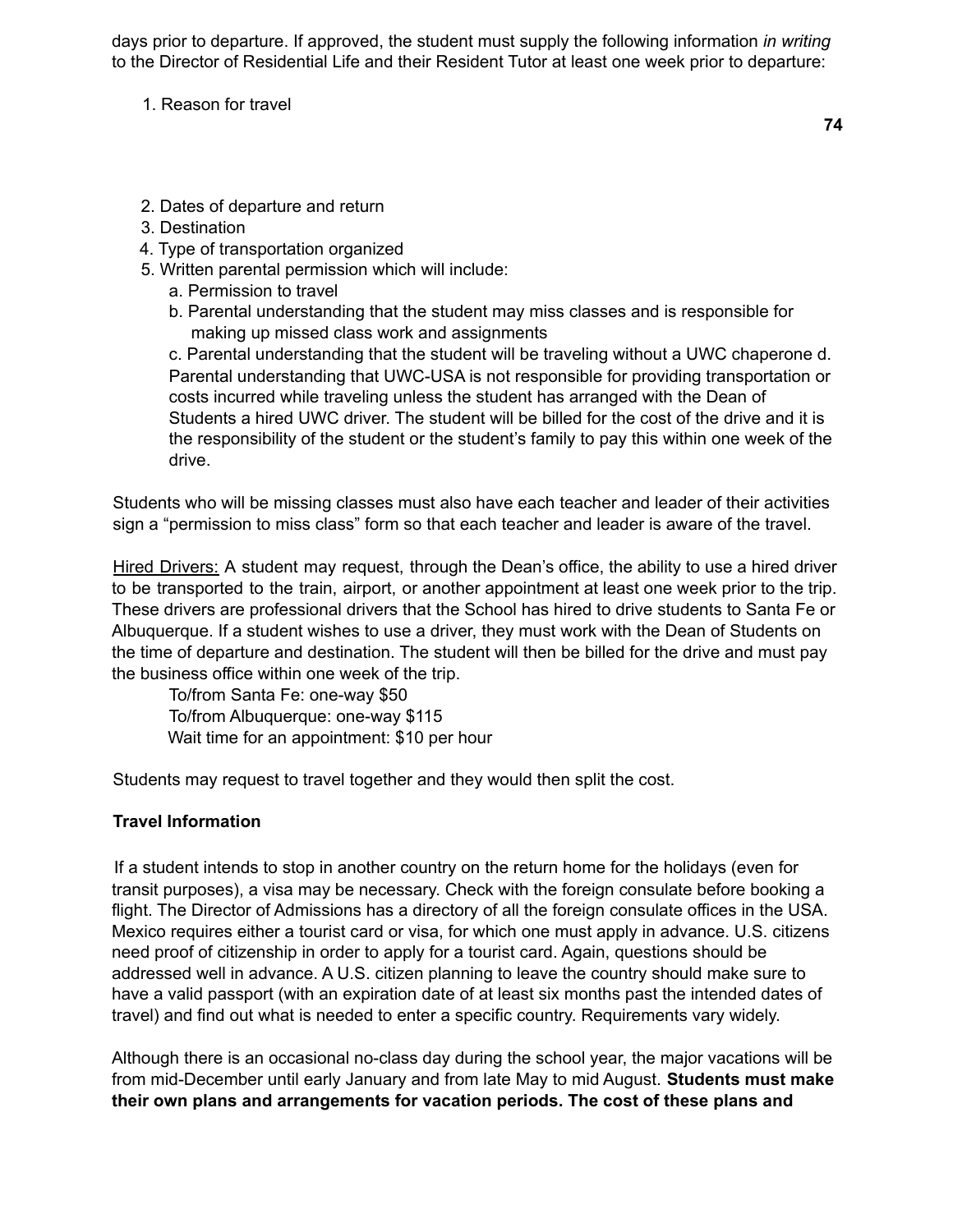**arrangements must be taken care of by the family of the student.** The School campus is closed during these times and we cannot be responsible for finding accommodations for students when the campus is closed. It is a good idea to begin planning for the winter vacation early in the fall. There are several reasons for this. Usually, students will be able to obtain better airline rates by planning ahead and during December flights sell out very early. Also, students

will have time to make alternative plans if something falls through. It is wise to make summer plans early in the spring.

Any time that arrival in Albuquerque does not coincide with the published UWC transportation schedule, students will have to make other arrangements at their own expense (another reason to plan early). It may also be difficult finding transportation due to the limited travel resources in this area.

# **VIII. GENERAL SCHOOL INFORMATION**

### **Accreditation**

The School is accredited by the Independent Schools Association of the Southwest, the International Baccalaureate Organization, and the State of New Mexico Department of Education.

#### **Governance**

The School is governed by a self-perpetuating Board of Trustees. It is the responsibility of this body to plan, develop, and establish policy and to assess the performance of the School consistent with the School's mission and philosophy. The Board of Trustees is responsible for the selection of the president and works in close collaboration with the president, though the president is responsible for the implementation of policy and the day-to-day operations of the School.

### **Current Family Contact Information**

Parents are expected to keep the School informed of contact information for emergency situations. If a parent is going to be away from home for an extended length of time, please leave a forwarding address and telephone number where the parent can be reached.

#### **Multiple Households**

In order for the School to most effectively communicate with parents and support each student, it is important for teachers and administrators to be aware of students who spend time in multiple households. Please be sure to communicate to the School about primary caregivers in the event of an emergency, and whether special co-parenting arrangements exist. If there are court-ordered guidelines regarding any issues related to custody, please include the School in the communication loop. These situations can be stressful for parents and confusing for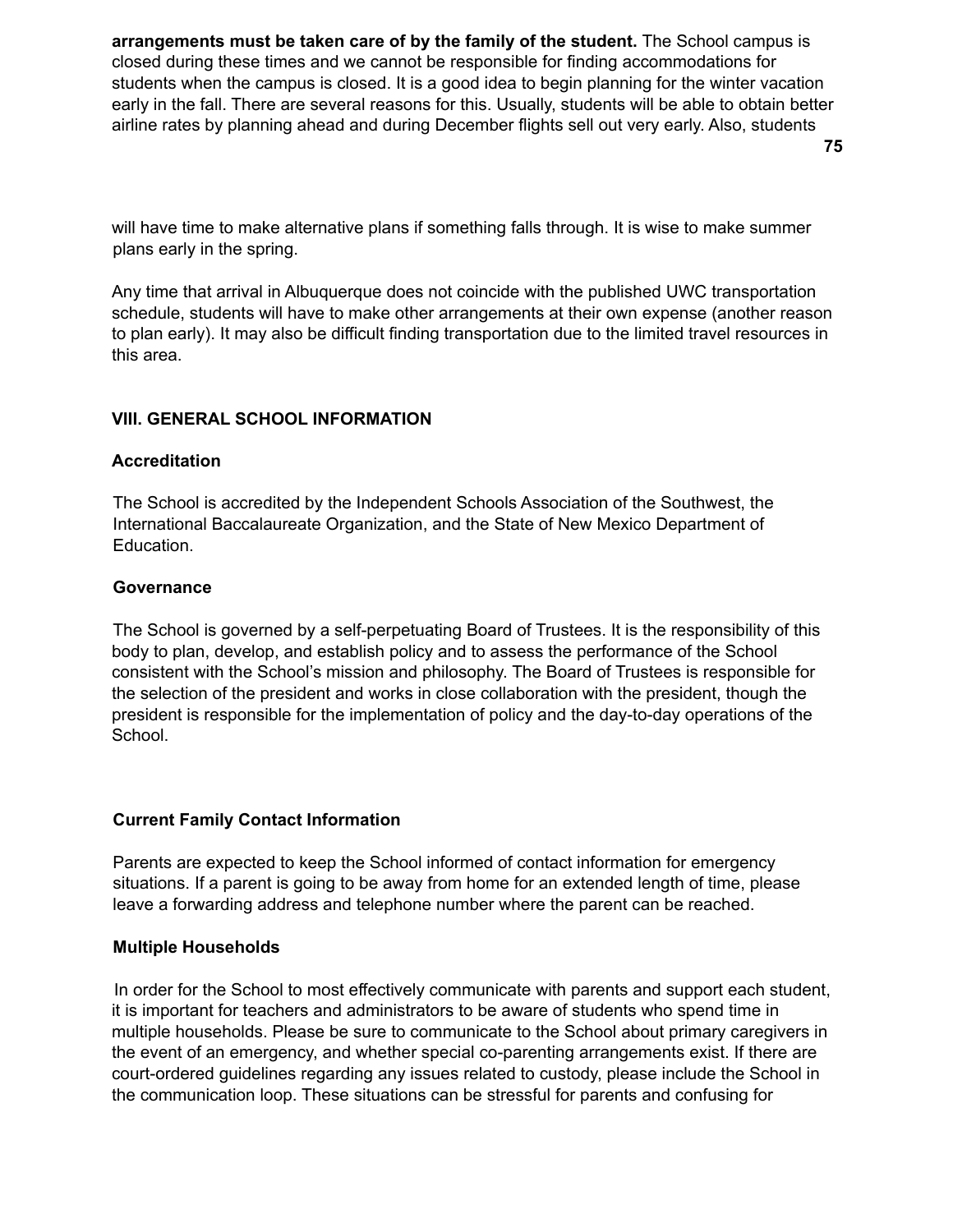students, and assistance in minimizing the School's phone calls for clarification is very important. Unless otherwise specified, each parent for whom the School has current contact information will receive a copy of the student's report card as well as other informational mailings and electronic communications during the year.

# **Religious Services**

An effort will be made to help fulfill religious obligations and desires. On occasion, students are able to visit mosques, synagogues, churches, or temples or attend religious celebrations out of town. On Sunday mornings, a bus drops students at the church of their choice in Las Vegas. Anyone who wishes to participate in a religious activity and doesn't know whether it is possible or not, should feel free to talk with the your resident tutor or the Dean of Students.

# **The Dwan Light Sanctuary**

The Dwan Light Sanctuary is a building on campus which has been consecrated as a quiet and sacred place. It is available to all members of the campus community and their invited guests for contemplation, meditation, prayer, and other spiritual and religious activities.

# **Student Media Information**

In order to portray its program accurately and vibrantly, the School makes a concerted effort to highlight the accomplishments of our students and faculty, as well as to publicize the strength of the entire program offered by the School, in a variety of media formats. Student media Information—including student names, photographic images (for example, portrait, picture, video, or other reproductions), audio recordings of students' voices, video recordings of students and/or reproductions of students' work and likenesses—may be used for educational and/or promotional purposes in print and electronic media. Outlets for publication of student media Information may include, but not be limited to, the School magazine, marketing materials, the School website, press releases, social media outlets (including, but not limited to, Facebook and Twitter), newsletters, and local newspapers. The School adheres to the following general guidelines when using student media Information:

- Photographs or references to student media Information in traditional, print publications, such as our yearbook and School publications, may include the first and/or last names of students and community members.
- Photographs or references to student media Information on the public portion of our website will not include last names, without written consent from the family. • The School will not post student names on social media websites, without written consent from the family.

While the School strives to abide by parent/guardian wishes, we do not guarantee incidental use of a student's name or image will never occur. Parents are asked to contact the School if they would like to opt out of the use of Student Media Information.

### **Background Checks**

With student safety as a priority at the School, the School conducts state and national criminal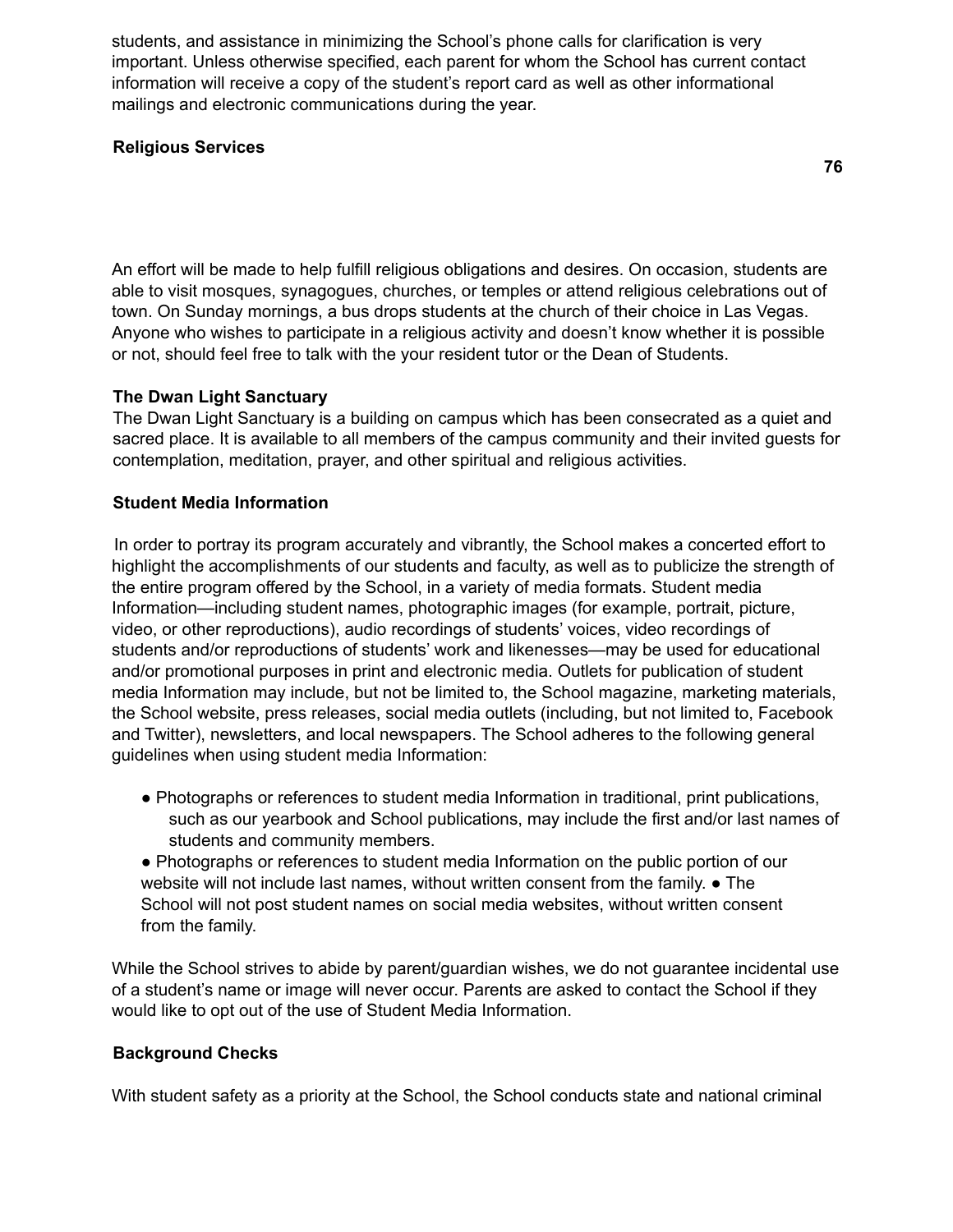history and sex offender registry checks on all current and prospective faculty and staff of the School who may have "direct and unmonitored access to children," including any individual who regularly provides School-related transportation to students.

The School requires any volunteers who will work independently with students to undergo a state criminal background check. Examples of the types of volunteer activities requiring a background check include, but are not limited to, field trips and tutoring students one-on-one. A

background check is typically not necessary for volunteers involved with larger School functions at which many adults are typically present or in instances where there is only the potential for incidental unsupervised contact with students in commonly used areas of the School grounds.

# **Lesbian, Gay, Bisexual and Transgender Students**

The School strives to provide a safe and supportive environment that will help students succeed academically and socially. To that end, the School promotes respect for all people, and will not tolerate harassment or bullying based on sexual orientation or gender identity or expression that impacts a student's experience at the School (whether the bullying or harassment takes place on or off campus), including cyber-bullying through the use of electronic technology (on or off the School's campus, and on or off the School's network). Particularly with respect to transgender and gender nonconforming students, the School will work closely with students and their families to strive to honor their wishes with respect to use of School facilities, participation in athletics, accuracy of student records, use of preferred name and pronouns, and privacy, in accordance with applicable law, and to the extent that the School's campus facilities reasonably permit.

### **Immigration Information**

The admissions and university counselor will be available to assist you with matters pertaining to your F-1 visa. It is imperative that students on F-1 visas stay in close communication with the admissions and university counselor. Information will be provided throughout the two years about important deadlines and needs to maintain appropriate legal status while enrolled at UWC-USA and after.

### The I-20 Form and SEVIS

The Student and Exchange Visitor Program (SEVP) is the Department of Homeland Security ("DHS") program that administers the Student and Exchange Visitor Information System ("SEVIS"). It ensures that government agencies have essential data related to nonimmigrant students and exchange visitors to preserve national security. SEVP provides approval and oversight to schools authorized to enroll F and M nonimmigrant students and gives guidance to both schools and students about the requirements for maintaining their status.

The I-20 Form is issued by all SEVP-certified schools to foreign students who have been accepted for admissions in F-1 visa status. This form is presented along with an application for an F-1 student visa at the U.S. Embassy or Consulate abroad. The I-20 Form governs your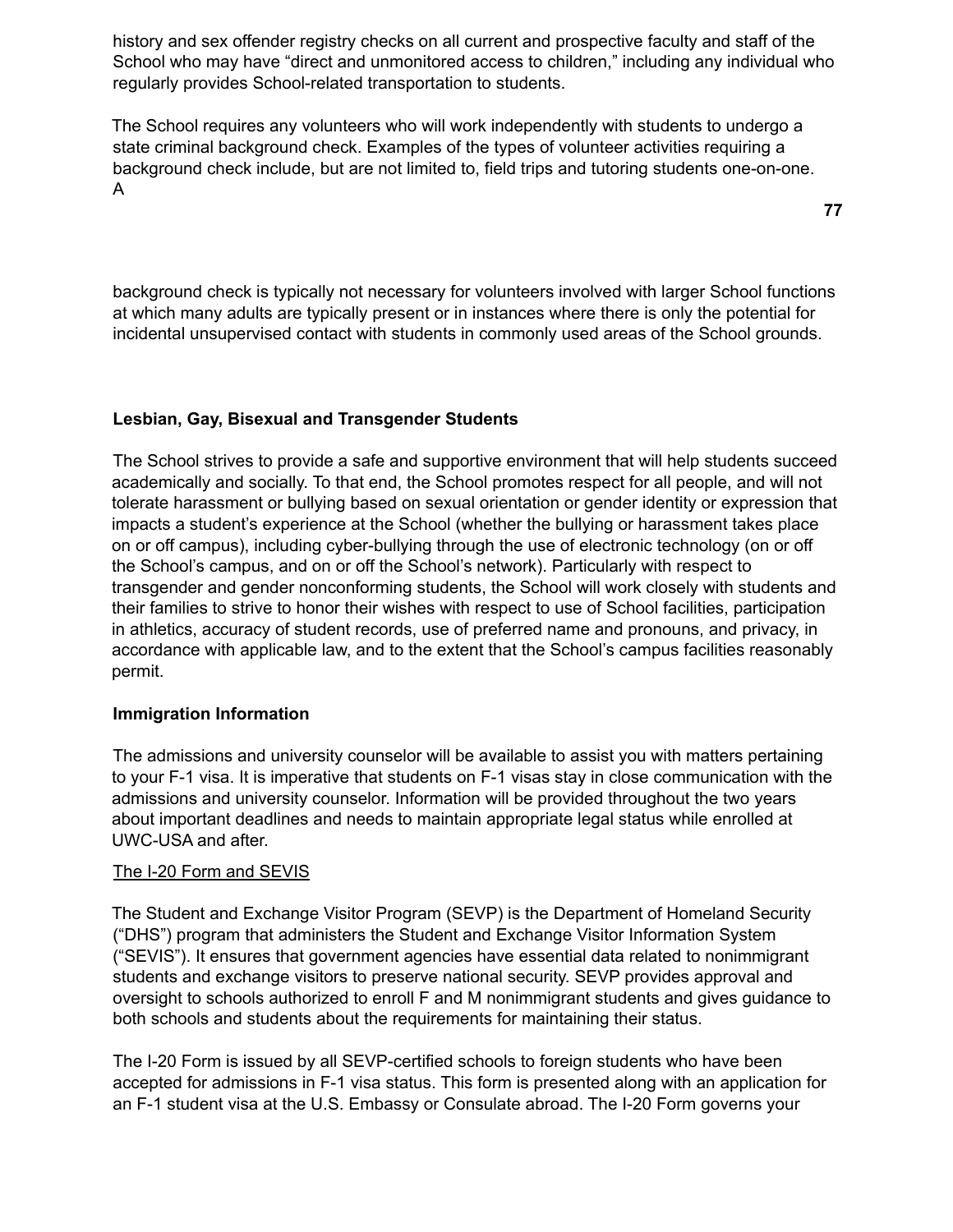status in the U.S. as an F-1 student.

### The I-94 Form

The Form I-94, "Arrival/Departure Record," is a DHS document issued to non-immigrant aliens at the time of lawful entry into the United States at an air or sea port of entry. The Form I-94 is evidence of a non-immigrant's term of admission and used to document legal status in the United States, including length of stay and departure. U.S. Customs and Border Protection

**78**

("CBP") has automated the I-94 process at land and sea ports of entry. An electronic I-94 record will be created and can be obtained at https://i94.cbp.dhs.gov/I94/#/home. At orientation, the opportunity to access this website and print a copy of your I-94 will be granted. **Always keep your I-94 in your passport.** When you leave the U.S., if you have a paper I-94 you may be asked to surrender the I-94 to an airline or transportation company official at your port of exit or to an immigration officer as you cross the border. Each time you reenter the U.S., a new I-94 record will be created. **It is important to check the CBP website and print your I-94 record to ensure that it is correct and so you have evidence of your status while in the U.S.**

#### SEVIS ID

### **Your SEVIS ID number, appears on your Form I-20.**

It is your permanent identifying number for DHS and in the SEVIS computerized data system. Your SEVIS ID remains the same each time you come to the U.S. in F-1 status, and you must have that number with you whenever you re-enter the U.S. Immigration regulations require that your school also have a record of your admission number.

Do not confuse your SEVIS ID number with your UWC student ID number, your Social Security number (if you have one) or other numbers issued to you by various agencies for other purposes. The admission number is to be used only for purposes of identification as an F-1 student.

#### Re-entry to the United States after a Temporary Absence

The documents you need for re-entry to the U.S. after a temporary absence are a valid passport and visa, and your re-validated I-20 ID copy.

### I-20 Re-validation

Before departing the U.S. for summer break or other international trips, out of the USA, your I-20 copy must be endorsed. You may then use that endorsed copy as a revalidated I-20 for purposes of re-entry to the U.S. You must have the I-20 endorsed each time you leave the U.S. and plan to re-enter. Your form can only be endorsed by a designated School official, such as the director of admission, the assistant to the office of admission and college counseling, or the Dean of Students. Therefore, it is imperative that you speak with the designated School official prior to any international travel.

Your Passport and I-20 should be with you whenever you travel outside of the US. When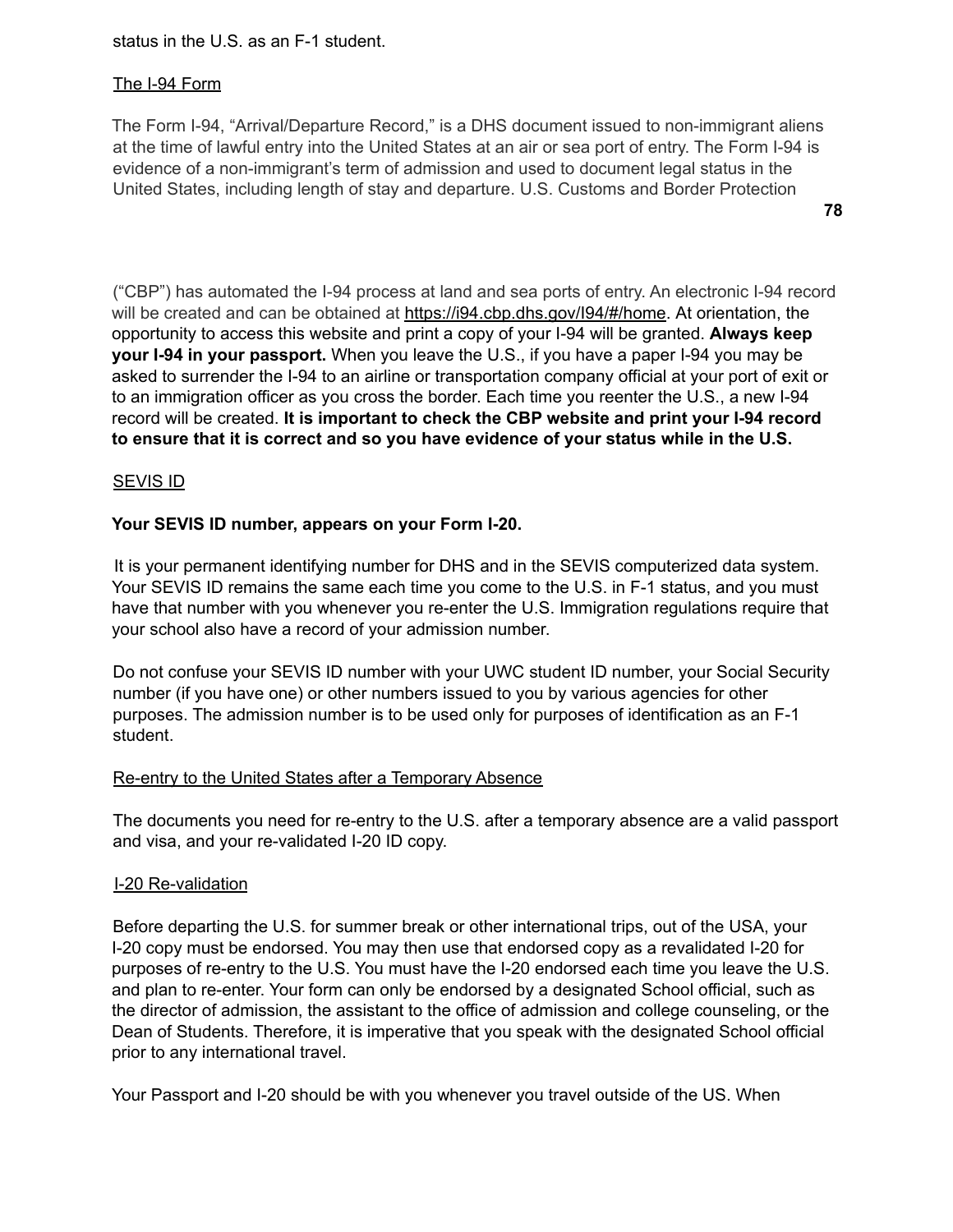traveling by air within the US, your passport will be needed for identification purposes. As noted above, it is important to check visa requirements for any international travel.

# Expiration of Visas

Your U.S. visa stamped on a page in your passport must be valid for multiple entries and must not be expired when you attempt to return to the United States. If your visa is not expired, you may use it and your I-20 for re-entry and you need not visit a U.S. Embassy or Consulate when you return home. If your visa has expired, or if you have used up the number of entries stated **79**

on the visa, you must apply to a U.S. consular office abroad for a new, visa. You cannot renew a visa in the U.S.

# Meaning of "Duration of Status"

F-1 students are admitted to the U.S. for duration of status. This is indicated on your I-94 and I-20 forms as D/S. Duration of status means the period of time during which an F-1 student pursues a full-time course of study (unless otherwise approved by the DSO), in an educational program at any educational level, plus a period of 60 days in which to depart from the U.S. or seek a change of status.

### Validity of Passport

The passport of a non-immigrant student must always be valid. At least eight months before the expiration date, find out what you need to do to get the passport renewed. The admissions office has a list of Consulate addresses and phone numbers in the U.S. The admissions office also tracks your passport and visa validity, and may communicate reminders to you around expiration dates, though the student is primarily responsible for tracking this as well.

### Continued Study in the United States

Once you are admitted to another school or university in the U.S., you will be released to the new school in SEVIS and provided with a new I-20 form. If you return to your home country after graduating from UWC-USA, you should take the new I-20 to a U.S. Consulate for a new student status so you can renew your visa. UWC-USA typically transfers students' I-20 status to new colleges or universities in mid-June, after graduation.

An F-1 student is eligible to transfer to another school or program of study. To start the process of transferring, you must bring the following to your designated School official (DSO):

- Written confirmation of acceptance to another Student and Exchange Visitor Program (SEVP)-certified school
- Contact information for the new school's DSO
- The Student and Exchange Visitor Information System (SEVIS) school code for the transfer-in school

Your DSO will then work with you, and the DSO at your new school, to choose a transfer release date (typically in mid-June). This date is when the DSO at your transfer-in school takes